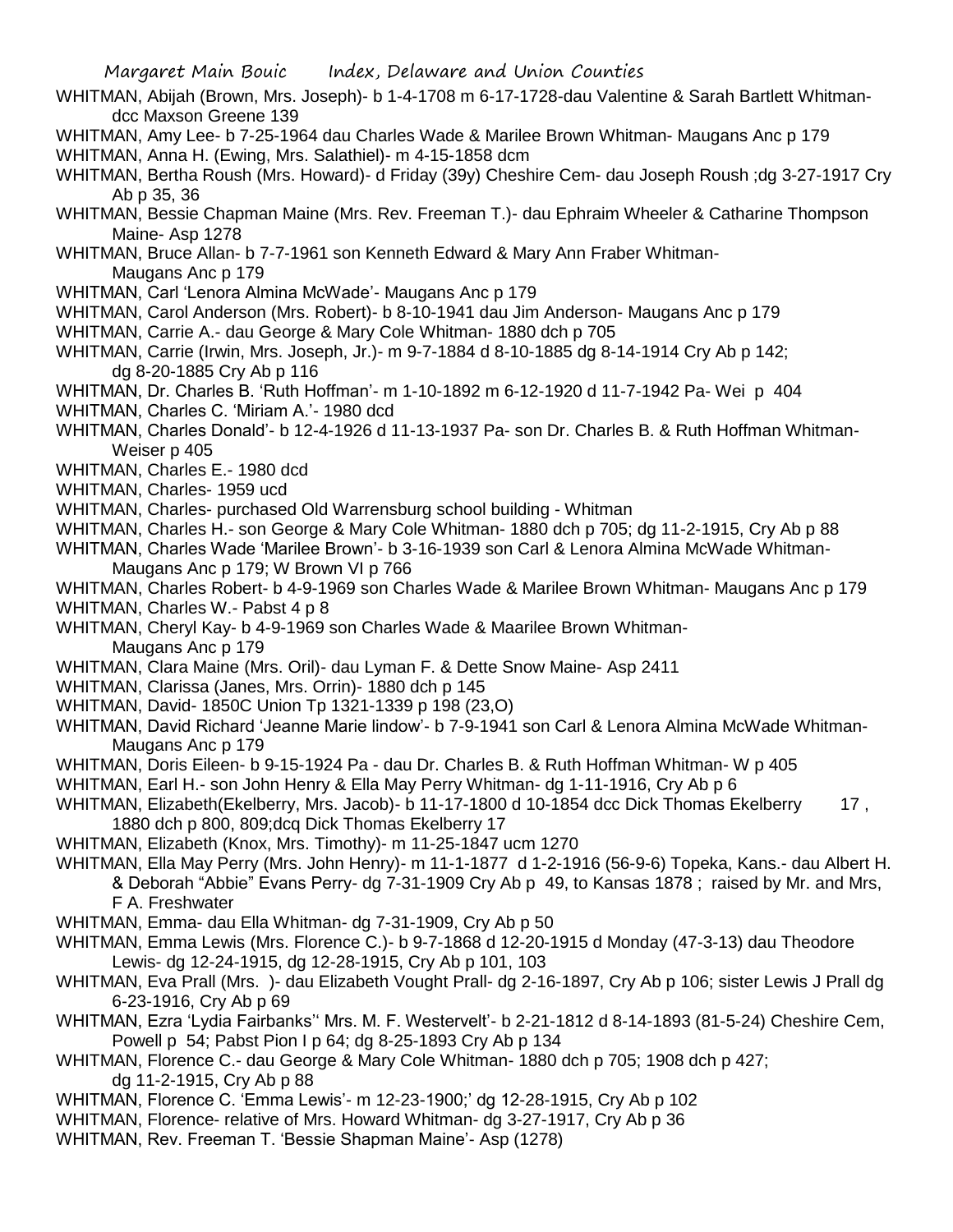- WHITMAN, George E.- son John Henry & Ella May Perry Whitman- dg 7-31-1909, Cry Ab p 49; dg 1-11-1916, Cry Ab p 16
- WHITMAN, George 'Mary F. Cole'- b 2-8-1842 m 6-1863 d 2-4-1906 (64) funeral Cheshire Church- son Ezra & Lydia Fairbanks Whitman- 131st Reg O.V.I.; 1880 dch p 705; 1908 dch p 408, 427; Pabst 1 p 34; btp; Pabst 7 p 75, 77, 93; dg 2-9-1906 Cry Ab p 78, 80; dg 11-2-1915, Cry Ab p 88; hadc p 91; CCC (1900 Berlin Tp) CCC p 31
- WHITMAN, George 'Susannah Lee'- m 2-28-1856 dcm
- WHITMAN, Howard L.- son George & Mary Cole Whitman- dg 11-2-1915, Cry Ab p 88
- WHITMAN, Howard 'Stella'- 1908 dch p 415; Whitman
- WHITMAN, Jeanne Marie Lindow (Mrs. David Rchard)- m 9-2-1967 dau John Lindow-Maugans Anc p 179
- WHITMAN, Jeff- b 1960 lived with Garris & Sally Clybourn- 1973 ucd
- WHITMAN, Kevin- b 1961 lived with Garris & Sally Clybourn- 1973 ucd
- WHITMAN, John Henry 'Ella May Perry'- m 11-1-1877 to Kansas 1878; Pabst 1 p 68;
	- dg 1-11-1916, Cry Ab p 6
- WHITMAN, June- 1980 dcd
- WHITMAN, Kenneth Edward 'Mary Ann Fraber''Ruth Bennett'- b 9-14-1937 son Carl & Lenora Almina McWade Whitman- Maugans Anc p 179
- WHITMAN, Leland J. 'Lucille Hall'- d 12-16-1980 (78) Oak Grove Cem Whitman
- WHITMAN, Lenora Almina McWade (Mrs. Carl)(Evans, Mrs. Robert)(Sullivan, Mrs. Milburn)- b 5-4-1913 m(2) 3-23-1945 dau William Jacob & Otta May Love McWade- Maugans Anc p 179, 180
- WHITMAN, Lenora Kathleen- b 2-12-1961 dau Charles Wade & Marilee Brown Whitman-Maugans Anc p 179
- WHITMAN, Leslie Lynn- b 7-16-1962 ch Charles Wade & Marilee Brown Whitman-
	- Maugans Anc p 179
- WHITMAN, Lesley- b 1964 ch Charles C. & Miriam A. Whitman- 1980 dcd
- WHITMAN, Lucille Hall (Mrs. Lelean)- d 3-18-1969 (66) Oak Grove Cem Whitman
- WHITMAN, Lydia Fairbanks (Mrs. Ezra)- d 10-26-1870 (54-3-11) Cheshire Cem- 1880 dch p 705; Powell p 54 WHITMAN, Marilee Brown (Mrs. Charles Wade)- b 10-1-1940 Maugans Anc p 179 dau Roy Gene; W Brown VI
- p 766 also Bernadean Clement Brown
	- WHITMAN, Mark- b 10-13-1969 son David Richard & Jeanne Marie Lindow Whitman-Maugans Anc p 179
	- WHITMAN, Mary Ann Fraber (Mrs. Kenneth Edward)- Maugans Anc p 179
	- WHITMAN, Mary Cole (Mrs. George)- b 11-22-1844 m 6-1863 d 10-18-1915 (70-1-27) dau Alonzo & Sarah Caldwell Cole- 1880 dch p 705
	- WHITMAN, ---- (Thrall, Mrs. George)- dau George & Mary Cole Whitman- dg 11-2-1915, Cry Ab p 88
	- WHITMAN, Mary Jane (Burton, Mrs. Howard)- b 2-3-1934 m 7-10-1961 dau Carl & Lenora Almina McWade Whitman- Maugans Anc p 179
	- WHITMAN, Mary (Johnson, Mrs. Newton)- m 10-11-1879 ucm
	- WHITMAN, Mary (Mrs. Valentine) d 5-31-1718- dcc Maxson Greene 557
	- WHITMAN, Melodie Ann- b 2-1-1966 dau Kenneth Edward & Mary Ann Fraber Whitman-Maugans Anc p 179
	- WHITMAN, Miriam A. (Mrs. Charles C.)- 1980 dcd
	- WHITMAN, Myrtle (Sutton, Mrs. R. K.)- dau John Henry & Ella May Perry Whitman- dg 7-31-1909, Cry Ab p 49; dg 1-11-1916, Cry Ab p 6
	- WHITMAN, Nancy Erin- b 8-18-1967 dau Robert & Carol Anderson Whitman- Maugans Anc p 179
	- WHITMAN, ---- (Mrs. Ora)- dau Kate Alspach- dg 1-18-1918 Cry Ab p 7
	- WHITMAN, Oril 'Clara Maine'- Asp (2411)
	- WHITMAN, Oril- son Oril & Clara Maine Whitman- Asp 2627
	- WHITMAN, Polly- relative of Mrs. Howard Whitman- dg 3-27-1917, Cry Ab p 36
	- WHITMAN, Rachael Fox (Mrs. Solomon)- m 9-22-1845 ucm 1072
	- WHITMAN, Robert- (47-1978)- Whitman
	- WHITMAN, Robert L. 'Carol June Anderson'- b 4-9-1940 m 1964 son Carl & Lenora Almira McWade Whitman-Maugans Anc p 179; Anderson
	- WHITMAN, Robert- b 2-6-1970 son Robert & Carol Anderson Whitman- Maugans Anc p 179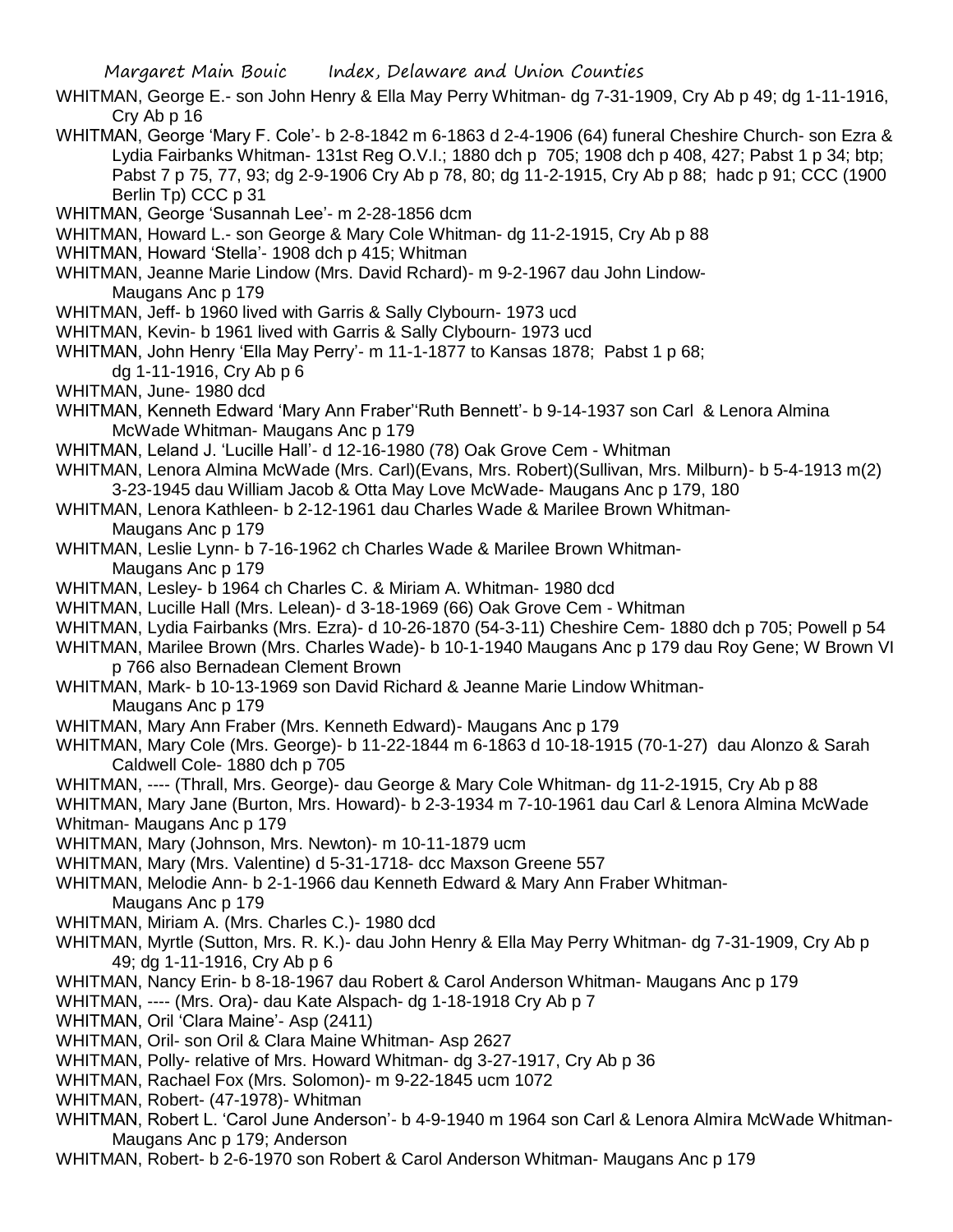WHITMAN, Rolland- son George & Mary Cole Whitman- dg 11-2-1915m Cry Ab p 88; 1880 dch p 705 WHITMAN, Ruth Annette- b 8-9-1936 dau Dr. Charles B. & Ruth Hoffman Whitman- Weiser p 405 WHITMAN, Ruth Hoffman (Mrs. Dr. Charles B.)- b 8-12-1893 m 6-12-1920 dau William Jacob & Emma Raker Hoffman- Weiser p 404 WHITMAN, Sarah Bartlett (Mrs. Capt. Valentine)- m 12-12-1694 dau John & Sarah Aldrich Bartlett- dcc Maxson Greene 279 WHITMAN, Solomon 'Rachael Fox'- m 9-22-1845 ucm 1072 WHITMAN, Stella (Mrs. Howard)- d 5-25-1953 (63) Cheshire Cem- Whitman WHITMAN, Susannah Lee (Mrs. George)- m 2-28-1856 dcm WHITMAN, Tracy (Zigler, Mrs. Robert Evan)- Whitman parents of Robert Lee Zigler- Whitman WHITMAN, Valentine 'Mary'- d 1-26-1701; son Johannus Whitman- dcc Maxson Greene 556 WHITMAN, Valentine, Capt.'Sarah Bartlett'- b 8-25-1668 m 12-12-1694 d 8-26-1750 dcc Maxson Greene 278 WHITMAN, William- son Oril & Clara Maine Whitman- Asp 2626 WHITMER, Abraham - d Wed (58) - Oak Grove Cem , Powell p 443; dg 11-12-1889, Cry Ab p 250 WHITMER, Bessie E.- b 2-1889 1900c Milford 41-43 p 2B (11,Ind,Switz,ILL) WHITMER, Beth (Mrs. Jerry)- Whitmer WHITMER, Candida- dau Richard Lynn & Katheryn Seagraves Whitmer- Whitmer WHITMER, Cinda (Mrs. John)- Whitmer WHITMER, Collette Sommers (Mrs. Don)- dau Elvin & Nellie Sommers- Whitmer WHITMER, Danae Lynn- b 2-12-1989 dau Don & Collette Sommers Whitmer- Witmer WHITMER, Diana (Mrs. Mark)- Whitmer WHITMER, Don 'Collette'-son Pete & Frieda Farmwald Whitmer- Whitmer- parents of Danae Lynn Whitmer WHITMER, Dorothy- 1980 dcd WHITMER , Freida B. Farmwald (Mrs. Pete Edward)- b 11-17-1925 Plain City d 9-19-2004 (78) Sharon Mennonite Cem- dau Daniel & Emma Miller Farmwald- Whitmer WHITMER, Harold F. 'Wanda Floy Cawood'- d 1987 parents of Richard Lynn Whitmer- Whitmer WHITMER, Jerry 'Beth'- son Peter & Freida Whitmer- Whitmer- engaged to Ruth Epp WHITMER, John 'Cinda'- son Peter & Freida B. Farmwald Whitmer- Whitmer WHITMER, John 'Mary E.'- b 9-1849 - 1915 uch p 400; 1900C Milford 41-43 p B2 (50,Switz,Switz,Switz) m 23y to US 1860, naturalized WHITMER, Katheryn Seagraves (Mrs. Richard Lynn)- Whitmer WHITMER, Kathy (Westenhaver, Mrs. )- dau Richard Lynn & Katheryn Seagraves Whitmer- Whitmer WHITMER, Kelly (Sampson, Mrs. )- dau Richard Lynn & Katheryn Seagraves Whitmer- Whitmer WHITMER, Kyle- son Richard Lynn & Katheryn Seagraves Whitmer- Whitmer WHITMER, Mark 'Diana'- son Pete Edward & Freida R. Farmwald Whitmer- Whitmer WHITMER, Martin- b 1-1880 1900C Milford 41-43p 2B (20,Ind,Switz,ILL) WHITMER, Mary E.(Mrs. John)- b 12-1859;1900C Milford 41-43 p 2B (40,ILL,Vt,O) m 23y,6 ch2living WHITMER, Minerva (Yutzy, Mrs. Vernon E.) M 12-16-1930- Whitmer WHITMER, Patricia (Stover, Mrs. )- dau Richard Lynn & Katheryn Seagraves Whitmer- Whitmer WHITMER, Pete Edward 'Freida B. Farmwald'- m 12-3-1944 d 9-6-1970- Whitmer WHITMER, Rachel- dau Richard Lynn & Katheryn Seagraves Whitmer- Whitmer WHITMER, Richard E.- son Richard Lynn & Katheryn Seagraves Whitmer- Whitmer WHITMER, Richard Lynn 'Katheryn Seagraves'- b 8-15-1940 ILL d 10-16-1995 (55) Oak Grove Cem- son Harold F. & Wanda Floy Cawood Whitmer- Whitmer; Air Force 1958-1962 WHITMER, Sarah Joan (Smith, Mrs. )- dau Harold F. & Wanda Floy Cawood Whitmer- Whitmer WHITMER, Timothy- son Richard Lynn & Katheryn Seagraves Whitmer- Whitmer WHITMER, Torri (Burnette, Mrs. )- dau Richard Lynn & Katheryn Seagraves Whitmer- Whitmer WHITMER, Wanda Floy Caswood (Mrs. Harold F.)- Whitmer WHITMIRE, Heidi Crystle- b 1-12-1981 dau William A. & Mary Elizabeth Randolph Whitmire- Whitmire WHITMIRE, William A. 'Mary Elizabeth Randolph'- Whitmire WHITMORE, ---- 1880 dch p 437, 443 WHITMORE, Amos 'Mary Reed'- m 7-11-1837 ucm 437 WHITMORE, Bell- dau Jared & Lydia Whitmore- 1860C Union Tp 574-578 p 80 (4,O)

WHITMORE, Mr. and Mrs.- Sunbury p 149, 154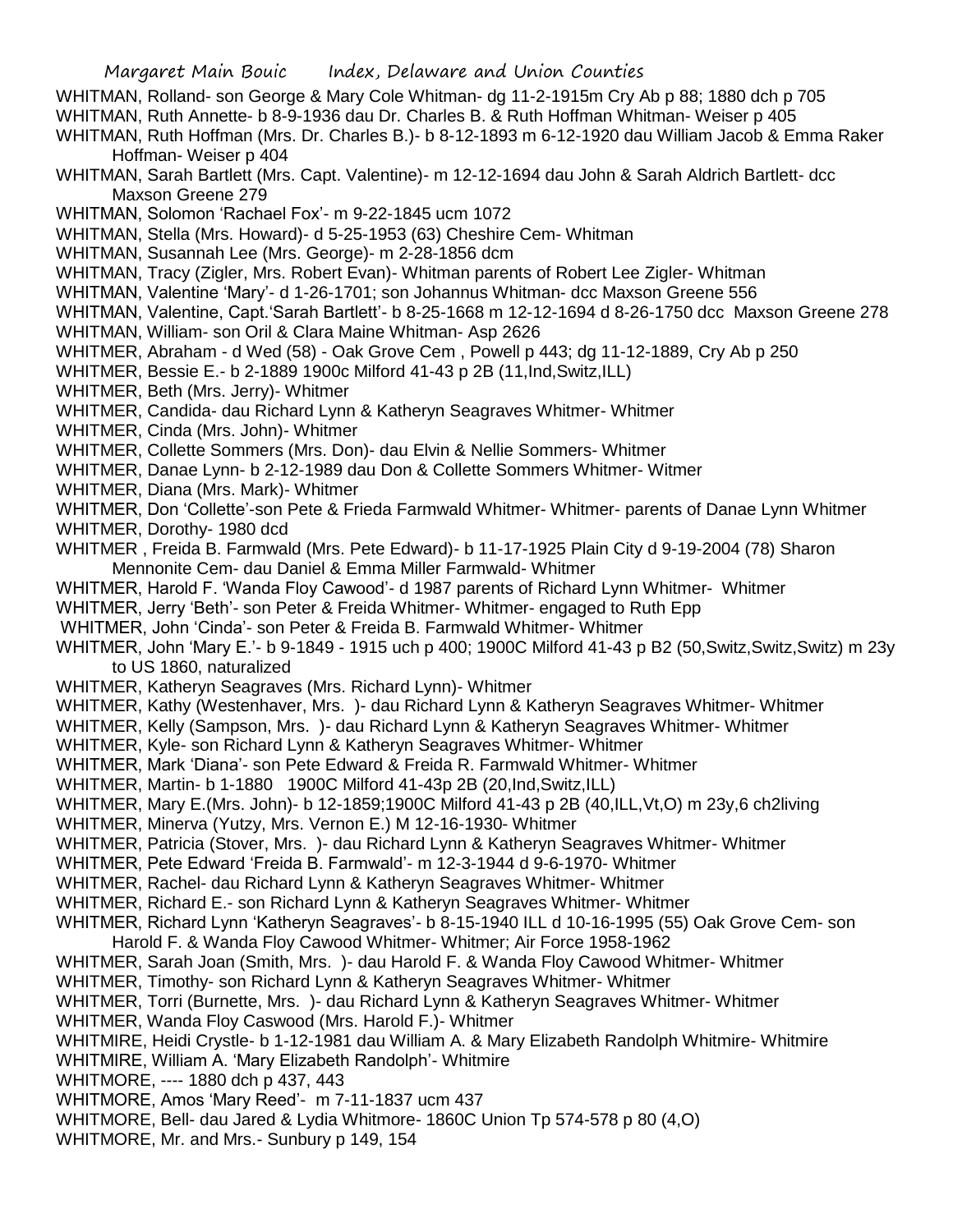- WHITMORE, Denise Marie -b 1967 dau Robert S. & Jeanette M. Tuller Whitmore- Whitmore;
- 1979, 1981, 1983 ucd; engaged to Brent Eric Claytor
- WHITMORE, Harriet E.- dau Jared & Lydia Whitmore- 1860C Union Tp 574-578 p 80 (6,O)
- WHITMORE, Idella F. (Mrs. John W.)- 1979, 1981, 1983 ucd
- WHITMORE, Jared 'Lydia'- 1860C Union Tp 574-578 p 80 (32,O)
- WHITMORE, Jeannette M. Tuller (Mrs. Robert S.)- b 9-18-1943 Detroit m 9-25-1965 d 9-3-1984 (40) bur
- Livonia, Mich.- dau Herman & Inez Gibson Tuller Whitmore; 1979, 1981, 1983 ucd
- WHITMORE, John- 1840C Brown Tp (40-50)
- WHITMORE, John W. 'Idella F.'- 1979, 1981, 1983 ucd
- WHITMORE, John L.- 1979 ucd
- WHITMORE, Josie- sister of Mrs. Rosa Bollinger- dg 7-6-1917, Cry Ab p 67
- WHITMORE, Julyette- dau Jared & Lydia Whitmore- 1860C Union Tp 574-578 p 80 (8,O)
- WHITMORE, Katherine M.- 1910C Marysville 59-54 p 25 (3,O,O,O)
- WHITMORE, Lydia 'Jared;- 1860C Union Tp 574-578 p 80 (28,O)
- WHITMORE, Mary Reed (Mrs. Amos)- m 7-11-1837 ucm 437
- WHITMORE, Robert S. 'Jeannette M. Tuller'- m 9-25-1965 Whitmore; 1979, 1981, 1983 ucd
- WHITMORE, Steven- b 1970 son Robert S. & Jeannette M. Tuller Whitmore-Whitmore; 1979, 1981, 1983 ucd
- WHITMOER, Adam- son Bill & Jennie Whitmoyer- Whitmoyer
- WHITMOYER, Brad- son Bill & Jennie Whitmoyer- dg 2-23-1991 (Handicapped training)
- WHITMOYER, Emma Jean Pensyl (Mrs. Robert)- b 7-28-1921 dau Chester John & Beulah Emeline Adams Pensyl- Weiser p 387
- WHITMOYER, Jennie (Mrs. Bill)- Whitmoyer
- WHITMOYER, Kristy Ann- b 1957 dau Robert & Emma Jean Pensyl Whitmoyer- Weiser p 287
- WHITMOYER, Michael- son Bill & Jennie Whitmoyer- Whitmoyer
- WHITMOYER, Robert 'Emma Jean Pensyl'- Weiser p 387
- WHITMOYER, Bill 'Jennie'- Whitmoyer
- WHITNELL, Rev.- 1908 dch p 264
- WHITNEY, A. A. ;Jennie Henderson''Ella Hjenderson'- b 1-8-1842 m 1876 d Sunday dg 8-25-1911, Cry Ab p 61; County Auditor- son Lyman Banks & Elizabeth Vail Whitney- dumch p 405
- WHITNEY, Ada R.- d 5-29-1862 (6m) Oakdale Cem 196
- WHITNEY, A. J.-d 7-4-1900 Un. Co Probate deaths- son Everett Whitney- 1883 uch V p 52, 57, 131
- WHITNEY, —(Mrs. Al) d Tuesday, funeral Thursday dg 3-22-1889
- WHITNEY, Alfred E.- Pabst 3 p 23
- WHITNEY, Allen Banks- Burnside Cem, Powell p 407 son A. A. & Jennie Henderson Whitneydumch p 405
- WHITNEY, Allen 'Plurella Roberts'- b 1841 m 6-5-1862 dcm d 1915 son Horace Whitney- 1850C Trenton Tp 787 p 67 (9,O)
- WHITNEY, Alonzo J. 'Rubie Tuttle'"Kate:'Catherine Peck'- b 11-23-1829 m(1) 2-1858 d 7-4-1900 obit Marysville Lib. p 57; son Evart & Julia Merriman Whitney- dumch p 26, 27, 28; 1915 uch p 137, 152, 602, 603; 1883 uch III p 333, V p 151; 1860C Marysville 1556-1551 p 204 (30,Pa); 1870C Marysville 424 p 5 (40,Pa) 1880C Marysville 330-363 p 23 (50,Pa,Conn,Conn) 1900C Marysville 3rd ward 83-88 p 70 (70,Pa,Ct.Ct) retired president of bank; retired. merchant
- WHITNEY, Alonzo W. 'Henrietta Keys'- m 10-30-1839 ucm 591 1840C Milford 519 (20-30)
- WHITNEY, Amos- Pabst 1 p 20
- WHITNEY, Amy Foster (Mrs. Vic)- parents of Sela Fay Whitney, b 6-10-2003- Whitney
- WHITNEY, Angeline DeGood (Mrs. Robert W.)- b 1844 d 1937 Sunbury Cem, Powell p 36; 1976 dch p 391
- WHITNEY, Ann (Mrs.) Pabst 5 p19
- WHITNEY, Anna Marie Ward (Mrs. )- b 4-25-1944 Mt. Sterling d 8-1-2006 (62) dau Herman & Wilma Ward-**Whitney**
- WHITNEY, d 8–1-5-1873 (2m2d) Burnside Cem, Powell p 106; infant son of A. P. & P. J.
- WHITNEY, Barbara Bergandine (Mrs. William Duncan)- Whitney; 1980 dcd
- WHITNEY Bess (Mrs. )(Elliott, Mrs. Thomas) m(2) m 1-1- Whitney
- WHITNEY, Bess H. (Mrs. Oatfield, W. Jr)- Whitney; 1960, 1971 dcd
- WHITNEY, Bessie- dau Alonzo & Kate Peck Whitney- 1915 uch p 603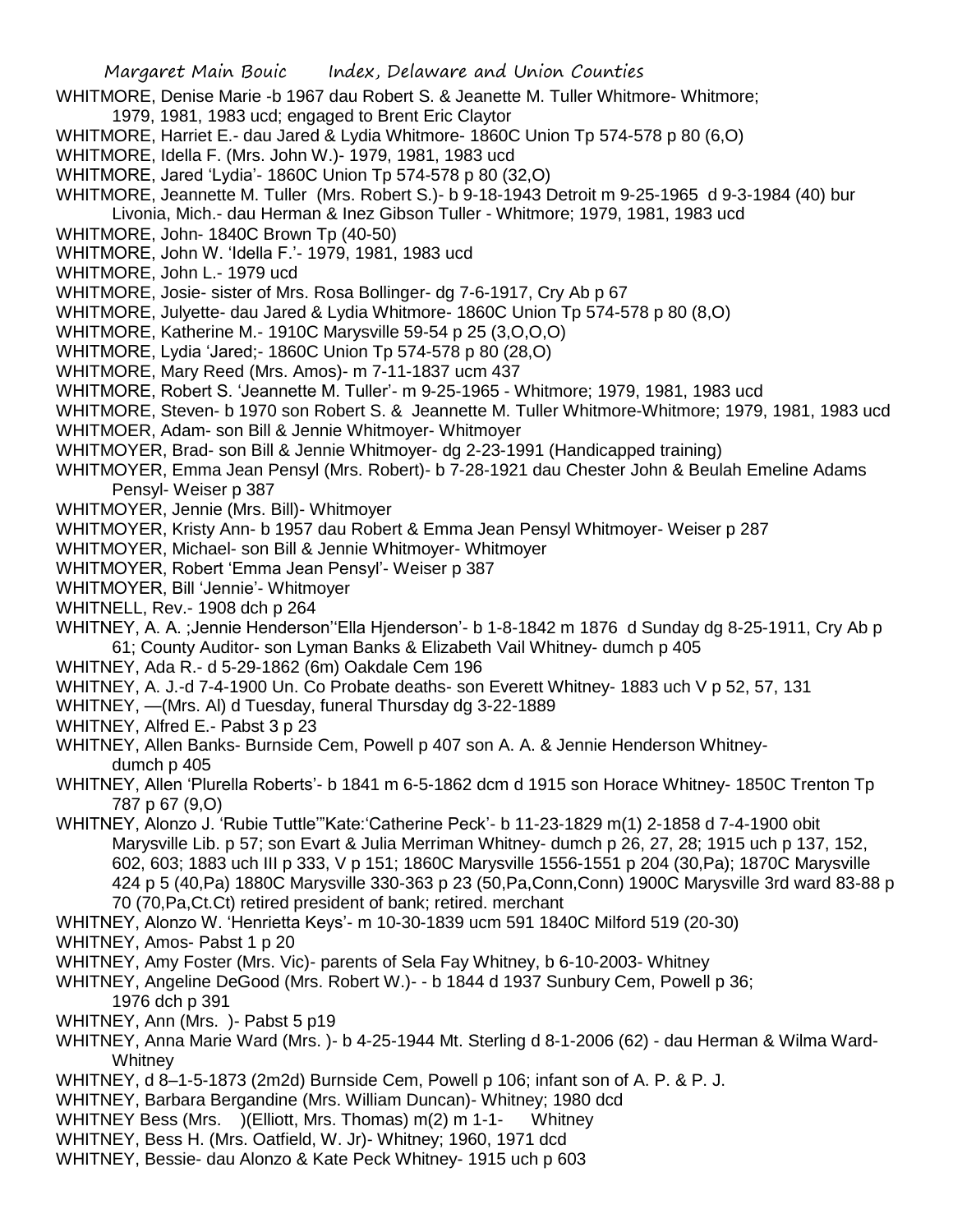- WHITNEY, Bessie E.- d 9-9-1873 (1y) Oakdale Cem 199; Un Co Prob Deaths Vol I (1867-1878)
- WHITNEY, Betsy- dau Horace Whitney- 1850C Trenton Tp 787 p 67 (14,O)
- WHITNEY, Brenda J.- dau Hoyt & Laura C. Whitney- Whitney; 1976 dch p 391
- WHITNEY, Betsy Page (Mrs. Elisha)- m 7-3-1850 dcm
- WHITNEY, Calvin S. 'M. D.'- trustee of OWU- dg 11-19-1901 Cry Ab p 108
- WHITNEY, Carlton- d 1866 (2-2-11) Sunbury Cem- Powell p 36 son R. W. & A. D.
- WHITNEY, Carrie- dau Everett & Juia Merriman Whitney- 1915 uch p 603
- WHITNEY, Catherine (Mrs. Alonzo)- 1880C Marysville 330-363 p 24 (41,Conn,Conn,Conn)
- WHITNEY, Catherine- b 1963 dau James W. & Margaret A. Whitney- 1915 uch p 603
- WHITNEY, Chad- b 1970 son William Duncan & Barbara Bergandine Whitney- Whitney; 1980 dcd
- WHITNEY, Charles 'Mary Wilson'- m 12-1950 son Clyde & Helen Elizabeth Riddle Whitney-Maugans Anc p 136
- WHITNEY, Clarence Chester- son A. A. & Jennie Henderson Whitney- dumch p 405
- WHITNEY, Claude 'Lois'- 1949 ucd
- WHITNEY, Cloe (McCleod, Mrs. Albert)- dg 2-12-1909, Cry Ab p 11
- WHITNEY, Clyde 'Helen Elizabeth Riddle'- b 1 2-11-1912 d 4-1945- Maugans Anc p 136
- WHITNEY, Cora A.- d 8-14-1864 Oakdale Cem 197
- WHITNEY, David C.- son Hoyt G. & Laura C. Whitney- Whitney; 1976 dch p 391
- WHITNEY, David 'Louellen'- b 1845 d 1893 Sunbury Cem- Powell p 36; son Horace Whitney- 1850C Trenton Tp 787 p 67 (4,O)
- WHITNEY, Douglas- b 1966 son James W. & Margaret A. Whitney- 1980 dcd
- WHITNEY, Duane- son Everett & Julia Morrison Whitney- 1915 uch p 603
- WHITNEY, William Duncan 'Barbara Bergandine- (30-1972) son William H. & Marian Duncan Whitney-Whitney; 1976 dch p 391; 1980 dcd
- WHITNEY, Eli 'Martha Smith'- m 11-15-1855 dcm; 1880 dch p 301
- WHITNEY, Elisha 'Betsy Page'- m 7-3-1850 dcm
- WHITNEY, Eliza (Manville, Mrs. Capt. George)- d 10-13-1829 (28y) dau Lyman Whitney- dcga p 47 Delaware Patron & Franklin Chronicle
- WHITNEY, Eliza Swallow (Mrs. Horace)- m 8-10-1838 dcm; 1850C Trenton Tp 787 p 67 (35,Pa)
- WHITNEY, Elizabeth Richerdenoc (Freshwater, Mrs. Thaddeus)- m 10-30-1830- Freshwater p 238
- WHITNEY, Elizabeth Vail (Mrs. Lyman Banks)- dau B. R. Vail- dumch p 405
- WHITNEY, Ella Henderson (Mrs. A. A.)- sister Minnie Henderson- dumch p 405
- WHITNEY, Ellen- dau Everett & Julia Merriman Whitney- 1915 uch p 603
- WHITNEY, Ellen (Ross, Mrs. William) or (Ross, Mrs. John)- m 11-22-1855 dcm; dumch p 250; 1908 dch p 758
- WHITNEY, Ellen (Mrs. William)- Powell p 147
- WHITNEY, Emma McIlvain (Mrs. )- dau Greer & Martha Brown McIlvain- 1880 dch p 715
- WHITNEY, Emma (Randall, Mrs. Jay)- m 7-20-1878 ucm
- WHITNEY, Eric 'Nora Flanagan'- b 1968 son William Duncan & Barbara Bergandine Whitney- Whitney; parents of Quimn Flanagan Whitney; 1980 dcd
- WHITNEY, Esther (Kingsbury, Mrs. John)- b 5-1-1714 d 4-5-1752 Asp (33)
- WHITNEY, Evart (Everett) 'Julia Merriman'- d 1887- dumch p 26; 1915 uch p 603; 1883 uch V p 151
- WHITNEY, Francis- 1835 men p 59 # 119 p 110 Trenton Tp
- WHITNEY, Frank- son Everett & Julia Merriman Whitney- 1915 uch p 603
- WHITNEY, Frank 'Hannah Edwards'- Edwards
- WHITNEY Gabriel 'Marilyn Johnson'- m 6-5-1999 son Ken & Karen Whitney- Whitney
- WHITNEY, George- d 2-3-1860 (21-1-3) Bershire Cem- Powell p 4
- WHITNEY, George C.- 1915 uch p 541; Marysville p 49
- WHITNEY, George Everett 'Mary Gamble Murray'- b 8-1875 d 1943; Whitney; Pabst 6 p 23- son Alonzo J. & Kate Peck Whitney- dumch p 28; btp p 15; 1915 uch p 602; 1880C Marysville 330-363 p 24

(4,O,Pa,Conn); 1900C Marysville 3rd ward 84-84 p B3 (24,O,Pa,Ct) bank teller; 1910C Marysville 59- 54 p 2B (34,O,Pa,Pa) m 11y, cashier, bank

- WHITNEY, infant of George & Mary Whitney, d 12-19-1902 Union Co Probate Deaths
- WHITNEY, Goldie Juengert (Mrs. Oatfield, Sr.)- d 8-13-1979 (94) Greenlawn Cem- Whitney; 1969, 1971dcd WHITNEY, Hannah Edwards (Mrs. Frank)- dau Eli Edwards; Edwards; John Johnson letter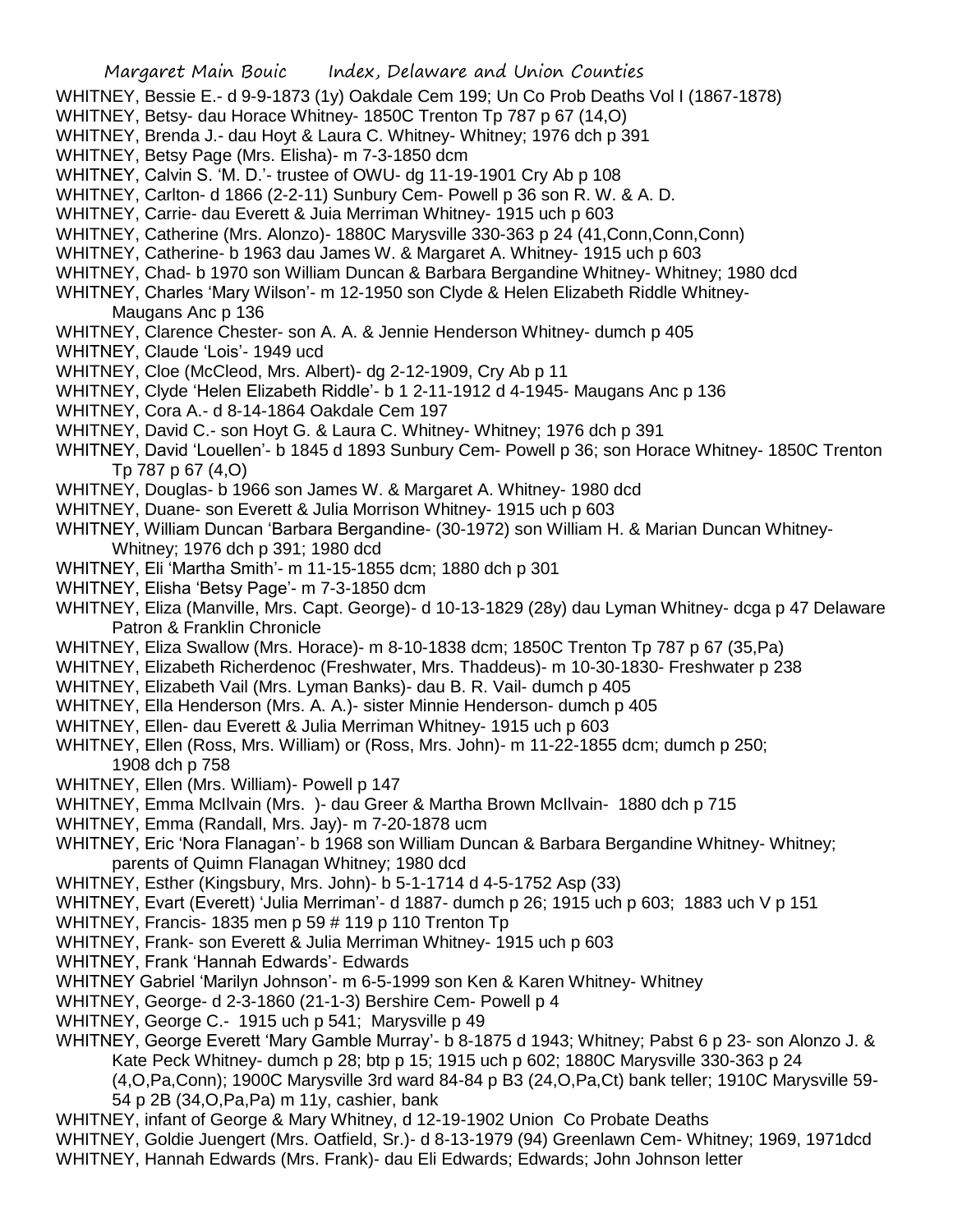- WHITNEY, Hannah (Faulkenburgh, Mrs. Samuel)- m 2-20-1839 dcm
- WHITNEY, Hannah (Gabriel, Mrs. John)- dau Oatfield W, Jr. & Bess Whitney- Whitney
- WHITNEY, Hannah- dau Horace Whitney- 1850C Trenton Tp 787 p 67 (22,O)
- WHITNEY, Hannah (Thornbill, Mrs. John)- m 7-22-1849 dcm
- WHITNEY, Harriet Burnap (Mrs. William D.)- m 10-2-1847 dcm
- WHITNEY, Harriet- dau Horace Whitney- 1850C Trenton Tp 787 p 67 (18,O)
- WHITNEY, Harris- 1835 men p 59 # 120 p 110 Trenton Tp
- WHITNEY, Helen C. (Gilger, Mrs. Carroll)- b 3-1900 dau George Everett. & Mary Gamble Murray Whitney-Whitney; 1915 uch p 605; 1900C Marysville 3rd ward 84-89 p B3 (2/12,O,O,O)
- WHITNEY, Helen Elizabeth Riddle (Mrs. Clyde)- dau Lloyd & Leslie Mount Riddle- Maugans Anc p 136; 1910C Marysville 59-54 p 2B (10,O,O,O)
- WHITNEY, Henrietta Keys (Mrs. Alonzo W.)- m 10-30-1839 ucm 591; 1840C Milford 519 (20-30)
- WHITNEY, Horace ' Edwards' Edwards; John Johnson letter
- WHITNEY, Horace 'Eliza Swallow'- m 8-10-1838 dcm;1850C Trenton Tp 787 p 67 (45,Ct) Sunbury p 7
- WHITNEY, Horace Warren- son A. A. & Jennie Henderson Whitney- dumch p 405; hadc p 54 (Trenton Tp)
- WHITNEY, Howard Alonzo- uccp p 21 JB 2 p 223
- WHITNEY, Hoyt Green 'Laura C.'- b 7-11-1909 d 7-6-1972 (62) son Oatafield,Sr. & Pearl Greene Whitney-Whitney; 1976 dch p 391; Sunbury p 38, 52, 63, 65, 80, 123; postmaster, Sunbury
- WHITNEY, Jack Crawford 'Marcellyn Gayle Hedrick'- m 12-5-1970 son Hoyt & Laura Whitney- Whitney; 1976 dch p 391
- WHITNEY, James W. 'Margaret A.- son Hoyt Green & Laura C. Whitney- Whitney; 1976 dch p 288, 359, 391; 1980 dcd
- WHITNEY, Jennie Henderson (Mrs. A. A.)- m 1876 sister Ella Henderson- dumch p 405
- WHITNEY, Jennifer Johnson (Mrs. Gabriel)- m 6-5-1999 dau Mike & Marilyn Johnson- Whitney
- WHITNEY, John- d 2-2-1909 (45) Cry Ab p 8; Kingston
- WHITNEY, John G. 'Teresa Dale'- b 9-18-1947 m 10-19-1974 son William H. & Marian Duncan Whitney-Whitney; 1976 dch p 256, 391
- WHITNEY, John R.- b 1864 d 1909 Burnside Cem- Powell p 107
- WHITNEY, Joyce (Mrs. Neal)(Ellison, Mrs Church)- mother of Robert Whitney- Whiteny
- WHITNEY, Judith- b 1-28-1939 dau Clyde & Helen Elizabeth Riddle Whitney- Maugans Anc p 136
- WHITNEY, Julia Linnabary (Mrs. Seely S.)- m 11-19-1856 dcm
- WHITNEY, Julia Merriman (Mrs. Evart)- d 1874- dumch p 26; 1915 uch p 603
- WHITNEY, Karen E. (Mrs. Kenneth E.)- 1980 dcd
- WHITNEY, Kate- d 1-14-1904 (63y11m) b Milford, Conn. Oakdale Cem 1834 (70C); Union Co Probate Deaths
- WHITNEY, Kate Peck (Mrs. Alonzo J.)- b 11-1829 dau Elisha & Amy Clark Peck- 1883 uch V p 151; 1915 uch p 602, 603; dumch p 28; 1900C Marysville 3rd ward 83-88 p B36 (61, Ct.Ct.Ct) 3 ch, 1 living
- WHITNEY, Katharine M.- b 6-17-1906 Marysville d 4-11-1994 (87) Oakdale Cem; dau George Everett & Mary Gamble Murray Whitney- Whitney
- WHITNEY, Kelliann- 1980 dcd
- WHITNEY, Kenneth E. 'Karen E.'- Whitney, parents of Gabriel Whitneyl 1980 dcd
- WHITNEY, Laura C. (Mrs. Hoyt G.)- 1976 dch p 391; Whitney; 1969, 1971 dcd
- WHITNEY, Lida- Pabst 5 p 22
- WHITNEY, Louellen (Mrs. David)- b 1848 d 1912 Sunbury Cem- Powell p 36
- WHITNEY, Lucinda H. Oldham (Mrs. Peter)- m 10-22-1863 dcm
- WHITNEY, Lyman Banks 'Elizabeth Vail'- d 12-28-1852 Berkshire Cem- Powell p 4- son Samuel Whitneydumch p 405; dcga p 47 Delaware Patron & Franklin Chronicle
- WHITNEY, Marcellyn Gayle Hedrick (Mrs. Jack)- m 12-5-1970 dau Kenneth Hedrick- Whitney
- WHITNEY, Margaret A. (Mrs. James W.)- 1980 dcd
- WHITNEY, Marian Duncan (Mrs. William H.)- dau Clinton & Nina Russell Whitney- Duncan; Whitney- 1976 dch p 255, 391; Sunbury p 52, 53, 113, 117, 120; 1969, 1971 dcd
- WHITNEY, ---- (Bradshaw, Mrs. John)- dau William H. & Marian Duncan Whitney- Whitney
- WHITNEY, Martha Smith (Mrs. Eli)- m 11-15-1855 dcm
- WHITNEY, Mary E,.- d 10-29-1855 (4m29d) Berkshire Cem, Powell p 4; dau S. & S. S. Whitney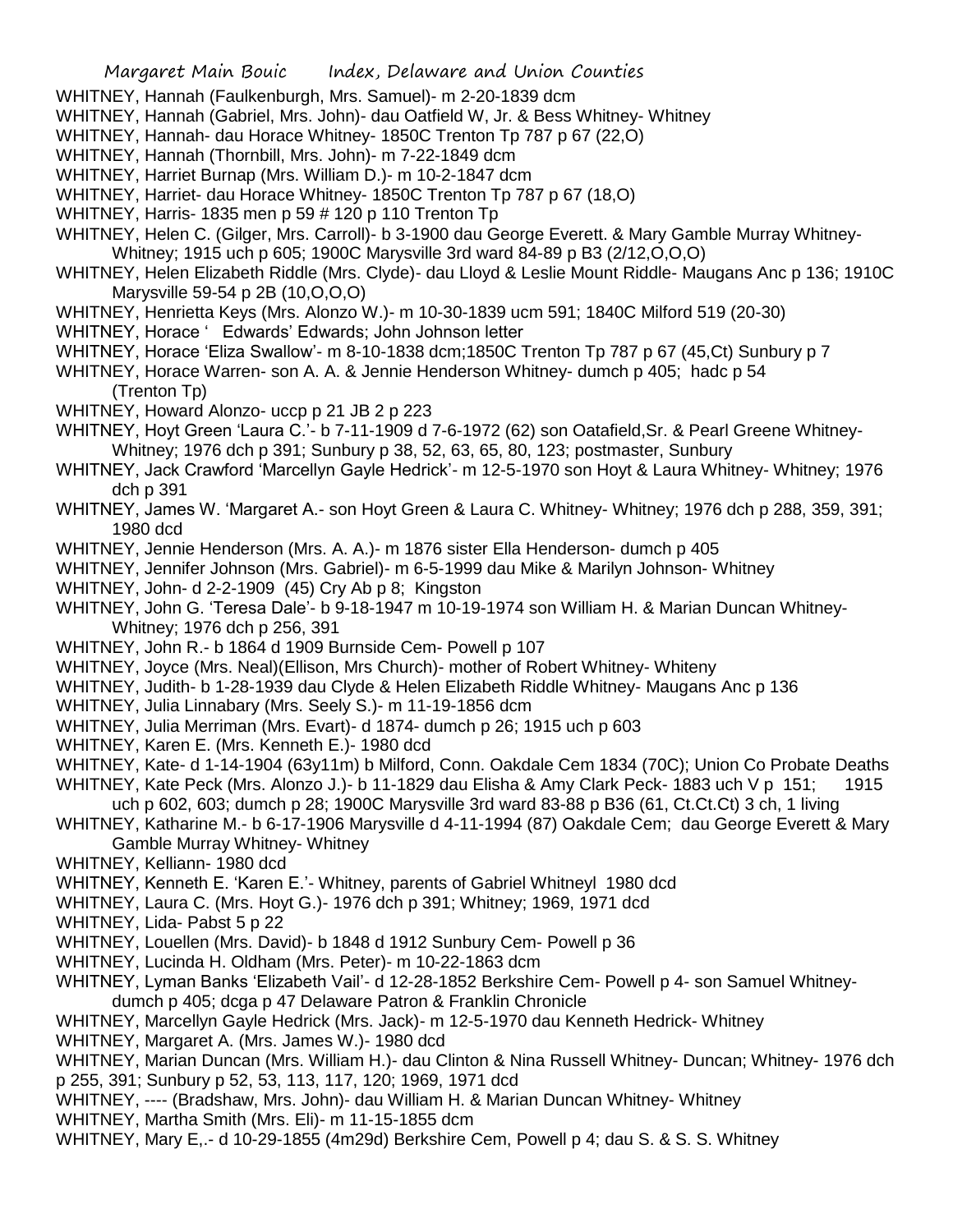- WHITNEY, Mary Gamble Murray (Mrs. George E.)- b 4-11-1876 d 2-3-1964 Oakdale Cem dau James & Mary Bennett Murray- Whitney; 1915 uch p 503; 1900C Marysville 3rd ward 84-89 p B3 (24,O,Irel,O)- m 2y, 1 ch; 1910C Marysville 59-51 p 2B (34,O,Irel,O) m 11y, 5 ch 3 living
- WHITNEY, Mary (Kingsbury, Mrs. Lemuel)- Asp (33-4)
- WHITNEY, Mary L.( Howard, Mrs. Verne H. )- b 3-28-1909 Marysville m 5-30-1930 d 9-28-1997 (88) dau George Everett & Mary Gamble Murray Whitney- Whitney; 1915 uch p 603; 1910C Marysville 59-54 p 2B (1,O,O,O)
- WHITNEY, Mary Willey- dau Eddie & Ruth Amelia Fleming Willey- dcc Iabelle Willey Tobey 1
- WHITNEY, Mary Wilson (Mrs. Charles)- m 12- 1950 Maugans Anc p 136
- WHITNEY, M. D. (Mrs. Calvin S.)- d 11-11-1901; dg 11-19-1901, Cry Ab p 108, 109
- WHITNEY, -----(Dillon, Mrs. E. B.)- dau Calvin S. & M. D. Whitney- dg 11-19-1901, Cry Ab p 108
- WHITNEY, Minnie M.- d 10-20-1868 (6m) Oakdale Cem 198 Un Co Prob. Deaths Vol 1 (1867-1878
- WHITNEY, Nancy (Barcus, Mrs. Hammon)- m 7-12-1849 dcm
- WHITNEY, Nancy- dau Horace Whitney- 1850C Trenton Tp 787 p 67 (12,O)
- WHITNEY, Nancy (Ward, Mrs. Levi)- m 9-20-1809- dcc Eulalie Cook Greene 25
- WHITNEY, Neal 'Joyce' Whitney parents of Robert Whitney
- WHITNEY, Nelly- dau Horace Whitney- 1850C Trenton Tp 787 p 67 (16,O)
- WHITNEY, Nina (Ross, Mrs. )(Stark, Mrs. Cepter)- dau William & Ellen Whitney- Powell p 147
- WHITNEY, Nora Flanagan (Mrs. Eric)- parents of Quinn Flanagan Whitney- Whitney
- WHITNEY, Oatfield, Sr. 'Pearl Greene''Verna Green''Goldie Jungert'- b 12-15-1881 d 3-16-1978 (96) Sunbury Mem Pk son Robert W. & Angeline Whitney- 1976 dch p 255, 286, 391; Whitney; Sunbury p 48, 52, 53, 65, 75, 108, 109, 113, 125, 144; 1969, 1971 dcd
- WHITNEY, Oatfield W., Jr.- 'Bess H.'- d 3-3-1976 (61) son Oatfield, Sr. & Pearl Greene Whitney- Whitney; 1976 dch p 178, 286, 287, 391; 1969, 1971 dcd
- WHITNEY, Oatfield S. III- son Oatfield, W. Jr.& Bess H. Whitney- Whitney; engaged to Rose Marie Garcia
- WHITNEY, Ollie- dau David & Louellen Whitney- Sunbury Cem- Powell p 36
- WHITNEY, Ora- Pabst 5 p 23
- WHITNEY, P.- hadc p 36 (1849 Lincoln Tp)
- WHITNEY, (Mrs. P.)- d March 19 dg 3-29-1889
- WHITNEY, Patrick- son Kenneth E. & Karen E. Whitney- 1980 dcd
- WHITNEY, Pearl Greene (Mrs. Oatfield,Sr.- Whitney; 1976 dch p 391
- WHITNEY, Penny (Bradshaw, Mrs. )- dau William H. & Marian Duncn Whitney- 1976 dch p 392
- WHITNEY, Peg (Stephens, Mrs. John Stuart)- m 8-25-1962 dau William H. & Marian Duncan Whitney-Whitney; 392
- WHITNEY, Peter 'Lucinda H. Oldham'- m 10-22-1863 dcm
- WHITNEY, Polly (Brehm, Mrs. John Frances)- m 9-12-1964 dau William H. & Marian Duncn Whitney-Whitney; 1976 dch p 392
- WHITNEY, Pruella J. Roberts (Mrs. Allen)- m 6-5-1862 dcm d 3-19-1889 (47-8-11) Burnside Cem, Powell p 107
- WHITNEY, Quinn Flanagan- b 8-29-2003 son Eric & Nora Flanagan Whitney- Whitney
- WHITNEY, Ransom ' Edwards'- Edwards; hadc p 28 (1849 Harlem Tp; 1835 men p 59 # 121 p 110 Trenton Tp; John Johnson letter
- WHITNEY, Robert 'Tammy Keller'- m 9-6-1987 son Neal & Joyce Whitney- Whitney
- WHITNEY, Robert W. 'Angeline'- b 1844 d 1926 Sunbury Cem- Powell p 36; 1976 dch p 391
- WHITNEY, ------d 9-9-1871 (28d) Sunbury Cem- Powell p 36 infant son R. W. & A.
- WHITNEY, Rosetta Lewis (Mrs. Amos)-dau David Lewis, Jr.- d age 97;Pabst 1 p 20; Pabst Pion II p 157
- WHITNEY, Ruby "Rubie" L. Tuttle (Mrs. Alonzo J.) B Conklin, Pa m 2-1858 d 2-4-1869 (36y) Oakdale Cem 195; dumch p 28; 1883 uch V p 151; 1860C Marysville 1556-1551 p 204 (27,NY); Union Co Probate Deaths Vol I (1867-1878)
- WHITNEY, R. W.- 1908 dch p 408; Sunbury p 143; dg 2-11-1910, Cry Ab p 98
- WHITNEY, Sabe- b 1976 ch Kenneth E. & Karen E. Whitney- 1980 dcd
- WHITNEY, Samantha (Ross, Mrs. Abner G.)- m 4-2-1850 dau Horace Whitney- 1850C Trenton Tp 787 p 67 (24,O)
- WHITNEY, Samuel- dumch p 405; Sunbury p 6; hadc p 36(1849 Lincoln Tp); 1835 men p 6 # 93 p 4 Berkshire Tp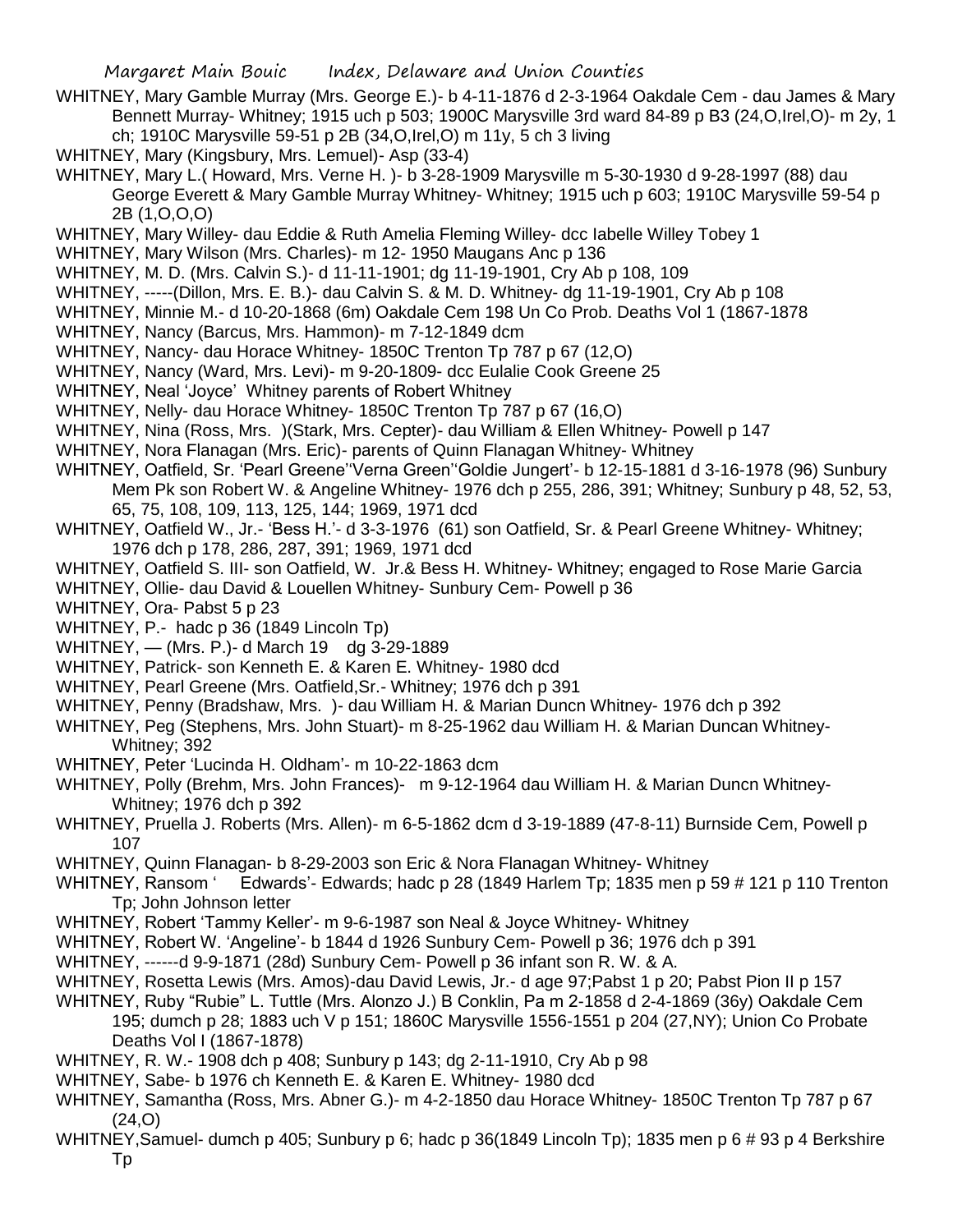- WHITNEY, Seely S. 'Julia Linnabary'- m 11-19-1856 dcm
- WHITNEY, Sela Fay- b 6-10-2003 dau Vic, & Amy Foster Whitney- Whitney
- WHITNEY, Selah S.- Pabst 3 p 23
- WHITNEY, Susan (Mrs. Samuel)- d 1-22-1865 (52y4m) Berkshire Cem, Powell p 4
- WHITNEY, T(h)eresa Diane Dale (Mrs. John G.)- m 10-19-1974 dau Rita Dale- Whitney; 1976 dch p 391; 1980 dcd
- WHITNEY, Thomas Ross- son Oatfield, Jr. & Bess Whitney- Whitney; 1971 dcd
- WHITNEY, Tina- b 1864 d 1874 Oakdale Cem , Powell p 443
- WHITNEY, Vic'Amy Foster'- b 1972 son William Duncan & Barbara Bergandine Whitney- Whitney; 1980 dcd
- WHITNEY, Verna Green (Mrs. Oatfield) d 3-9-1959 bur Johnstown, sister Forest R. Green- Whitney
- WHITNEY, Walter ' Edwards'- Edwards
- WHITNEY, Wilhelmine- d 4-7-1874 (3y22d) Burnside Cem, Powell p 107 dau A. & P. J.
- WHITNEY, Willard A.- d 4-18(11)-1890 (13y1m) Oakdale Cem 517 (70C); son Alonzo J. & Kate Peck Whitney-1915 uch p 603; Union Co Probate Deaths
- WHITNEY, William- Pabst 6 p 23
- WHITNEY, William D. 'Harriet Burnap'- m 10-2-1847
- WHITNEY, William D.- son Alonzo J. & Catherine Whitney- 1880C 330-363 o 24 (3,O,Pa,Conn)
- WHITNEY, William 'Ellen'- Powell p 147
- WHITNEY, William H.- 1908 dch p 408
- WHITNEY, William H. 'Marian Duncn'- d 12-14-1970 (65) son Oatfield, Sr. & Pearl Greene Whitney- Whitney; Duncan;;' 1976 dch p 255, 391; Sunbury p 52, 63, 75; 1969 dcd
- WHITNEY, William- son Horace & Eliza Whitney- 1850c Trenton Tp 787 p 67 (11/12,O)
- WHITNEY, Willie- d 9-3-1863 (11m20d) Burnside Cem, Powell p 106; son A. P. & P. J.
- WHITNEY, Wilson- son Horace Whitney- 1850C Trenton Tp 787 p 67 (7,0)
- WHITNEY, Winona (Stanforth, Mrs. Perle)- b 8-6 -sister Oatfield Whitney, Sr.- Whitney
- WHITNEY, Zack- b 1973 ch Kenneth E. & Karen E. Whitney- 1980 dcd
- WHITNEY, Zack- b 1974 son William Duncan & Barbara Bergandine Whitney- 1980 dcd
- WHITNING, Henry- 1883 uch V p 451 see Whiting
- WHITRIDGE, Charlotte (Mrs. William E.)- d 11-21-1872 (30) consumption bur Eaton, Preble Co, dg 11-22- 1877, Cry Ab p 26
- WHITRIDGE, William E. 'Charlotte- dg 11-22-1877, Cry Ab p 26
- WHITSEL, Anna- dau Peter & Rachael Whitsel- 1860C Scioto Tp 1042-1039 (7,O
- WHITSEL, Gertrude Marie (Willey, Mrs. Eugene Samuel)- b 4-12-1881 m 118-1900 d 7-29-1945 bur Delaware-Weiser p 33
- WHITSEL, Henrietta- dau Peter & Rachael Whitsel- 1860C Scioto Tp 1042-1039 (3,O) Etta; 1860C Dover Tp 88-90 ; 11 (16.P) see Whetsel
- WHITSEL, Henry- 1840C Scioto Tp (50-60)
- WHITSEL, John- son Peter & Rachel Whitsel- 1850C Scioto Tp 2472 p 149 (6,O); 1860C Scioto Tp 1042-1039 (13,O)
- WHITSEL, Layfaette 'Nancy'- son Peter & Rachel Whitsel- 1850C Scioto Tp 2472 p 149 (12,O); 1870C Dover Tp 89-91 p 11 (32,O)
- WHITSEL, Lonnie- ch Peter & Rachel Whitsel- 1850C Scioto Tp 2472 p 149 (13,O)
- WHITSEL, Mary F.- dau Peter & Rachel Whitsel- 1850C Scioto Tp 149 (-,O); 1860C Scioto Tp 1042-1039 (10,O)
- WHITSEL, Peter, Union Co Probate Deaths Vol II p 31 (1879-1886)
- WHITSEL, Peter- 1840C Scioto Tp (20-30)
- WHITSEL, Peter 'Rachel'- 1850C Scioto Tp 2472 p 149 (43,Pa); 1860C Scioto Tp 1042-1039 (49,Pa); 1870C Dover Tp 88-90 p 11 (61,Pa)
- WHITSEL, Rachel (Mrs. Peter)- 1850C Scioto Tp 2472 p 149 (30,NY); 1860C Scioto Tp 1042-1039 (35,NY); 1870C Dover Tp 88-90 p 11 (51,NY )
- WHITSEL, Sarah Jane- dau Peter & Rachel Whitsel- 1850C Scioto Tp 2472 p 149 (8,O)
- WHITSEL, Whitsell, Ella l. (Gibson, Mrs. Alexander)- m 9-29-1881, ucm 7026
- WHITSIDE, Gertrude Bond McKitrick (Mrs. Robert)- b 9-10-1916 m 8-19-1937 dau Medley Bond & Roma Reese Skelton McKitrick - McKitrick p 342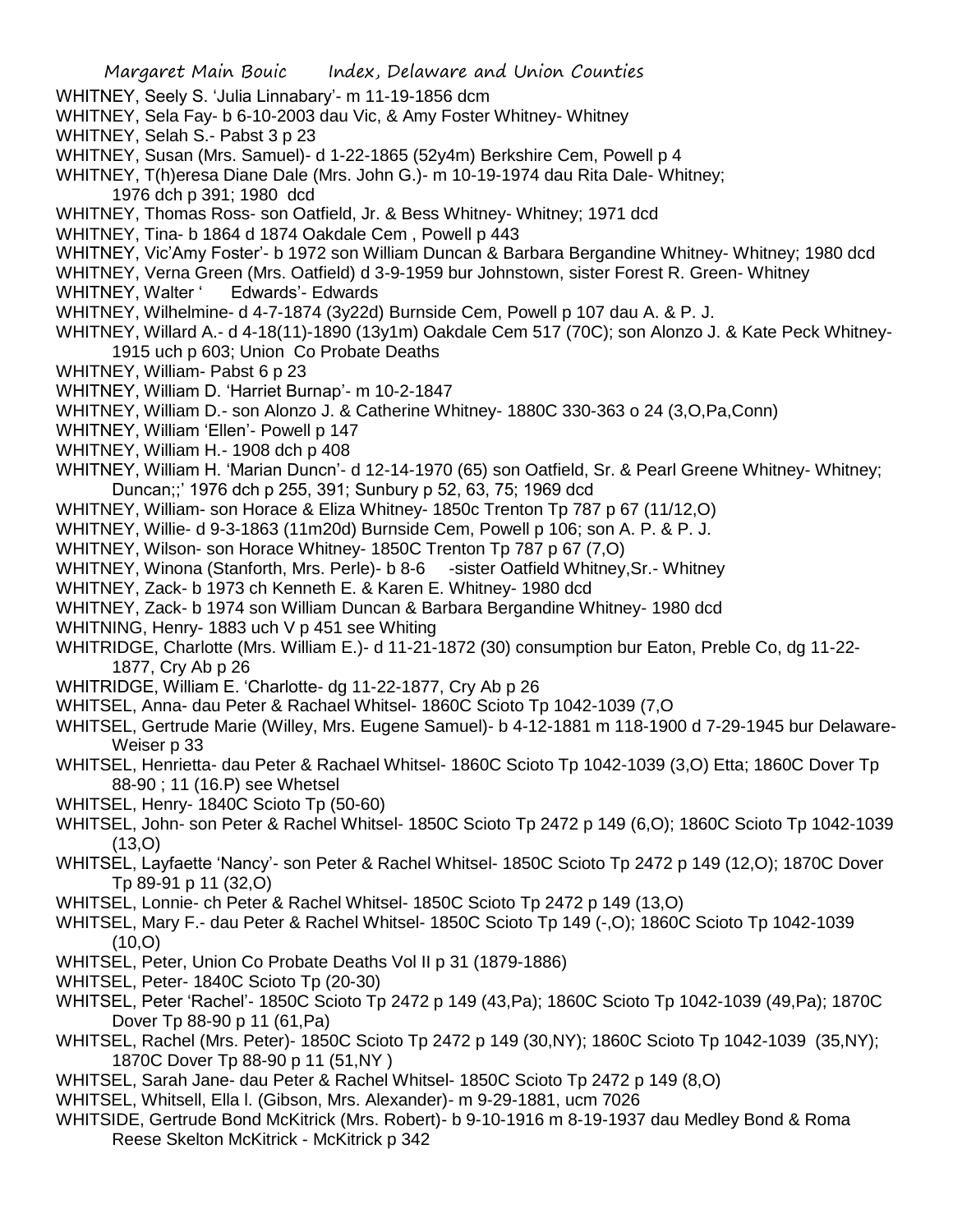WHITSIDE, Robert 'Gertrude Bond McKitrick '- m 8-19-1937- McKitrick p 342

WHITSMAN,Carrie-cousin Martin L.& Melvina France-1880C Marysville 377-416 p 2 (18,ILL,Mass, Maine) WHITSON, Charles C. 'Kathrine Boysel'- d 1968- Whitson

- WHITSON, Craig/Greg- b 1970 son Larry W. & Mary Whitson- Whitson; 1971, 1979, 1981 ucd
- WHITSON, John- b 1961/3 son Larry W. & Meredith Whitson- 1971, 1979, 1981 ucd
- WHITSON, Kathrine Boysel (Mrs. Charles C.)- b 1-23-1895 Chillicothe d 2-14-1997 (102) Darbyville Cem- dau Joseph Boysel- Whitson
- WHITSON, Larry W. 'Mary''Meredith'- b 6-22-1943 Circleville d 9-15-2000 (57) son Charles C. & Kathrine Boysel Whitson- Whitson; 1971, 1979, 1981 ucd (Obit- son Harry & Bernice Nellie Simpson)
- WHITSON, Mary (Mr. Larry W.)- 1979, 1981 ucd
- WHITSON, Meredith (Mrs Larry W.)- 1971 ucd
- WHITSON, Tabitha- b 1968 dau Larry W. & Meredith Whitson- Whitson; 1971, 1979, 1981 ucd
- WHITSON, Timothy- b 1964 son Larry W. & Mary Whitsel- 1971, 1979, 1981 ucd
- WHITT, Adam Eugene- b 1979 son Jerry Lee & Gloria Baldridge Whitt- 1985 uch p 83; 1981 ucd
- WHITT, Alvie- ch Mrs. Johnnie Whitt- 1979 dcd
- WHITT, Amanda Faye- dau Jack Whitt- Whitt- engaged to David Eugene Ropp
- WHITT, Anna A. Boring (Mrs. Clarence E., Sr.)- parents of Clarence E. Whitt, Jr- Whitt
- WHITT. Annabell (Kean, Mrs. )- dau Clarence E. Sr. & Anna A. Boring Whitt- Whitt
- WHITT, Arthur- son James J. & Violet Whitt- Whitt
- WHITT, Arvin J. 'Opal'- 1980 dcd
- WHITT, Barbara (Collins, Mrs. Rick)- dau Carl & Mary Elizabeth Smith Whitt- Whitt
- WHITT, Barbara (Mrs. Thomas J.)- 1969 dcd
- WHITT, Bertha Ball (Mrs, George)- Whitt
- WHITT, Betty (Mrs. Dirl B.)- 1983 ucd
- WHITT, Betty- dau Jack & Martha Whitt- Whitt, engaged to Bobby Young
- WHITT, Betty Jean Johnson (Mrs. Herbert L.)- b 1931 m 1949 dau Ray & Edith Salisbury Johnson; 1985 uch p 83; unvmec p 35; 1967, 1971, 1973, 1975, 1979, 1981, 1983 ucd
- WHITT, Betty (Sims, Mrs. Bill)- dau Orville & Beulah Whitt- Whitt
- WHITT, Beulah- 1980 dcd
- WHITT, Bob- son Darrell & Loretta Bond Whitt- Whitt, engaged to Sharrie Scarbury
- WHITT, Bridget Elaine- b 9-28-1970 dau George Ray & Delores Kay Cadwell Whitt- Whitt; 1985 uch p 83
- WHITT, Brittany Michelle- b 5-16-1984 dau George Ray & Delores Kay Caldwell Whitt- 1985 uch p 83
- WHITT, Calvin H. 'Edna E.'- 1959 ucd
- WHITT, Carl- 1980 dcd
- WHITT, Carl Edward 'Mary Elizabeth Smith '- d 12-31-1997 (70) Kingwood Mem. Park sv Orville & Beulah Whitt- Whitt;; 1971 dcd
- WHITT, Cecil- ch Calvin H. & Edna E. Whitt- 1959 (15) ucd
- WHITT, Charles- 1980 dcd
- WHITT, Cheyenne 'Michelle Rawlins'- Whitt
- WHITT, Chris- b 1970 dau Harcus & Elizabeth C. Whitt- 1980 dcd
- WHITT, Clarence E. Sr. 'Anna A. Boring'- Whitt
- WHITT, Clarence E. 'Sally A.'- 1980 dcd
- WHITT, Clarence E. Jr."Hillbilly" 'Donna S.'- b 12-25-1932 Franklin Co d 2-17-1992 (59) Sunbury Mem. Pk. Son Clarence E. Sr. & Anna A Boring Whitt- Whitt; 1971 dcd
- WHITT, Clarence- b 1956 son Clarence E. Jr. & Donna S. Whitt- 1971 dcd
- WHITT, Connie Sue (Hamilton, Mrs. )- b 1955 dau Clarence E. Jr. & Donna S. Whitt- 1971 ucd
- WHITT, Constance (Beckman, Mrs. Jim)- dau Carl Edward & Mary Elizabeth Smith Whitt- Whitt
- WHITT, Dale E.- son Lowell,Sr. & Vinnie Whitt- Whitt
- WHITT, Darrell 'Loretta Bond'- parents of Bob Whitt- Whitt
- WHITT, David- b 1972 son Harcus & Elizabeth C. Whitt- 1980 dcd
- WHITT, Delores Kay Caldwell (Mrs. George Ray)- b 1951; 1985 uch p 83
- WHITT, Dirl B. 'Betty'- 1979, 1981, 1983 ucd
- WHITT, Donna S. (Mrs. Carence E. Jr.)- 1971 dcd
- WHITT, Douglas- 1980 dcd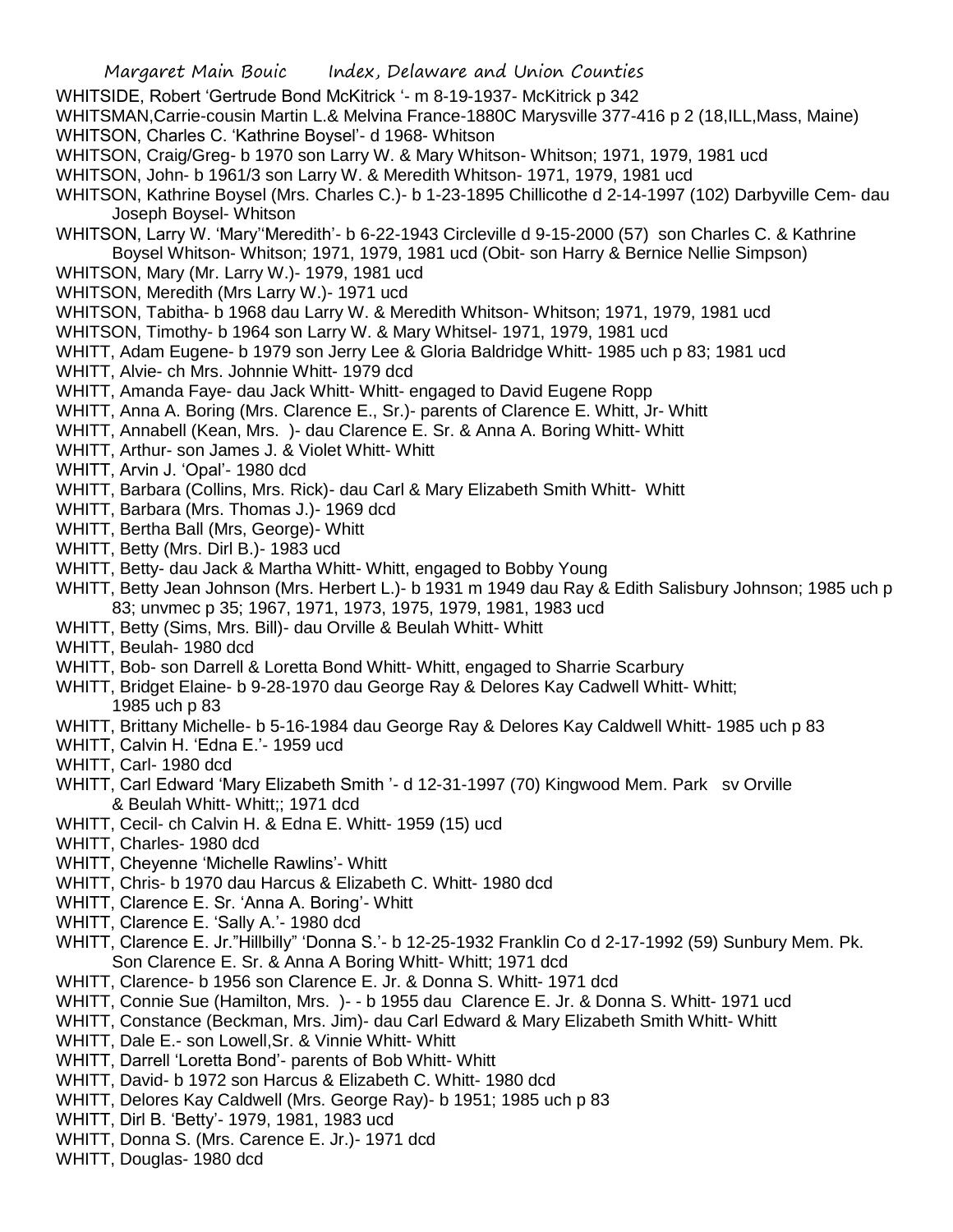WHITT, Edna E. (Mrs. Calvin H.)- 1959 ucd

- WHITT, Elizabeth C. (Mrs. Harcus)- 1980 dcd
- WHITT, Ellan- 1973 ucd
- WHITT, Elmer D.- b 4-14 -1919 d 11-24-1974 bur Ky- son George & Bertha Ball Whitt- Whitt
- WHITT, Everett- son Mrs. Johnnie Whitt- 1969 dcd
- WHITT, Franklin Delano 'Mary'- d 4-11-1965 (29) son Lowell,Sr. & Vinnie Whitt- Whitt
- WHITT, George 'Bertha Ball;- Whitt
- WHITT, George Ray 'Kay Caldwell'- b 1951 m 12-20-1968 son Herbert J. & Betty Jean Johnson Whitt; 1985 uch p 83; 1967 ucd
- WHITT, Gloria Baldridge (Mrs. Jerry L.) B 1957; 1985 uch p 83; 1981 ucd
- WHITT, Harcus 'Elizabeth C.'- 1980 dcd
- WHITT, Herbert J. 'Betty Jean Johnson'- m 9-3-1949 Ky -son George & Bertha Ball Whitt- Whitt; 1985 uch p 83; 1967, 1971, 1973, 1975, 1979, 1981, 1983 ucd
- WHITT, Iva (Teeple, Mrs. )- sister Franklin Delano Whitt- Whitt
- WHITT, Jacalyn (Hunter, Mrs. )- dau Carl Edward & Mary Elizabeth Smith Whitt- Whitt
- WHITT, Jack E. 'Shirley A.'- son Clarence E. & Anna A. Boring Whitt- Whitt; 1971 dcd
- WHITT, James J. 'Violet L.'- d 2-19-1981 cremated; Whitt; 1961, 1969, 1971 dcd
- WHITT, James- b 1971 son William R. & Judy Whitt- 1973 ucd
- WHITT, Jane (Mowry, Mrs. )- sister Franklin Delano Whitt- Whitt
- WHITT, Janice- dau Mrs. Johnnie Whitt- 1969 dcd
- WHITT, Jerry Lee 'Gloria Baldridge'- b 1955 son Herbert J. & Betty Jean Johnson Whitt- 1985 uch p 83; 1967, 1971, 1973, 1981 ucd
- WHITT, Jette Cannon Rogers (Mrs. )- d 4-1-1972 (90) bur Sunbury; Sunbury p 53, 131, 140, 144; 1969, 1971 dcd
- WHITT, Joanna- b 1966 dau Haracus & Elizabeth C. Whitt- 1980 dcd
- WHITT, Joe- b 1974 son Jerry L. & Gloria Whitt- 1981 ucd
- WHITT, Judy (Mrs. William R.)- 1973 ucd
- WHITT, (Mrs. Johnnie)- 1969, 1971 dcd
- WHITT, Kathy- b 1963 dau William R. & Judy Whitt- 1973 ucd
- WHITT, Kay Caldwell (Mrs. George)- 12-20-1968 dau Doc Caldwell- Whitt
- WHITT, Larry- son Elmer D. Whitt- Whitt
- WHITT, Linda- b 1974 dau Dirl B. & Betty Whitt- 1979, 1981, 1983 ucd
- WHITT, Lisa- b 1965 dau William R. & Judy Whitt- 1973 ucd
- WHITT, Loretta Bond (Mrs. Darrell)- parents of Bob Whitt- Whitt
- WHITT, Lowell, Sr. 'Vinnie'-Whitt
- WHITT, Lowell, Jr.- son Lowell, Sr. & Vinnie Whitt- Whitt
- WHITT, Lucille (Tunison, Mrs. )- dau Lowell,Sr. & Vinnie Whitt- Whitt
- WHITT, Lyndoll (Andromeds, Mrs. )- dau James, Jr & Violet L. Whitt- Whitt
- WHITT, Mark- b 1963 son Harcus & Elizabeth C. Whitt- 1980 dcd
- WHITT, Mary Elizabeth Smith . (Mrs. Carl E.)- m 48y Whitt 1971 dcd
- WHITT, Mary Ellen- b 1980 dau Dirl B. & Betty Whitt- 1981, 1983 ucd
- WHITT, Mary (Mrs. Franklin Delano)- Whitt
- WHITT, Mary Lou d 4-9-1981 (91) bur Kingwood Memorial Park- Whitt
- WHITT, Melanie- b 1968 dau Thomas J. & Barbara Whitt- 1969 dcd
- WHITT, Michelle Rawlins (Mrs. Cheyenne)- parents of Tyler Cheyenne Whitt- Whitt
- WHITT, Nancy- dau Clarence E. Jr. & Whitt
- WHITT, Nancy May- b 1952 dau Herbert J. & Betty Jean Johnson Whitt- 1985 uch p 83; 1967 ucd
- WHITT, Opal (Mrs. Arvin J.)- 1980 dcd
- WHITT, Orville 'Beulah'- Whitt- parents of Carl Edward Whitt- Whitt
- WHITT, Paul- b 1979 son Dirl B. & Betty Whitt- 1979, 1981, 1983 ucd
- WHITT, Raymond- b 1954 son Clarence E. Jr. & Donna S. Whitt- Whitt; 1971 dcd
- WHITT, Sally A. (Mrs. Clarence E.)- 1980 dcd
- WHITT, Sandra (Baugh, Mrs. )- dau James J. & Violet Whitt- Whitt
- WHITT, Shawn Ray- b 1978 son George Ray & Delores Kay Caldwell Whitt- 1985 uch p 83
- WHITT, Sherri (8 Mos-1965) dau Franklin Delano & Mary Whitt- Whitt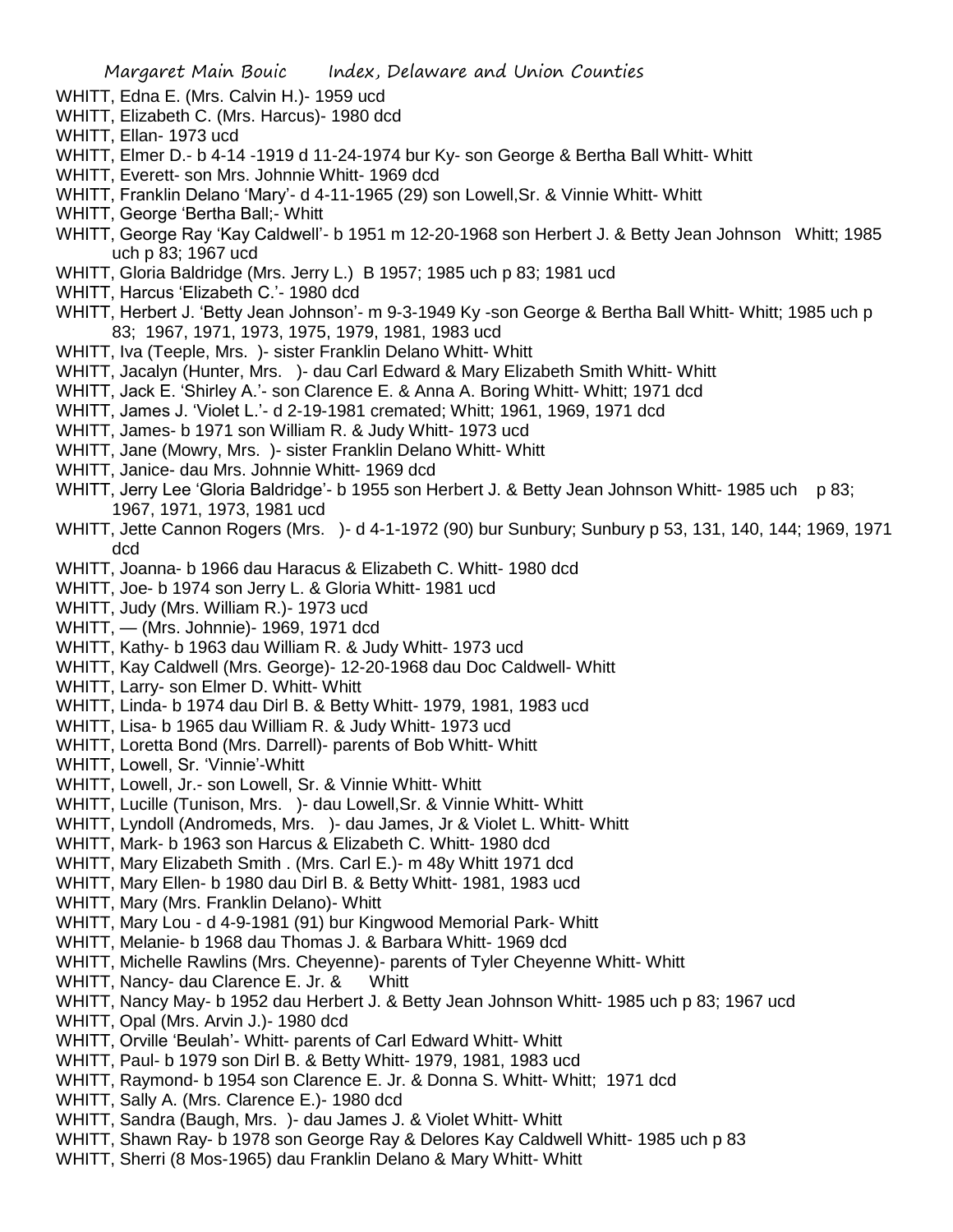- WHITT, Shirley A. (Mrs. Jack E.)- 1971 dcd
- WHITT, Shirley- dau Calvin H. & Edna E. Whitt- 1959 (10) ucd
- WHITT, Stephen A.- 1980 dcd
- WHITT, Susie (Withrow, Mrs. )- dau Clarence E. Sr. & Anna A. Boring Whitt- Whitt
- WHITT, Thelma (Gibson, Mrs. )- dau George & Bertha Ball Whitt- Whitt
- WHITT, Thomas J. 'Barbara'- b 121-30-1946 d 12-15-197 son James, Jr. & Violet L. Whitt- Whitt; 1961 (12), 1969 dcd
- WHITT, Tyler Cheyenne- b 12-20-1995- son Cheyenne & Michelle Rawlins Whitt- Whitt
- WHITT, Vera (Tunison, Mrs. )- dau Lowell,Sr. & Vinnie Whitt- Whitt
- WHITT, Vernon- b 1975 son Dirl B. & Betty Whitt- 1979, 1981, 1983 ucd
- WHITT, Vinnie (Mrs. Lowell,Sr.)- Whitt
- WHITT, Violet L.(Mrs. James J.)- b 2-28-1917 Urbana d 10-29-1997 (80) Col.-1961, 1969, 1971 dcd
- WHITT, Virginia (Stevens, Mrs. )- dau Elmer D Whitt- Whitt
- WHITT, William R. 'Judy'- 1973 ucd
- WHITT, William Jr.- b 1968 son William R. & Judy Whitt- 1973 ucd
- WHITTACHE, Jard B. Clerk State of Ohio, unec II p 24
- WHITTAKER, Rev. Abraham J.- 1915 uch p 230,231; 1880 dch p 449
- WHITTAKER, Dr. Emanuel- 1915 uch p 169; 1883 uch V p 664
- WHITTAKER, Rebecca (Skidmore, Mrs. Joseph)- 1915 uch p 1107
- WHITTAKER, Dr. T. R.- Fowler p 220
- WHITTAME, Thomas- Union Co Probate Deaths Vol I p 6 (1867-1878)
- WHITTED. Dorothy Jean b Mo d 5-16-1997 (94) Michigan- Whitted
- WHITTEMORE, Arthur G. 'Mildred L. 'Ferol Nusbaum'- b 12-3-1907 m(2) 10-3-1955 d 8-17-1980 bur Warsaw- son Frank E. & Eva Wright Whittemore- Whittemore
- WHITTEMORE, Cora (Paver, Mrs. Joseph John)- b 5-14-1893 NY d 9-23-1988 (95) Milford Cem- dau William & Emma Cartmell Whittmore- Whittemore
- WHITTEMORE, Edward A.- son Frank E. & Eva Wright Whittemore- Whittemore
- WHITTEMORE, Eva Wright (Mrs. Frank E.)- Whittemore
- WHITTEMORE, Ferol Nusbaum (Mrs. Arthur G.)- m 12-3-1907- Whittemore
- WHITTEMORE, Frank E.'Eva Wright'- Whittemore- parents of Arthur G. Whittemore
- WHITTEMORE, Janet (Meek, Mrs. Harry)- dau Arthur G. & Mildred L. Whittemore- Whittemore
- WHITTEMORE, Joanna (Kimberley, Mrs. Richaard)- dau Arthur G. & Mildred L. Whittemore- Whittemore
- WHITTEMORE, Mary Cavender (Mrs. Paul)- dau James & Rachel Buttler Cavender-1883 uch V p 461
- WHITTEMORE, Mildred L. (Mrs. Arthur G.)- d 5-19-1976 (66) bur Valley View, Warsaw- Whittemore
- WHITTEMORE, Paul 'Mary Cavender'- 1883 uch V p 461
- WHITTEMORE, Sara (Wright, Mrs. )- dau Arthur G. & Mildred L. Whittemore- Whittemore
- WHITTEMORE, William- 1910C Milford (42) Doctor
- WHITTEN, Aaron 'Jane Orndorff'- m 3-21-1875 dcm
- WHITTEN, Beth- b 1970 dau John H. & Joyce A. Whitten- 1980 dcd
- WHITTEN, Carrie (Mrs. Oakley F.)- 1961, 1979 dcd
- WHITTEN, Carri L.- 1961, 1971 dcd
- WHITTEN, Charles- b 1962 son John H. & Joyce A. Whitten- 1969, 1971, 1980 dcd
- WHITTEN, Debbie L. Meade (Mrs. Tim L.)- dau Russell N. & Mildred J. Meade- Whitten
- WHITTEN, Edith Whipp (Mrs. )- d Sunday (21y5m) dg 3-18-1904 Cry Ab p 231; cousin of Mrs. H. C. Strohmdg 3-18-1904, Cry Ab p 233
- WHITTEN, Edward 'Sylvia'- b 8-1870 1900C Union Tp 170-176 p 9A (29,O,O,O) m 1y
- WHITTEN, Jane Orndorff (Mrs. Aaron)- m 3-21-1865 dcm
- WHITTEN, John- Powell p 141
- WHITTEN, John H. 'Joyce A.'- 1969, 1971, 1980 dcd
- WHITTEN, John H. 'Nancy'- 1961 dcd
- WHITTEN, Joyce A. (Mrs. John H.)- 1969, 1971, 1980 dcd
- WHITTEN, Nancy (Mrs. John h.)- 1961 dcd
- WHITTEN, Oakley F. 'Carrie'- 1961, 1969 dcd
- WHITTEN, Ruth C. (McKittrick, Mrs. O. K.)- b 2-3-1908- McKitrick p 344
- WHITTEN, Susan- b 1960 dau John H. & Nancy Whitten- 1961, 1969, 1971 dcd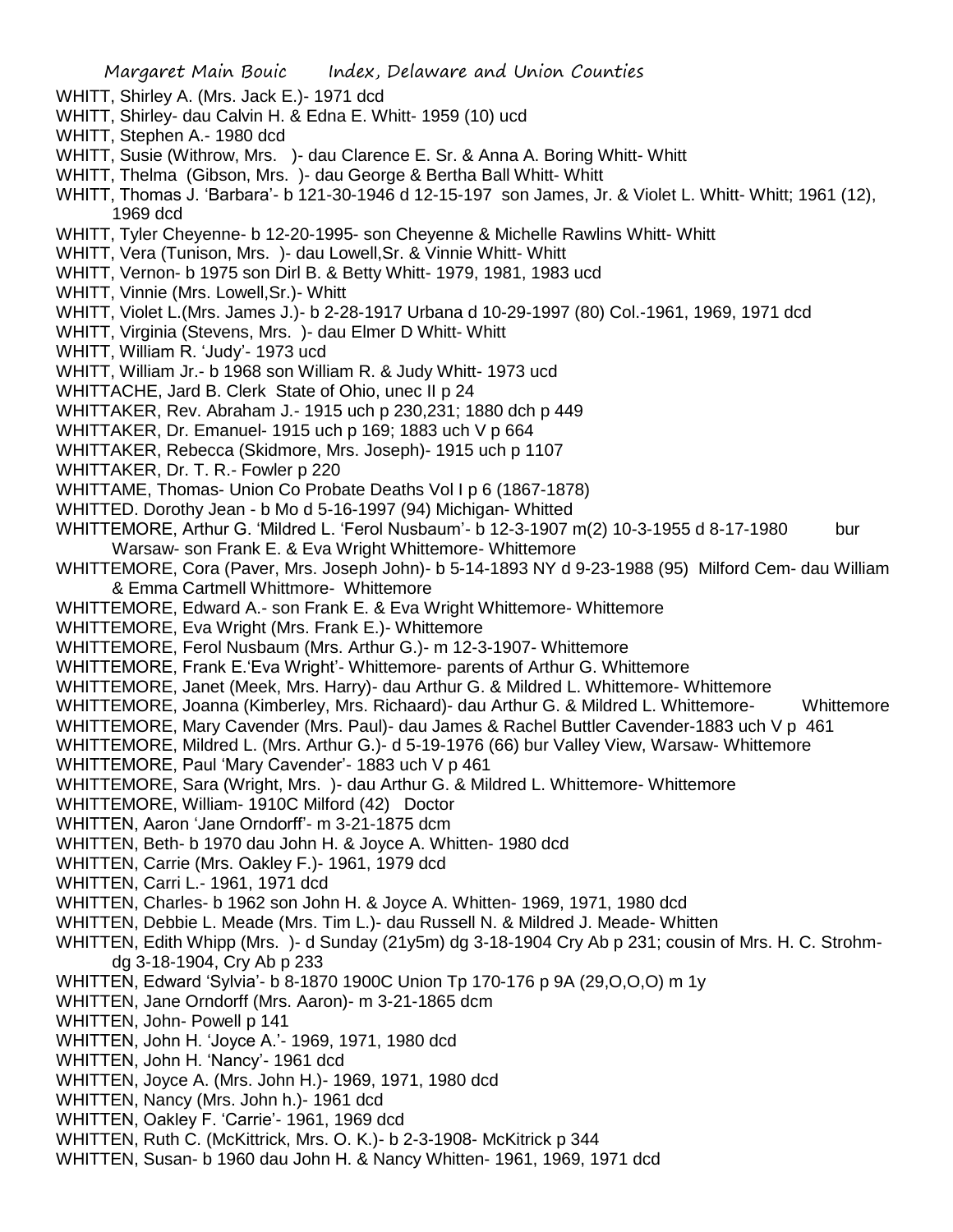- WHITTEN, Tim L. 'Debbie L. Meade'- m 12-3-1988 son Grover & Marilyn Whitten- Whitten WHITTEN, Trac(e)y- b 1967 ch John H. & Joyce A. Whitten- 1969, 1971, 1980 dcd
- WHITTEN,Sylvia (Mrs. Edward)-b 10-1849 1900C Union Tp 170-176 p 9A (50,O,O,O) m 1y no ch
- WHITTENBARGER, Bonnie (Knittle, Mrs. Gerald)- dau George & Florence Lovellette Whittenbarger-

**Whittenbarger** 

- WHITTENBARGER, Florence Lovellette (Mrs. George)- Whittenbarger
- WHITTENBARGER, George 'Florence Lovellette'- Whittenbarger
- WHITTENBARGER, Janice (Swygart, Mrs. Ronnie)- dau George & Florence Lovelette Whittenbarger-**Whittenbarger**
- WHITTENBARGER, Karen (Miller, Mrs. Jerry)- dau George & Florence Lovelette Whittenbarger-Whittenbarger
- WHITTENBARGER, Larry'Norma'-son George & Florence Lovellette Whittenbarger- Whittenbarger
- WHITTENBARGER, Norma (Mrs. Larry)- Whittenbarger
- WHITTENBARGER, Phyllis- dau George & Florence Lovellette Whittenbarger- Whittenbarger
- WHITTENBARGER, Sharon (Snyder, Mrs. )- dau George & Florence Lovellette Whittenbarger-Whittenbarger
- WHITTENBARGER, Wanda Jean (Case, Mrs. Max A.)- b 11-17-1931 Ind m 6-12-1948 d 6-14-1999 (67) Oakdale Cem- dau George & Florence Lovellette Whittenbarger- Whittenbarger
- WHITTENMYER, Jill A (Sonnett, Mrs. Robert L.)- m 3-8-1969- Whittenmyer
- WHITTENS, Charles W.)- 1908 dch p 408
- WHITTENS, William- 1908 dch p 408
- WHITTER, Aaron- dcw Bk 4 p 226 (25)
- WHITTIER, ----- 1976 dch p 255
- WHITTIER, Alice- Pabst 1 p 28; Whittier
- WHITTIER, David A. 'Susan E. Maine'- m 3-18-1874; Asp (1720)
- WHITTIER, Doris Edith (Pierce, Mrs. Wilmer)- b 1-15-1904 m 6-6-1929 dau Winfred P. & Edith Ferson Whittier- btp p 9; dcq DWP 1; dcq WP (1); Sunbury p 1 34
- WHITTIER, Dorothy- 1980 dcd
- WHITTIER, Edith H. Ferson (Mrs. Winfred)- b 12-25-1878 m 12-25-1899 d 1-4-1957 dau Daniel & Isabel Brown Ferson- btp p 9; dcq Doris Whittier Pierce 3; dg 11-6-1906 Cry Ab p 132
- WHITTIER, Ethel Welcome (Mrs. Myron David)- m 10-3-1907 Asp (2378)
- WHITTIER, Eva (Staser, Mrs. John Christopher)- m 6-6-1910- Weiser p 36
- WHITTIER, Frank- btp p 9; Sunbury p 75
- WHITTIER, Fred- pallbearer for Mrs. J. J. Post- dg 8-30-1912 Cry Ab p
- WHITTIER, Winfred Parker 'Edith Ferson'- b 12-15-1868 m 12-25-1899 d 8-19-1954 son Philander Ellis & Mary Parker Tufts Whittier- btp p 9; dcq Doris Whittier Pierce 2
- WHITTIER, Grace Emma- b 12-12-1881 dau David A. & Susan E. Maine Whittier- Asp 2379
- WHITTIER, Julia Alice- btp p 9
- WHITTIER, Mary B. Tufts- b 2-5-1806 d 1-18-1880 Cheshire Cem- Powell p 60
- WHITTIER, Mary Parker Tufts (Mrs. Philander E.)- b 6-26-1832 d 10-1907 Cheshire Cem, Powell p 60- dau Frances Tufts 2nd & Mary Butterfield Parker- dcq Doris Whittier Pierce 5; bpt p 9
- WHITTIER, Miss-1976 dch p 328
- WHITTIER, Mary Emma- btp p 9
- WHITTIER, Mary Louise- dau Winfred & Edith H. Ferson Whittier- btp p 9
- WHITTIER, Myron David 'Ethel Welcome'- b 3-20-1879 m 10-3-1907 son David A. & Susan E. Maine Whittier-Asp 2378
- WHITTIER, Nellie (Crawford, Mrs. Dewey)- m 3-26-1907 d 6-13-1957 McIntire 1711
- WHITTIER, Philander Ellis 'Mary Parker Tufts'- b 8-9-1834 m 2-1-1863 d 10-2-1878 (44-1-23) Powell p 60, Cheshire Cem; dcq Doris Whittier Pierce 4; CCC p 31 (1900 Berlin Tp); Pabst 3 p 32; btp p 9; hadc p 92
- WHITTIER, Sarah Ellen- btp p 9
- WHITTIER, Susan E. Maine (Mrs. David A.)- b 7-28-1843 m 3-18-1874 d 8-14-1884 dau Gershom A,. & Susan A. Billings Maine- Asp 1720
- WHITTIER, William Francis- btp p 9
- WHITTIER, William F.- 1880 dch p 191, 437; Sunbury p 65,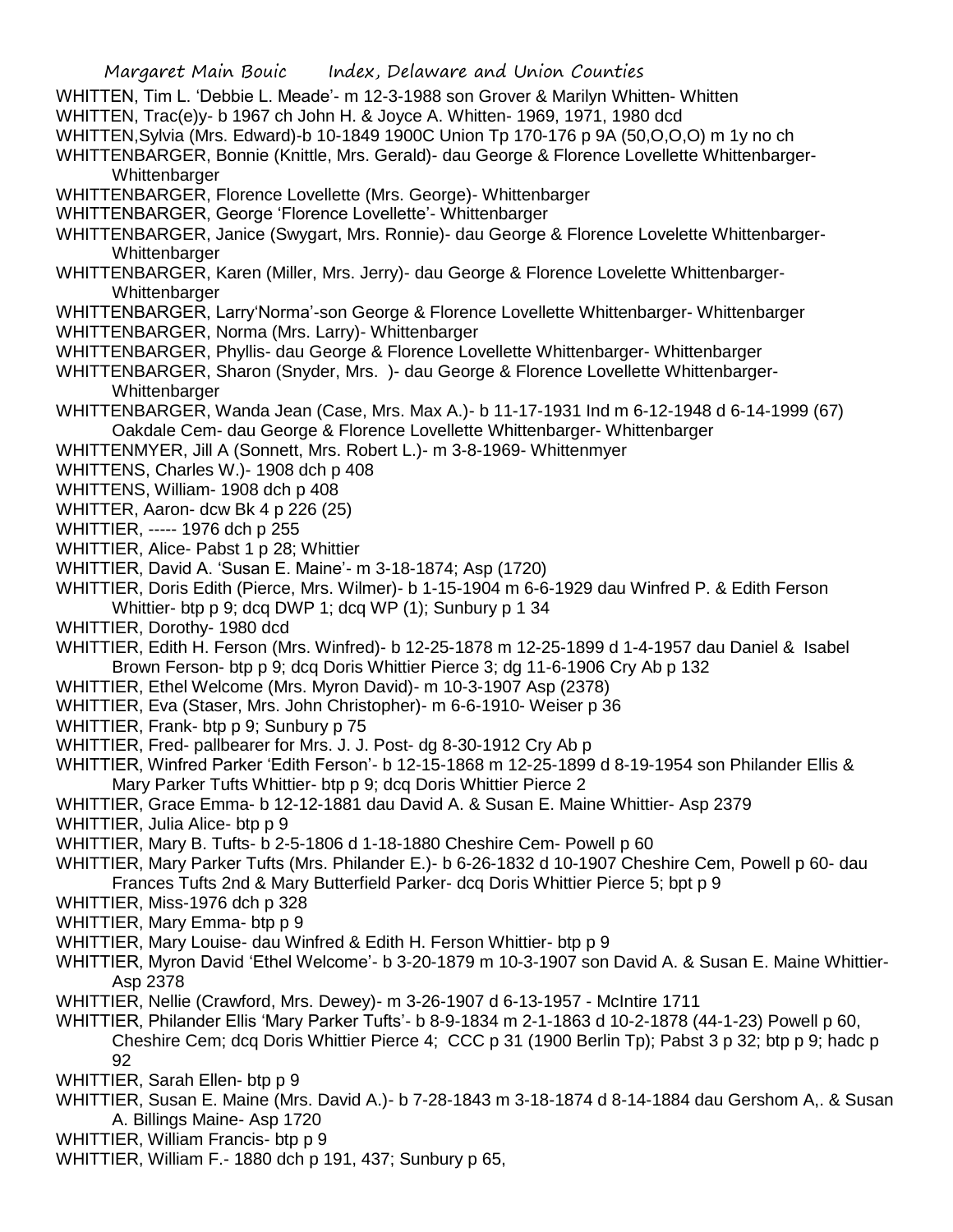- WHITTINGER Caroline F. (Kurrley, Mrs. William F.)- m 3-29-1860 dcm
- WHITTINGTON, Agnes (Mrs. Richard L.)- 1961 dcd
- WHITTINGTON, Alberta (Mrs. Leroy)- d Monday (38). funeral Wednesday; dg 11-21-1916, dg 11-24-1916; Cry Ab p 107
- WHITTINGTON, Allen R. 'Lilyan E.'- d 2-12-1979 (63) Sunbury Memorial Cem-son Harry P. & Laura Whittington- 1961, 1969, 1971 dcd
- WHITTINGTON, Bonnie (Mrs. Dan G.)- 1981 ucd
- WHITTINGTON, Carolyn (Gillie, Mrs. )- dau Allen R. & Lilyan E. Whittington- 1961 (18) dcd
- WHITTINGTON, Dan G. 'Bonnie'- 1981 ucd
- WHITTINGTON, Daniel Gene 'Doretta June Rausch'- b 1955 m 11-19-1975 son Glenn E. & Patricia A. Whittington- Whittington; 1959, 1967, 1971, 1973 ucd
- WHITTINGTON, Diane (Anderson, Mrs. )- dau Allen R. & Lilyan E. Whittington- 1961 (16) dcd
- WHITTINGTON, Dona K. Shannon (Mrs. John A.)- m 9-30-1972 dau Donald Shannon- Whittington
- WHITTINGTON, Doretta June Rausch (Mrs. Daniel Gene)- m 4-19-1975 dau William Boyd & Jean A. Matthew Rausch- Rausch 146324 III p 286; Whittington; 1967, 1971, 1973 ucd
- WHITTINGTON, Frances (Fox, Mrs. )- dau Harry D. & Laura Whittington- Whittington
- WHITTINGTON, Glenda- b 1958 dau Glenn E. & Patricia A. Whittington- Whittington; 1959, 1967, 1971, 1973, 1975, 1983 ucd
- WHITTINGTON, Glenn E. 'Patricia A.'- Whittington; 1959, 1967, 1971, 1973, 1975 ucd
- WHITTINGTON, Harry D. 'Laura B.'- Whittington; 1961 dcd
- WHITTINGTON, Jackie (Mrs. Jerry S.)- 1975 ucd
- WHITTINGTON, Jerry S. 'Jackie'- Whittington; 1975 ucd
- WHITTINGTON, John A. 'Dona K. Shannon'- b 1952 m 9-30-1972 son Allen R. & Lilyan E. Whittington- 1961 (9), 1969, 1980 dcd
- WHITTINGTON, Joshua- b 1975 son Jerry & Jackie Whittington- 1975 ucd
- WHITTINGTON, Joyce (Roche, Mrs.)- dau Allen R. & Lilyan E. Whittington- Whittington; 1961 (17) dcd
- WHITTINGTON, Kathy S. (Mrs. John A.)- 1980 dcd
- WHITTINGTON, Laura (Mrs. Harry D.)- d 7-13-1963 (80) bur Xenia- 1961 dcd
- WHITTINGTON, LaVancha- dau Leroy L. & Alberta Brown Whittington- dg 11-21-1916, Cry Ab p 107
- WHITTINGTON, Leroy L. 'Alberta'- dg 11-21-1916 Cry Ab p 107
- WHITTINGTON, Lilyan E. (Mrs. Allen R.)- Whittington; 1969, 1971, 1980 dcd
- WHITTINGTON, Linda- b 1961 dau Richard L. & Agnes Whittington- 1967 ucd
- WHITTINGTON, Patricia A. (Mrs. Glenn E.)(Gaa, Mrs. John )- Whittington; 1959, 1967, 1971, 1973, 1975 ucd
- WHITTINGTON, Raymond P.- son Harry D. & Laura B. Whittington- Whittington
- WHITTINGTON, Ryan- b 1981 son Dan G. & Bonnie Whittington- 1981 ucd
- WHITTINGTON, Stella B.- 1971 dcd
- WHITTINGTON, Tamela J. (Guiisinger, Mrs. David Allen b 4-29-1961 m 4-24-1982 d 11-8-1984 (23) Oakdale Cem - dau Glenn E. & Patricia A. Whittington- Whittington; 1967, 1971, 1973, 1975 ucd
- WHITTLE, Anne (Thomas, Mrs. Allen)- dau Kenneth H. & Nancy Blake Whittle- Whittle
- WHITTLE, Rev. Dennis- Powers Pat p 200; pastor Delaware St. Peter's Episc. Ch, 1939-1944
- WHITTLE, D. Christopher- son Rev. Dennis Whittle- Whittle
- WHITTLE, Howard 'Mary Mannico'- parents of Kenneth H. Whittle- Whittle
- WHITTLE, Kenneth H. 'Nancy Blake'- b 2-18-1931 Mass m 36y d 10-17-2003 (72) Greenhill Cem, Johnstownson Howard & Mary Mannico Whittle- Whittle
- WHITTLE, Kenneth Howard, Jr.- son Kenneth Howard & Nancy Blake Whittle- Whittle
- WHITTLE, Kim (Brown, Mrs. Gene)- dau Kenneth Howard & Nancy Blake Whittle- Whittle
- WHITTLE, Mary Mannico (Mrs. Howard)- Whittle
- WHITTLE, Nancy Blake (Mrs. Kenneth H.)- m 36y
- WHITTLE, Pamela (Moore, Mrs. Eddie)- dau Kenneth Howard & Nancy Blake Whittle- Whittle
- WHITTLE, Thomas- son Kenneth Howard & Nancy Blake Whittle- Whittle
- WHITTLESEY, Amelia M. (Thompson, Mrs. John P.)- m 10-16-1863 dcm
- WHITTLESEY, Dr.& Mrs. Donald Whittlesey Whittlesey
- WHITTLESEY, David'Martina Grunden'-m 7-7-1990 son Dr. & Mrs. Donald Whittlesey- Whittlesey
- WHITTLESEY, Dr. Kirk- son Dr. And Mrs. Donald Whittlesey- Whittlesey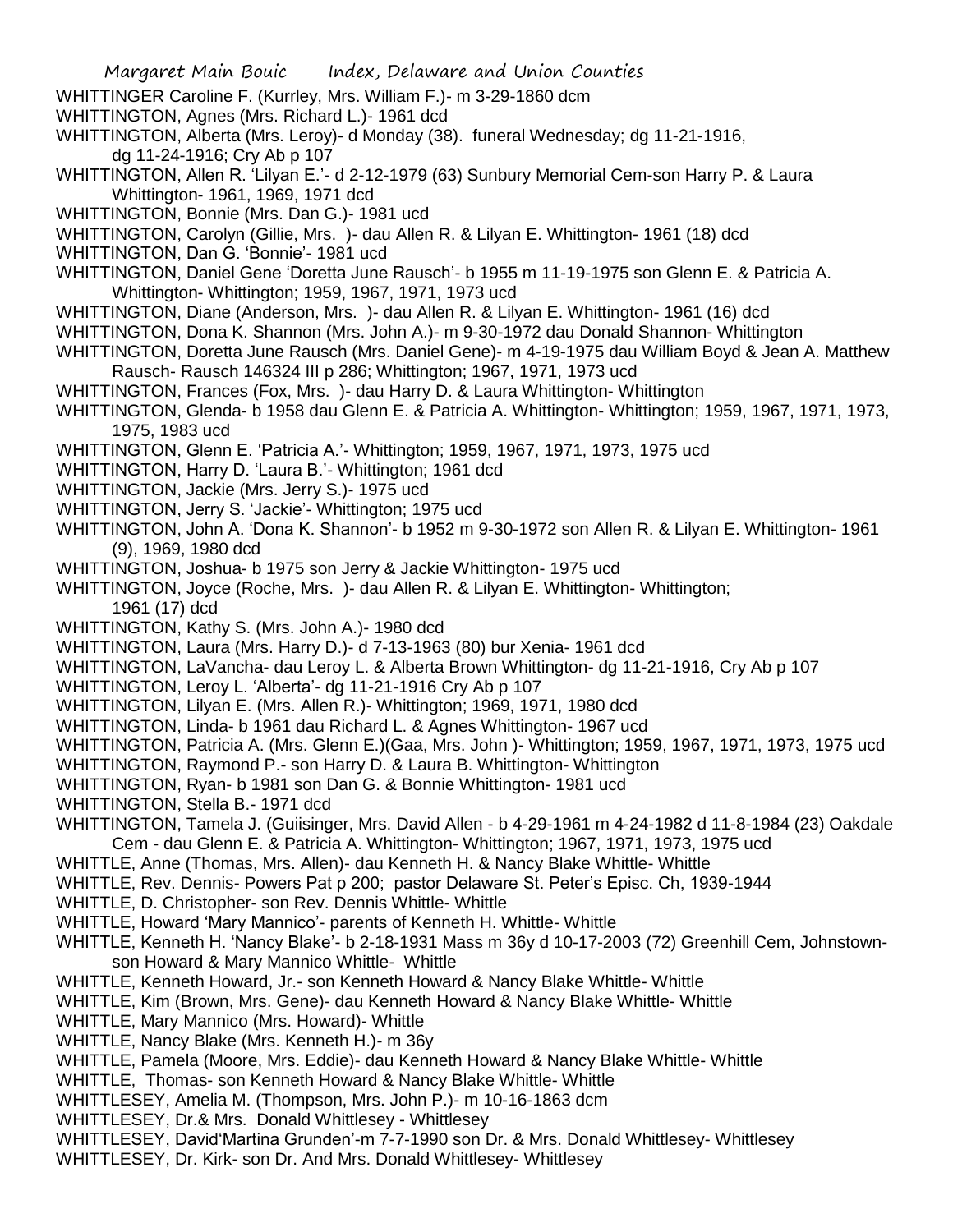- WHITTLESEY, Martina Grunden (Mrs. David)- m 7-7-1990 dau Charles Grunden III- Whittlesey
- WHITTLEY, Mildred Stephens, Mrs. Robert)- b 1909 m 1928 Rausch 1824 II p 279
- WHITTLEY, Seba (Fields, Mrs. Comely)- 1985 uch p 129
- WHITTLINGER, Amelia (Loewer, Mrs. Henry)- m 10-12-1863 dcm
- WHITTLINGER, Wm.- N. Union St Delaware- dg 11-30-1915, Cry Ab p 9
- WHITTMORE, Cora A. (Paver, Mrs. John )- b5-1894 Syracuse d 9-23-1988 Milford Cem- dau William K. Whittmore- 1900C Milford 99-106 p 4B(6.NY,Eng.Eng)
- WHITTMORE, William K. 'Emma J. -b 11-1849 1900C Milford 97106 p 4B 950,Vt,Mass,VT) m 3y living with them, his stepson Benny L. Cartmell (22,O,O,O)
- WHITTOCK, Mary Ann (Sager, Mrs. Solomon)- 1985 uch p 122
- WHITWORTH, Brent 'Lynda Bialon'- m 7-19-2003 son Thurman & Sandy Whitworth- Whitworth
- WHITWORTH, Elizabeth (Bateman, Mrs. Richard McKnight)- b 8-2-1932 m 8-8-1953- Weiser p 222
- WHITWORTH, Rev. John conducted funeral of Mrs. Lucinda Parker, dg 9-24-1869 Cry Ab p 76; funeral of Rev. Lornzo Warner, dg 4-20-1876 Cry Ab p 10
- WHITWORTH, Lynda Bialon (Mrs. Brent)- m 7-19-2003 dau Ed & Joyce Bialon- Whitworth
- WHITWORTH, Phillip son Mrs. Scivley- Whitworth, engaged to Catharine Bradry
- WHITZEL, Bertha A.- b 5-27-1879 d 8-26-1881 dau John Albert & Mary Elizabeth Courtright Whitzel- Weiser p 647
- WHITZEL, Dora Agnes- b 10-27-1872 d 8-15-1890 dau John Albert & Mary Elizabeth Courtright Whitzel-Weiser p 647
- WHITZEL, Grace Courtright- b 10-15-1875 d 2-18-1945, Columbus, O. dau John Albert & Mary Elizabeth Courtright Whitzel- Weiser p 647
- WHITZEL, John Albert 'Mary Elizabeth Courtright'- b 8-3-1850 d 8-16-1922 Weiser p 646
- WHITZEL, Lou Edith- b 1-8-1874 d 11-17-1947 dau John Albert & Mary Elizabeth Courtright Whitzel- Weiser p 647
- WHITZEL, Maggie- b 3-30-1878 d 4-19-1878 dau John Albert & Mary Elizabeth Courtright Whitzel- Weiser p 647
- WHITZEL, Mary Effie (Erkine, Mrs. Earl R.)- b 3-9-1884 m 9-7-1929- d 8-18-1948 dau John Albert & Mary Elizabeth Courtright Whitzel- Weiser p 647
- WHITZEL, Mary Elizabeth Courtright (Mrs. John Albert)- b 9-17-1854 d 11-9-1885 dau Jacob Grubbe & Elizabeth Weiser Courtright- Weiser p 646
- WHOLAVER, Bridget (16-1990)- dau Jerry E. & Roseanna S. Straley Wholaver- Wholaver
- WHOLAVER, Ciara Elizabeth- b 12-3-1990 dau Jerry E. & Roseanna S. Straley Wholaver- Wholaver
- WHILAVER, Jason (14-1990) son Jerry E. & Roseanna S. Straley Wholaver- Wholaver
- WHOLAVER, Jerry E. 'Roseanna S. Straley'- parents of Ciara Elizabeth Wholaver- Wholaver WHOLAVER, Mary- 1959 ucd
- WHOLAVER, Miranda (3-1990) dau Jerry E & Roseanna S. Straley Wholaver- Wholaver
- WHOLAVER, Roseanna S. Straley (Mrs. Jerry E.)- dau Jay & Karen Straley- Wholaver
- WHOLF, Andrew- b 1968 son Thomas D. & Judith E. Wholf- 1971, 1973, 1975, 1979 ucd
- WHOLF, Deborah- b 1965 dau Thomas & Judith E. Wholf- 1971, 1973, 1975 ucd
- WHOLF, Jacqueline- b 1973 dau Thomas & Judith E. Wholf- 1973, 1975, 1979 ucd
- WHOLF, Judith E. (Mrs. Thomas D.)- 1971, 1973, 1975, 1979 ucd
- WHOLF, Kevin- b 1967 son Thomas D. & Judith E. Wholf- 1971, 1973, 1975,1979 ucd
- WHOLF, Rebecca- b 1963 dau Thomas D. & Judith E. Wholf- 1971, 1973,, 1975, 1979 ucd
- WHOLF, Thomas D. 'Judith E.'- 1971, 1973, 1975, 1979 ucd
- WHOLHEATER, Charles- d 7-10-1900 (48) son Mrs. S. Wholheater- dg 7-10-1900, Cry Ab p 27 WHOLHEATER. Fred- cousin Charles Wholheater- dg 7-10-1900, Cry Ab p 27
- WHOLHEATER, ---- (Mrs. S.)- mother of Charles Wholheater- dg 7-10-1900, Cry Ab p 27
- WHOLHEATER, -----(Riddle, Mrs. John)- sister Charles. dau Mrs. S. dg 7-10-1900 Cry Ab p 27
- WHOLHEATER, (Brown, Mrs. )- sister Charles, dau Mrs. S. dg 7-10-1900, Cry Ab p 27
- WHOLHEATER, (Russell, Mrs. M. C.)- sister Charles, dau Mrs. S. Wholheater- dg 7-10-1900 Cry Ab p 27
- WHOLHEATER (Matthews, Mrs. Chas. B.) sister Charles,dau Mrs. S.- dg 7-10-1900,Cry Ab p 27 WHOLHEATER, W. H.- brother Charles Wholheater- dg 7-10-1900, Cry Ab p 27
- WHOLHEATER, W,. Z. (25-1900) son Charles Wohlheaater- dg 7-10-1900, Cry Ab p 27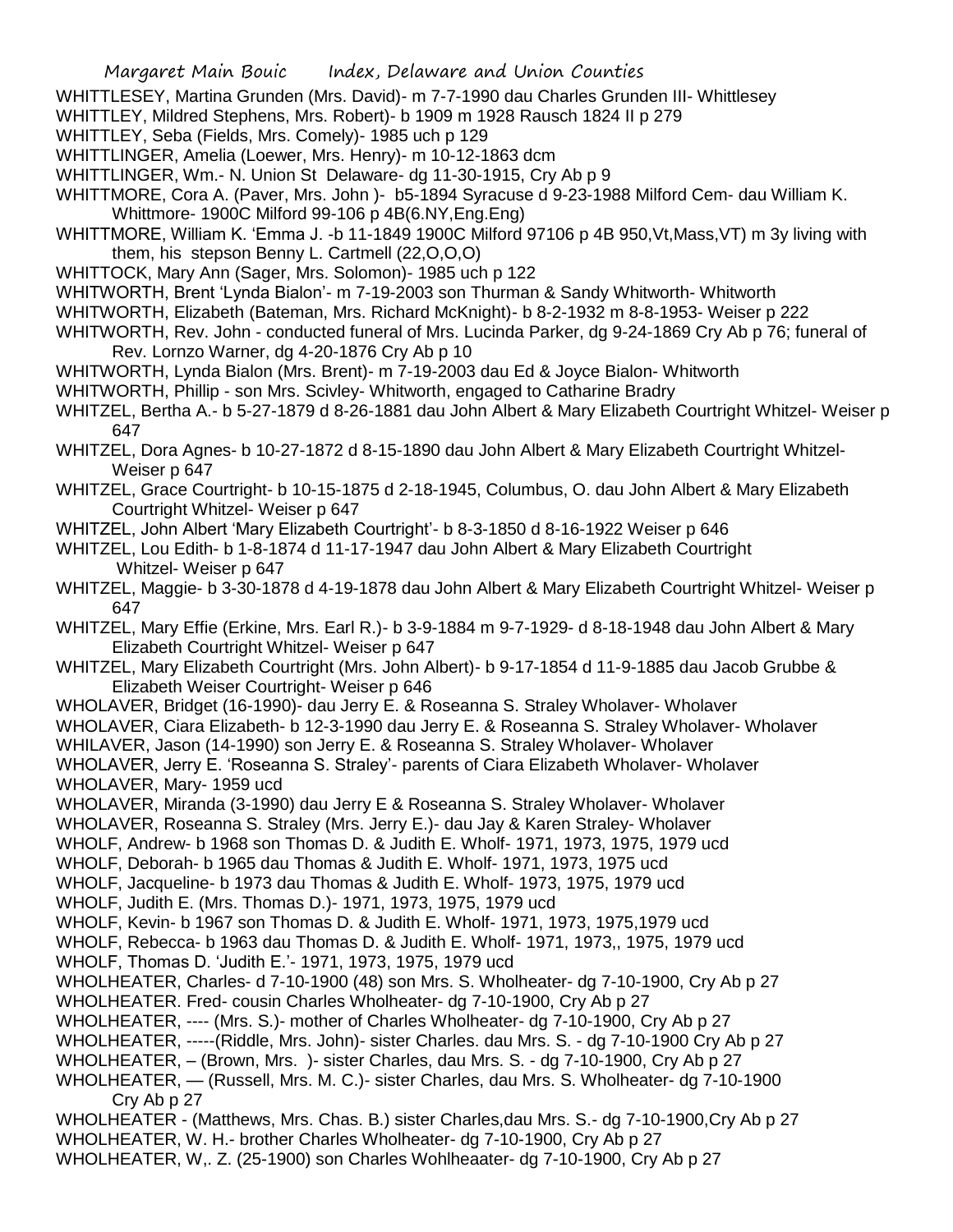- Margaret Main Bouic Index, Delaware and Union Counties WHORTON, Elizabeth Conry (Mrs. Stephen)- 1880 dch p 621 WHORTON, Jennett- d 4-13-1912 (27y5m) Oakdale Cem 2454 (111) WHORTON, William C.- b Champaign Co d 4-12-1912 (66y) Oakdale Cem 2452 (140D) WHOTLOCK see Whatlock WHOWISON, Bertha (Mrs. Vernon)- 1971 ucd WHOWISON, Vernon 'Bertha'- 1971 ucd WHYSALL, Herman- 1949 ucd WHYTE, Addie L. V.- dau Samuel W. & Louisa Robingood Whyte- 1880 dch p 749 WHYTE, Amy E.- dau Samuel W. & Louisa Robingood Whyte- 1880 dch p 749 WHYTE, Amy (Mrs. Samuel)- 1880 dch p 748 WHYTE, Ann E. Lewis (Mrs. George W.)- m 12-29-1859 dcm WHYTE, Archy- ch Samuel W. & Louisa Robingood Whyte- 1880 dch p 749 WHYTE, Clarkson W.- son Samuel W. & Louisa Robingood Whyte- 1880 dch p 749 WHYTE, Rev Elam- 1908 dch p 264 WHYTE, Erena K.- ch Tomas A. & Lucinda Depp Whyte- 1880 dch p 749 WHYTE, George W. 'Ann E. Lewis;- m 12-29-1859 dcm WHYTE, Georgiana H- dau Samuel W. & Louisa Robingood Whyte- 1880 dch p 749 WHYTE, Jeredemia F.- ch Samuel W. & Louisa Robingood Whyte- 1880 dch p 749 WHYTE, John Q. A.- son Thomas A. & Lucinda Depp Whyte- 1880 dch p 749 WHYTE, Linda Louise Bruns (Mrs. Richard A.)- b 11-24-1938 m 1-31-1959 dau Wilbert Ralph & Nadine Smith Bruns- Weiser p 635 WHYTE, Louisa Robingood (Mrs. Dr. Samuel W.)- m 10-22-1836 d Concord Tp 2-2-1895; 1880 dch p 749; dg 2-5-1895, dg 3-8-1895, Cry Ab p 6, 11; dau Reuben Goode, became blind in 1855 WHYTE, Lucinda Depp (Mrs. Thomas A.)- dau Abraham Depp- 1880 dch p 749 WHYTE, Margaret R.- dau Samuel W. & Louisa Robingood Whyte- 1880 dch p 749 WHYTE, Maria E. (Lewis, Mrs. George B.)- m 8-24-1858 dcm WHYTE, Maud Elberta- dau Samuel W. & Louisa Robingood Whyte- 1880 dch p 749 WHYTE, Oscar B.- son Samuel W. & Louisa Robingood Whyte- 1880 dch p 749 WHYTE, Richard A. 'Linda Louise Bruns'- b 8-8-1938 m 1-31-1959- Weiser p 635 WHYTE, Rilla L/E.- dau Thomas A. & Lucinda Depp Whyte- 1880 dch p 740; dg1-22-1889, Cry Ab p 216; funeral A. M. E. church WHYTE, Robert- 1908 dch p 260 WHYTE, Samlyn C.- ch Samuel W. & Louisa Robingood Whyte- 1880 dch p 749 WHYTE, Samuel 'Amy'- 1880 dch p 749 WHYTE, Dr. Samuel W. 'Louisa Robingood- b 4-20-1815 Richmond, Va,, a slave, m 10-22-1836 d 2-1-1902 son Samuel & Amy Whyte- his father bought his freedom; 1880 dch p 749; Fowler p 64; dg 2-5-1895 , dg 3-8-1895 Cry Ab p 6, 11; dg 2-4-1902 , dg 3-4-1902, Cry Ab p 122, 128 WHYTE, Samuel J. Q. A.- son Samuel W. & Louisa Robingood Whyte- 1880 dch p 749 WHYTE, Thomas A.'Lucinda Depp'- b 4-19-1845 m 6-5-1873 son Dr Samuel W. & Louisa Robingood Whyte; parents of Rilla E. Whyte- dg 1-22-1889, Cry Ab p 216; 1880 dch p 749 WHYTE, William S.- son Dr. Samuel W. & Louisa Robingood Whyte- 1880 dch p 749 WIANDT, Dorothy (Schmidt, Mrs Bernard F.)- b 10-6-1927 m 4-24-1948- Rausch (14743) III p 258 WIANT, Albert 1980 dcd WIANT, Allen Artz 'Rita'- son Dr. Bliss & Mildred Artz Wiant- Wiant WIANT, Andrew Justin b 11-18-1980 son Steve & Wilkins Wiant- Wiant WIANT, Becky (Mrs. Steve )- Wiant WIANT, Benjamin 'Charlotte Morris'- son Dr. Bliss & Mildred Artz Wiant- Wiant WIANT, Dr. Bliss 'Mildred Artz'- m 9-1922 d 10-1-1975 (80) Wiant; Methodist missionary, China WIANT, Brian Douglas b 8-26-1963 Springfield d 1-3-1980 (25) Maple Grove Cem- farm accident son Thomas J. & Ilo L. Perry Wiant- Wiant WIANT, Carolyn D. Burdell (Mrs. Charles G. )- d 9-24-2004 (75) Maple Grove Cem- dau Luther D. & Viola C. Trinkler Burdell- Wiant WIANT, Cecilia (May, Mrs. Michael)- dau Dr. Bliss & Mildred Artz Wiant- Wiant
- WIANT, Charles- son Wendell & Ruth Spaulding Wiant- Wiant
- WIANT, Charlotte (Mrs. Benjamin)- Artz; Wiant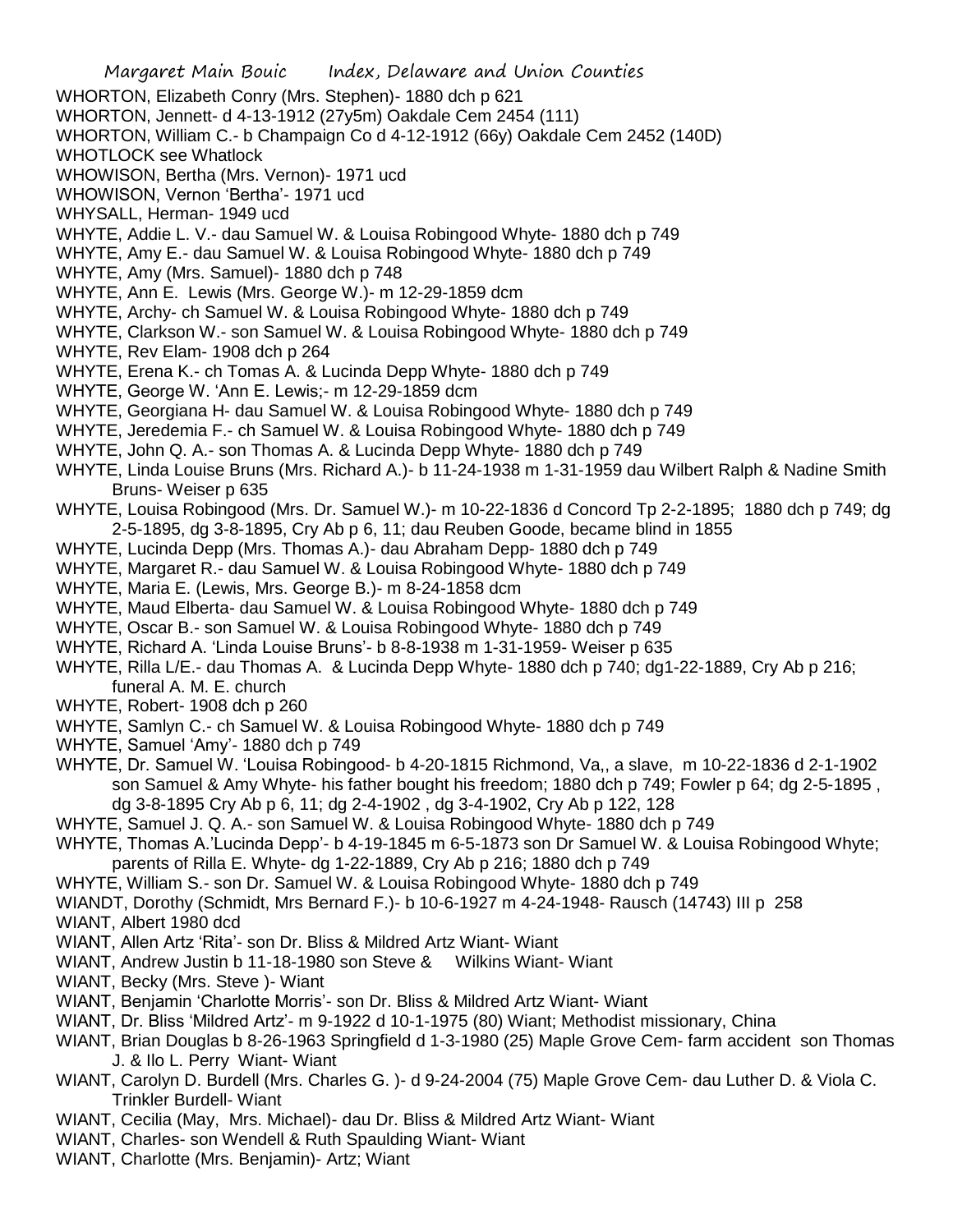- WIANT, Charlotte Morris (Mrs. Benjamin)- Wiant
- WIANT, Cindy (Mrs. Tim C.) Wiant
- WIANT, Daniel- b 1964 son David A. & Donna J. Wiant- 1980 dcd
- WIANT, David A. 'Donna J.'- 1980 dcd
- WIANT, David- b 1965 son David A. & Donna J Wiant- 1980 dcd
- WIANT, Donna J. (Mrs. David A.)- 1980 dcd
- WIANT, Dorothy (Mrs. Leighton)- m 9-8-1956- Wiant
- WIANT, Harry- pallbearer for Mrs. May Ann Reough- dg 4-4-1916, Cry Ab p 43
- WIANT, Ilo L. Perry (Mrs. Thomas J.)- dau Kenneth K. & Hazel C. Perry- Wiant
- WIANT, Julia Marie (20-1986)- dau Thomas J. & Ilo L. Perry Wiant- Wiant
- WIANT, Laura Elizabeth- b 8-18-1990 dau Steve & Wilkins Wiant- Wiant
- WIANT, Leighton 'Dorothy'- m 9-8-1956 son Dr. Bliss & Mildred Artz Wiant Wiant
- WIANT, Mary Jane (Van Gorden, Mrs. George)- m 5-24-1855 ucm
- WIANT, Mildred Artz (Mrs. Dr. Bliss)- m 9-1922 d 5-15-2001 (102) dau Frank Artz- Wiant; missionary to China
- WIANT, Mildred J. (Mrs. )- mother of Thomas J. Wiant- Wiant
- WIANT, Nelle Trowbridge . (Mrs. William)- b 10-7-1914 W Va d 7-2-1997 (82) bur St. Albans, W. Va.- dau Harry & Lizzie Trowbridge- Wiant
- WIANT, Paul P.- brother Dr. Bliss Wiant- Wiant
- WIANT, Rita (Mrs. Allen)- Wiant
- WIANT, Ruth Spaulding (Mrs. Wendell)- b 6-16-1909 d 1-7-1966 dau George & Orel Spaulding Wiant
- WIANT, Sandra K. (Gaver, Mrs. Daniel W.)- dau Charles G. & Carolyn D. Burdell Wiant- Wiant
- WIANT, Steve ' Wilkins'- parents of Andrew Justin Wiant- son Charles Wiant- Wiant
- WIANT, Thomas J. 'Ilo L. Perry'- son Mildred J. Wiant- Wiant
- WIANT, Thomas- son Wendell & Ruth Spaulding Wiant- Wiant
- WIANT, Tim C. 'Cindy'- son Charles G. & Carolyn D. Burdell Wiant- Wiang
- WIANT, Tyler Paul- b 12-26-1984 son Steve & Wilkins Wiant- Wiant
- WIANT, Rev. W. A.- conducted funeral of Stanley L. Smith- dg 4-7-1914, Cry Ab p 112
- WIANT, Warren W.- wsc Grah p 59
- WIANT, Wendell 'Ruth Spaulding'- Wiant
- WIANT, William 'Nelle Trowbridge'- d 1990- Wiant
- WIANT, See Wyant, Hattie, Pabst 5 p 21
- WIARD, Edna- 1961, 1969, 1971 dcd
- WIARD, Joseph W.- 1961, 1969, 1971 dcd
- WIBBER, Brenda J.- dau John & Emeline Wibber- 1850C Harlem Tp 543 p 51 (2,O)
- WIBBER, Catherine- dau John & Emeline Wibber- 1850C Harlem Tp 543 p 51 (7,O)
- WIBBER, Emeline (Mrs. John)- 1850C Harlem Tp 543 p 51 (30,O)
- WIBBER, Emily M.- dau John & Emeline Wibber- 1850C Harlem Tp 543 p 51 (5,O)
- WIBBER, John 'Emeline'- 1850C Harlem Tp 543 p 51 (40,Pa)
- WIBBER, John L.- son John & Emeline Wibber- 1870C Harlem Tp 543 p 51 (10,O)
- WIBBER, Marcella- dau John & Emeline Wibber- 1870CHarlem Tp 543 p 51 (6/12,O)
- WIBLE, Amy- b 1970 dau Will F. & Helen E. Bennett Wible- Wible; 1973, 1975, 1979, 1981, 1983 ucd
- WIBLE, Barbara (Bowman, Mrs. William)- dau Cecile Mouser Wible Adams- Adams; 1949 ucd
- WIBLE, Barbara- dau Glenn & Cecile Mouser Wible- 1985 uch p 100
- WIBLE, Carolyn S. (Mrs. Will F.)- 1981, 1983 ucd
- WIBLE, Cecile Mouser (Mrs. Glenn)(Adams, Mrs. Charles)(Collins, Mrs. Clayton)- m 1-10-1909- Adams; m 1- 10-1909; 1985 uch p 100; 1949 ucd
- WIBLE, Clara Seel (Mrs. James F.)- Wible
- WIBLE, Glenn 'Cecile Mouser'- 1985 uch p 100
- WIBLE, Glenn- son James F. & Clara Seel Wible- Wible
- WIBLE, Grace Valentine(Gorton, Mrs. Dana Frederick)- b 2-14-1908 Pa m 7-21-1934 Milford- d 10-29-1994 (86) Union Tp Cem- dau James F. & Clara Seel Wible- Wible; R.N., Grant Hospital; 1985 uch p 100
- WIBLE, Helen Elizabeth Bennett (Mrs. Will F.)- b 5-16-1941 m 6-19-1965 d 7-7-1977 bur London- dau Oren & Mary Katherine Rutherford Bennett- Wible
- WIBLE, Helen Elizabeth Bennett (Mrs. Will F.)- m 6-19-1965 d 7-7-1977 (36) Paint Tp. Cem, London, O.- dau Oren & Mary Katherine Rutherford Bennett- Wible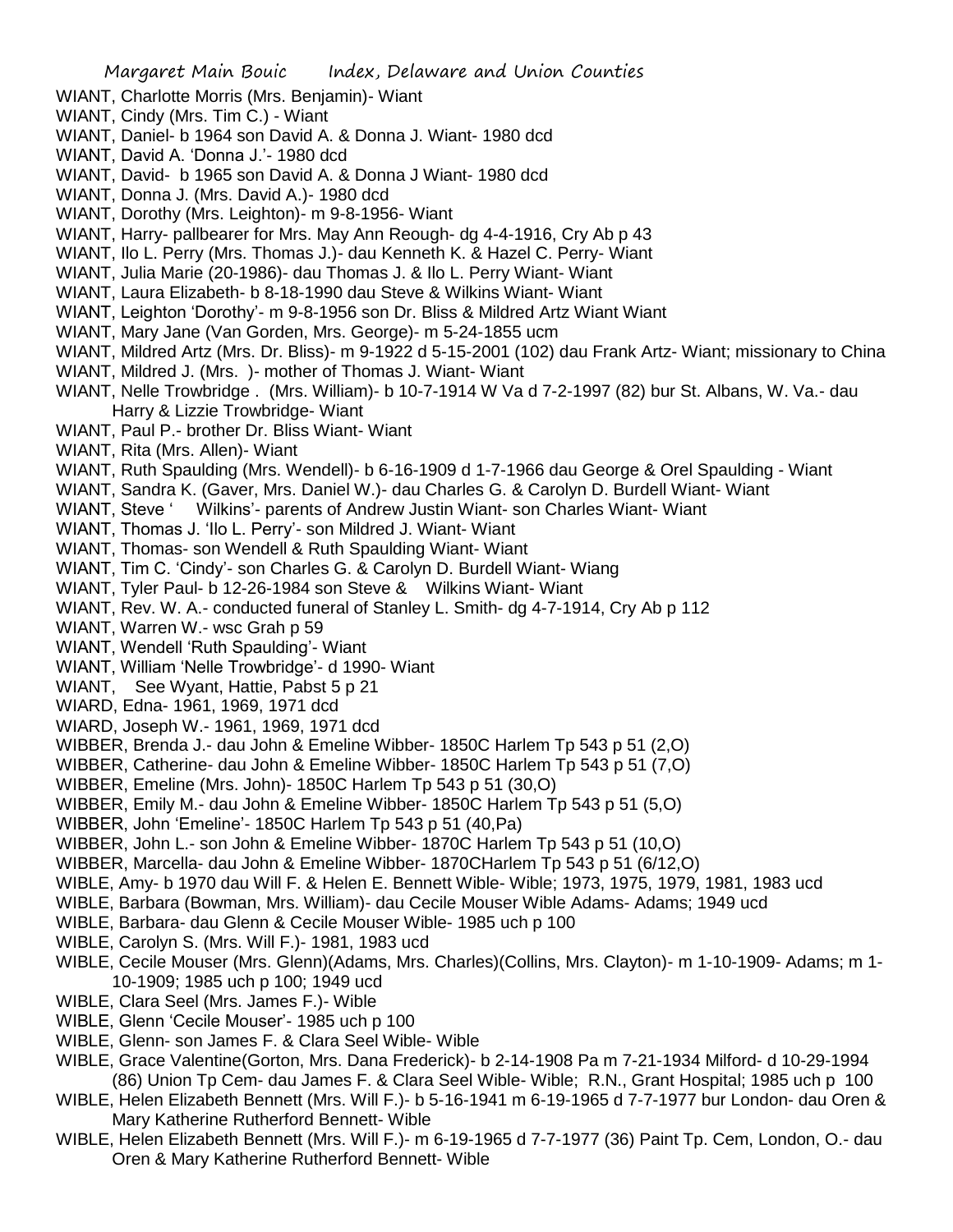- WIBLE, Helen (Violet, Mrs. )- dau Frank & Clara Seel Wible- Wible
- WIBLE, James F. 'Clara Seel'- parents of Grace Valentine Wible Gorton- Wible
- WIBLE, James W.- son John F. & Ruth Marilyn Miller Wible- Wible; 1949 ucd
- WIBLE, Joanne (Hartzler, Mrs. David A.)(Crouch, Mrs. Phil) b 1952 m (1)7-1973 dau John Franklin & Ruth Marilyn Miller . Wible; 1959, 1967, 1971, 1973 ucd
- WIBLE, John Franklin 'Ruth Marilyn Miller'- m 2-1-1942 d 3-26-2003 Wible son James F. & Clara Seel Wible Wible; 1949, 1959, 1967, 1971, 1973, 1975, 1979, 1981, 1983 ucd
- WIBLE, John F.- b 1969 son Will F. & Helen Elizabeth Bennett Wible- Wible; 1973, 1975, 1979, 1981, 1983 ucd
- WIBLE, F. Kathryn (Burger, Mrs. Leroy E.)- m 4-4-1945- dau James F. & Clara Seel Wible- Wible
- WIBLE, Marian G. b 11-9-1904 Pa d 8-29-1993 (88) Milford Cem- dau Frank & Clara Seel Wible- Wible
- WIBLE, Mary Ann (Herb, Mrs. Edmund Michael)(Johnson, Mrs. )- m 6-13-1964 dau John Franklin & Ruth Marilyn Miller Wible- Wible; 1949, 1959 (16) ucd
- WIBLE, Patricia Jane (Crouch, Mrs. Dave)- b 1954 dau John Franklin & Ruth Marilyn Miller Wible- Wible; 1959, 1967, 1973, 1975 ucd
- WIBLE, Ruth Marilyn Miller . (Mrs. John Franklin )- Wible; 1949, 1959, 1967, 1971, 1973, 1975, 1979, 1981, 1983 ucd
- WIBLE, Thatcher- b 1968 son Will F. & Carolyn Wible- 1983 ucd
- WIBLE, Will Franklin 'Helen Elizabeth Bennett''Carolyn S.'- m(1) 6-19-1965 son Cecile Mouser Wible Adams-Wible; 1959, 1967, 1973, 1975, 1979, 1981, 1983 ucd
- WIBLE, William- son Glenn & Cecile Mouser Wible- 1985 uch p 100
- WIBLE, Wilson- 1915 uch p 149
- WIBLEY, Annabelle (Hanby, Mrs. Sam)- dau John & Ida Mitchell Wibley- Wibley
- WIBLEY, Ashley dau Thomas & Debra Gahn Wibley- Wibley
- WIBLEY, Barbara Huntsman (Mrs Kenneth)(Allinder, Mrs. Ronald)- parents of Thomas Wibley- Wibley
- WIBLEY, Betty(Organ, Mrs. Vaughn Lyle)- m 9-3-1988 dau Charles W. & Mary Milton Wibley- Wibley
- WIBLEY, Bill Eugene 'Bobi Jo Isaacs''Rose Hoffman Fogle'- m 6-19-2004 son Charles & Mary Wibley- Wibley
- WIBLEY, Brenda- b 1956 dau Paul & Joyce Wibley- 1973 ucd
- WIBLEY, Charles, Sr. 'Mary Speakman'- b 10-8-1898 London m 1932 d 1981 (81) son John & Lena Jones Wibley; ; Wibley; 1959, 1967 ucd
- WIBLEY, Charles, Jr. 'Mary F. Milton'- b 1-18-1935 m 10-16-1954 d 2-20-2004 (69) Oakdale Cem -son Charles L., Sr. & Mary Speakman Wibley- Wibley; 1959 ucd
- WIBLEY, Charlotte Patterson (Mrs. Michael)- dau Byron & Louise Patterson- Wibley
- WIBLEY, Claire- son John & Ida Wibley- 1910C Paris Tp 39-40 p 2B (3/12,O,O,O)
- WIBLEY, Clarence- son John & Ida Wibley- 1910C Paris Tp 39-40 p 3B (1,O,O,O)
- WIBLEY, Cody William- b 6-4-1991 son Bill Wibley- Wibley
- WIBLEY, Connie S.Hileman (Mrs. Bill)- b 1-20-1962 Marion m 12-30-1981 d 1-5-1983 Claibourne Cem -dau Emerson & Margie Lewis Hileman- Wibley
- WIBLEY, Debra Gahn (Mrs. Thomas W.)- Wibley
- WIBLEY, Diane (Leaver, Mrs. Richard, Jr.)- b 1957 m 8-14-1983 lived with William V. &Virginia Herriott-Wibley; 1971. 1973, 1975 ucd
- WIBLEY, Grenda (Wyatt, Mrs. )- dau Paul & Joyce Wibley- Wibley
- WIBLEY, Helen (Simpson, Mrs. Ralph B.)- b 2-10-1916 m 9-8-1934 d 2-10-1976 dau John & Ida Mitchell Wibley; sister Rev. Wesley Wibley- Wibley
- WIBLEY,Ida Mitchell (Mrs. John A.)-1910C Paris Tp 39-49 p 2B (32,O,O,O) m 2y,3 ch,2 living
- WIBLEY, Irene- dau John Wibley- 1910C Paris Tp 39-40 p 2B (15,O,O,O)
- WIBLEY, John- d 2-15-1977 son Charles, Jr. & Mary F. Milton Wibley- Wibley; 1959 (4) ucd
- WIBLEY, John Clair "Dutch"- b 1-11-1910 d 2-6-1968 (58) Dayton son John A. & Ida Mitchell Wibley- Wibley
- WIBLEY, John A. 'Ida Mitchell'- 1910C Paris Tp 39-40 p 2B (45,O,O,O)
- WIBLEY, John 'Lena Jones'- Wibley
- WIBLEY, Rev. John- son Rev. Wesley & Mildred Keller Wibley- Wibley
- WIBLEY, Joyce (Mrs. Paul)- 1973, 1975 ucd
- WIBLEY, Karen Sue (Miller, Mrs. Gary Allen)- b 1958 m 8-11-1979 dau Paul & Joyce Wibley- Wibley; 1973, 1975 ucd
- WIBLEY, Kenneth 'Barbara Huntsman' 'Velda'- son Charles Sr. & Mary Speakman Wibley- Wibley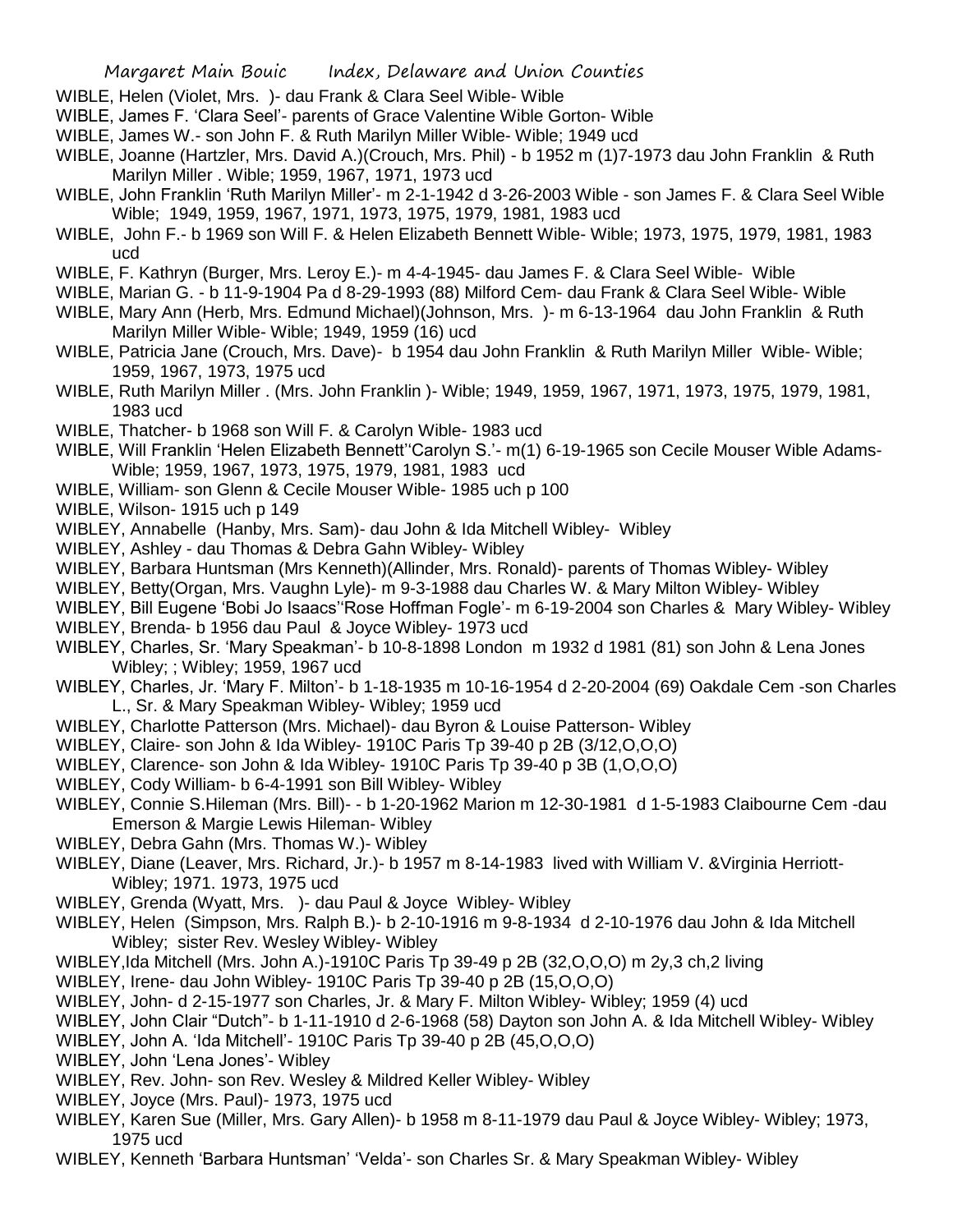- WIBLEY, Kenneth- son Thoms W. & Debra Gahn Wibley- Wibley
- WIBLEY, Len- half-brother of Rev. Wesley Wibley- Wibley
- WIBLEY, Lena Jones (Mrs. John)- Wibley
- WIBLEY, Lyn- son John & Ida Mitchell Wibley- Wibley
- WIBLEY, Mary F. (Mrs. Charles W, Jr.)- m 25y, Oct. 1979; Wibley; 1959 ucd
- WIBLEY, Mary (McConnahee, Mrs. Robert)- dau Charles, Sr. & Mary Speakman Wibley- Wibley
- WIBLEY, Mary Speakman (Mrs. Charles, Sr.)- b 5-10-1915 m 1832 d 11-16-1978 (63) Oakdale Cem dau William & Dora McIntyre Speakman- Wibley; 1959, 1967 ucd
- WIBLEY, Maxine M. Baker ( Reed, Mrs. Frank M.) (Mrs. Richard)- b 4-24-1922 Marysville m 5-23-1981 d 2- 15-1998 Union Tp Cem- dau Artist & Elsie Spain Baker- Wibley; 1971, 1973 ucd
- WIBLEY, Michael 'Charlotte Patterson ' d 7-1-1976 (21) Maple Dell Cem- son Paul Wibley- Wibley; 1973, 1975 ucd
- WIBLEY, Mildred Keller (Mrs. Rev. Wesley)- m 1929 Wibley
- WIBLEY, Patty (Bolenbaugh, Mrs. Richard)- dau Charles W. & Mary Milton Wibley- Wibley
- WIBLEY, Paul 'Joyce'- son Charles L. & Mary Speakman Wibley- Wibley 1973, 1975 ucd
- WIBLEY, Peggy (Pennington, Mrs. Douglas)- b 1959 lived with William & Virginia Herriott- dau Richard & Virginia Wibley; 1971, 1973, 1975, 1977 ucd
- WIBLEY, Penny Lynn (Knaul, Mrs. Michael Allen)- b 1961 dau Paul & Joyce Wibley- Wibley; 1973, 1975 ucd
- WIBLEY, Phoebe (Sparrow, Mrs. )- dau John & Lena Jones Wibley- Wibley
- WIBLEY, Rebecca- b 1960 lived with William N,. & Virginia Herriott- Wibley; 1971, 1973, 1975 ucd
- WIBLEY, Rebecca Lynn(Fogle, Mrs. Richard T.)- dau Richard & Wilma Wibley- Wibley; 1979, 1981 ucd
- WIBLEY, Richard- d 5-1-1998 Oakdale Cem Record O 125 N 1/2
- WIBLEY, Richard E. "Dick" 'Virginia';Wilma Herriott King' 'Maxine Reed; m(2) 12-2-1963- son Charles Lynn. & Mary Speakman Wibley- Wibley; 1967, 1971, 1973, 1975, 1979, 1981, 1983 ucd
- WIBLEY, Richard- b 1964 son Richard E. & Wilma Wibley- 1967, 1971, 1973, 1975 ucd
- WIBLEY, Rose Hoffman (Fogle, Mrs. )(Mrs. Bill Eugene)- m(2) 6-19-2004- Wibley
- WIBLEY, Rosetta (Loudermilk, Mrs. )- dau Charles Jr. & Mary F. Wibley- Wibley; 1959 (2) ucd
- WIBLEY, Russell Wayne- b 8-1961 d 4-8- 1984 (22) Oakdale Cem Record O43, W ½ 2 (4-7-1984)- son Richard & Virginia Powell Wibley- lived with William & Virginia Herriott- Wibley; 1971, 1973, 1975, 1977, 1979, 1981 ucd
- WIBLEY, Russell Gene- brother Cody William Wibley, son Bill Wibley- Wibley
- WIBLEY, Steven 'Missy Allinder'- brother Thomas W. Wibley- son Kenneth Wibley- Wibley
- WIBLEY, Thomas W. 'Debra Gahn'- b 1-16-1962 Kenton d 1-4-1998 (35) St, Mary Cem- son Kenneth & Barbara Huntsman Wibley- Wibley
- WIBLEY, Wesley- son John A. & Ida Mitchell Wibley- Wibley
- WIBLEY, Rev. Wesley 'Mildred Keller'- b 11-28-1908 m 1929 d 10-28-1973 Mich. Former pastor at Glad Tidings Tabernacle, Marysville.- son John & Ida Mitchell Wibley- Wibley
- WIBLEY, Wesley Vail- son Rev. Wesley & Mildred Keller Wibley- Wibley
- WIBLEY, William- son John Wibley- 1910C Paris Tp 39-40 p 2B (18,O,O,O)
- WIBLEY, Wilma D. Herriott (King, Mrs. ) (Mrs. Richard E.)- b 6-19-1931 m (2) 12-2-1963 d 10-9-1980 (49) Oakdale Cem- dau C. J. & Dorothy Mitchell Herriott; Wibley; 1967,1971, 1973, 1975, 1979 ucd
- WIBLY, Idv-Sbc p 47
- WIBRIGHT, Blanche (Dillion, Mrs. Pearl)- b 11-10-1903 London d 1-1-1992 (88) Forest Grove Cem- dau Douglas & Josephine Shepard Wibright- Wibright
- WIBRIGHT, Douglas 'Josephine Shepard'- Wibright
- WIBRIGHT, Josephine Shepard (Mrs. Douglas)- Wibright
- WICK, Adam 'Eve'- Powell p 335
- WICK, Catherine (Yake, Mrs. George, Jr.)- b 1823 m 11-26-1842 dau Adam & Eve Wick- Powell p 335
- WICK, David- son Dr. Lawrence E. Wick- Wick
- WICK, Dennis 'Faye Gearhiser'- parents of Dr. Lawrence B. Wick- Wick
- WICK, Edna I, Maragaard (Mrs. Victor W.)- b 7-3-1916 Wis. M 2-10-1946 d 7-1-1999 (82)Waldo Cem- dau Gilbert & Anna Maragaard- Wick
- WICK, Eve (Mrs. Adam)- Powell p 335
- WICK, Faye Gearhiser (Mrs. Dennis)- Wick; Navy, WWII
- WICk, Hilda (Mrs. Dr. Lawrence B.)- Wick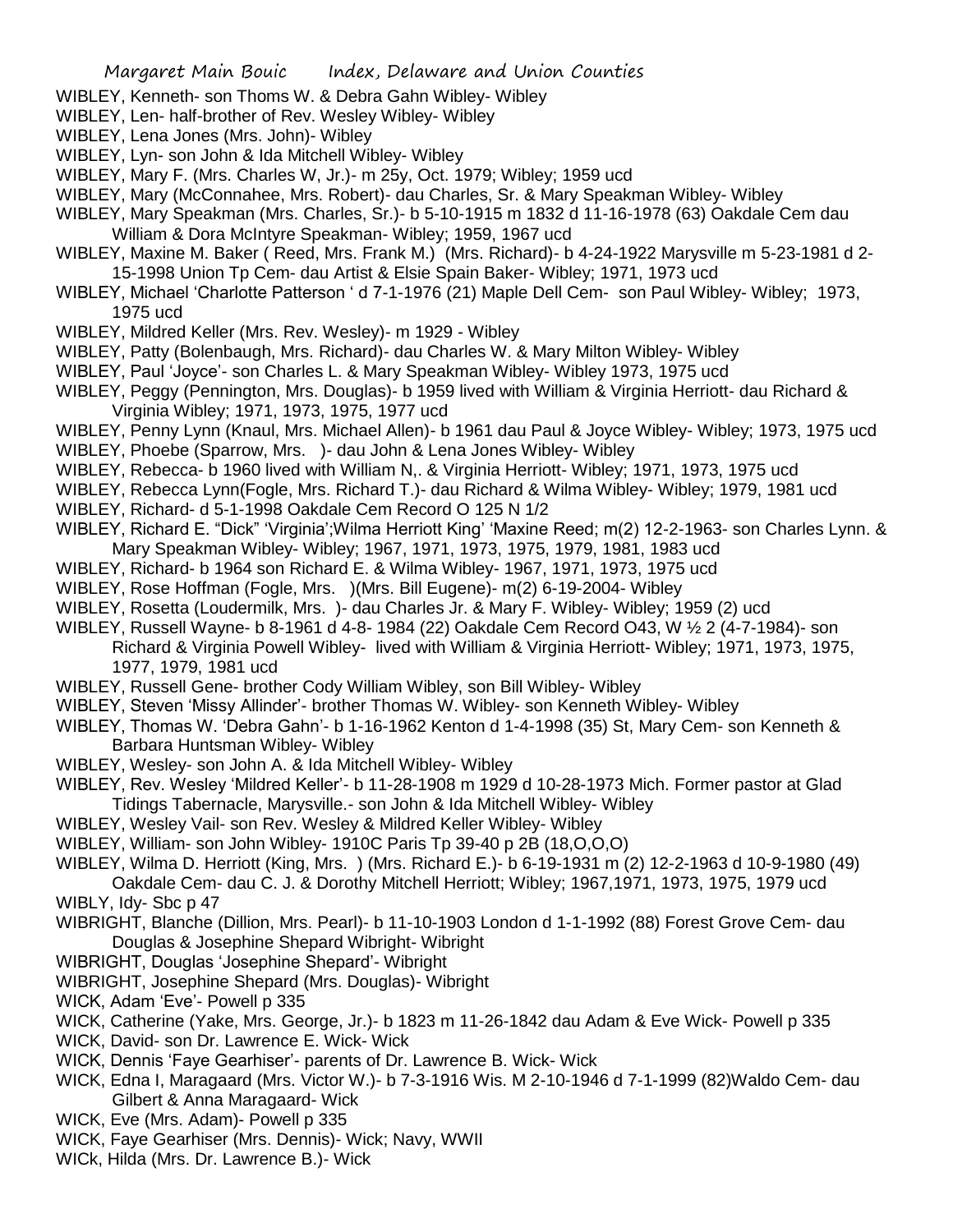- WICK, Dr. Lawrence B. 'Theodora Maytag Wick Blumberg''Hilda'- b 5-2-1917 Saskatchewan, d 2-28-2000 (82) - cremated; chemist, taught at OWU; Wick
- WICK, Marcia Anne (Davock, Mrs. Moore Meigs)- m 5-3-1969 dau Dr. Lawrence Wick- Wick
- WICK, Samuel G.- 1840C Tompson Tp p 108 (30-40)
- WICK, Theodore Maytag (Mrs. Dr. Lawrence B.)(Blumberg, Mrs. )- Wick
- WICK, Victor W. 'Edna I. Maragaard'- b 7-12-1922 Waldo m 53y d 7-9-1999 (76)Waldo Cem- son Dennis & Faye Gearhiser Wick- Wick
- WICK, William David- son dr. Lawrence B. Wick- Wick
- WICKENRIEDER, Elinor M. Williams (Mrs, Hans E.)- b 8-30-1922 Marengo m 39y d 6-20-2002 (79) Marengo Cem.- dau Frank & Sadie Imo Liggett Williams- Wickenrieder
- WICKENRIEDER, Hans E. 'Elinor M. Williams'- Wickenrieder
- WICKENS, Avis (Evans, Mrs. John Walker)- Weiser p 206
- WICKER, Elizabeth Dawn Kronfield (Mrs. Matthew)- m 12-20-1997- dau Daniel & Tolanda Kronfield- Wicker WICKER, Emily (Mrs. Mark)- Wicker
- WICKER, John Frederick "Rose Cicko'- parents of Rosalind Beatrice Wicker- Wicker
- WICKER, John "Fred" 'Sandy'- son John Frederick & Rose Cicko Wicker- Wicker
- WICKER, Mark 'Emily'- nephew of Rosalind Beatrice Wicker- Wicker
- WICKER, Matthew Craig 'Elizabeth Dawn Kkronfield''- son Fred & Sandra Wicker-Wicker
- WICKER, Rosalind Beatrice -b 4-10-1939 Philadelphia d 8-31-2004 Fairview Mem. Pk- dau John Frederick & Rose Cicko Wicker- Wicker
- WICKER, Rose F. Cicko (Mrs. John Frederick)- b Philadelphia d 11-24-1984 (69) Wicker
- WICKER, Susannah (Van Sickle, Mrs. John)- 1908 dch p 460
- WICKERHAM, Donald Cargill (Mary Elizabeth Sharpe'- b 8-4-1857 m 12-27-1883 d 9-17-1954 Adams Co- son John & Elanor Ann Halston Wickerham- dcq Edna Wickerham Eckel 2
- WICKERHAM, Edna (Eckel, Mrs. Lloyd E.)0- b 4-1-1895 dau Donald Caargill & Mary Elizabeth Sharpe Wickerham- dcq EWE 1
- WICKERHAM, Eleanor Ann Ralston (Mrs. John)- b 12-1-1825 m 1844 d 7-27-1891 Adams Co- dau Thomas & Rebecca McNutt Glasgow Ralston- dcq Edna Wickerham Eckel 5
- WICKERHAM, Elizabeth Copeland (Mrs. Peter)- b Ireland- dcq Edna Wickerham Eckel 15
- WICKERHAM, Elviva (Mrs. Hon, P. N.) D 11-27-1916 Peebles; dg 12-19-1916 Cry Ab p 114
- WICKERHAM, Grizel Milligan (Mrs. John)- b 1783 d 1862 dau John & MncIntire Milligan-Dcq Edna Wickerham Eckel 9
- WICKERHAM, John 'Eleanor Ann Ralston'- b 6-1-1820 m 1844 d 5-4-1894 buried Adams Coson John & Grizel Milligan Wickerham- dcq Edna Wickerham Eckel 4
- WICKERHAM, John 'Grizel Milligan'- b 1791 Pa d 1867 bur Adams Co son Peter & —Platter Wickerham; dcq Edna Wickerham Eckel 8
- WICKERHAM, Mary Elizabeth Sharape (Mrs. Donald Cargill)- b 5-25-1864 m 12-27-1883 d 1-15-1939 bur Logan Co O.- dau Daniel & Nancy Wickerham Sharpe- dcq Edna Wickerham Eckel 3
- WICKERHAM, Nancy (Sharpe, Mrs. Daniel)- b 9-1-1837 m 1-3-1860 d 2-20-1936 Adams Co -
- dau Peter & Elizabeth Copeland Wickerham- dcq Edna Wickerham Eckel 7
- WICKERHAM, Peter '----Platter'- dcq Edna Wickerham Eckel 16, 28 Revolutionary Soldier
- WICKERHAM, Peter 'Elizabeth Copeland'- b 1789 Pa buried Peebles, O.- son Peter & —Platter Wickerhamdcq Edna Wickerham Eckel 14
- WICKERHAM, Hon. P. N.'Elviva'- dg 12-19-1916 Cry Ab p 114
- WICKERHAM (Neary/Nearly, Mrs. E. E.)- dau P. N. & Elviva Wickerham- dg 12-19-1916, Cry Ab p 114
- WICKERSHAM, Amy Roe (Slonecker, Mrs. Lawrence)- mother of Meryl S. Sloneker-Wickersham
- WICKERSHAM, Annabelle (Baxley, Mrs. )- dau Ivan D. & Mary Parker Wickersham- Wickersham
- WICKERSHAM, Arlene (Fischer, Mrs. Norman)- dau Bernard & Susan Ellen Eastman Wickersham-Wickersham
- WICKERSHAM, Bernard P "Wick".'Susan Ellen Eastman'-b 8-28-1912 Logan Co m 1-25-1934 d 6-13-2003 (90) Byhalia Cem- son Norris & Murle WilgusWickersham- Wickersham
- WICKERSHAM, David, works for pump company- dg 2-6-1979- Wickersham
- WICKERSHAM, Inez (Holland, Mrs. )- dau Ivan D. & Mary Parkeer Wickersham- Wickersham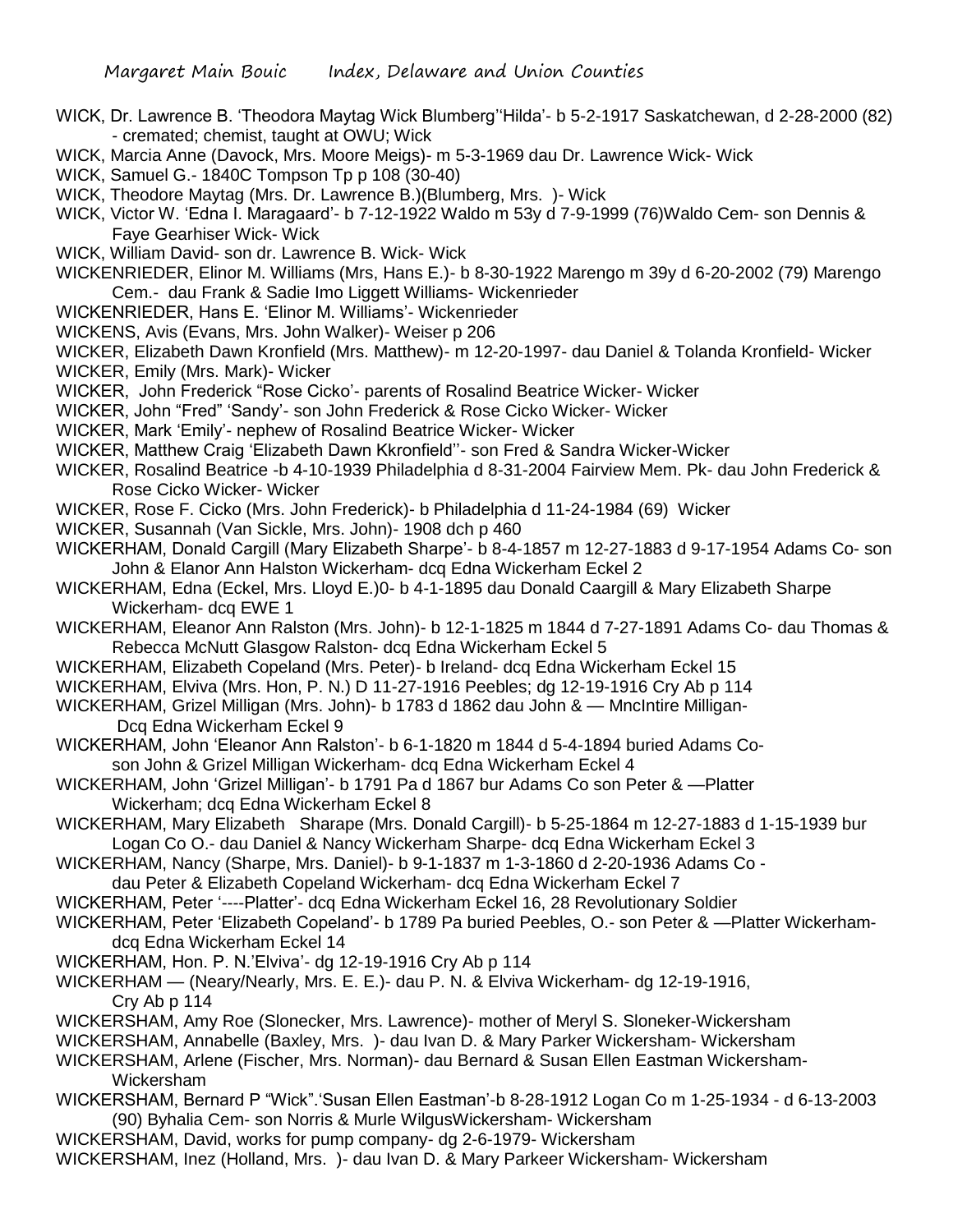- WICKERSHAM, Ivan D. 'Mary Parker'- parents of Elmer Norris Wickersham- Wickersham
- WICKERSHAM, Leah L. (Ross, Mrs. Thomas)- m 1-21-1855 ucd

WICKERSHAM, Lila (Norman, Mrs. Bob/Harold)- dau Norris & Murle Wilgus Wickersham- Wickersham WICKERSHAM, Mary Parker (Mrs. Ivan D.)- Wickersham

- WICKERSHAM, Eva Murle Wilgus (Mrs. Norris)- b 4-2-1890 Madison Co m 1909 d 12-8-1970 (80) North Greenfield Cem- dau John & Mary Baker Wilgus- W
- WICKERSHAM, Nina (Hill, Mrs. )- dau Ivan D. & Mary Parker Wickersham- Wickersham
- WICKERSHAM, Norris 'Eva Murle Wilgus'- b 9-17-1890 Logan Co d 2-18-1971 North Greenfield Cem- son Ivan D. & Mary Parker Wickersham- Wickersham
- WICKERSHAM, Shirley (Greulick, Mrs. Walter)(Rudisole, Mrs. )- dau Norris & Merle Wilgus Wickersham-Wickersham
- WICKERSHAM, Susan Ellen Eastman (Mrs. Bernard)- b 2-1-1914 Washington Tp m 1-25-1934- d 4-24-2002 (88) Byhalia Cem- dau Wallace Garner & Odessa Cooley Eastman- Wickersham
- WICKERSHAM, Yvonne (Orahood, Mrs. Tim)- dau Bernard & Susan Ellen Eastman Wickersham-Wickersham
- WICKES, Alice Miller (Mrs. )- dau Michael Miller- Nash p 398
- WICKES, Anne Hynson (Mrs. Joseph)- dau Thomas & Grace Hynson- Nash p 407
- WICKES, Bradford Thomas- b 12-1-1951 son Thomas Kahle & Mary Ellen Miller Wickes-Weiser p 685
- WICKES, Elbert A. 'Helen Louise Kahle'- b 11-30-1884 m 10-31-1919- Weiser p 685
- WICKES, Elizabeth Chambers (Mrs. Jopseh)- b 1799 d 1872 dau Benjamin & Elizabeth Forman Nash- Nash p 406
- WICKES, Frances Wilmer (Mrs. Samuel)- b 2-26-1688 d 1736 dau Simon & Rebecca Tilghman Wilmer- Nash p 406
- WICKES, Helen Louise Kahle (Mrs. Elbert A.)- b 10-4-1892 m 10-31-1919- dau Raymond David & Nellie Adelle Strickland Kahle- Weiser p 685
- WICKES, Henrietta C. Welsh (Mrs. Peregrine Letherbury)- b 1841 d 1918 dau Henry & Catherine Barnitz Welch- Nash p 406
- WICKES, Joseph Nash p 408
- WICKES, Joseph 'Anne Hynson''Mary Hartwell'-b 1620 m 1671 d 1692-Nash p 385, 402, 407, 408, 412
- WICKES, Joseph 'Elizabeth chambers'- b 1788 m 1821 d 1864 son Joseph & Mary Piner Wickes-Nash p 406
- WICKES, Joseph 'Mary Piner'- b 1759 n 1787 d 1822 son Joseph & Rebecca Dunn Wickes- Nash p 406 WICKES, Joseph- brother Rachel Wickes; Mary Gouldhawke- Nash p 377
- WICKES, Joseph 'Rebecca Dunn'- b 1719 d ca 1785 son Samuel & Frances Wilmer Wickes- Nash p 406
- WICKES, Joseph Lee- son Peregrine Letherbury & Henrietta C. Welch Wickes- Nash p 121, 402, 406
- WICKES, Lauren Ann- b 2-5-1953 dau Thomas Kahle & Mary Ellen Miller Wickes- Weiser p 685
- WICKES, Martha (Miller, Mrs. Michael)- d 1746 dau Joseph & Mary Hartwell Wickes-Nash p 396, 402, 407
- WICKES, Mary Ellen Miller (Mrs. Thomas Kahle)- b 6-16-1920 m 6-13-1942- Weiser p 685
- WICKES, Mary (Gouldhawke, Mrs. )- dau Joseph Wickes- Nash p 377, 395
- WICKES, Mary Hartwell (Mrs. Joseph)- Nash p 407
- WICKES, Mary Piner (Mrs. Joseph)- b 1764 d 1823- Nash p 406
- WICKES, Peregrine Letherbury 'Henrietta C. Welsh'- b 8-14-1837 son Joseph & Elizabeth Chambers Wickes-Nash p 406
- WICKES,Philip McCutcheon-b 1-21-1924 son Elbert A. & Helen Louise Kahle Wickes- Weiser p 685
- WICKES, Rachel- sister Rachel Wickes & Mary Gouldhawke- Nash p 377
- WICKES, Rebecca Dunn (Mrs. Joseph)- b 6-1726 dau Robert & Anne Miller Wickes- Nash p 406
- WICKES, Samuel 'Frances Wilmer'- m 1-13-1706 d 1732- son Joseph & Anne Hyson Wickes-Nash p 406
- WICKES, Maj. Thomas- Nash p 391
- WICKES, Thomas Kahle 'Mary Ellen Miller'- b 11-9-1921 m 6-13-1942 son Elbert A. & Helen Louise Kahle Wickes- Weiser p 685
- WICKETT, Arlene Bunn (Mrs. Don)- dau Oliver & Hazel Byers Bunn- McKitrick p 434
- WICKETT, Don 'Arlene Bunn'- McKitrick p 434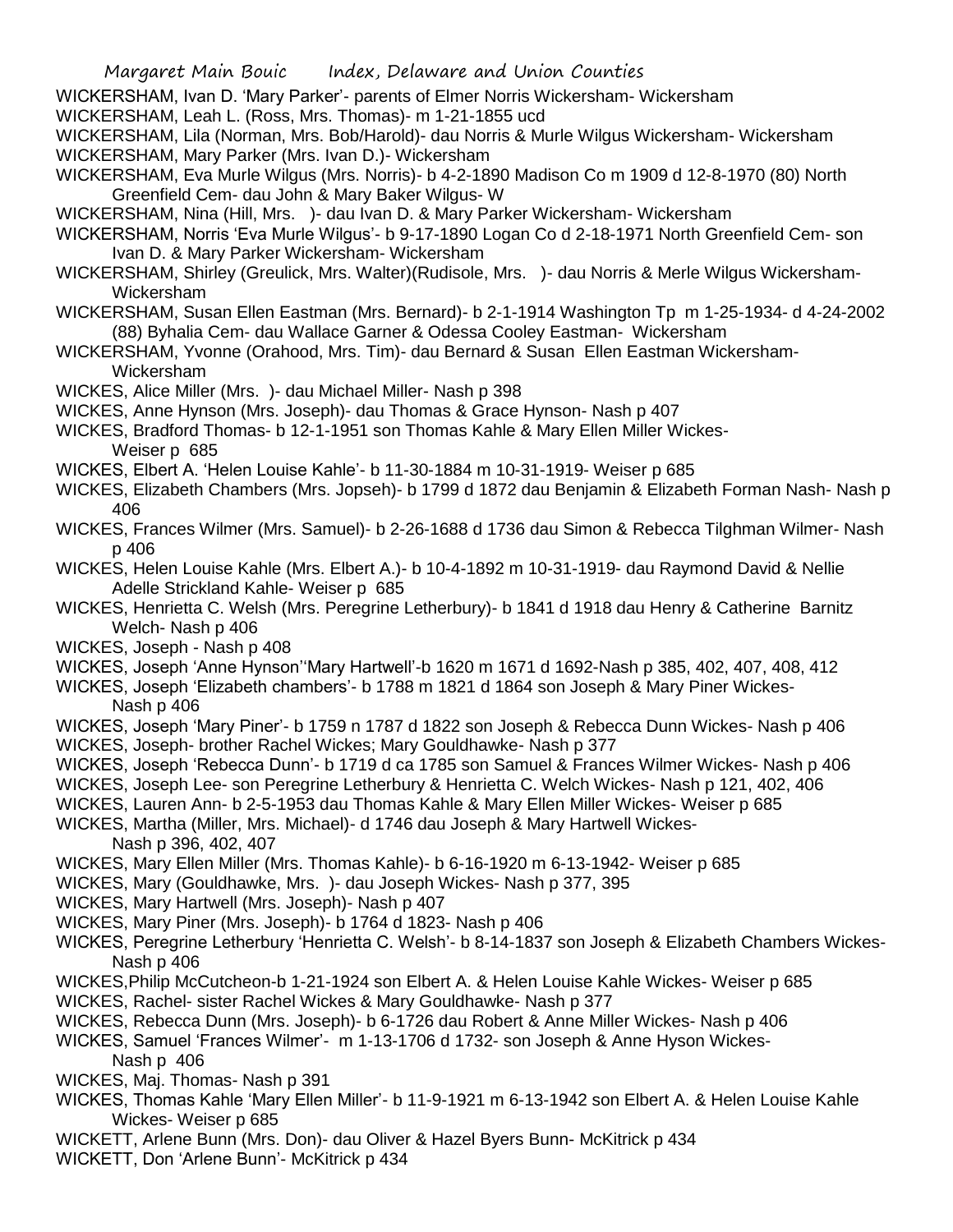- WICKETT, Marie- dau Don & Arlene Bunn Wickett- McKitrick p 434
- WICKETT, Murray- son Don & Arlene Bunn Wickett- McKitrick p 434

WICKHAM, —btp p 12

- WICKHAM, Adelia (Bennett, Mrs. Silas)- b 11-7-1838 m 5-13-1855 d 3-3-1885 dau Asa & Sarah Wiswell Wickham- 1908 dch p 650
- WICKHAM, Ahaz 'Eunice Welch'- b 4-1782 NY m 1802 d 1-23-1859 son Jonathan & Susanne Wilkerson Wickham, Jr.- 1908 dch p 650; dcc Pamela Wickham Docherty 32
- WICKHAM, Albert R.- Sarah A.'- Wickham
- WICKHAM, Amanda (Sebring, Mrs. David)- b 4-3-1935 m 6-13-1852 dau Asa & Sarah Wiswell Wickham-1908 dch p 650
- WICKHAM, Amy- b 1973 dau Thomas M. & Pamela E. Wickham- 1980 dcd
- WICKHAM, Angela- b 1976 dau Thomas M. & Pamela E. Wickham- 1980 dcd
- WICKHAM, Anna Addison Reichard (Mrs.Emmett Melville ) b 3-30-1876 m 7-23-1903 d 4-3-1954 dau Tobias Frederick & Susanna Wells Reichert- dcc Pamela Wickham Docherty 5; dg 10-1-1912, dg 10-4-1912, Cry Ab p 160, 161; 1908 dch p 652
- WICKHAM, Asa L,- son Kitridge Havens & Marinda Rose Sebring Wickham- dg 12-22-1899, Cry Ab p 229; 1908 dch p 651
- WICKHAM, Asa 'Sarah Wiswell'- b 3-29-1803 m 12-7-1823 d 4-23-1888 (85y21d) Maxtown. Redbank Cem son Ahaz & Eunice Welch Wickham- dg 4-27-1888 Cry Ab p 191; dcc Pamela Wickham Docherty 16 ; 1908 dch p 650; Powell p 116
- WICKHAM, Asher, dumch p 338
- WICKHAM, Benjamin- son Joseph & Sarah Satterlee Wickham- 1908 dch p 650
- WICKHAM, Capitola- dau Joseph W. & Phoebe Thompson Wickham- dumch p 267
- WICKHAM, Carroll Anne (Mrs. Reginald C. "Jack"- Wickham
- WICKHAM, Cathleen Marie- b 11-14-1976 dau Richard Reichert & Martha Jane Wahl Wickham- Wickham/ engaged to Christopher Michael Pugh
- WICKHAM, David B. 'Joyce'- son Kitridge Havens & Dorothy Walther Wickham- Wickham
- WICKHAM, David- b 1964 son Thomas M. & Pamela E. Wickham- Wickham; 1980 dcd
- WICKHAM, Deborah Suzanne- b 1-6-1949 dau Dr. John Jacob & Jean Mougenis Wickham Weiser p 135
- WICKHAM, Dorothy Walther (Mrs. Kitridge Havens)- m 3-7-1938- Wickham
- WICKHAM, Douglas H.'Mary Campbell'- son Emmett Melville, Jr. & Margaret Harper Wickham- Wickham
- WICKHAM, Elizabeth Hamilton (Sidle, Mrs. Jacob C.)(Mrs. Gideon)- m (2) 4-3-1879 ucm 6463; dau Rev. William & Hannah Evans Hamilton- 1883 uch V p 625;
- WICKHAM, Elizabeth- dau Joseph Wickham- 1908 dch p 650
- WICKHAM, Emily (McKittrick, Mrs. Ralph)(Rosengarten, Mrs. J. Clifford)- McKitrick p 370
- WICKHAM, Emmaline (Hale, Mrs. Reugen)- dau Asher Wickum- dumch p 338
- WICKHAM, Emmett Melville 'Joanna Ekelberry' 'Anna A. Riechert'- son Kitridge Havens & Marinda R. Sebring Wickham- Wickham; 1908 dch p216, 298,. 299, 333, 336, 341, 428, 649, 651; pallbearer for F. T. Evans- dg 7-25-1911, Cry Ab p 53; ffd p 1
- WICKHAM, Emmett Melville, Jr. 'Margaret Harper'- b 3-31-1917 Delaware m 7-24-1942 Cal. d 11-7-1994 (77) Oak Grove Cem- son Emmett Melville & Anna A. Riechert Wickham- Wickham; WWII
- WICKHAM, Eunice Welch (Mrs. Ahaz)- d 1-1849 dau Joseph & Eunice Brooks Welch Wickham-1908 dch p 650
- WICKHAM, Eva A.- dau Joseph W. & Phoebe Thompson Wickham- dumch p 267
- WICKHAM, Evaline Livonia (Stoll, Mrs. Gibson)- b 5-31-1830 dau Asa & Sarah Wiswell Wickham- Wickham
- WICKHAM, F. M. ?- hadc p 101 (Genoa Tp)
- WICKHAM, Frederick Reichert 'Margaret Rice'- b 9-5-1904 m 1934 d 12-24-1985 (81) Oak Grove Cem- son Emmett Melville & Anna A. Riechert Wickham- 1908 dch p 652; 1976 dch p 7, 287, 392; CCC p 67; Sand p 4; Wickham; 1969, 1971, 1980 dcd
- WICKHAM, Gary- son Dick & Marti Wickham- Wickham
- WICKHAM, Gideon 'Mrs. Elizabeth Hamilton Sidle'- m 4-3-1879 ucm 6463; 1883 uch V p 625
- WICKHAM, Helen Grace Sisson (Mrs. Reginald R.)- b W Va d 4-18-2004 (83) bur W. Va.- dau Charles E. & Maude Argabright Sisson- Wickham
- WICKHAM, Henry- d 4-17-1844 or 34 or 54) Powell p 117, 137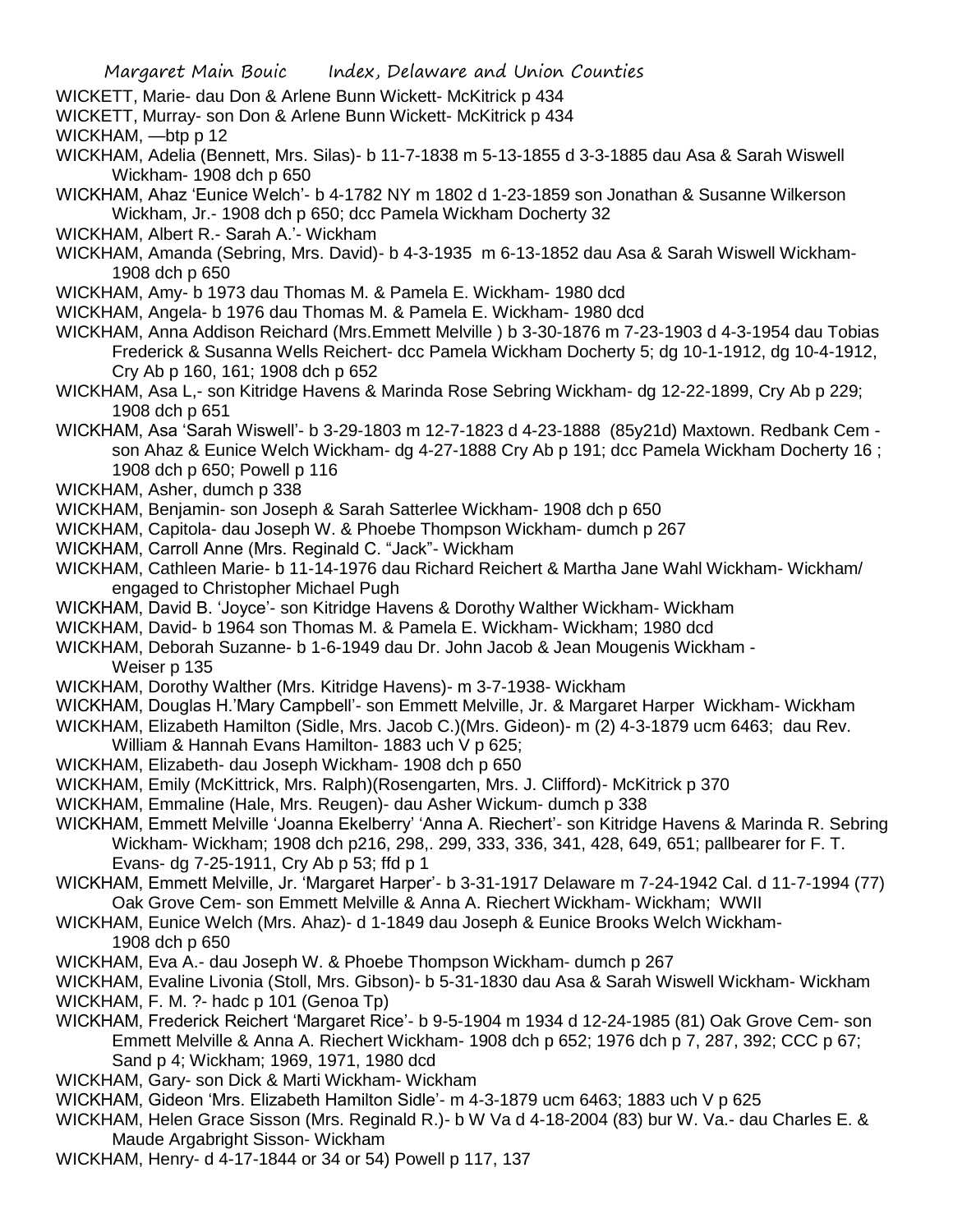- WICKHAM, Iola Z.- dau Joseph W. & Phoebe Thompson Wickham- dumch p 267
- WICKHAM, James D.- b 9-4-1946 son James M. & Orna Hudson Wickham- Giffen 16432311

WICKHAM, James Frederick 'Karen Elaine KLusher'- m 6-24-1973 son Frederick Reichert. & Margaret Rice Wickham- 1976 dch p 392, Wickham

- WICKHAM, James M. 'Orna Hudson'- b 7-29-1912 m 1941 son Dr. Joy Carrollton & Ruth Madora Wolff Wickham- Weiser p 135; Giffen 1643231; Wickham
- WICKHAM, Jan (Mrs. Phillip D.)- Wickham

WICKHAM, Jean Mougenis (Mrs, John Jacob)- m 1-31-1948; Giffen 1643233; Weiser p 135

- WICKHAM, Jeffrey James- b 3-30-1975 son James Frederick & Karen Elaine Lusher Wickham- Wickham
- WICKHAM, Jennifer Leigh- b 10-22-1970 dau James Frederick & Karen Elaine Lusher Wickham- Wickham
- WICKHAM, Joel Adam- b 2-12-1980 son Douglas H Wickham- Wickham
- WICKHAM, Johanna Ekelberry (Mrs. Emmett Melville)- dau Jacob & Maria Ekelberry- 1908 dch p 652
- WICKHAM, Dr. John Jacob 'Jean Mougenis'- b 12-22-1915 m 1-31-1948 son Dr. Joy Carrollton & Ruth Madora Wolff Wickham- Weiser p 135; Giffen 1643233
- WICKHAM, Johnathon B.- son Kitridge Havens & Dorothy Walther Wickham- Wickham
- WICKHAM, Jonathan- son Joseph & Sarah Satterlee Wickham- 1908 dch p 649
- WICKHAM, Jonathan 'Susan Wilkinson'- son Jonathan Wickham- 1908 dch p 650
- WICKHAM, John Mahlon-b 3-11-1954 son John Jacob & Jean Mougenis Wickham- Giffen 16432334
- WICKHAM, Joseph- d 1749 son Joseph & Sarah Satterlee Wickham- 1908 dch p 649
- WICKHAM, Joseph- son Joseph W. & Phoebe Thompson Wickham- dumch p 267
- WICKHAM, Joseph 'Sarah Satterlee'- b 1662 d 1734 son Thomas & Sarah Wickham- Wickham; 1908 dch p 649
- WICKHAM, Joseph Welch 'Phoebe Thompson'- b 4-25-1825 son Asa & Sarah Wiswell Wickham-1908 dch p 408; dumch p 267; Wickham; dg 12-14-1906 Cry Ab p 139
- WICKHAM, Joy Carrollton 'Ruth Madora Wolff'- b 3-28-1890 m 8-10-1911 d 7-6-1977 Marlborough Cem- son Emmett Melville & Joanna Ekelberry - Weiser p 135; Wickham; dcq Ruth Wolff Wickham (1); 1908 dch p 652; Cline p 6; Giffen (164323); 1961, 1969, 1971 dcd
- WICKHAM, Joyce (Mrs. David B.)- Wickham
- WICKHAM, Judge- d Beaver, Pa- dg 6-21-1898, Cry Ab p 158
- WICKHAM, Karen Elaine Lusher(Mrs. James Frederick)-m 6-24-1973 dau Donald Lusher- Wickham
- WICKHAM, Kittridge- son Emmett Melville Wickham- Wickham
- WICKHAM, Kitridge Havens 'Marinda Rose Sebring'- b 9-16-1833 son Asa & Sarah Wiswell Wickham- 1908 dch p 649, 651
- WICKHAM, Kitridge Havens 'Dorothy Walther'- b 12-18-1908 Delaware m 3-7-1938 d 8-7-2003 (94) Oak Grove Cem- son Emmett Melville & Anna A. Reichert Wickham- Wickham
- WICKHAM, Kristin Nicole- b 12-5-1975 dau Richard Jack & Susan Gay Morse Wickham-Mitchell 112141632
- WICKHAM, Larry E. 'Louise'- son Reginald R. & Helen Grace Sisson Wickham- Wickham
- WICKHAM, Loantha Jane (Osborn, Mrs. Ezra) b 4-23-1827 dau Asa & Sarah Wiswell Wickham- Wickham
- WICKHAM, Louise E. (Hargreaves, Mrs. Albert)(Fis(c)her, Mrs. )- b 11-5-1913 m 12-3-1938 dau Dr. Joy
	- Carrollton & Ruth Madora Wolff Wickham- Weiser p 135; Giffen 1643232
- WICKHAM, Louise (Mrs. Larry E.)- Wickham
- WICKHAM, Margaret Harper (Mrs Emmett Melville, Jr.)- b 1-22-1920 Kansas m 7-24-1942 Cal d 2-9-1994 (74) dau A. C. & Gertrude Deming Harper- Wickham
- WICKHAM, Margaret L. Rice (Mrs. Frederick Reichert)- b 7-21-1909 Chillicothe d 8-10-1989 (80) Oak Grove Cem- 1976 dch p 382; Wickham; 1969, 1971, 1980 dcd
- WICKHAM, Marinda Rose Sebring (Mrs. Kitridge Haven)- dau Joseph & Sarah Adams Sebring-1908 dch p 649, 651; dg 2-15-1907
- WICKHAM, Marinda Rose- b 7-10-1911 Delaware d 9-3-1996 Oak Grove Cem- dau Emmett Melville & Anna A. Reichert Wickham- Wickham; Navy Wave WWII
- WICKHAM, Mark Carrollton- b 3-12-1950 son John Jacob & Jean Mougenis Wickham-Giffen 16432332
- WICKHAM, Martha "Marti" JaneWahl (Mrs. Richard Reichert)- b 5-9-1952 m 8-11-1974 dau Harold I. & Marie H. Kuebeler Wahl- Wickham
- WICKHAM, Mary Campbell (Mrs. Douglas)- Wickham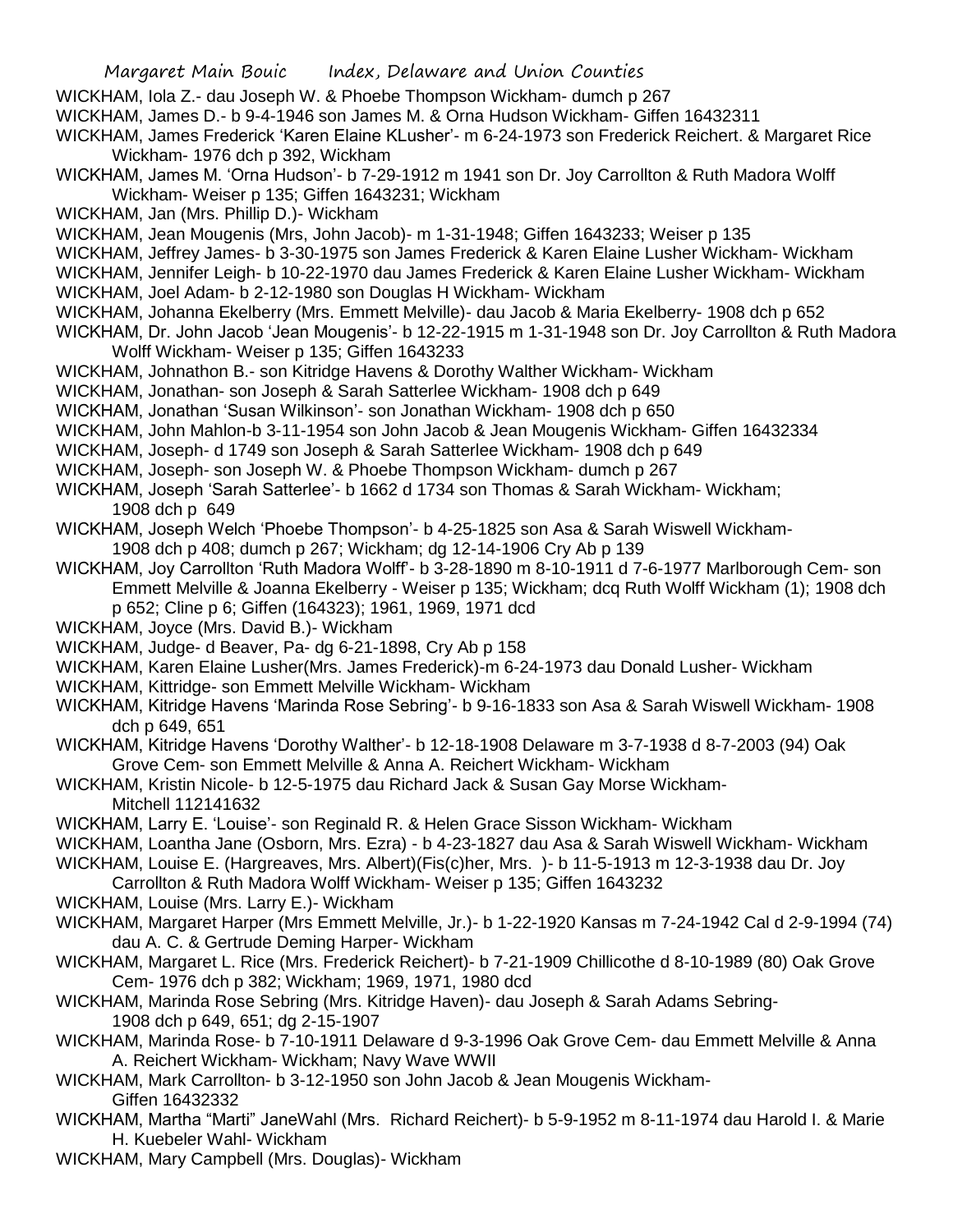- WICKHAM, Mary Elizabeth (Williams, Mrs. Sherman F.)- b 1-13-1852 m 10-22-1871 d 11-30-1906 (54-10-17) dau Joseph & Phoebe Thompson Wickham- dumch p 267; dg 12-14-1906 Cry Ab p 139
- WICKHAM, Missy- b 1970 dau Thomas M & Pamela E. Wickham- 1980 dcd
- WICKHAM, Myrtie V. (Rickner, Mrs. George H.)- dau Kitridge Havens & Marinda Rose Sebring Wickham- 1908 dch p 651; dg 12-22-1899, Cry Ab p 229
- WICKHAM, Nancy- d 5-5-1865 (36-7-24) Redbank Cem, Powell p 117; dau Asa & Sarah Wickham
- WICKHAM, Nancy Anne (McGinnis, Mrs. Kent Farnklin)- m 8-19-1967 dau Frederick Reichert & Margaret Rice Wickham- Wickham; 1976 dch p 392
- WICKHAM, Nancy (Blauvelt, Mrs. Henry)- b 9-11-1828 dau Asa & Sarah Wiswell Wickham- Wickham
- WICKHAM, Nancy Elizabeth Watters (Mrs. William Rice)- m 10-7-1967 dau Wayne Watters- Wickham
- WICKHAM, Orna Hudson (Mrs. James M.)- b 4-19-1917 m 1941- Weiser p 135; Giffen 1643231
- WICKHAM, Oscar- son Joseph & Phoebe Thompson Wickham- dumch p 267
- WICKHAM, Pamela W. (Docherty, Mrs. Gerard Wergon)- m 12-14-1968 dau Emmett Melville, Jr. & Margaret Harper Wickham- Wickham
- WICKHAM, Pamela E. (Mrs. Thomas M.)- Wickham; 1980 dcd
- WICKHAM, Phillip D. 'Jan'- son Reginald R. & Helen Grace Sisson Wickham- Wickham
- WICKHAM, Phoebe Thompson(Mrs. Joseph Welch)-dumch p 267; dg 12-14-1906 Cry Ab p 139
- WICKHAM, Reginald C. "Jack"- son Reginald R. & Helen Grace Sisson Wickham- Wickham
- WICKHAM, Reginald R. 'Helen Grace Sisson'- d 1982- Wickham
- WICKHAM, Richard- son Frederick Reichert & Margaret Rice Wickham- 1976 dch p 392; Wickham
- WICKHAM, Richard Jack 'Susan Gay Morse'- son Albert R. & Sarah N. Wickham- Mitchell (11214163); 1985 uch p 100
- WICKHAM, Richard "Dick"Reicheret'Martha "Marti"Jane Wahl'- b 11-27-1943 m 8-11-1974 son Frederick Reichert & Margaret Rice Wickham- Wickham
- WICKHAM, Robert B.- son Joseph W. & Phoebe Thompson Wickham- dumch p 267
- WICKHAM, Robin Leslie- b 11-2-1952 ch John Jacob & Jean Mougenis Wickham- Weiser p 135; Giffen 16432333
- WICKHAM, Ruth Madora Wolff (Mrs. Joy Carrollton)- b 10-17-1892 m 8-30-1911 d 8-19-1987 (94) Marlborough Cem- dau Daniel H. & Mary Artie Doty Wolff- dcq 1; Cline p 6; Pabst 8 p 40, 42; Giffen 164323; 1961, 1969, 1971, 1980 dcd
- WICKHAM, Samuel- son Joseph & Sarah Satterlee Wickham- 1908 dch p 650
- WICKHAM, Sarah Satterlee (Mrs. Joseph)- d before 1724; 1908 dch p 649
- WICKHAM, Sarah (Mrs. Thomas)- 1908 dch p 649
- WICKHAM, Susan Curtiss (Aller, Mrs. Michael Lee)- dau Emmett Mellville.Jr. & Margaret Harper Wickham, . Aller; Wickham
- WICKHAM, Susan Gay Morse (Mrs. Richard Jack)- m 5-17-1975 dau Walter C. & Beatrice Williams Morse-Mitchell 11214163; 1985 uch p 100
- WICKHAM, Susannah (Crawford, Mrs. )- dau Emmett Melville & Anna A. Reichert Wickham Wickham; 1908 dch p 652
- WICKHAM, Susanna-dau Emmett Melville & Marinda Rose Sebring Wickham- 1908 dch p 652
- WICKHAM, Sarah Wiswell (Mrs. Asa)- m 12-7-1823 dau Moses & Keziah Wood(s) Wiswell- Wickham; 1908 dch p 650
- WICKHAM, Thomas M. 'Pamela E.'- son Kitridge Havens & Dorothy Walther Wickham- Wickham; 1980 dcd
- WICKHAM, Thomas 'Sarah'- b 1624 England d about 1690; Wickham; 1908 dch p 649
- WICKHAM, Tiffany Wren- b 7-12-1978 dau Douglas H. &-- Campbell Wickham- Wickham
- WICKHAM, Wendy- b 1965 dau Thomas M. & Pamela E. Wickham- 1980 dcd
- WICKHAM, Wendy Ann- b 3-6-1978 dau James Frederick & Karen Elaine Lusher Wickham- Wickham
- WICKHAM, William- son Joseph & Sarah Satterlee Wickham- 1908 dch p 650
- WICKHAM, William Rice 'Nancy Elizabeth Waters'-m 10-7-1967 son Frederick Reichert & Margaret Rice Wickham- Wickham 1976 dch p 392
- WICKHAM, William W.- son Joseph W. & Phoebe Thompson Wickham- dumch p 267
- WICKIHIZER, Abraham- 1835 men p 30 #38 p 51 Harlem Tp
- WICKISER, Abraham 'Catherine'- 1850C Harlem Tp 640 p 57 (70,Pa)
- WICKISER, Berten V- d 4-21-1903(24-11-23) son L. C. & M. H. Whickizer;Hanover Cem 2-4-3
- WICKISER, Catherine (Mrs. Abraham)- 1850C Harlem Tp 640 p 57 (66,NJ)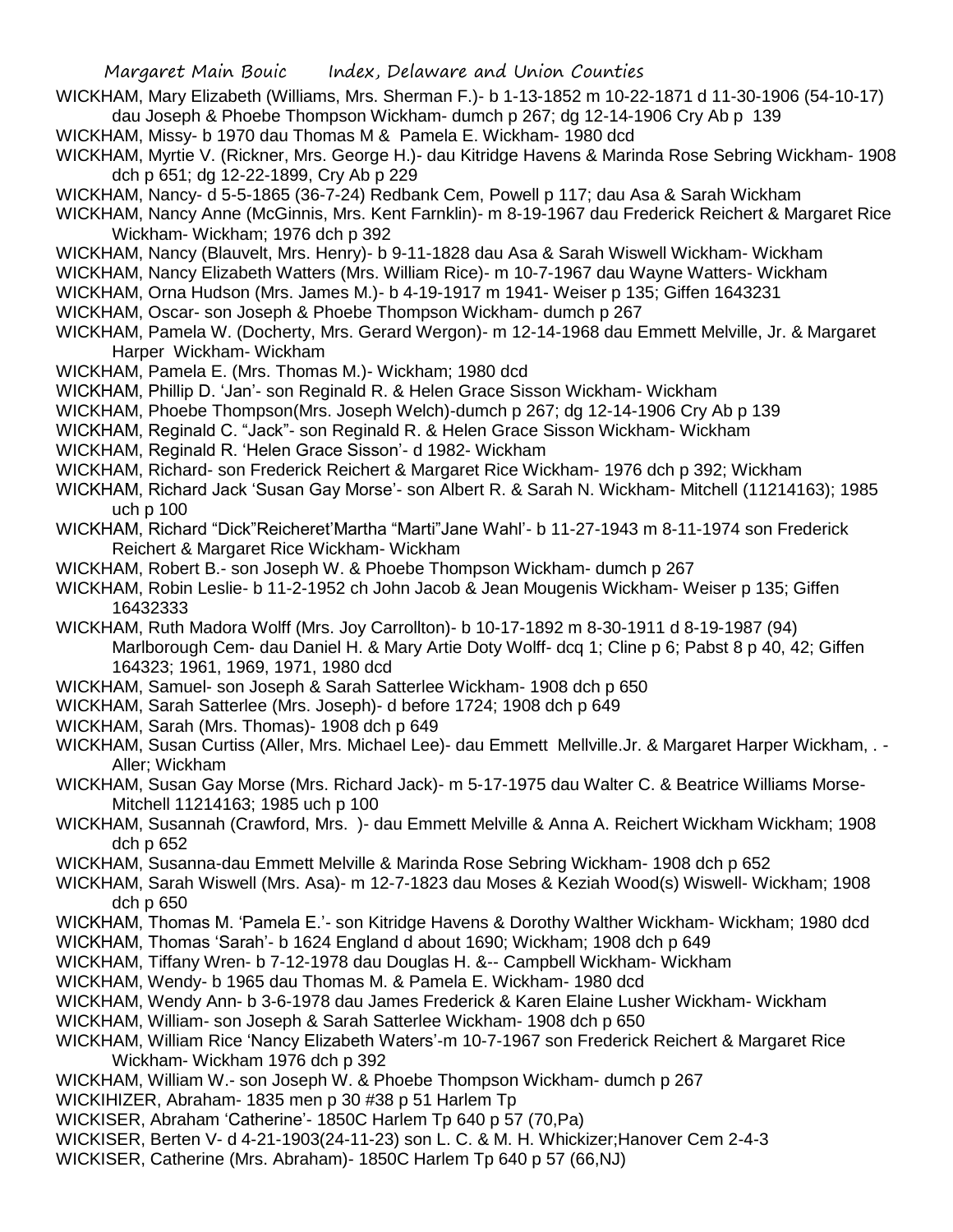- Margaret Main Bouic Index, Delaware and Union Counties WICKISER, Charlotte- 1850C Harlem Tp 672 p 60 (18,O) WICKISER, Charlotte (Green, Mrs. Moses)- m 12-22-1850 dcm WICKISER, Cindy- sister Shelley Wickiser- Wickiser WICKISER, Coonrod- 1820C Harlem Tp; 1880 dch p 599; 1908 dch p 458 WICKISER, Elizabeth J. Hersey (Mrs. William) m 2-5-1843 dcm; 1850C Harlem Tp 639 p 57 (26,O) WICKISER, George- 1880 dch p 599; 1835 men p 30 # 51 p 52 Harlem Tp WICKISER, Harold 'June'- parents of Shelley Wickiser- Wickiser WICKISER, ----infant 1906; Powell p 139 WICKISER, Isaac 'Mary Flowers'- dg 1-18-1904 Cry Ab p 219 WICKISER, June (Mrs. Harold)(Plath, Mrs. Don)- mother of Shelley Wickiser- Wicker WICKISER, Lydia (Brookens, Mrs. Silas J.)- dau Isaac & Mary Flowers Wickiser- dg 1-18-1904, Cry Ab p 219 WICKISER,Marion- ch William & Elizabeth J. Hersey Wickiser-1850C Harlem Tp 639 p 57 (4,O) WICKISER, Mary- 1850C Harlem Tp 672 p 60 (40,Pa) WICKISER, Matsy Ann- 1850C Harlem Tp 672 p 60 (3,O) WICKISER, Millie- b 1892 d 1896 Hunt Cem- Powell p 139 WICKISER, Minerva J.(Lehew, Mrs. Robert D.)- m 9-23-1858 dcm; 1850C Harlem Tp 672 p 60 (13,O) WICKISER, Mary Flowers (Mrs. Isaac)- dg 1-18-1904, Cry Ab p 219 WICKISER, Perry- b 1884 d 1885 Hunt Cem Powell p 139 WICKISER, Phillip- 1850C Harlem Tp 672 p 60 (64,Pa); 1835 men p 30 # 56 p 52 Harlem Tp WICKISER, Randy- brother Shelley Wickiser- Wickiser WICKISER, Sally Ann (Vankirk, Mrs. Malon)- m 1-27-1848 dcm WICKISER, Shelley - d 8-25-1990 (34) Africa Cem- dau Harold & June Wickiser- Wickiser WICKISER, Simeon H.- son William & Elizabeth J. Hersey Wickiser- 1850C Harlem Tp 639 p 57 (6,O) WICKISER, Uriah- 1850C Harlem Tp 672 p 60 (7,O) WICKISER, Washington - 1850C Harlem Tp 672 p 60 (5,O) WICKISER, Wells- 1850C Harlem Tp 672 p 60 (20,O) WICKISER, William- 1850C Harlem Tp 672 p 60 (11,O) WICKISER, William 'Elizabeth J. Hersey'- m 2-5-1843 dcm; 1850C Harlem Tp 639 p 57 (29,O) WICKLIFF, Marion 'Ruby C.'- 1980 dcd WICKLIFF, Ruby C. (Mrs. Marion)- 1980 dcd WICKLINE, Bruce E.- b 1963 son Paul A. & Joyce E. Wickline- Wickline; 1975, 1979, 1981, 1983 ucd; Army 1981 WICKLINE, Craig- b 1973 son Paul A. & Joyce E. Wickline- 1975, 1979, 1981, 1983 ucd WICKLINE, Dale E. 'Donna E. Smith'- m 9-16-1961 Chillicothe; Wickline; 1973, 1975, 1979, 1981, 1983 ucd WICKLINE, Danny- b 1953 son William W. & Doris Wickline- 1969, 1971 dcd WICKLINE, David Elden 'Kathy Ellen Jewell- b 5-13-1963 son Dale E. & Donna E. Smith Wickline- 1985 uch p 81; Wickline; 1973, 1975, 1979, 1981, 1983 ucd WICKLINE, Diana (Kemmer, Mrs. Rob) dau Lester & Ruth Rowland Wickline- Wickline WICKLINE, Diane- b 1957 dau William W. & Doris A. Wickline- 1969, 1971 dcd WICKLINE, Donald 'Ruth'- grandfather of Michael Scott Davis- Wickline WICKLINE, Donna E. Smith (Mrs. Dale E.)- b 8-25-1937 m 9-16-1961 Chillicothe d 2-21-1992 (54) Oakdale Cem Record O65 SE 1/4; Wickline; dau Clarence W. & Gladys E. Young Smith-1973, 1975, 1979, 1981, 1983 ucd WICKLINE, Doris A. (Mrs. William W.)- 1969, 1971 dcd WICKLINE, Jack A.'Mary'- son Lester A. & Ruth Rowland Wickline- Wickline
- WICKLINE, Jeff 'Lori'- son Lester A. & Ruth Rowland Wickline- Wickline
- WICKLINE, Jennifer Ellen b 3-2-1990 dau David Elden & Kathy Ellen Jewell Wickline- Wickline
- WICKLINE, Jessica Donna- b 11-16-1994 dau David Wlden & Kathy Ellen Jewell Wickline- Wickline
- WICKLINE, Jo Ann C. (Mrs. Larry E.)- 1980 dcd
- WICKLINE, Joyce E. (Mrs. Paul A.)- 1975, 1979, 1981, 1983 ucd
- WICKLINE, Kathy Ellen Jewell (Mrs. David Elden)- m 6-15-1985; 1985 uch p 81 dau George Ross, Jr. & Virginia Ellen Jewell- 1985 uch p 81
- WICKLINE, Larry E. 'Jo Ann C.'- 1980 dcd
- WICKLINE, Laura- b 1968 dau Larry E. & Jo Anne C. Wickline- 1980 dcd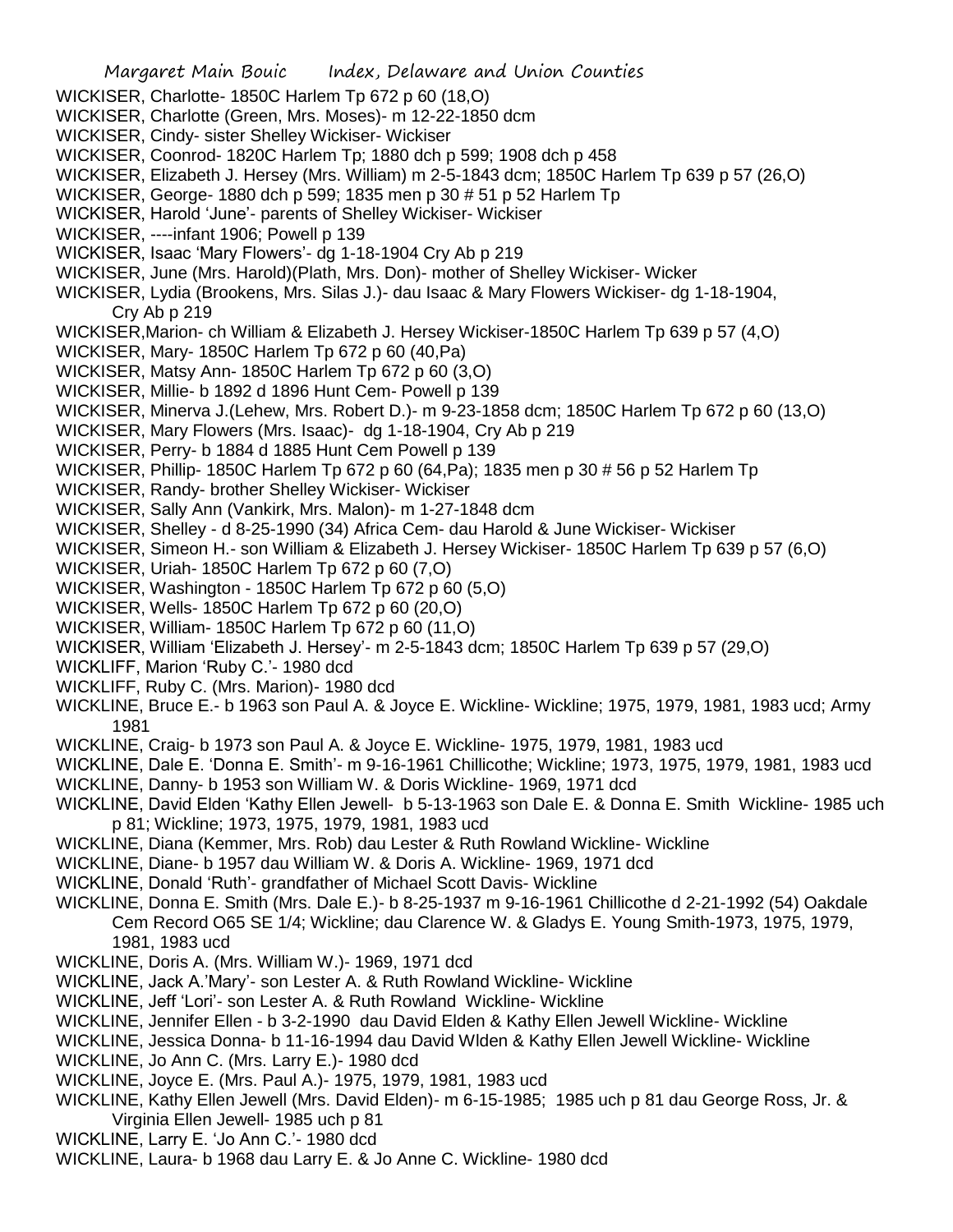- WICKLINE, Lester A. 'Ruth'- d 9-26-1982 (63) Sunbury Memorial Park- Wickline
- WICKLINE, Linda (Potts, Mrs. James )- dau Lester A. & Ruth Rowland Wickline- Wickline
- WICKLINE, Lisa Anne- b 1964 dau Dale E. & Donna E. Smith Wickline- 1973, 1975, 1979, 1981, 1983 ucd;
	- engaged to Scott Alan Ortman-Wickline
- WICKLINE, Lori (Mrs. Jeff)- Wickline
- WICKLINE, Mary (Mrs. Jake/Jack)- Wickline
- WICKLINE, Newton Allen 'Teresa'.- son Lester A. & Ruth Rowland Wickline- Wickline
- WICKLINE, Paul A. 'Joyce E.'- 1975, 1979, 1981, 1983 ucd
- WICKLINE, Pearl- brother Lester A. Wickline- Wickline
- WICKLINE, Ruth (Mrs. Donald)- grandmother Michael Scott Davis- Wickline
- WICKLINE, Ruth (Mrs. Lester A.)- Wickline
- WICKLINE, William W. 'Doris A.'- 1969, 1971 dcd
- WICKLINE, Ruth Rowland (Mrs. Lester)- b 9-11-1925 Madison Mills d 1-11-2000 (74) Sunbury Mem. Pk.- dau Jacob & Ada Rowland- Wickline
- WICKLINE, Teresa (Mrs. Newton Allen)- Wickline
- WICKS, Daniel- 1883 uch V p 193
- WICKS, Jacob R. 'Margaret R. McLeod'- m 9-5-1839 dcm
- WICKS, Margaret R. McLeod (Mrs. Jacob R)- m 9-5-1839 dcm
- WICKS, Mary Jane (Harris, Mrs. Jackson)- m 10-26-1854 dcm
- WICKS, Nancy (Bartlett, Mrs. Lester)- dumch p 255
- WICKUM, Jean (Mrs. Wilbur C.)- Wickum; dg 1-18-1979; 1976 dch p 342
- WICKUM, Louis C. 'Myrtie'- d 3-29-1983 (89) North Carolina- Wickum
- WICKUM, Michael- 1850C Berlin Tp 1847 p 116 (23,Ireland)
- WICKUM, Myrtie (Mrs. Louis C.)- Wickum
- WICKUM, Wilbur C. 'Jean'- d (69)- son Louis C. Wickum- Wickum
- WIDDER, Andrea (Weston, Mrs. )- dau C. Richard & Sally J. Faris Widder- Widder
- WIDDER, Charles 'Hulda Striet'- parents of C. Richard Widder- Widder
- WIDDER, Charles R. 'Sally'- 1975 ucd
- WIDDER, Gayle- b 1959 dau Charles H. & Sally Widder- 1975 ucd
- WIDDER, Gaylr (Maloney, Mrs. )- dau C. Richard & Sally J. Faris Widder- Widder
- WIDDER, Hulda Striet (Mrs. Charles)- Widder
- WIDDER, James- son Charles & Hulda Striet Widder- Widder
- WIDDER, Janet- b 1957- dau Charles H. & Sally Widder- 1975 ucd
- WIDDER, Janet- dau C. Richard & Sally J. Faris Widder- Widder
- WIDDER, Kelly Lea Humble (Mrs. Robert Kelly)- m 12-27-1980 dau Charles R. Humble- Widder
- WIDDER, Michele (Engberg, Mrs. )- dau C. Richard & Sally J. Faris Widder- Widder
- WIDDER, C. Richard 'Sally J. Faris'- b 3-16-1927 Norwalk d 5-9-1986 cremated; son Charles & Hulda Striet Widder- Widder; 1983 ucd
- WIDDER, Richard- son C. Richard & Sally J. Faris Widder- Widder
- WIDDER, Robert Kelly 'Kelly Lea Humble'- b 1961 m 12-27-1980 son Charles H. & Sally Widder- Widder; 1975 ucd
- WIDDER, Sally (Mrs. Charles F.)- 1975 ucd
- WIDDER, Sally J. Faaris (Mrs. C. Richard)- Widder; 1983 ucd
- WIDDERS, Betty Lou Metzger (Mrs. Laurence D.)- b 4-21-1941 m 6-12-1959 dau Edwin Stanley & Betty Jane Smith Metzger- Weiser p 365
- WIDDERS, Laurence D. 'Betty Lou Metzger'- b 2-4-1939 m 6-12-1959 Weiser p 365
- WIDDOES, Elizabeth (Mrs. Isaac Bear)- b Cadiz, O- query from Irene Ness- Widdoes
- WIDDOES, Harry Curtis b 8-13-1875 Belmont O.son Isaac Bear & Elizabeth Widdoes- Widdoes
- WIDDOES, Isaac Bear 'Elizabeth '- b Flushing O. -query from Irene Ness- Widdoes
- WIDDOWS, Jennifer L. Fisher (Preston, Mrs . ) (Mrs. Wesley H.)- m 10-20-1990 dau Michael & Mary Carolyn Fisher- Widdows
- WIDDOWS, Joel- son Claire & Lucille Widdows- Widdows
- WIDDOWS, Wesley H. 'Jennifer L. Preston'- m 10-20-1990- son Claire & Lucille Widdows- Widdows
- WIDDOWSON, Joseph C. 'Mary Gertrude Betts- b 1-1 d 8-1940- dcc Daniel Bowen 14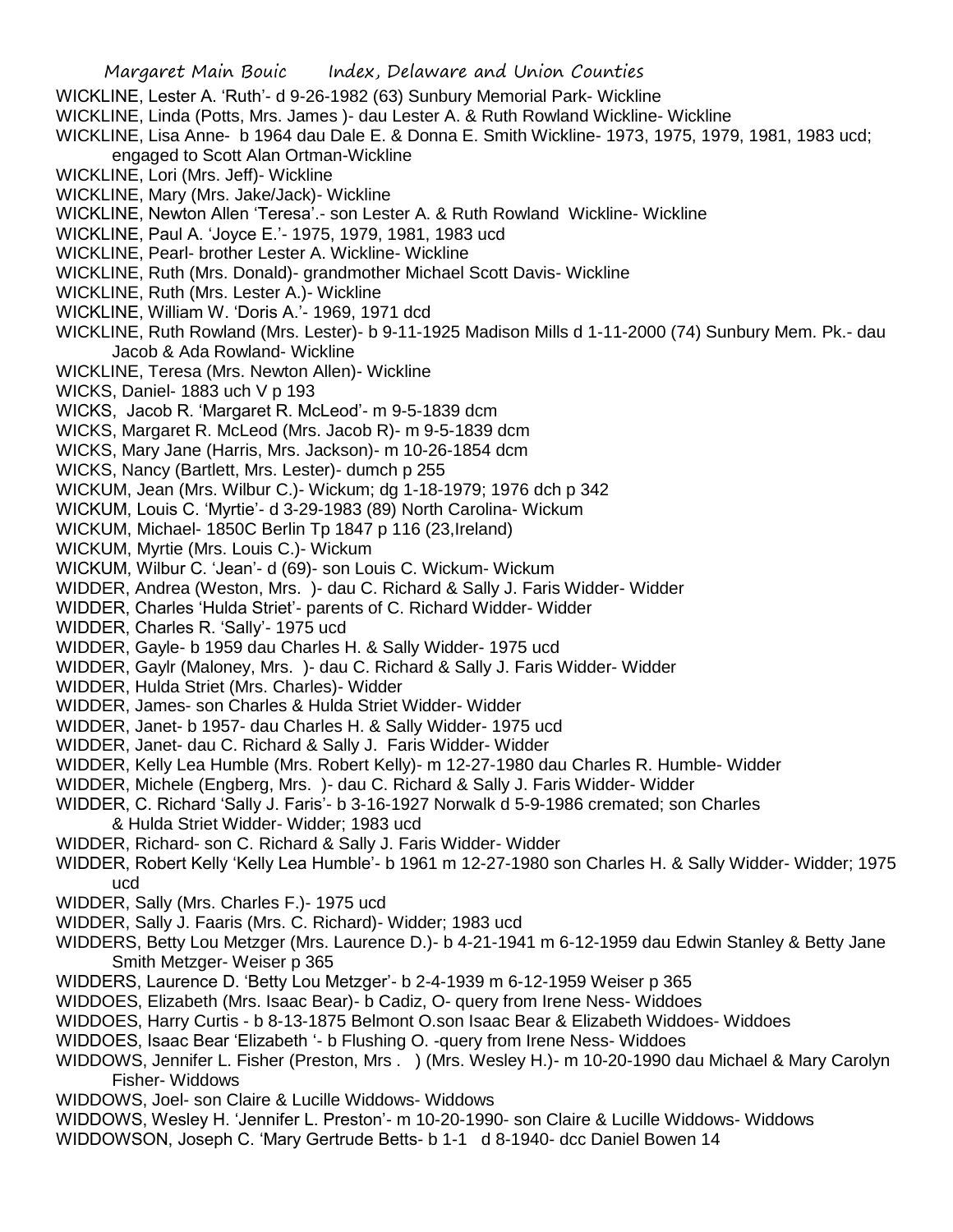- WIDDOWSON, Mary Gertrude Betts (Mrs. Joseph C.)- b 11-223-1869 d 5-19-1911 dau Henry D. & Jane A. Lang Betts- dcc Daniel Bowen 15
- WIDDOWSON, Mary Naomi (Alter, Mrs. Charles Francis)- b 3-25-1909 m 9-1-1932 dau Joseph C. & Mary Gertrude Betts Widdowson- dcc Daniel Bowen 7
- WIDEMAN, Catharine Margaret (Ell, Mrs. Sebastian)- m 10-11-1842 ucm
- WIDEMAN, Essie Marie- dau Theodore & Rettie Richey Wideman- 1915 uch p 754; Richey 7
- WIDEMAN, Jessie M.- ch Theodore & Rettie Richey Wideman- 1915 uch p 754; Richey 7
- WIDEMAN, John 'Maria Kritline (Kreitline)- m 12-21-1852 dumch p 127; mt 12-29-1852 see Weidman
- WIDEMAN, Maria Kritline (Mrs. John)- m 12-21-1852 ucm 1896; dumch p 127; mt 12-29-1852 see Kreightline, Freitline
- WIDEMAN, Phillip- d 4-29-1900 Union Co Probate Deaths, Vol 3
- WIDEMAN, Rettie Richey (Mrs. Theodore)- dau Jefferson & Ida A. Longbrake Richey- Richey 6,7; 1915 uch p 754
- WIDEMAN, Theodore 'Rettie Richey'- Richey 6,7; 1915 uch p 754
- WIDENER, Elizabeth (DeWitt, Mrs. Simon Bryant)- m 11-22-1871 ucm 5016;1883 uch V p 436
- WIDMAN, C. Fred- d Sunday (79) dg 11-11-1906 Cry Ab p 138
- WIDMAN, Emma D.- Pabst 7 p 21 dau C. Fred Widman- dg 11-11-1906 Cry Ab p 138
- WIDMAN, Emma- sister Frank Widman- dg 10-15-1907 Cry Ab p 75
- WIDMAN, Frank- d Monday (54) buried Coshocton- dg 10-15-1907, Cry Ab p 75
- WIDMAN, Frank- son C. Fred Widman- dg 11-11-1906 Cry Ab p 138
- WIDMAN, George- son C. Fred Widman- dg 11-11-1906, Cry Ab p 138
- WIDMAN, Harry- son C. Fred Widman- dg 11-11-1906, Cry Ab p 138
- WIDMOR, Nicole Marie Lowery (Mrs, Scott Robert.)- m 6-24-1995 dau Joe & Sue Lowery- Widmor
- WIDMOR, Robert L.- father of Scott R. Widmor
- WIDMOR, Scott Robert 'Nicole Lowery;.- m 6-24-1995 son Robert L. Widmor- Widmor
- WIDNER, Albert 'Anna F. Crusie'- Widner
- WIDNER, Anna F. Crusie (Mrs. Albert )- b 9-20-1897 Wapakoneta d 10-10-1981 bur Lima- dau Stephen & Rachel Smith Crusie- Widner, mother of Warren Widner
- WIDNER, Herssie Pauline Kennedy (Mrs. Warren)- b 9-30-1922 m 1-16-1944 d 6-13-1980 (57) Oakdale Cem dau Paul & Herssie Flood Kennedy- Widner
- WIDNER, June (Bowers, Mrs. ) sister Warren Widner- Widner
- WIDNER, Margret- b Fairfield Co. O.d 2-5-1906 (65y1m) Oakdale Cem 2025 (330E)
- WIDNER, Sharon (Emrick, Mrs. Timothy)- m 3-16-1968 dau Warren & Herssie Pauline Kennedy Widner-Widner; parents of Nikki Emrick
- WIDNER, Warren L. 'Herssie Pauline Kennedy'"Polly" -b 6-12-1920 Lima m 1-16-1944 d 3-15-2006 Colo. Oakdale Cem - son Albert & Anna F. Cruise Widner- Widner; WWII
- WIEBE, Aron- brother Dan H. Wiebe- Wiebe
- WIEBE, Dan H.'Marie'- d 7-17-1981 (80) bur Okla. Wiebe
- WIEBE, Edward- brother Dan H. Wiebe- Wiebe
- WIEBE, Esther (McWilliams, Mrs. ) sister Dan H. Wiebe- Wiebe
- WIEBE, Harold D.- son of Dan H. Wiebe- Wiebe; 1971 dcd
- WIEBE, Jack- brother Dan H. Wiebe- Wiebe
- WIEBE, Marie- talented musician Wiebe
- WIEBE, Marie (Mrs. Dan H.)- Wiebe
- WIEBE, Otto- brother Dan H. Wiebe- Wiebe
- WIEBER, Daniel Carl- b 9-14-1965 son Dennis & Diana Marie McKitrick McKitrick p 283
- WIEBER, Denise- b 11-22-1963 dau Dennis & Diana Marie McKitrick McKitrick p 283
- WIEBER, Dennis E. 'Diana Marie McKitrick '- McKitrick p 283
- WIEBER, Diana Marie McKitrick (Mrs. Dennis E.) B 4-12-1941 m 6-12-1963 dau Austin Smith & Geraldine Marie Wilkin McKitrick - McKitrick p 283
- WIEBER, Donna- b 4-8-1967 dau Dennis & Diana Marie McKitrick Wieber McKitrick p 283
- WIEBLE, Amy- b 1970 dau Will & Helen E. Wieble- 1971 ucd
- WIEBLE, Helen E. (Mrs. Will)- 1971 ucd
- WIDBLE, John- b 1969 son Will & Helen E. Wieble- 1971 ucd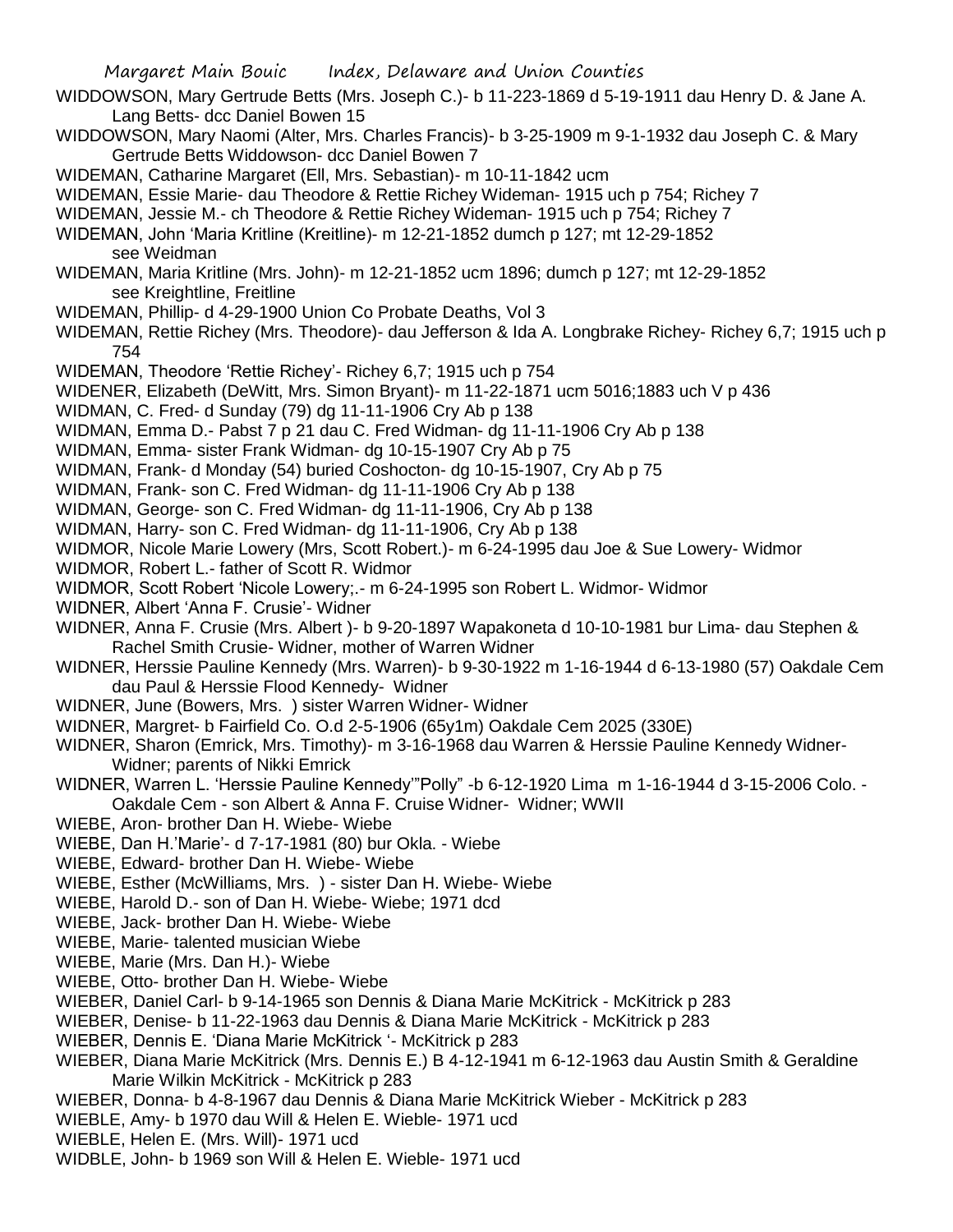WIEBLE, Will 'Helen E.'- 1971 ucd

- WIECHART, Barbara Ann Wilcox (Mrs. Darrell Raymond)- b 3-1-1937 m 6-18-1960 dau Clifford Leroy & Henrietta Marie Manderey Wilcox- Weiser p 86
- WIECHART, Darrell Raymond 'Barbara Ann Wilcox'- b 8-20-1934 m 6-18-1960- Weiser p 86 WIECHERS, Carole (Mrs. Frederick Edward)- Wiechers
- WIECHERS, Catharine Heintz (Mrs. F. W. C.)-m 12-31-1878 dau Adam & Mary Heintz-dumch p 48
- WIECHERS, Clara Catharine- dau F, W, C,. & Catharine Heintz Weichers- dumch p 48
- WIECHERS, David Oscar 'Deborah'- son Oscar Prior & Ruth Floeh Wiechers- Wiechers
- WIECHERS, Deborah (Mrs. David Oscar)- Wiechers
- WIECHERS, Flora Caroline- dau F, W, C,. & Catharine Heintz Weichers- dumch p 48
- WIECHERS, Frederick Edward 'Carole'- son Oscar Prior & Ruth Floeh Wiechers- Wiechers
- WIECHERS, Rev. F. W. C. 'Catharine Heintz'- b 12-18-1854 m 12-31-1878 son Ludwig & Mary Elanora Wiechers- dumch p 48l 1915 uch p 239
- WIECHERS, Herbert A. W.- son F, W, C,. & Catharine Heintz Weichers- dumch p 48
- WIECHERS, Kelly Tiedt (Mrs. Timothy Oscar)- m 6-29-1985 dau Maurice Tiedt- Wiechers
- WIECHERS, Leo Martin- son F, W, C,. & Catharine Heintz Weichers- dumch p 48
- WIECHERS, Ludwig 'Mary Elanora'- d 5-16-1871 dumch p 48
- WIECHERS, Mary Elanora (Mrs. Ludwig)- dumch p 48
- WIECHERS, Mary Leonora- dau F, W, C,. & Catharine Heintz Weichers- dumch p 48
- WIECHERS, Oscar Frederick- son F, W, C,. & Catharine Heintz Weichers- dumch p 48
- WIECHERS, Oscar Prior . 'Ruth Floeh'- b Columbus m 27y d 12-14-1997 Fla- Greenlawn Cem, Columbus; Wiechers; 1981, 1983 ucd
- WIECHERS, Ruth Floeh (Mrs. Oscar P.)- Wiechers; 1983 ucd
- WIECHERS, Timothy Oscar 'Kelly Tiedt '- m 6-29-1985 son Oscar Prior & Ruth Floeh Wiechers- Wiechers-1983 ucd
- WIEDENMAN, Susan Marie (Doellinger, Mrs. Paul David)- Rausch (146111)
- WIEDMAN, Marie (Rupprecht, Mrs. Frank M.)- parents of Robert P. Rupprecht- Wiedman
- WIEFEL, Denise (Thompson, Mrs. )- dau Frank & Ruth M. Wiefel- Wiefel
- WIEFEL, Frank 'Ruth M.'- Wiefel
- WIEFEL, Nevada (Deal, Mrs. )- dau Frank & Ruth M. Wiefel- Wiefel
- WIEFEL, Ruth M. (Mrs. Frank)- d 1-6-1986 (61) Dublin Cem- Wiefel
- WIEGAND, Anastacia E. (Stacy Beth)- b 6-3-1984 Columbus d 11-18-2003 car accident, Ind. dau Christine L. Wiegand Wright- Wiegand
- WIEGAND, Elizabeth Weiser (Mrs. Henry)- b 9-6-1767 m 11-1-1789 dau John Conrad & Maria Margaret Battorf Weiser - Weiser p 787, 808
- WIEGAND, Francis 'Helen Oyster'- Weiser p 564
- WIEGAND, Helen Oyster (Mrs. Francis) dau Josoeph & Mary Edna Fenton Oyster- Weiser p 564
- WIEGAND, Henry 'Elizabeth Weiser'- m 11-1-1789- Weiser p 808
- WIEGERIG, A. K.- 1980 dcd
- WIEGERIG, Jeanne- 1980 dcd
- WIEGERIG, Phillip- b 1968 son A. K. Wiegerig- 1980 dcd
- WIEGLEB, Frederick L. 'Marie S.'- parents of Joan C. Wiegleb- Wiegleb
- WIEGLEB, Joan C.-dau Frederick L. & Marie S. Wiegleb-Wiegleb, engaged to Kurt M. Schmidt
- WIEGLEB, Marie S. (Mrs. Frederick L.)- Wiegleb
- WIEGMAN, Bege (Mrs. Dennis)- parents of Luke James Wiegman- Wiegman
- WIEGMAN, B. J.- son Dennis & Bege Wiegman- Wiegman
- WIEGMAN, Dennis 'Bege'- son Howard & Lois Wiegman- Wiegman
- WIEGMAN, Howard 'Lois'- Wiegman
- WIEGMAN, Joel- son Dennis & Bege Wiegman- Wiegman
- WIEGMAN, Lois (Mrs. Howard)- Wiegman
- WIEGMAN, Luke James- b 5-13-1975 d 8-24-1994 (19) Africa Cem- motorcycle accident- son Dennis & Bege Wiegman- Wiegman
- WIEHER, Emil- Wieher
- WIEHER, Kim- dau Tom Wieher- National Award in physical education Wieher
- WIEHER, Tom- son Emil Wieher- Wieher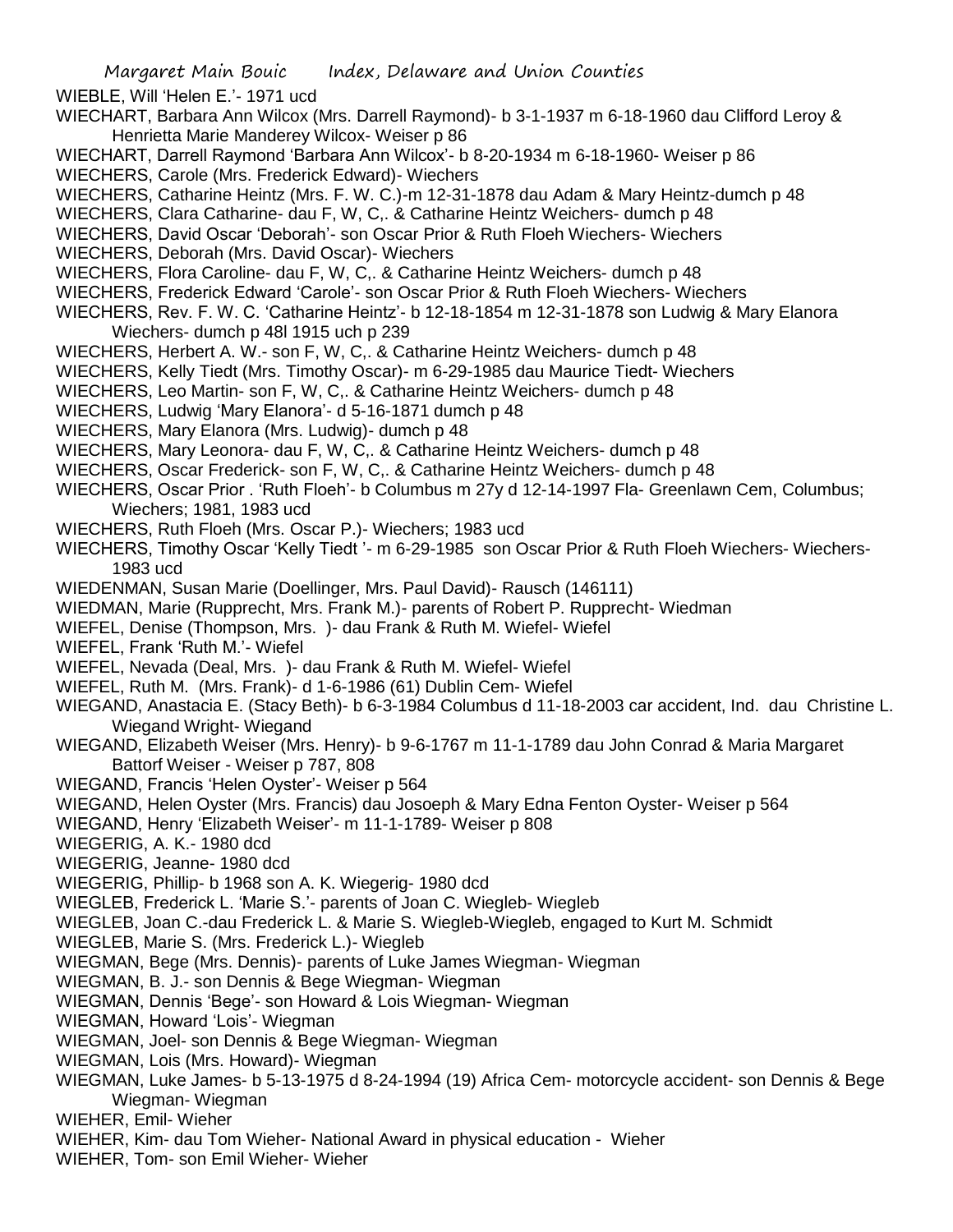WIEHRAUCH, Christie Marie- b 3-29-1988 dau Michael & Diane Sinks Wiehrauch WIEHRAUCH, Diane Sinks (Mrs. Michael)- dau Larry & Beatrice Sinks- Wiehrauch WIEHRAUCH, Michael 'Diane Sinks'- parents of Christie Marie Wiehrauch- Wiehrauch WIELAND, M.- CCC Brown Tp WIELAND, — Ryder (Mrs. George)- dau Granville & Margaret Bell Ryder- dg 7-21-1908 Cry Ab p 144 WIEMAN, Ella D. (Mrs. F. W.)- McKitrick p 355 WIEMAN, F. W. 'Ella D.'- McKitrick p 355 WIEMAN, Lulu Ellen (McKittrick, Mrs. John Arthur)- b 10-6-1878 m 2-20-1908 d 4-23-1966 dau F. W. & Ella D. Wieman- McKitrick 355 WIENER, Bettylou (McFarlan, Mrs. Robert O.) -m 6-4-1950- Wiener WIER, Rev.- conducted funeral of Mrs. Henry Watson- dg 5-6-1913, Cry Ab p 35 WIER, Andrew 'Emily Figley'- m 10-29-1957 ucm 2622 WIER, Emily Figley (Mrs. Andrew)- m 10-29-1957 ucm 2622 WIER, Florence (McManus (Mrs. Frederick Augustus)- m 11-2-1867- Weiser p 178 WIERMAN, Anna McKittrick (Mrs. William)- b 1859 m 1882 d 1934 dau Peter & Rose Thornton McKitrick - McKitrick p 418 WIERMAN, William Anna McKittrick'- m 1882- McKitrick p 418 WIERTSBAUGH, Clarise- b 1959 dau Emmett J. & Pat A. Wiertsbaugh- 1975 ucd WIERTSBAUGH, Donald- b 1965 son Emmett J. & Pat A. Wiertsbaugh- 1975 ucd WIERTSBAUGH, Emmett J. 'Pat A.'- 1975 ucd WIERTSBAUGH, Pat A. (Mrs. Emmett J.)- 1975 ucd WIESE, Father- 1880 dch p 403 WIESE, Abby M. (Mrs. Walter C.)- 1969, 1971 dcd WIESE, Adeline(Schuller, Mrs. Dennis)-dau Walter C. & Ludella Sophie Fuelling Wiese -Wiese WIESE, Alva E. 'Nellie Myler'- d 1-26-1963 Oak Grove Cem - Wiese

- WIESE, Anita I. (Phelps, Mrs. Fred)- d 5-29-1997 (62) Ariz. Oak Grove Cem-dau Alva & Nellie I. Myler Wiese-Wiese
- WIESE, Arthur C.- brother Harold L. Wiese- Wiese
- WIESE, Bill- son Alva E. & Nellie Myler Wiese- Wiese
- WIESE, Bob- son Harold L. & Ruth E. Wiese- 1961 (16) dcd
- WIESE, Carolyn Kuhlman (Mrs. Kenneth)- m 9-28-1980 dau La Vern Kuhlman- Wiese
- WIESE, Rev. Caspar- 1908 dch p 251, 252, 253
- WIESE, Charles 'Kim'- son Frank & Dorothy Jane Arnold Wiese- Wiese
- WIESE, Clifford Allen- son Walter C. & Ludella Sophie Fuelling Wiese- Wiese
- WIESE, Dave- son Orrie & Frances Wiese- Wiese
- WIESE, Dorothy Jane Arnold (Mrs. Frank)- m 1942- Wiese
- WIESE, Eldon- d 1945 son Alva & Nellie I. Myler Wiese- Wiese
- WIESE, Evelyn (Osten, Mrs. )- sister Harold L. Wiese- Wiese
- WIESE, Frances (Mrs. Orris)- Wiese
- WIESE, Frank 'Dorothy Jane Arnold' b 10-17-1916 m 1942 d 4-9-1996 (79) Forest Grove Cem- son Alva E. & Nellie I. Myler Wiese- Wiese; US Army
- WIESE, Georgianna (Alverez, Mrs. )- dau Walter C. & Ludella Sophie Fuelling Wiese- Wiese
- WIESE, Grace M. (Mrs. Robert)- b Delaware d 10-27-1987 (59) Oak Grove Cem- dau Vivian Hendrix- Wiese
- WIESE, Harold L. 'Ruth E.' d 4-21-1967 (56) Wiese; 1961 dcd
- WIESE, Kenneth.Sr- b 12-28-1926 London d 2-3-2006 (79) Oak Grove Cem- son Alva & Nellie I. Myler Wiese-Wiese; US Army WWII
- WIESE, Kenneth E. Jr.'Carolyn Kuhlman'-m 9-28-1980 son Kenneth Wiese,Sr.-Wiese;1980 dcd
- WIESE, Kim (Mrs. Charles)- wiese
- WIESE, Lawrence "Bill"-d 8-7-1985 (66) Forest Grove Cem- son Alva & Nellie I. Myler Wiese- Wiese
- WIESE, Ludella Sophia Fuelling (Mrs. Walter C.)- b 11-21-1921 Ind m 11-11-1938 d 4-29-2005 (92) Ind, bur Ind.- dau Andrew & Emilie Berning Fuelling- Wiese
- WIESE, Nellie I. Myler (Mrs. Alva E)- d 1-12-1982 (87) Oak Grove Cem Wiese
- WIESE, Orris 'Frances'- d 10-7-1966 bur Detroit- son Alva & Nellie I. Wiese- Wiese
- WIESE, Pauline dau Orrie & Frances Wiese- Wiese
- WIESE, Robert- son Alva & Nellie I Myler Wiese- Wiese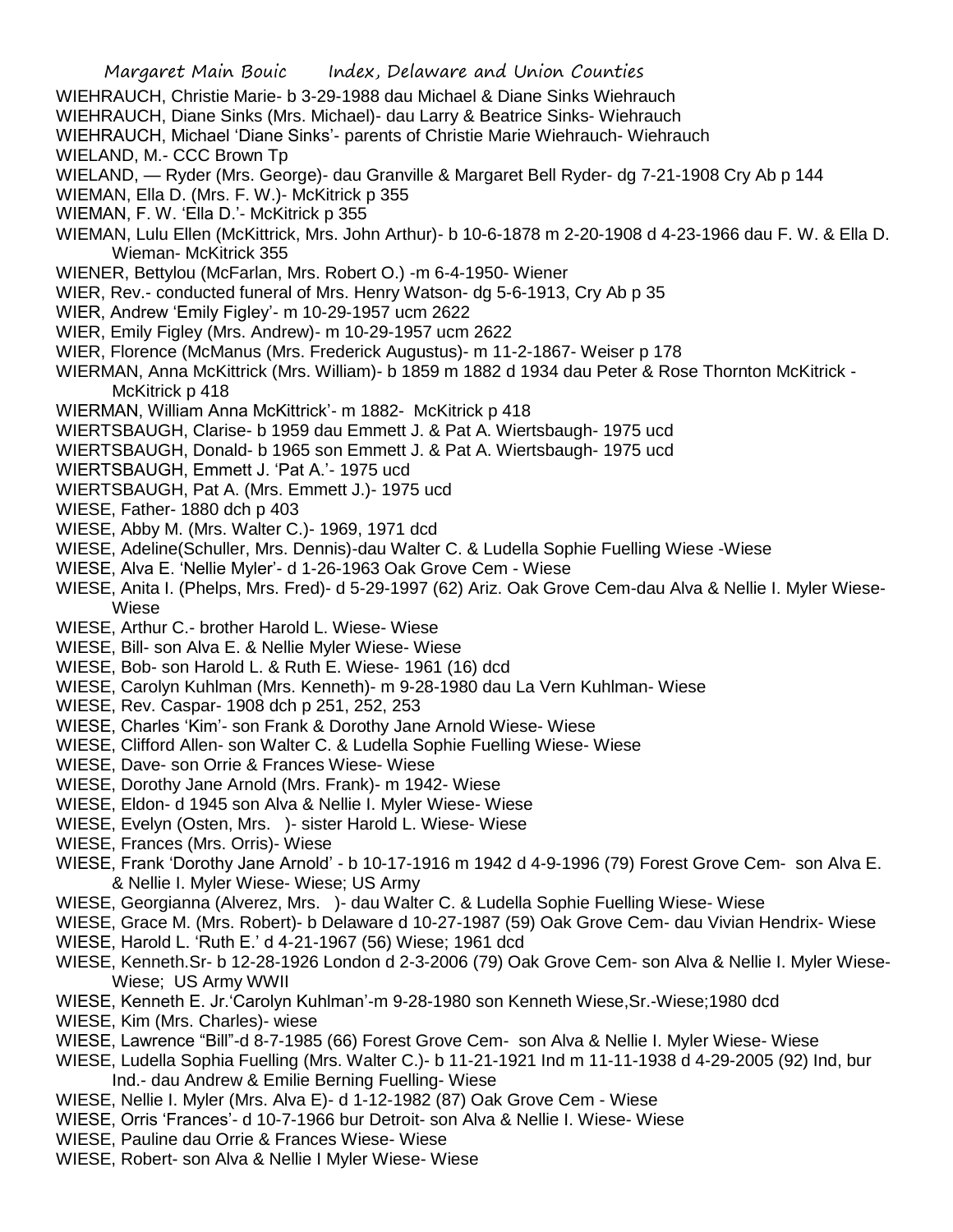- WIESE, Robert- son Harold L. & Ruth E. Wiese- Wiest, US. Air Force
- WIESE, Robert B.- son Robert & Grace M. Wiese- Wiese
- WIESE, Ruth E. (Mrs. Harold L.)- 1961 dcd
- WIESE, Sharon- dau Orrie & Frances Wiese- Wiese
- WIESE, Susan (Sexton, Mrs. )- dau Robert & Grace M. Wiese- Wiese
- WIESE, Timothy- son Kenneth Wiese, Sr.- Wiese
- WIESE, Walter C. 'Abby M'- brother Harold L. Wiese- Wiese; 1969, 1971 dcd
- WIESE, Walter C. 'Ludella Sophie Fuelling'- m 11-21-1912 Ind d 10-24-1963- Wiese
- WIESENMOYER, Eva Haas (Mrs. George)- m 9-11-1856 dcn
- WIESENMOYER, George 'Eva Haas'- m 9-11-1856 dcm
- WIESER, Nellie Drake (Mrs )- dau John Milton & Mary M. Strine Drake-dg 1-5-1912, Cry Ab p 84
- WIESS, John Stevenson- b 5-22-1963 son William & —Scheiderer Wiess- Wiess
- WIESS, -----Scheiderer (Mrs. William)- Wiess
- WIESS, William ' Scheiderer'- Woess
- WIESS, William Webster (2-1963) son William & ----Scheiderer Wiess- Wiess
- WIESSINGER, Marguerite B. Johnson (Mrs. )- dau Thirl L. & Marguerite Blackford Johnson 1976 dch p 379
- WIEST, Alice Irene (Zimmerman, Mrs. Ralph Leroy)- b 1-14-1918 m 9-30-1936 dau Daniel Joseph & Pollyann Nora Williard Wiest- Weiser p 305
- WIEST, Arthur Henry 'Mary Elizabeth Thomas'- b 9-8-1921 m 3-25-1939 d 5-17-1952 son Daniel Joseph & Pollyann Nora Williard Wiest- Weiser p 305
- WIEST, Barbara Sue- b 4-24-1957 dau Mark Irvin & Helen Mae Kilmer Wiest- Weiser p 305
- WIEST, Bernice Leona (Mace, Mrs. James Benjamin)- b 2-3-1924 m 11-19-1944 dcu Daniel Joseph & Pollyann Nora Williard Wiest- Weiser p 306
- WIEST, Betty Lorraine (Reiner, Mrs. Robert Charles)- b 7-4-1939 m 4-4-1958 dau Arthur Henry & Mary Elizabeth Thomas Wiest- Weiser p 306
- WIEST, Brian- b 1975 son Michael & Mary A. Wiest- 1980 dcd
- WIEST, Calvin Lee 'Helen Henrietta Sherlock'- b 9-18-1933 m 6-14-1958 son Donald Joseph & Myrtle Naomi Heller Wiest- Weiser p 304
- WIEST, Carolyn Elaine- b 9-21-1942 dau Arthur Henry & Mary Elizabeth Thomas Wiest-Weiser p 306
- WIEST, Daniel Joseph 'Pollyanna Nora Williard'- b 1-25-1884 d 1-22-1934 son Henry & Mary Agnes Arbogast Wiest- Weiser p 304
- WIEST, Darius Jacob 'Ida Witmer'- b 10-31-1874 m 4-11-1914 d 3-28-1950- Weiser p 401
- WIEST, Deborah Dianne- b 11-17-1953 dau Elwood Elbert & Helen M. Kohler Wiest- Weiser p 402
- WIEST, Della Jennie (Mace, Mrs. Allen Woodworth)- b 7-1-1911 m 12-28-1929 dau Daniel Joseph & Pollyann Nora Williard Wiest- Weiser p 304
- WIEST, Donald Joseph 'Myrtle Naomi Heller'- b 6-8-1909 d 1936- dau Daniel Joseph & Pollyann Nora Williard Wiest- Weiser p 304
- WIEST, Eleanore Darlene- b 8-28-1944 dau Willard Kenneth & Ruby Eleanore Schreffler Wiest-Weiser p 306
- WIEST, Elsie Elvena (Gradwell, Mrs. W. J.)- b 7-15-1921 m 2-14-1941 dau Darius Jacob & Ida Witmer Wiest-Weiser p 402
- WIEST, Elwood Elbert 'Helen M. Kohler'- b 4-16-1916 m 2-13-1936 son Darius Jacob & Ida Witmer Wiest-Weiser p 401
- WIEST, Eva Mae Jones (Mrs Marvin Leroy)- b 11-10-1932 m 4-1-1949- Weiser p 305
- WIEST, Frankie Ann- b 1-10-1950 dau Marvin Leroy & Eva Mae Jones Wiest- Weiser p 305
- WIEST, Frederick Gordon 'Grace Irene Bahner'- b 8-7-1914 m 9-28-1935 son Daniel Joseph & Pollyann Nora Williard Wiest- Weiser p 305
- WIEST, Grace Irene Bahner (Mrs. Frederick Gordon)- b 6-13-1913 m 9-28-1935- Weiser p 305
- WIEST, Grace Monnet- b 8-23-1955 dau Marvin Leroy & Eva Mae Jones Wiest- Weiser p 305
- WIEST, Helen Mae-b 12-3-1935 dau Donald joseph & Myrtle Naomi Heller Wiest-Weiser p 304
- WIEST, Helen Mae Kilmer (Mrs. Mark Irvin)- b 11-9-1937 m 7-14-1956- Weiser p 305
- WIEST, Helen M. Kohler (Mrs. Elwood Ebert)- b 5-31-1919 m 2-13-1936- Weiser p 401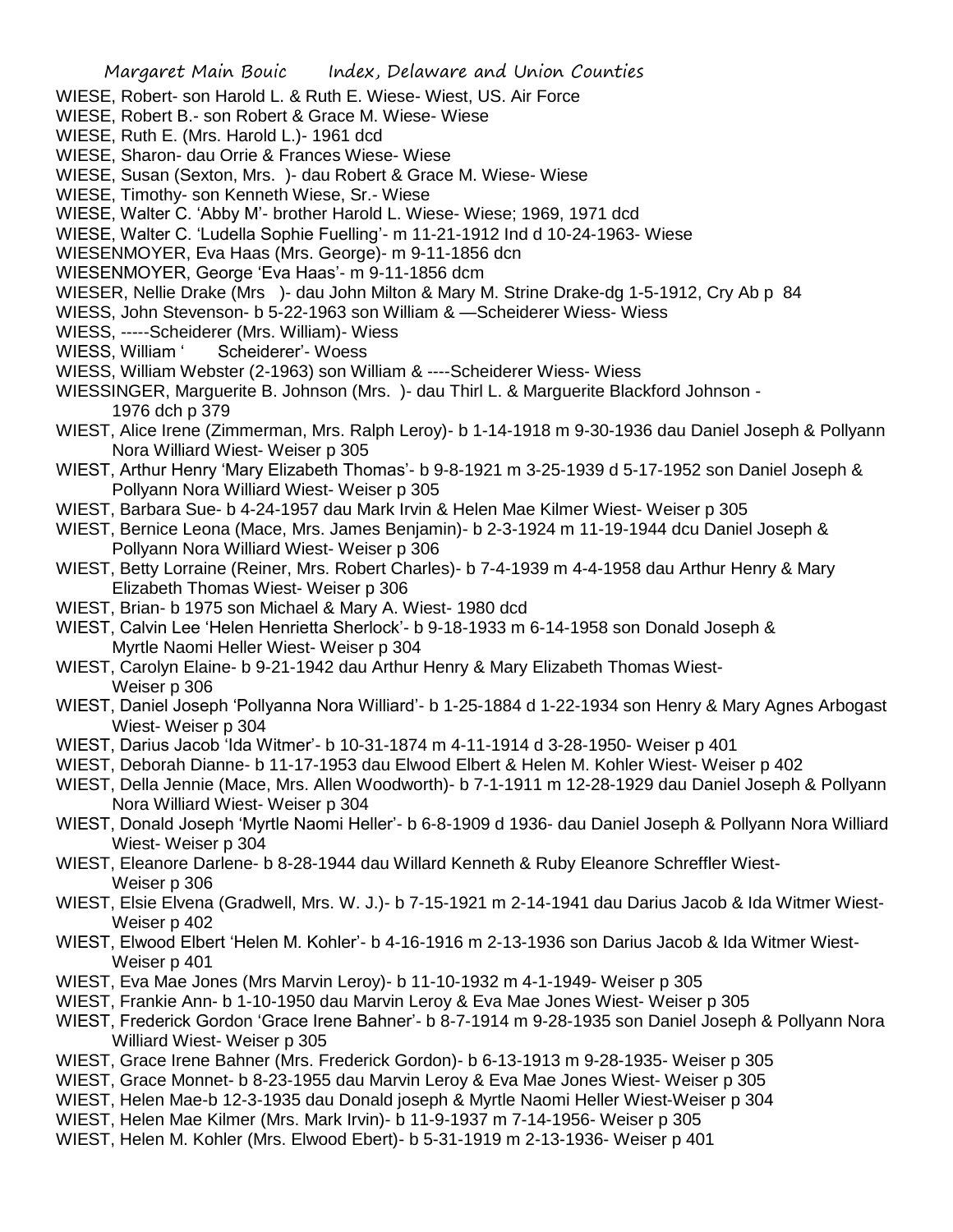WIEST, Henry 'Mary Agnes Arbogast'- Weiser p 304

- WIEST, Ida Witmer (Mrs. Darius Jacob)- b 12-17-1886 m 4-11-1914 d 1-29-1957 dau Jacob Franklin & Sarah Elizabeth Shaffer Witmer- Weiser p 401
- WIEST, Irene Esther (Teacher, Mrs K. E.) B 3-7-1920 m 4-28-1948 dau Darius Jacob & Ida Witmer Wiest-Weiser p 402
- WIEST, James Allen- b 4-4-1940 son Elwood Elbert & Helen M. Kohler Wiest- Weiser p 402

WIEST, Kenneth Eugene- b 8-14-1947 son Willaard Kenneth & Ruby Eleanore Schreffler Wiest-Weiser p 306

- WIEST, Larry Robert- b 10-30-1940 son Harry Wilson & Dorothy Lurene Lenker Kitchen- Weiser p 324
- WIEST, Lorraine Mable Schrader (Mrs. Walter Leon)- b 2-5-1934 m 4-16-1955- Weiser p 304
- WIEST, Marie Elizabeth (Klouser, Mrs. Herman) b 11-12-1917 m 12-24-1940 dau Darius Jacob & Ida Witmer Wiest- Weiser p 402
- WIEST, Mark Irvin 'Helen Mae Kilmer'- b 4-2-1938 m 7-14-1956 son Frederick Gordon & Grace Irene Bahner Wiest- Weiser p 305
- WIEST,Marvin Frederick- b 6-29-1954 son Marvin Leroy & Eva Mae Jones Wiest-Weiser p 305
- WIEST, Marvin Leroy 'Eva Mae Jones'- b 3-6-1931 m 4-1-1949 son Frederick Gordon & Grace Irene Bahner Wiest- Weiser p 305
- WIEST, Mary A. (Mrs. Michael)- 1980 dcd
- WIEST, Mary Agnes Arbogast (Mrs. Henry)(Knorr, Mrs. Cornelius J.)- b 8-3-1860 d 12-13-1915 dau Israel & Angelina Koppenheffer Argobast- Weiser p 304
- WIEST, Mary Elizabeth Thomas (Mrs. Arthur Henry)- b 2-24-1923 m 3-25-1939- Weiser p 305
- WIEST, Mary Kathryn- b 12-7-1943 dau Arthur Henry & Mary Elizabeth Thomas Wiest- Weiser p 306
- WIEST,Michael Gordan- b 3-14-1952 son Maravin Leroy & Eva Mae Jones Wiest- Weiser p 305

WIEST, Michael 'Mary A.'- 1980 dcd

- WIEST, Myrtle Naomi Heller (Mrs. Donald Joseph)- b 2-11-1909 d 1939- Weiser p 304
- WIEST, Pollyann Nora Williard (Mrs. Daniel Joseph)- b 5-24-1884 d 7-12-1947- Weiser p 304
- WIEST, Raymond Roy- b 9-22-1923 son Darius Jacob & Ida Witmer Wiest- Weiser p 402
- WIEST,Reta Mae- b 8-12-1955 dau Walter Leon & Lorraine Mable Schrader Wiest-Weiser p304
- WIEST, Robert Lamar- b 1-23-1944 son Elwood Elbert & Helen M. Kohler Wiest- Weiser p 302
- WIEST, Robert Leroy-b 6-18-1941 son Arthur Henry & Mary Elizabeth Thomas Wiest- W p 306
- WIEST, Roger Lamar- b 8-3-1950 son Arthur Henry & Mary Elizabeth Thomas Wiest- W p 306
- WIEST, Ruby Eleanore Schreffler (Mrs Willard Kenneth)- b 4-25-1926 m 5-20-19440 W p 306
- WIEST, Ruth Ann- b 1-7-1942 dau Elwood Elbert & Helen M. Kohler Wiest- Weiser p 402
- WIEST, Sandra Lynn- b 6-20-1959 dau Mark Irvin & Helen Mae Kilmer Wiest- Weiser p 304
- WIEST, Shirley Jean (Miller, Mrs. Roy Eugene)- b 6-14-1937 m 7-23-1955 dau Elwood Elbert & Helen M. Kohler Wiest- Weiser p 402
- WIEST, Sue Margaret- b 7-11-1957 dau Marvin Leroy & Eva Mae Jones Wiest- Weiser p 305
- WIEST, Walter Leon 'Lorraine Mable Schrader'- b 8-29-1929 m 4-16-1955 son Donald Joseph & Myrtle Naomi Heller Wiest- Weiser p 304
- WIEST, Wayne Willard- b 5-25-1954 son Willard Kenneth & Ruby Eleanore Schreffler Wiest- Weiser p 306
- WIEST, Willard Kenneth 'Ruby Eleanore Schreffler'- b 5-24-1925 m 5-20-1944 son Daniel Joseph & Pollyann Nora Williard Wiest- Weiser p 306
- WIEST, William 'Jane Young'- m 9-30-1809 onwq 1; 1835 men p 34 # 26 p 59 Kingston Tp
- WIESTERVELT, Amy Gail- dau Frank & Esther Ferris Wiestervelt- Hutchisson p 24
- WIESTERVELT, Esther Ferris (Mrs. Frank)- dau Clyde & Amy Felkner Ferris- Hutchisson p 24
- WIESTERVELT, Frank 'Esther Ferris'- Hutchisson p p 24
- WIET?. Asa M.- 1870C Marysville Paris Tp 282-288 p 33 (14,O)
- WIET, Eli F. 'Savila' b 7-1849; 1900C Darby Tp 128-134 p 6B (50,O,O,O) m 29y, day laborer
- WIET, Frank 'Laura'- 1910C Union Tp 90-90 p 4B (60,O,O,O) m 40y, painter, paper hanger
- WIET, ? Hannah (Mrs. James M.)- 1870C Marysville Paris Tp 282-288 p 33 (23,O)
- WIET,? James M. 'Hannah'- 1870C Marysville Paris Tp 282-288 p 33 (22,O)
- WIET, Laura (Mrs. Frank)- 1910C Union Tp 90-90 p 4B (60,O,O,O) m 40y, 2 ch
- WIET, Sallie- b 5-1882 dau Eli F. & Savila Wiet- 1900C Darby Tp 128-134 p 6B (18,O,O,O)
- WIET, Savila (Mrs. Eli F)- 1900C Darby Tp 128-134 p 6B (50,O,Va, Eng) m 20y, 2 ch
- WIETHORN, James L. (Mrs. Robert N.)- 1961, 1969, 1971 dcd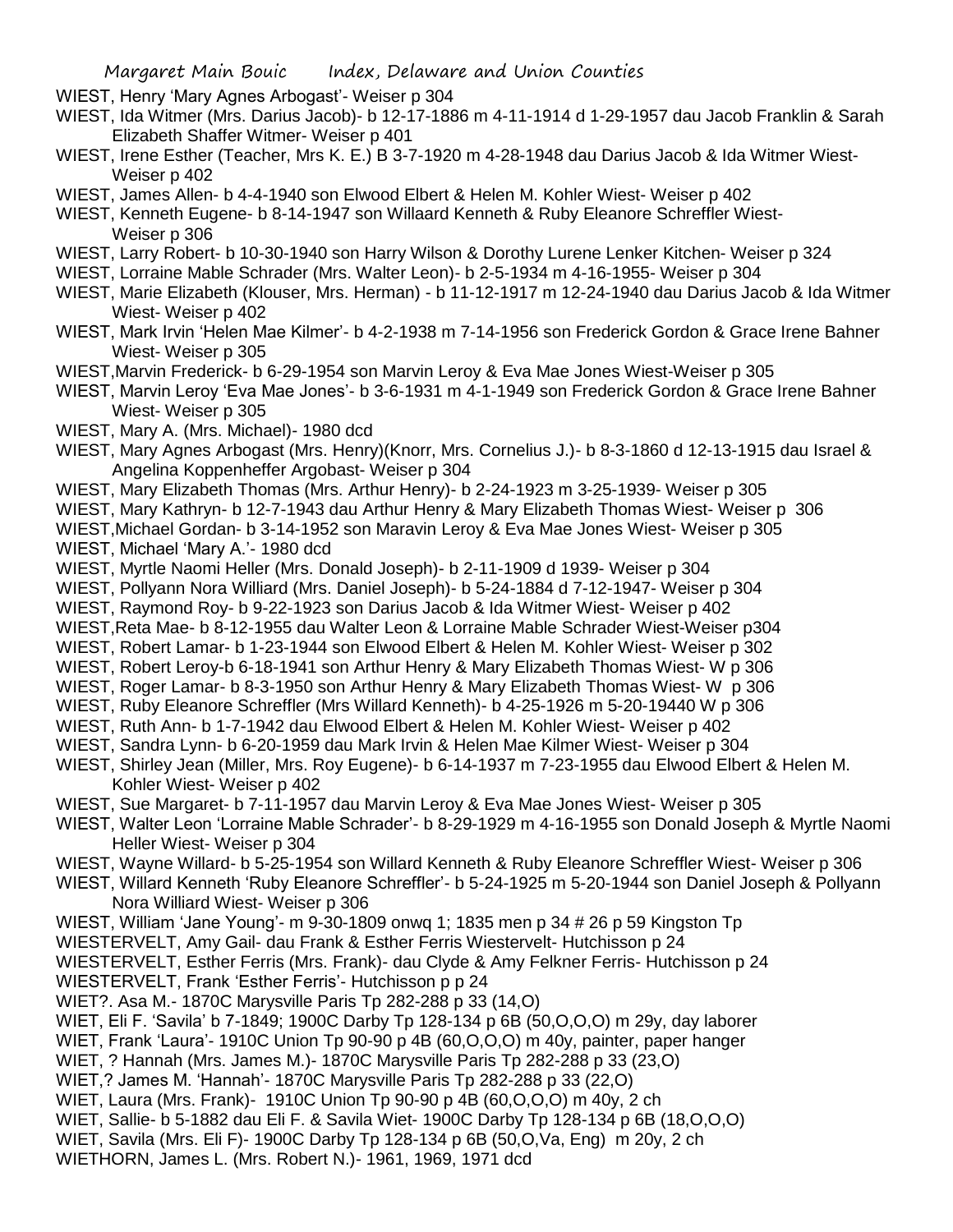- WIETHORN, Robert N. 'James L.'- 1961, 1969, 1971 dcd
- WIERELMANN, Lisa- d au Ron & Ann Wietelmann- Wietelmann, engaged to John Grizzell
- WIGAL, Albert J. Sr. 'Sylvia A. Bailey'- b 2-20-1914 W Va m 10–16-1940 d 10-28-1999 (85) Prospect Cem-
- son Jacob L. & Ella Anderson Wigal- Bailey; Wigal
- WIGAL, Andrea Nicole- dau George & Becky Finks Wigal- Wigal
- WIGAL, Anna Lee (Beerbower, Mrs. )- dau Jacob L. & Ella Anderson Wigal- Wigal
- WIGAL, Austin William- son George & Becky Finks Wigal- Wigal
- WIGAL, Becky Jo Finks (Mrs. George William)- m 9-3-1988 dau Calvin & Mazie Finks Wigal- Wigal
- WIGAL, Bryan- son Albert J.,Sr. & Sylvia A. Bailey Wigal- Bailey; Wigal
- WIGAL, Dora (Flowers, Mrs. Rex)- dau Lewis & Ida Bell Hardin Wigal- Wigal
- WIGAL, Ella Anderson (Mrs. Jacob L.)- parents of Albert J., Sr.- Wigal
- WIGAL, George William 'Becky Jo Finks'- m 9-3-1988 son Albert J.,Sr. & Sylvia A. Bailey Wigal- Bailey; Wigal
- WIGAl, Grace (Cosgray, Mrs. Curtis)- m 6-12-1935 parents of Nancy Ann Birdsall, Robert Cosgray- Wigal
- WIGAL, Harry- son Albert J.,Sr. & Sylvia A. Bailey Wigal- Bailey, Wigal
- WIGAL, Harry L. 'Jan E.'- 1975 ucd
- WIGAL, Ida Bell Hardin (Mrs. Lewis)- Wigal
- WIGAL, Jack- son Albert J. Sr. & Sylvia A. Bailey Wigal- Bailey; Wigal
- WIGAL, Jacob L. 'Ella Anderson'- Wigal
- WIGAL, Jan E. (Mrs. Harry L.)- 1975 ucd
- WIGAL, John C. 'Lewla'- 1967, 1971 ucd
- WIGAL, Judy (Smith, Mrs. Charles)- dau Albert J.,Sr. & Sylvia A. Bailey Wigal- Bailey; Wigal
- WIGAL, Krista- b 1975 dau Harry L & Jan E. Wigal- 1975 ucd
- WIGAL, Lewis 'Ida Bell Hardin '- parents of Vernon Wigal- Wigal
- WIGAL, Lewla (Mrs. John C.)- 1967, 1971 ucd
- WIGAL, Marvin- son Vernon Wigal- Wigal; 1949, 1959, 1967, 1971, 1973, 1975, 1979, 1981, 1983 ucd
- WIGAL, Mildred (McClain, Mrs. )- dau Lewis & Ida Bell Hardin Wigal- Wigal
- WIGAL, Oakland- son Lewis & Ida Bell Hardin Wigal- Wigal
- WIGAL, Phyllis (Klein, Mrs. Robert)- dau Albert J.,Sr. & Sylvia A. Bailey Wigal- Bailey; Wigal
- WIGAL, Seth A.- b 2-16-1995, stillborn Prospect Cem- son George & Becky Finks Wigal-Wigal
- WIGAL, Sylvia A. Bailey (Mrs. Albert J. Sr.)- b 5-12-1918 m 10-16-1940 d 8-15-1986 Prospect Cem- dau Curman & Josephine Jaccaud Bailey- Bailey
- WIGAL, Sylvia Ann- dau George & Becky Finks Wigal- Wigal
- WIGAL, Vernon- b 7–28-1910 Marion Co d 10-6-1989 (79) La Rue Cem- son Lewis & Ida Bell Hardin Wigal-Wigal; 1949, 1959, 1967, 1971, 1973, 1975, 1979, 1981, 1983 ucd
- WIGDON, David- 1835 men p 17 Freshwater 4 p 23 Brown Tp see Wigton
- WIGDON, H. H.- hadc p 105 (1900 Kingston Tp)
- WIGDON, Jane Young (Mrs. William)- m 9-30-1809 onwq I
- WIGDON, Perry- 1908 dch p 408
- WIGDON, Silvester- 1835 men p 7 #97 p 5 Berkshire Tp see Wigton
- WIGDON, Thomas W.- 1835 men p 33 # 33 p 59 Kingston Tp- see Wigton
- WIGDON, William A.- 1835 men p 34 #30 p 59 Kingston Tp- see Wigton
- WIGDON(S), Dr.- Fowler p 61; 1880 dch p 238
- WIGET, Nettie (Clchran, Mrs. Harley A.)- m 6-26-1918- Wiget
- WIGFIELD, Charles 'Pearl Lewis'- Wigfield
- WIGFIELD, Esther G. "Peg"Soliday (Booker, Mrs. Henry)(Mrs. James H.)- b 9-23-1916 Lancaster m(2) 8-5- 1972 d 7-30-2002 bur Carroll- dau Leroy M. & Anna I. Cooper Soliday- Wigfield
- WIGFIELD, James H. 'Esther G. Soliday Booker'- b 4-19-1911 , 8-5-1972 d 2-7-1993- New California Cemson Charles & Pearl Lewis Wigfield- Wigfield
- WIGFIELD, Jerry- son James H. Wigfield- Wigfield
- WIGFIELD, Pearl Lewis (Mrs. Charles)- Wigfield
- WIGFIELD, Sherie (Miner, Mrs. Charles)- dau James H. Wigfield- Wigfield
- WIGGERT, Doris (Evans, Mrs. Wilber Harold)- b 11-5-1926 m 8-7-1945 Weiser p 88
- WIGGINS, Alexander- father of Edward Wiggins- 1985 uch p 44
- WIGGINS, Charity Preble (Mrs. Edward)- b 1745 d 1832; 1985 uch p 44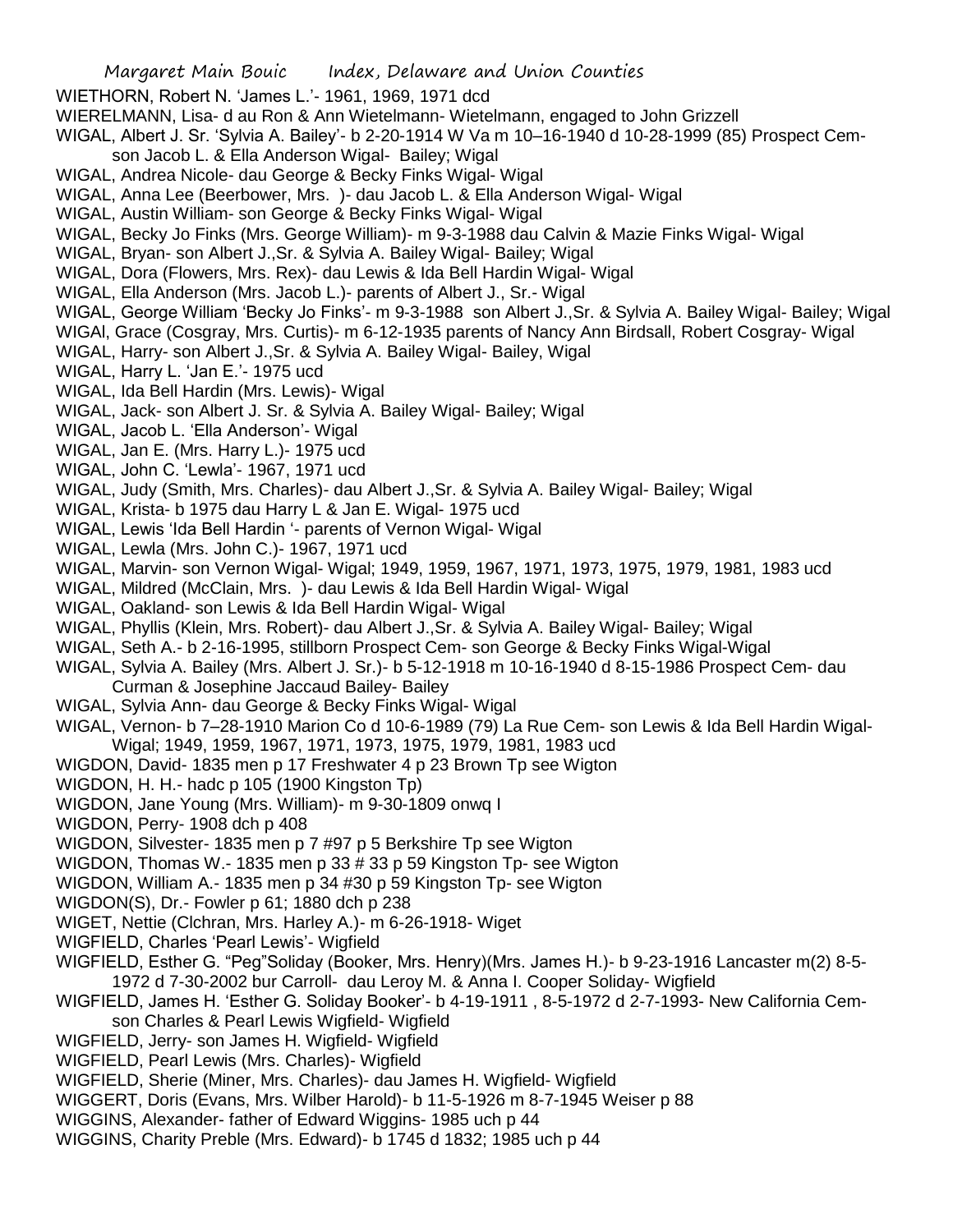- WIGGINS, Charity (Waggoner, Mrs. John)- dau Thomas & Jane McGuire Wiggins- Phillips p 199; 1985 uch p 44, 94
- WIGGINS, Corrinne J. (Mrs. Glendon A.)- 1961, 1969, 1971, 1980 dcd
- WIGGINS, Donald A.,Sr. 'Patricia J.'- 1969, 1971 dcd
- WIGGINS, Donald A. Jr.- b 1952 son Donald A.,Sr. & Patricia J. Wiggins- 1969, 1971 dcd
- WIGGINS, Edward- hadc p 18; CCC p 5; 1850C Berkshire Tp 167 p 17 (14,O)
- WIGGINS, Edward 'Charity Preble'- son Alexander Wiggins- 1985 uch p 44
- WIGGINS, Elizabeth J. (Mrs. Kenneth D.)- 1980 dcd
- WIGGINS, Glendon A. 'Corrinne J.'- 1961, 1969, 1971, 1980 dcd
- WIGGINS, Jane McGuire (Mrs. Thomas)- d 1842- 1985 uch p 44
- WIGGINS, Jennie F. Wolfley (Mrs. Thomas L.)- dau George T. & Louisa Darst Wolfley-1908 dch p 684; dg 10-21-1916, Cry Ab p 101
- WIGGINS, John- 1908 dch p 408
- WIGGINS, John -fell under train- dg 6-8-1889 Cry Ab p 214
- WIGGINS, Jon- b 1966 son Glendon A. & Corrinne J. Wiggins- 1969, 1971 dcd
- WIGGINS, Kenneth D. 'Elizabeth J.'- 1961, 1969, 1971, 1980 dcd
- WIGGINS, Lena Byers (Mrs. )- dau John Byers- dg 10-4-1907, Cry Ab p 72
- WIGGINS, Marvin- d Thursday (21) killed by severe cave-in- son Thomas Wiggins dg 5-19-1911, Cry Ab p 36
- WIGGINS, Nancy (Miller, Mrs. Francis)- Phillips p 80
- WIGGINS, Patricia J. (Mrs. Donald A.,sr.)- 1969, 1971 dcd
- WIGGINS, Ronald- b 1953 son Donald A. Sr. & Patricia J. Wiggins- 1969, 1971 dcd
- WIGGINS, Thomas 'Jane McGuire'- b 4-9-1766 d 10-1811 son Edward Wiggins- dg 5-19-1911,
- WIGGINS, Thomas L. 'Jennie F. Wolfley'- 1908 dch p 684 ; Cry Ab p 36
- WIGGINS, Thomas- father of Marvin Wiggins- dg 5-19-1911 Cry Ab p 36
- WIGGINS, Timothy- b 1959 son Glendon A. & Corrinne J. Wiggins- 1961, 1969, 1971 dcd
- WIGGLE, Maria (Shirk, Mrs. Simon)- m 12-21-1843 ucm 932
- WIGGLE, Mary Marie d 11-13-1900 (3m6d) Union Co Probate Deaths, Vol 3
- WIGGLE, Samual C.- d 8-10-1893 Union Co Probate Deaths, Vol 3
- WIGGLEWORTH, Michael- Pabst Pion II p 159, 160
- WIGHAM, Albert- b 11-1882; 1900C Claibourne Tp 171-185 p 8A (17,O,O,O)
- WIGHT, Allen- son Dr. W. E. & Fannie Chamberlain Wight- dumch p 348
- WIGHT, Cora L.- b 1959 d 1924 Cheshire Cem- Powell p 58
- WIGHT, Delia (Mrs. )- d 10-5-1907 (74) Cheshire Cem, dg 10-11-1907 Cry Ab p 74
- WIGHT, Donald C. 'Emily'- 1975, 1979 ucd
- WIGHT, Emily (Mrs. Donald C.)- 1979 ucd
- WIGHT, Fannie Chamberlain (Mrs. W. E.)- m 11-17-1887- dau Henry W. Chamberlain- dumch p 348
- WIGHT?, John- b 12-1874; 1900C Washington Tp 84-84 p 4B (25,Va,Va,Va)
- WIGHT, L. E.- Pabst 2 p 65
- WIGHT, L. R.- pallbearer for Rebecca Wright Showalter- dg 3-22-1912, Cry Ab p 109
- WIGHT, Mary- dau Dr. W. E. & Fannie Chamberlain Wight- dumch p 348
- WIGHT, Mary Nichols (Mrs. Theodore)- dumch p 347
- WIGHT, Rebecca (Showalter, Mrs. James H.)- b 12-26-1840 Tiffin d 3-2-1912 (71-2-6); dg 3-22-1912, Cry Ab p 109
- WIGHT, Theodore -son Dr. W. E. & Fannie Chamberlain Wight- dumch p 347; child funeral Sunday; dg 9-18-1894, Cry Ab p 181
- WIGHT, Dr.W. E.- b 9-6-1858 m 11-17-188 son Theodore & Mary Nichols Wight-dumch p 347
- WIGHT, ----(Mrs. Willard E.)-dau Henry W. & Olive Lorain Chamberlain-dg 10-21-1913 Cry Ab p 65
- WIGHT, Z. d Monday, wife , 3 sons- dg 11-18-1892 Cry Ab p 107
- WIGHTMAN Anthony- 1908 dch p 750
- WIGHTMAN, David 'Edith'- parents of Ralph T. Wightman- Wightman
- WIGHTMAN, David- b 1951 son Ralph T. & Madelynne G. Wightman- 1969 dcd
- WIGHTMAN, Edith (Mrs. David)- Wightman
- WIGHTMAN, Edward 'Frances Derby'- m 9-2-1593 d 4-11-1612- dcc Maxson Greene 2224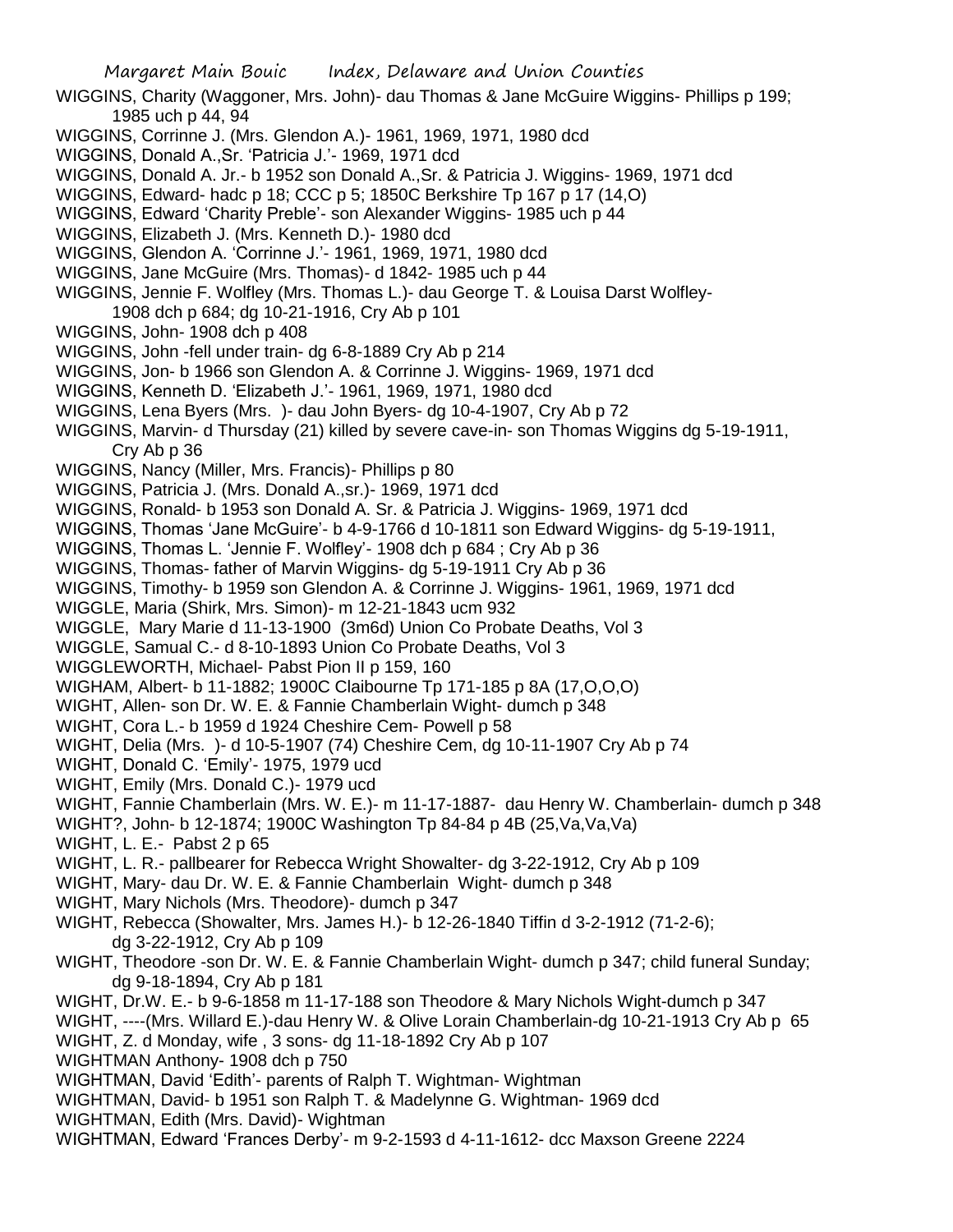- WIGHTMAN, Elizabeth (Miller, Mrs. Jacob)(Burkard, Mrs Adam)- dau Anthony Wightman-1908 dch p 730, 750
- WIGHTMAN, Ethel E. (Mrs. Paul R.)- 1979, 1981, 1983 ucd
- WIGHTMAN, Frances Derby (Mrs. Edward)- m 9-2-1593; dcc Maxson Greene 2225
- WIGHTMAN, Johannus- b 1-7-159 son Edward & Frances Derby Wightman- dcc Maxson Greene 1112
- WIGHTMAN, Madelynne (Mrs. Ralph D.)- 1969, 1971, 1980 dcd
- WIGHTMAN, Mary- 1969 dcd
- WIGHTMAN, Paul R. 'Ethel E.'- son Ralph T. & Madelynne Wightman; Wightman; 1979, 1981, 1983 ucd
- WIGHTMAN, Paul- 1979, 1971 dcd
- WIGHTMAN, Ralph T. 'Madelynne'- d 3-17-1988 (79) bur Forest Lawn Memorial Gardens., Westerville- son David & Edith Wightman; Wightman; 1969, 1971, 1980 dcd
- WIGHTMAN, Teddy- b 1977 son Paul R. & Ethel E. Wightman- 1981, 1983 ucd
- WIGHTMAN, Tiffany- ch Paul R. & Ethel E. Wightman- 1979, 1981, 1983 ucd
- WIGHTON, -----CCC (Orange Tp 1875)
- WIGLE, Achille- 1860C Taylor Tp 1031-1046 p 137 (40,Va)
- WIGLE, Albert- Un Co Probate Deaths Vol I p 52 (1867-1878)
- WIGLE, Anna- dau Michael & Mary Orahood Wigle- 1870C Liberty Tp 98 p 12 (8,O); 1880C Liberty Tp Un Co 91-92 p 10 (18,O,O,O)
- WIGLE, Archibald- b 9-21-1819 d 4-20-1897 Peoria Cem- 1883 uch V p 676; 1880C Taylor Tp 223-225 p 22 (60,VA,Va,Va)
- WIGLE, Catharine (Mrs. Robert)-d 12-10-1888 (88-7-20) Peoria Cem- mother of Archibald- 1870C Taylor Tp 1031-1046 p B7 (60,Va); 1880C Taylor Tp 223-225 p 22 (80,Va,Va,Va); Union Co Probate Deaths, Vol 3
- WIGLE, Corbin- son Michael & Mary Orahood Wigle- 1870C Liberty Tp Un Co 98 p 12 (3,O); 1880C Liberty Tp 91-92 p 10 (13,O,O,O)
- WIGLE, Cyrus- 1883 uch V p 509
- WIGLE, Dora- dau Vernon Wigle- 1949 ucd see Wigal
- WIGLE, Eleanor (Herd, Mrs. Richard)- m 1-1-1852 ucm 1753
- WIGLE, Elizabeth A.- 1910C Jackson Tp 23-23 p 1B (63,Eng, Gailic, Gailic) wid, 6 ch, 5 living
- WIGLE, Elizabeth (Mrs. Jesse)- b 5-1849- 1900C Liberty Tp Un Co 248-253 (41,O,O,O) m 19y, 2 ch
- WIGLE, Emily S.-d 12-7-1843 (3-10-29) Peoria Cem dau Robert & Catharine Wigle-
- WIGLE, Frank- 1910C Jackson Tp 23-23 p 1B (36,O,O,Scot)- son Elizabeth A. Wigle
- WIGLE, Hannah (Griffin, Mrs. Samuel R.)- m 2-5/9-1860 ucm 2984; mt 2-22-1860
- WIGLE, Harry- b 9-1881 son Jesse & Elizabeth Wigle- 1900C Liberty Tp Un Co 248-253 (18,O,O,O)
- WIGLE, Harvey- son Michael & Mary Orahood Wigle- 1870C Liberty Tp Un Co 98 p 12 (6,O); 1880C Liberty Tp 91-92 p 10 (17,O,O,O)
- WIGLE, Hiram- son Michael & Mary Orahood Wigle- 1870C Liberty Tp Un Co 98 p 12 (5,O) 1880C Liberty Tp 91-92 p 10 (15,O,O,O)
- WIGLE, Jacob- 1915 uch p 510; 1883 uch V p 676
- WIGLE, Jesse'Elizabeth- b 3-1858; 1900C Liberty Tp Un Co 248-253 p 11B (42,O,O,O) m 19y well driller
- WIGLE, Jesse 'Sarah E. Shirk'- m 9-28-1880 ucm 6801 son Michael & Mary Orahood Wigle- 1883 uch V p 413; 1870C Liberty Tp Un Co (10.O); 1880C Lib Tp 91-92 p 10 (20,O,O,O)
- WIGLE, John 1883 uch V p 676; 1830C Liberty Tp Un Co 450 p 296 (30-40) 1840C Leesburg Tp 159 (40-50)
- WIGLE, Lizzie- 1910C Jackson Tp 23-23 p 1B (33,O,O,Scot) dau Elizabeth H. Wigle
- WIGLE, Malinda A. (Cole, Mrs. Charles E.)- m 12-25-1881, ucm 7095
- WIGLE, Maria (Shirk, Mrs. Simon)- m 12-21-1843 ucm
- WIGLE, Mary Ann (Simpson, Mrs. Alexander)- m 12-13-1842 ucm 819
- WIGLE, Mary Orahood (Mrs. Michael)- m 2-3-1859 ucm 2834; mt 2-16-1859; 1870C Liberty Tp Un Co 98 p 12 (29,O); 1880C Lib Tp 91092 p 10 (40,O,O,O)
- WIGLE, Michael 'Mary Orahood'- m 2-3-1859 ucm 2834; mt 2-15-1859- 1870C Liberty Tp Un Co 98 p 12 (35,O); 1880C Lib Tp 91092 p 10 (44,O,Va,Va)
- WIGLE, Nellie- b 12-1889 dau Jesse & Elizabeth Wigle- 1900C Lib Tp Un Co 248-253 (15,O,O,O)
- WIGLE, Oscar- son Michael & Mary Orahood Wigle- 1880C Liberty Tp Un Co 91-92 (4,O,O,O)
- WIGLE, Rachel (Griffin, Mrs. Samuel)- 1883 uch V p 388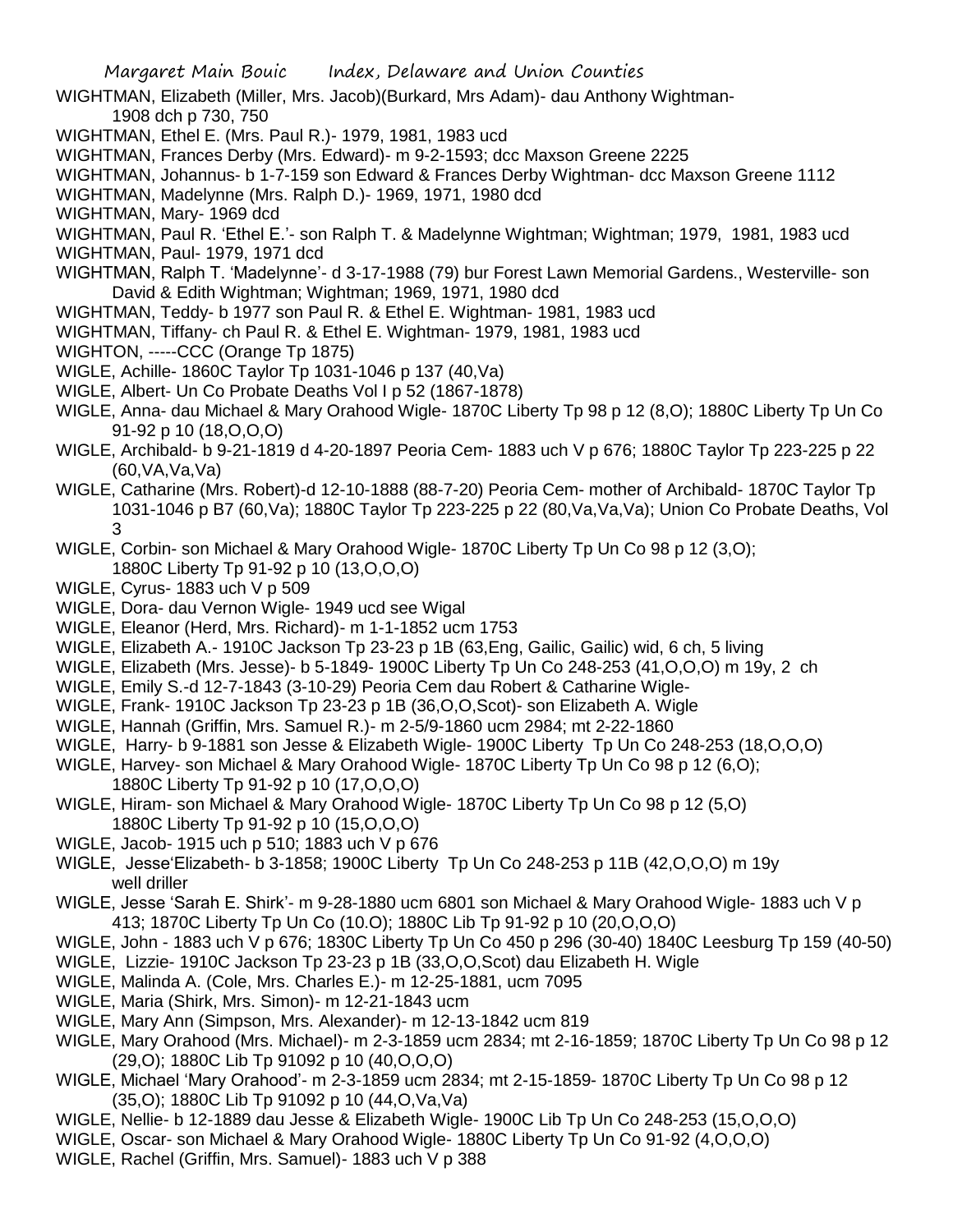- WIGLE, Robert 'Catharine'- d 8-4-1887 (90-3-20) Peoria Cem- 1883 uch V p 676, father of Archibald Wigle-1830C Scioto Tp; 1835 men p 54 # 31 p 100 Scioto Tp; 1840C Leesburg Tp 189 (40-50); 1860C Taylor Tp 1031-1046 p 137 (63,Va); 1880C Taylor Tp 223-225 p 22 (83,Va,PaVa); Union Co Probate Records Vol 3
- WIGLE, Sarah- 1860C Taylor Tp 1031-1046 p 136 (16,O)
- WIGLE, Sarah E. Shirk (Mrs. Jesse)- dau Daniel & Sarah D. Brake Shirk- 1883 uch V p 413
- WIGLE, Sarah Mildred- d 11-3-1900, Union Co Probate Records, Vol 3
- WIGLE, Sarah- dau Robert & Catharine Wigle- 1880C Taylor Tp 223-225 p 22 (30,O,Va,Va)
- WIGLE, Thomas- 1830C Liberty Tp Un Co 435 p 296 (30-40); 1840C Leesburg Tp 189 (40-50); 1870C Liberty Tp 98 p 12 (60,O)
- WIGNALL, Sally Potter (Mrs. William)- dau William & Abigail Durfee Potter- Potter 3(30)
- WIGNALL, William 'Sally Potter'- Potter 3 (20)
- WIGLE, Viola (Harper, Mrs. Names)- parents of Maude Harper Levan- 1985 uch p 90
- WIGTON, Dr. Abram-son Elder Thomas W. & Eurania Drake Wigton- Wigton; 1908 dch p 643; Frances Main chart 133 dg 8-7-1879 Cry Ab p 39
- WIGTON, Abysam H. 'Harriet R. Smith'- m 10-21-1843 dcm d 6-2-1844 (28y); dpc p 76
- WIGTON, Alice Palmer (Mrs. Harry)- b 11-10-1908 d 3-7-1988 (79) Ashley Cem- sister Richard Palmer-Wigton; 1969, 1971 dcd
- WIGTON, Alma E. (Chapman, Mrs. Rev. Abner)- b 12-1-1819 m 1-15-1841 d 1901 dau William & Elizabeth Price Wigton- Frances Main chart 164
- WIGTON, Alverra (Sprague, Mrs. Austin)- d Paw Paw, ILL. dau David & Jane Walker Wigton- Frances Main chart 1317 See Wigdon
- WIGTON, Dr. A. N;- dbg p 8
- WIGTON, Anita (Mrs. William)- Wigton
- WIGTON, Annette Martin (Mrs. William E.)- m 6-16-1853 dcm
- WIGTON, Atlee- son Charles Lawrence Wigton- Wigton
- WIGTON, Atna (Martin, Mrs. )- dau John Bunyon & Rebecca E. Dobson Wigton- Framces Main 1312
- WIGTON, Augusta- dau Thomas & Susan Wigton- 1850C Brown Tp 2875 p 159 (11/12 )
- WIGTON, Barbara (Conkle, Mrs. )- b 1959 dau William Alton & Laura C. Wigton- Wigton; 1969, 1971, 1980 dcd
- WIGTON, Bathsheba (Updike, Mrs. Grover)- b Delaware Co dau David H. & Jane Walker Wigton- Frances Main chart 1316
- WIGTON, Belinda A (Morris, Mrs. )-b 1951dau Clayton M. & Natalie E. Wigton- 1961, 1969, 1971 dcd; engaged to David Jackson
- WIGTON, Little Belle- d 10-30-1861 (3y15d) Sunbury Cem Powell p 41- dau W. A. & S.- Wigton
- WIGTON, Bessie Myers (Mrs. Thomas Pearl)- b 7-2-1886 d 1965 Maugans Anc p 126; Wigton
- WIGTON, Betty (Brookins, Mrs. Charles)- dau Clayton Vernet & Julia Wigton- Wigton
- WIGTON, Beulah Casner (Mrs. William F.)- Maugans Anc p 126; Wigton
- WIGTON, Beulah (Norris, Mrs. Clifford)- dau Clayton Vernet & Julia Wigton- Wigton
- WIGTON, Carol (Grigsby, Mrs. )- b 1953 dau William A. & Laura C. Wigton- Wigton; 1969 1971 dcd
- WIGTON, Catherine- dau Martha Wigton- 1850C Kingston Tp 3271 p 173 (8,O)
- WIGTON, Charles- 1908 dch p 643
- WIGTON, Charles Carson- d Iowa- son David & Jane Walker Wigton- Frances Main chart 1313
- WIGTON, Charles D. 'Rose E. Loren'- m 11-4-1879 son William A. & Sarah Chadwick Wigton-1880 dch p 697; Frances Main chart
- WIGTON, Charles E.- brother Clayton Vernet Wigton- Wigton
- WIGTON, Charles E. 'Elizabeth Lowry'- parents of Dr. Charles E. Wigton- Wigton
- WIGTON, Charles E.. III son Dr. Charles E. & Mary Alice Kuhn Wigton- Wigton
- WIGTON, Dr. Charles E. "Ted" 'Mary Alice "Kay" Kuhn'- d 10-26-1998 (75) Marion Cem, dentist- son Charles E. & ELizabeth Lowry Wigton- Wigton; WWII Medical
- WIGTON, Charles Lawrence 'Ethel M.'- d 4-4-1876 (68) Sunbury Memorial . Cem- Wigton; 1961, 1969, 1971 dcd
- WIGTON, Charles- son Martha Wigton- 1850C Kingston Tp 2171 p 173 (11,O)
- WIGTON, Chester- son Washington Irvin & Betsy M. Ramsey Wigton- Fr. Main Chart 131115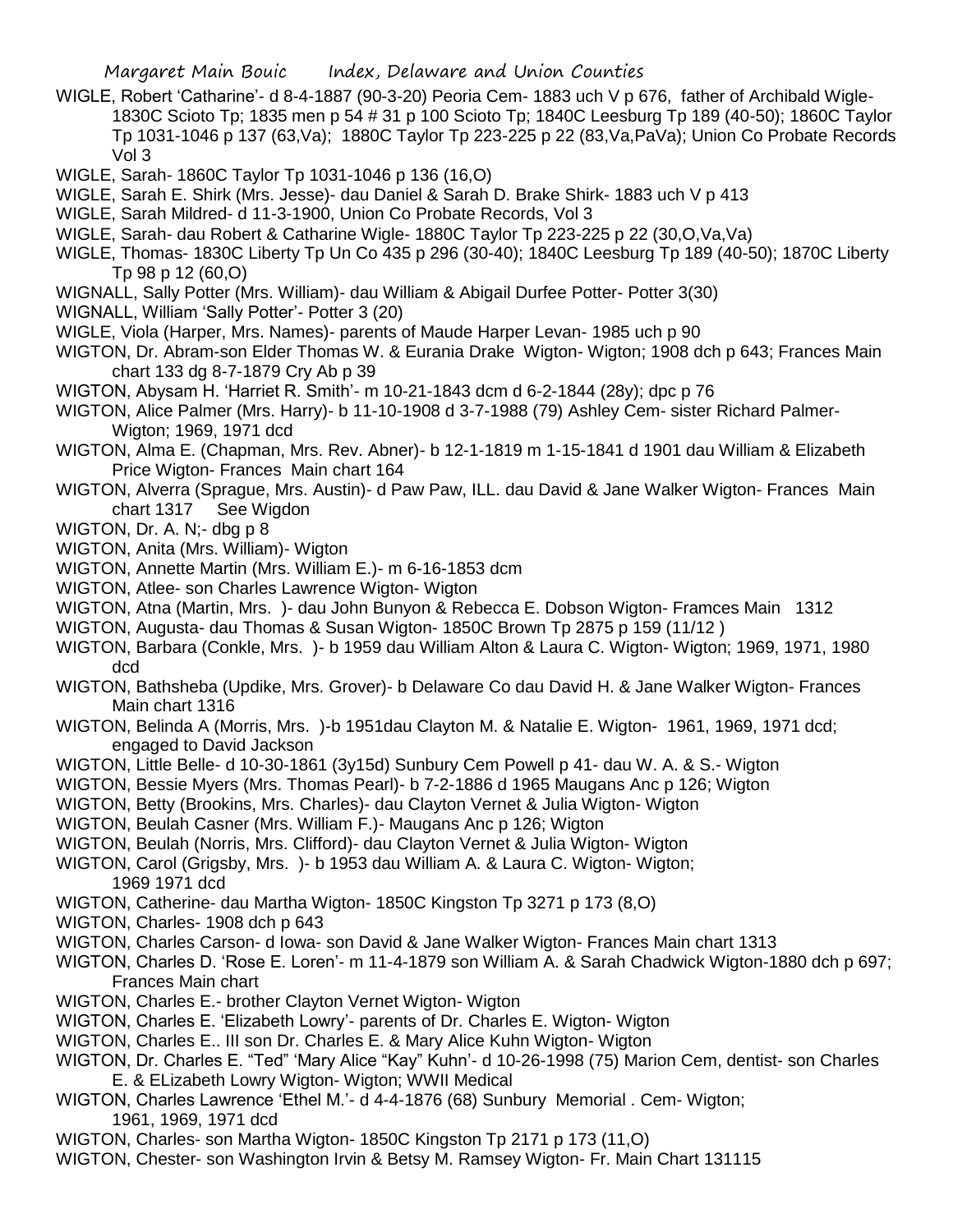WIGTON, Clarissa (Potter, Mrs. Amos)- dau William & Elizabeth Wigton- Potter p 2 (606)

- WIGTON, Clayton M 'Natalie E.'- d 8-26-1979 (62) bur Sunbury; Wigton; 1961, 1969,1971 dcd
- WIGTON, Clayton Vernet 'Julia'- d 7-30-1970 (74) Wigton; 1961, 1969 dcd
- WIGTON, Clinton W. 'Ruth Staley'- b 11-2-1921 Marengo m 8-9-1942 d 5-1-1996 (74) Alum Creek Friends Cem- son Clarence & Mary A. Cantlebury Wigton- Wigton; WWII Army Air Corps
- WIGTON, Daniel E. 'Valerie'- son Dr. Charles E. & Mary Alice Kuhn Wigton- Wigton
- WIGTON, David 'Jane Walker'- son Thomas Wigton- 1908 dch p 643 Frances Main chart 131 1840C Brown Tp
- WIGTON, Dr. David L. 'Julie'- son Dr. Charles E. & Mary Alice Kuhn Wigton- Wigton
- WIGTON, D. B. Allen (Mrs. H. R.)- m 8-25-1846 dcm
- WIGTON, Deborah Sue (Garrison, Mrs. )- dau Earl & Donna Wigton- Wigton
- WIGTON, Diana (Foor, Mrs. )- dau Earl & Donna. Wigton- Wigton
- WIGTON, Diana Starks (Mrs. Thomas W.)- m 6-10-1845 dcm
- WIGTON, Dianna (Mrs. Rev. Thomas)- 1850C Kingston Tp 3270 p 173 (60,Conn)
- WIGTON, Dianna (Mrs. T. W.)- d 12-19-1861 (23-2-2) Stark Cem- Powell p 205
- WIGTON, Donna Adelle Egger (Mrs. Melvin)- div- dau Don & Erdean Sherman Egger; Sherman 5,6; Rittnehouse 7, 8; Crain 4,5; 1969, 1971 dcd
- WIGTON, Donna (Layton, Mrs. )- b 1955 dau William A. & Laura C. Wigton- Wigton; 1969, 1971 dcd
- WIGTON, Douglas Allen- b 10-5-1942 son Irvin Wigton- Maugans Anc p 126
- WIGTON, Earl of ----related to Fleming Family- Powers p 125
- WIGTON, E,.- hadc p 95 (Brown Tp)
- WIGTON, Earl N. 'Marylynn J.''Donna'- b Marengo d 12-31-1984 (71) Bloomfield Cem, Sparta- son Clarence W, & Mary A. Cantlebury Wigton- Wigton
- WIGTON, Edwin- son Martha Wigton- 1850C Kingston Tp 3271 p 173 (16,O)
- WIGTON, Eldon- son Clayton M. & Natalie Wigton- Wigton; 1961 (12), 1969, 1971, 1980 dcd
- WIGTON, Eleanor (Mrs. George) "Linda"- Wigton
- WIGTON, Eleanor A.- dau Sylvester & Elmina Rachel Perry Wigton- 1850C Brown Tp 2992 p 163 (11,O); Frances Main chart 1323
- WIGTON, Elihu Roger-d (5 days) son David H. & Jane Walker Wigton-Frances Main chart 1312
- WIGTON, Elizabeth Gaylord (Mrs. Tomas)- b 10-27-1753 Ct. m 1-6-1774 Pa d 12-1-1844 Del Co Old Blue Cem, Frances Main chart
- WIGTON, Elizabeth- dau Martha Wigton- 1850C Kingston Tp 3271 p 173 (13,O)
- WIGTON, Elizabeth Nelson- d Friday, burned- sister of Samuel & Wm. Nelson; dg 4-27-1900, Cry Ab p 28
- WIGTON, Elizabeth (Ogden,Mrs. John)-dau Thomas & Elizabeth Gaylord Wigton-F. Main chart 11
- WIGTON, Elizabeth Price (Johnson, Mrs. )(Mrs. William)- b 9-3-1786 d 10-12-1856 (71-1-8) Old Blue Cem, Powell p 144; dau Zachariah & Ruth Averell Price- 1850C Kingston Tp 3272 p 173 (64,Conn)
- WIGTON, Ella E.- dau William A. & Sarah Chadwick Wigton- 1880 dch p 697; Frances Main chart
- WIGTON, Elmer A.- b 6-22-1839 d 5-25-1924 Old Blue Cem p 9 son Sylvester & Elmina Perry Wigton-1880
- dch p 816;1908 dch p 643, 644, 645; Frances Main Chart 1321;dg 1-11-1916 Cry Ab p 6 WIGTON, Elmira/Elmina Rachel Perry (Mrs. Sylvester)(Besse, Mrs. Dr. Henry)- b 1879 m 6-11-1857 dcm; m
	- (2) 12-19-1884 d 1916 (96-2-26) Old Kilb Cem p 9; 1880 dch p 816; 1908 dch p 643; dg 3-13-1863,
	- Cry Ab p 29; dg 12-24-1901 Cry Ab p 113, dg 9-12-1902, Cry Ab p 152; dg 1-11-1916, Cry Ab p 6; d 1-
	- 6-1916 m (2) 12-19-1883; dg 1-14-1916, Cry Ab p 7
- WIGTON, Emma A.- dau William & Sarah Chadwick Wigton- 1880 dch p 697; Frances. Main chart
- WIGTON, Ernest- son Clarence W. & Mary Cantlebury Wigton- Wigton
- WIGTON, Esther Ellen Holt (Mrs. William Perry) m 8-14-1862 dcm; 1908 dch p 643;
	- dcw Bk 4 p 147 (17)
- WIGTON, Ethel M. (Mrs. Charles L.)- 1961,1969, 1971 dcd
- WIGTON, Eugene- d 10-20-1862 (7-3-25) Powell p 41, Sunbury Cem or D1855 son William & Sarah Chadwick Wigton- 1880 dch p 697; Frances Main chart
- WIGTON, Eva- b 1960 dau Charles L. & Ethel M. Wigton- 1961, 1969, 1971 dcd
- WIGTON, F.- 1880 dch p 557; hadc p 20; CCC (1849 Brown Tp)
- WIGTON, Flora E.- "Pearl" d Thursday- dg 2-15-1883; Cry Ab p 79
- WIGTON, Florence (Patterson, Mrs. )- dau Clarence W. & Mary A. Cantlebury Wigton- Wigton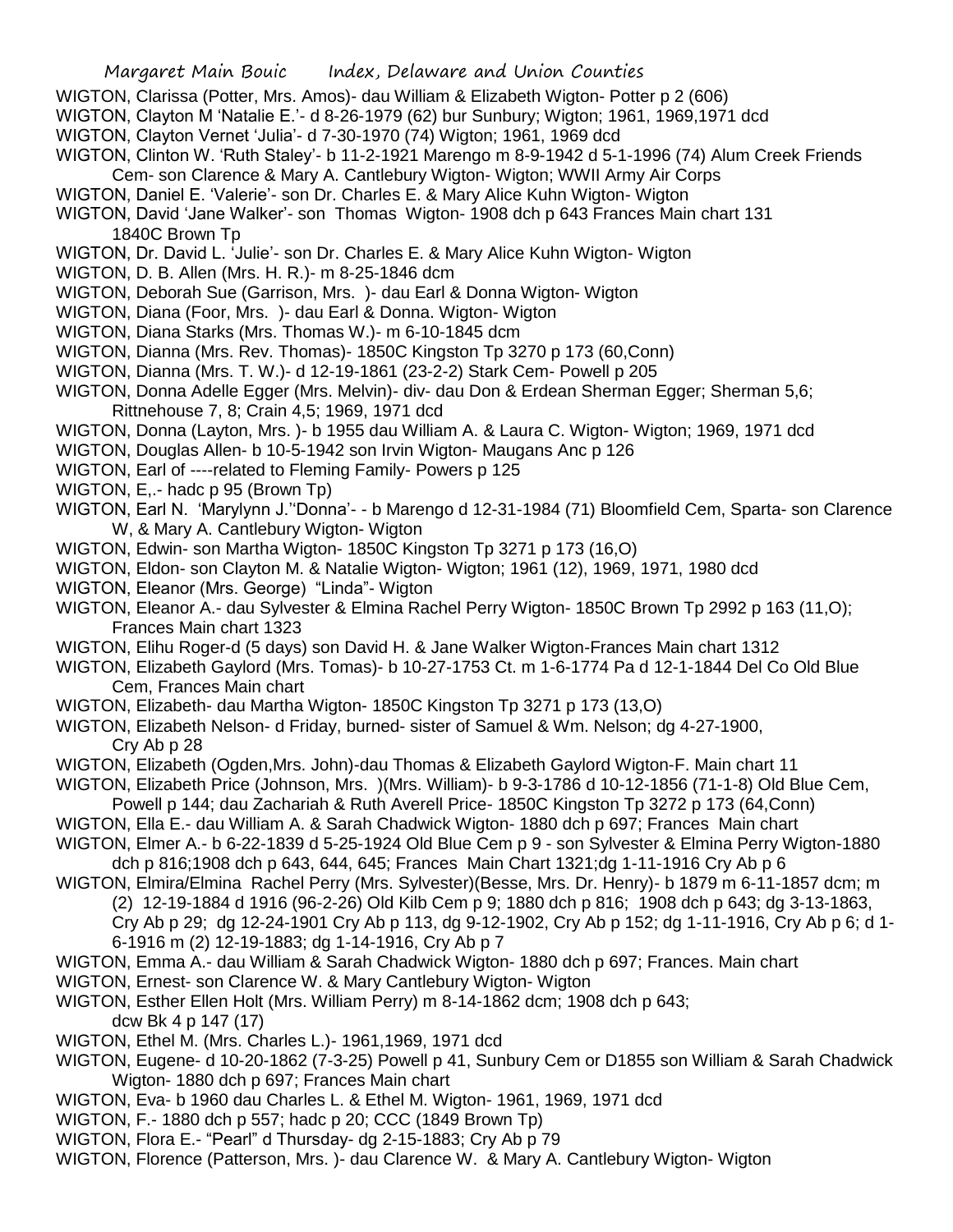- WIGTON, Frank A. 'Myrtie Seeds'- d 3-11-1965 (92) Ashley Union Cem- 1908 dch p 782
- WIGTON, Frankie A.- son William & Sarah Chadwick Wigton- 1880 dch p 697; France Main chart
- WIGTON, Frazier- son Thomas Wigton- 1908 dch p 632; Frances Main chart 136?
- WIGTON, Gale Elizabeth (Suarez, Mrs. Joseph Henry)- b 1959 m 8-17-1977 dau Charles L. & Ethel M. Wigton- Wigton; 1961, 1969, 1971 dcd
- WIGTON, Geneva (Doughty, Mrs. )- dau Charles Lawrence Wigton- Wigton
- WIGTON, George "Lindy"'Eleanor'- son Charles E. & Elizabeth Lowry Wigton- Wigton
- WIGTON, Hannah- b 3-26-1787 dau Thomas & Elizabeth Gaylord Wigton- Franc Main Chart 15
- WIGTON, Harry S. 'Alice Palmer.'- d 3-5-1973 (72) Ashley Cem- Wigton
- WIGTON, Harriet R. Smith (Mrs. Dr. Abysam H. or A. N.)- m 10-21-1843 dcm d 2-3-1847 (22y)- dau Alwood & Martha Smith Smith
- WIGTON, Harry Seeds- son Frank & Myrtie Seeds Wigton- Wigton; 1908 dch p 782
- WIGTON, Henry F. H;- son Washington Irving & Betty M. Ramsey Wigton- F Main ch B1113
- WIGTON, H, R, 'D. B. Allen'- m 8-25-1846 dcm
- WIGTON, Irvin- son Thomas Pearl & Bessie myers Wigton- Wigton; Maugans Anc p 126
- WIGTON, ----(Root, Mrs. Orlin)- dau Thomas Wigton- 1908 dch p 643
- WIGTON, Jacob- d 8-17-1844 (19-4-24) Stark Cem- Powell p 205- son Thomas Wigton 1908 dch p 643
- WIGTON, Jane Slack (Mrs Melvin)- m 4-28-1842 dcm; Frances Main Chart (165)
- WIGTON, Jane Walker (Mrs. David)- b 1-29-1801 Wheeling W. Va m 1823 d 10-26-1879 Paw Paw, ILL; dau John Walker- Frances Main chart (131)
- WIGTON, Janet Kathleen- b 6-28-1947 dau Irvin Wigton- Maugans Anc p 126
- WIGTON, Joanna Jean (Wilt, Mrs. Geary Lee)- m 9-17-19– dau Clinton W. & Ruth Staley Wigton- Wigton
- WIGTON, John Bunyon'Rebecca E. Dobson'-b 5-23-1834 m 1-14-1864 d 1-25-1922-Main 1311
- WIGTON, John Ramsey- son Washington Irving & Betsy M. RamseyWigton- Frances Main Chart 131112
- WIGTON, Julia (Mrs.Clayton Vernet.)- Wigton; 1961, 1969, 1971 dcd
- WIGTON, Julie (Mrs. Dr. David L.)- Wigton
- WIGTON, Katy (Canady Mrs. Lewis)- m 9-14-1858 dcm
- WIGTON, Larry 'Sandy'- son Clinton W. & Ruth Staley Wigton- Wigton
- WIGTON, Laura C. (Mrs. W. Alton)- 1969, 1971, 1980 dcd
- WIGTON, Laurinda (Brown, Mrs. Joseph)- b 7-15-1812 d 4-26-1837 dau William & Elizabeth Price Wigton-Frances Main Chart 161
- WIGTON, Lenora (Root, Mrs. Joel)- d ILL 12-23-1867 (65) pneumonia, dau Elder W. & Urania Wigton- dg 1- 24-1865, Cry Ab p 66
- WIGTON, Leonard- brother Charles Lawrence Wigton- Wigton
- WIGTON, Lizzie M. (Royce, Mrs. Lumice)- m 5-11-1860 dcm
- WIGTON, Lucile (Brown, Mrs. Ralph H.)- b 3-31-1912 dau Thomas Pearl & Bessie Myers Wigton- Maugans Anc p 126
- WIGTON, Margaret Harrison (Mrs. Zachariah Price)- b 8-17-1815 NJ m 6-6-1838 dcm d 4-1-1889 Neb. dau Aaron H Harrison- dcw Bk 3 p 299;
- WIGTON, Margery (Diaz, Mrs. )- b 10-19-1919 dau William F. & Beulah Casner Wigton-Maugans Anc p 126
- WIGTON, Martha- 1850C Kingston Tp 3271 p 173 (39,Pa)
- WIGTON, Mary A. (Mrs. Clarence)- b 11-30-1968 (800 Bloomfield Cem- Wigton
- WIGTON, Mary A Hunt (Mrs. )-dau Rev. John & Sophia Bingham Hunt-dg 5-14-1912, Cry Ab p 125.
- WIGTON, Mary Alice Kuhn "Kay" (Mrs. Dr. Charles E.)- Wigton
- WIGTON,Mary I.-d 1861 dau William & Sarah Chadwick Wigton-1880 dch p 697; F Main chart
- WIGTON, Mary Isabelle- d 9-20-1864 dau W. A. Wigton- dg 10-28-1864 Cry Ab p 43
- WIGTON, Mary Jane- d 3-20-1845 (14-4-16) Stark Cem, Powell p 205 dau Thomas & Urania Wigton- 1908 dch p 643; Frances Main chart 13(12)
- WIGTON, Mary Jane (Ward, Mrs. Samuel M.)- b 8-30-1826 Pa m 10-3-1849 dcm dau William & Elizabeth Price Wigton- Frances Main chart 166
- WIGTON, Mary Lou- dau Earl & Marylynn J. Wigton- Wigton
- WIGTON, Mary Louisa (Wood, Mrs. Barton Whipple)- b 2-23-1842 d 7-16-1711 dau Zachariah Price & Margaret Harrison Wigton- Frances Main chart 1631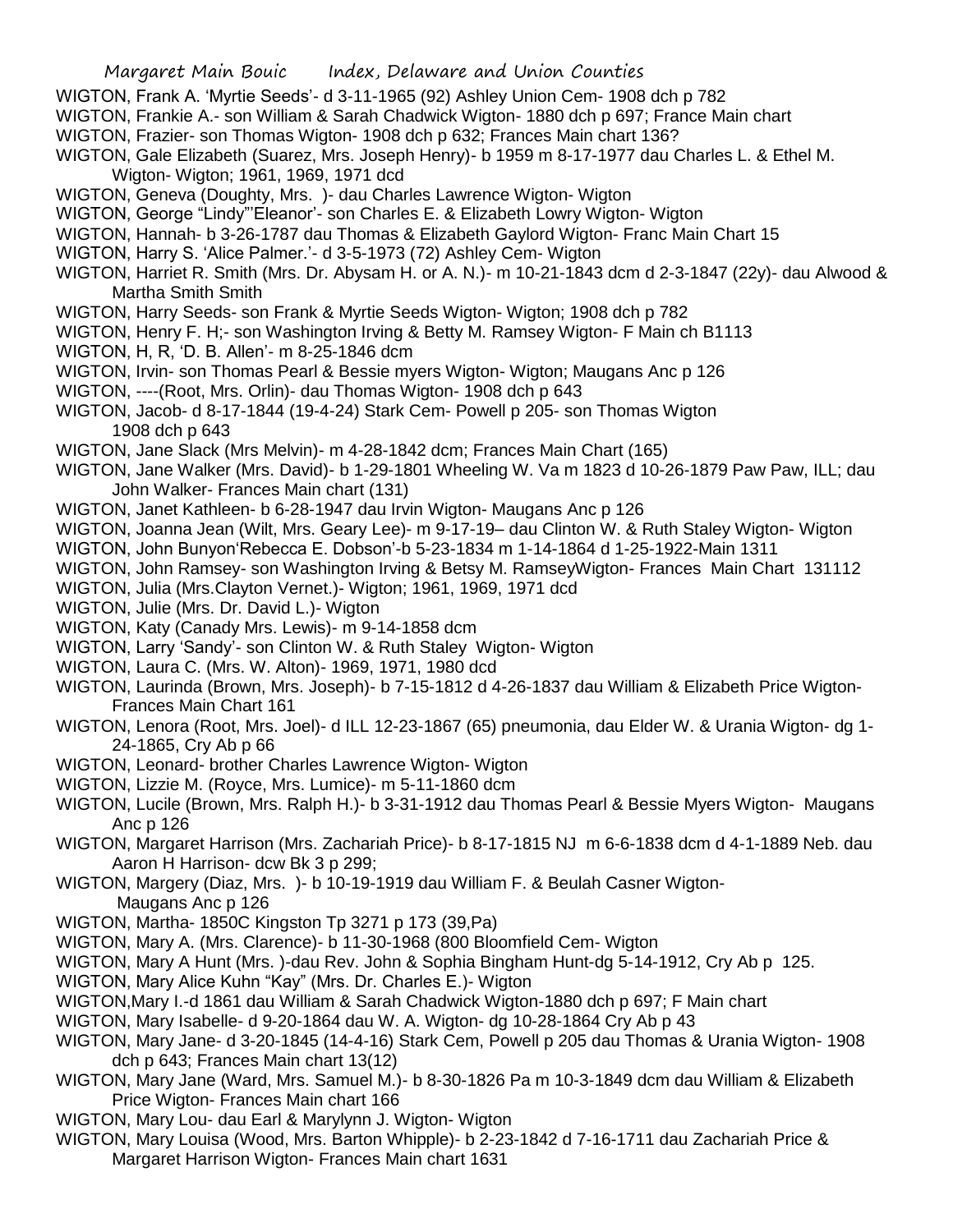- WIGTON, Mary (Polly)(Brown, Mrs. Daniel)- b 11-26-1779 m 1795 d 1835 DAR Vol 46 p 285, 286 dau Thomas & Elizabeth Gaylord Wigton- Frances Main chart 12
- WIGTON, Marylynn J. (Mrs. Earl)- d 6-9-1971 (50) Bloomfield Cem- Wigton
- WIGTON, Melinda A (Cathey, Mrs. Mark)- dau Dr. Charles E. & Mary Alice Kuhn Wigton- Wigton
- WIGTON, Melissa- b 1967 dau Melvin & Donna Adelle Wigton- 1969, 1971 dcd
- WIGTON, Melvin 'Donna Adelle Egger'- div- son Clayton H. & Natalie E. Wigton- Sherman; 1961 (14), 1969 dcd
- WIGTON, Melvin 'Jane Slack'- m 4-28-1842 dcm
- WIGTON, Murray C. 'Pauline L.'- son Clarence W. & Mary A. Cantlebury Wigton- Wigton; 1969, 1971, 1980 dcd
- WIGTON, Myrtie Seeds (Mrs. Frank)- dau Thomas Mercer & Addie Shoemaker Seeds- 1908 dch p 782
- WIGTON, Nancy Jane (Lea, Mrs. Benjamin)- m 5-18-1852 dcm dau Elder Thomas W. & Urania Drake Wigton-1908 dch p 643; Frances Main chart 134; dg 8-7-1879 Cry Ab p 39; 1850C Kingston Tp 3270 p 173 (33,O)
- WIGTON, Nannette Kaye- b 4-12-1951 dau Irvin Wigton- Maugans Anc p 126
- WIGTON, Natalie E. (Mrs. Clayton M.)- 1961, 1969, 1971 dcd
- WIGTON, Nora Chambers (Mrs. Thomas Irvin)- b 8-4-1867 d 9-5-1896 Marlborough Cem, Wigton; Maugans Anc p 126
- WIGTON, Oral S. 'Cecile'- b 6-25-1889 son Thomas Irvin & Nora A. Chambers Wigton- Maugans Anc p 126; pallbearer for Seymour Chambers- dg 8-12-1912, Cry Ab p 148
- WIGTON, Pauline- b 1954 dau Charles L. & Ethel M. Wigton- 1961, 1969 dcd
- WIGTON, Pauline L. (Mrs. Murray C.)- 1969, 1971 dcd
- WIGTON, Pearl- pallbearer for Seymour Chambers- dg 8-20-1912, Cry Ab p 148
- WIGTON, Pearl (Paxton, Mrs. )- dau Clarence W, & Mary A. Cantlebury Wigton- Wigton
- WIGTON, Perry- son Sylvester & Elmina PerryWigton- 1880 dch p 557, 816
- WIGTON, Price 'Margaret Harrison'- m 6-6-1838 dcm
- WIGTON, Rachel A. (Mrs. Sylvester)- 1850C Brown Tp 2992 p 163 (31,O)
- WIGTON, Rachel(Buck, Mrs. Levi)-dau David & Jane Walker Wigton- Frances Main chart 1315
- WIGTON, Rebecca E. Dobson (Mrs. David) Frances Main chart (1311)
- WIGTON, Rebecca (Housman, Mrs )- dau Washington Irving & Betsy M. Ramsey Wigton-Frances Main chaart 131114
- WIGTON, Rhoda (Collum, Mrs. Peter)- m 8-5-1838 dcm dau Thomas Wigton- 1880 dch p 827; 1908 dch p 643; Frances Main chart 13(13)
- WIGTON, Richard "Dick" Frank- son Harry S. & Alice Palmer. Wigton- Wigton
- WIGTON, Rose E. Loren (Mrs. Charles D.)- 1880 dch p 697
- WIGTON, Rowena (Dallons, Mrs. )- sister William A. Wigton- Wigton
- WIGTON, Ruth (Lingenfelter, Mrs. )- sister Charles Lawrence, William A. Wigton- Wigton
- WIGTON, Ruth (Miller, Mrs. )- dau Clarence W. & Mary A. Cantlebury Wigton- Wigton
- WIGTON, Ruth Staley (Mrs. Clinton W.)- m 8-9-1942 Wigton
- WIGTON, Ruth- dau Thomas Pearl & Bessie Myers Wigton- Maugans Anc p 126
- WIGTON, Samuel- b 11-16-1783 m 3-1803 'Murray Manville' son Thomas & Elizabeth Gaylord Wigton-Frances Main chart (14)
- WIGTON, Sandy (Mrs. Larry)- Wigton
- WIGTON, Sarah Beth- dau Larry & Sandy Wigton- Wigton- engaged to David Philip Hickman
- WIGTON, Sarah Chadwick (Mrs. William A.)- b 8-27-1832 m 6-23-1852 d 1912 dau James & Catharine Slack Chadwick- Sunbury Cem, Powell p 41; 1880 dch p 697
- WIGTON, Selesta- d age 14 Paw Paw, ILL dau David & Jane Walker Wigton- Frances Main chart 1318
- WIGTON, Susan Heavalo (Mrs. Thomas F.)- m 3-16-1848 dcm d 7-15-1858 (31y5m) Old Kilbourne Cem p 1; Powell p 71; 1850C Brown Tp 2875 p 159 (23,O)
- WIGTON, ---- d 9-7-1858 Old Eden Cem, Powell p 71; infant dau S. & T. E.
- WIGTON, Sylvester 'Elmina Rachel Perry'- b 1812 m 6-11-1837 dcm d 3-23-1873 (55) pneumonia, 1878 Old Kilb Cem p 9- dg 3-28-1873, Cry Ab p 104, dg 8-7-1879, Cry Ab p 39; - son Thomas & Urania Drake Wigton- 1880 dch p 816; 1908 dch p 643 644; Frances Main Chart 132; 1840C Brown Tp; 1850C Brown Tp 2992 p 163 (38,Pa( CCC Brown Tp; hadc p 20, 95; dcw B 4 p 108 (13) exec of Peter Collum; dg 3-13-1863 Cry Ab p 29; dg 1-14-1916 dg 1-16-1916 Cry Ab p 6, 7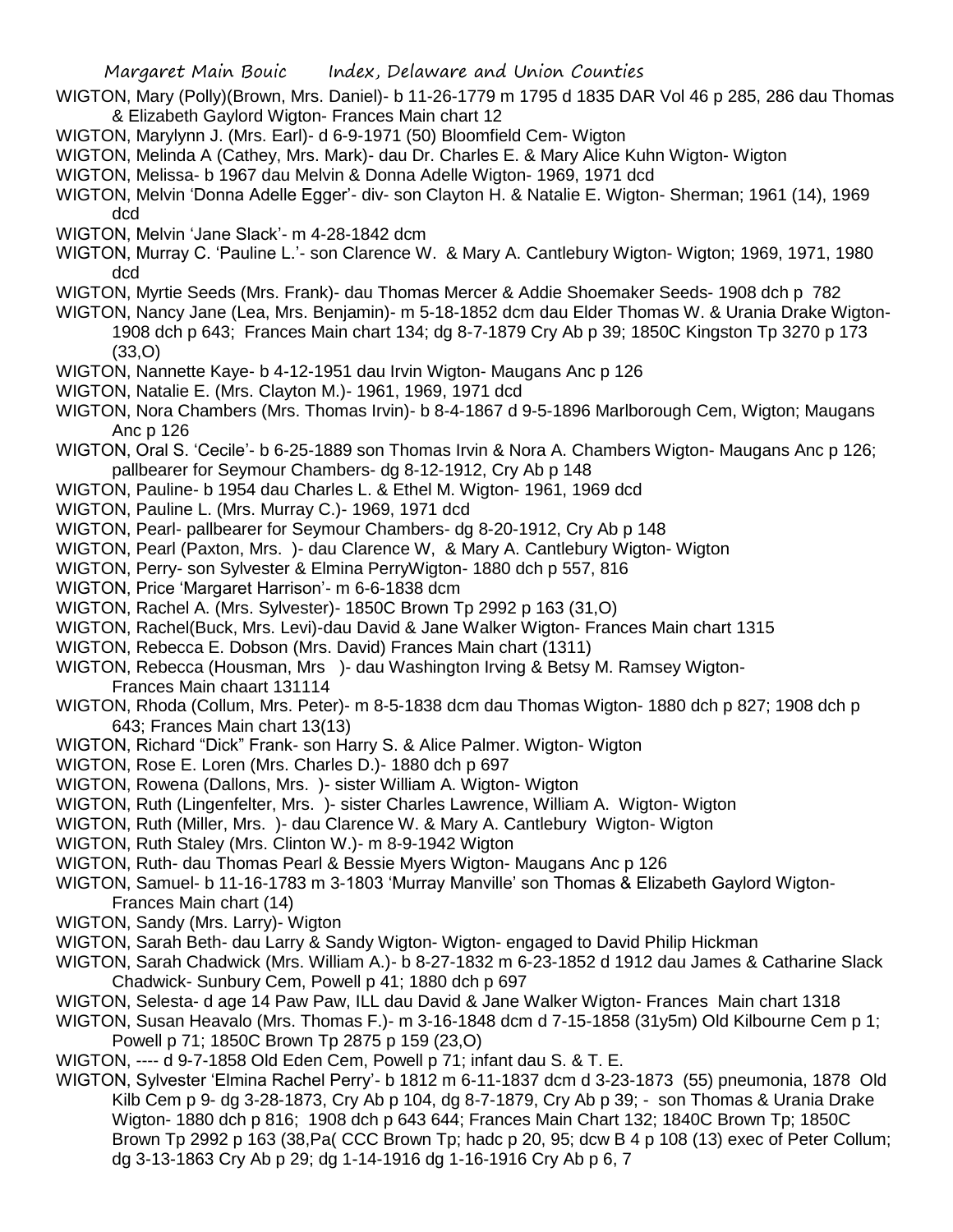- WIGTON, ----(Mrs. Sylvester)- d 4-3-1893 consumption; dg 8-14-1893 Cry Ab p 116
- WIGTON, T. H.- hadc p 91 (1900 Berkshire)
- WIGTON, Thomas 'Elizabeth Gaylord'- b 1740 Irel m 1-6-1774 Pa d 1820 Delaware Co-Old Blue Ch Cem- Frances Main chart
- WIGTON, Thomas F. 'Susan Heavalo'- m 3-16-1848 dcm; 1850C Brown Tp 2875 p 159 (30,O)
- WIGTON, Thomas Irvin 'Nora A. Chambers'- b 4-8-1854 d 5-15-1935 Marlborough Cem- Wigton; Maugans Anc p 126
- WIGTON, Thomas Jefferson d Battle Shilo- son David & Jane Walker Wigton- Frances Main Chart 1314
- WIGTON, Thomas Melvin 'Jane Slack'- b 1-31-1822 m 4-28-1842 son William & Elizabeth Price Wigton-**Wigton**
- WIGTON, Thomas Pearl 'Bessie Myers'- b 9-19-1887 d 1-23-1982 (94) bur Centerburg- son Thomas Irvin & Nora A. Chambers Wigton- Maugans Anc p 126; Wigton
- WIGTON, Thomas W.'; 'Diana Starks'- b 8-4-1780 Pa m(1) 1790 m 6-10-1845 dcm son Thomas & Eizabeth Gaylord Wigton- Frances Main chart 13
- WIGTON, Rev./Elder Thomas W.'Urania Drake'- b 8-4-1780 Conn d 8-1-1879 (98-11-27) Stark Cem , Powell p 200 ; 1880 dch p 240, 570, 573, 793, 827; 1908 dch p 408, 461, 643, 658,dg 8-7-1879, Cry Ab p 59; dc gen abstracts p 46; dcq Una Lee 10; dg 1-24-1865, Cry Ab p 66; 1830C Kingston Tp 1850C Kingston Tp 3270 p 173 (70,Mass)
- WIGTON, ---- (Hall, Mrs. Samuel)- dau Thomas Wigton- 1908 dch p 643
- WIGTON, ---- (Rott, Mrs. Joel)- dau Thomas Wigton- 1908 dch p 643
- WIGTON, Urania Drake (Mrs. Thomas W.)- d 9-11-1844 (60-4-1) Stark Cem- Powell p 205; dcq Una Lee 11
- WIGTON, Urania (Mrs. Elder W.)- parents of Lenora Wigton Rott- dg 1-24-1868 Cry Ab p 66
- WIGTON, Virginia (Cunningham, Mrs. )(Baird, Mrs. )- dau Clarence W. & Mary A. Cantlebury Wigton- Wigton
- WIGTON, W. A.- father of Mary Isabella Wigton- d 10-28-1864 Cry Ab p 43
- WIGTON, Washington Irving, Jr.- killed WWII son Washington Irving & Betsy M. Ramsy Wigton- Frances Main Chart 131111
- WIGTON, Washington Irving 'Hattie- b 2-22-1865 d 12-23-1951 son John Bunyon & Rebecca E. Dobson Wigton- Frances Main Chart 13111 Betsy M,. Ramsey m 9-12-1921
- WIGTON, William- 1908 dch p 278, 643; 1880 dch p 572
- WIGTON, William Alton 'Laura C.'- d 1-24-1988 (71) Sunbury Mem. Pk.- Wigton; Army, WWII; 1969, 1971, 1980 dcd
- WIGTON, William 'Anita'- son Dr. Charles E. "Ted" & Mary Alice "Kay" Wigton- Wigton
- WIGTON, William A. 'Sarah Chadwick'- b 3-4-1828 m 6-23-1852 dcm d 4-8-1873 (45-1-9) Sunbury Cem-Powell p 41; 1880 dch p 697; Frances Main chart 138?
- WIGTON, William Augustine- b 6-15-1814 son William & Elizabeth price Wigton- F. Main chart 162
- WIGTON,William C.'Gladys'-son William F. & Beulah Casner Wigton-Wigton, Maugans Anc p 126 WIGTON, William E. 'Annette Martin'- m 6-16-1853 dcm
- WIGTON, William 'Elizabeth'- d 5-15-1866 (72-2-19) Old Blue Cem, Powell p 144 son Thomas & Elizabeth Gaylord Wigton- 1850C Kingston Tp 3272 p 173 (62,Pa)
- WIGTON, William F. 'Beulah Casner'- b 10-3-1891 d 3-30-1983 (91) son Thomas Irvin & Nora A. Chambers Wigton- Maugans Anc p 126; Wigton
- WIGTON, William 'Jane Young''Elizabeth Price Johnson'-m(1) 9-30-1709 (2) 10-13-1822 d 6-5-1789 Old Blue Ch Cem
- WIGTON, William P.- son William & Sarah Chadwick Wigton- 1880 dch p 697
- WIGTON, William Perry 'Esther Ellen Holt'- b 6-14-1838 m 8-14-1862 dcm d 1-1-1863 (24-7-27) Old Kilb Cem p 9 son Sylvester & Elmina Rachel Perry Wigton- 1850C Brown Tp 2992 p 163 (12,O); 1908 dch p 643; 1880 dch p 301; Co F. 96th Reg O.V.I, killed battle Arkansas Post, dg 1-14-1916, Cry Ab p 7; dg 1-30- 1862 Cry Ab p 28, dg 3-13-1863 Cry Ab p 29; dg 4-24-1863 Cry Ab p 31 Frances Main chart 1322
- WIGTON, William- son Rev. Thomas Wigton- 1850C Kingston Tp 3270 p 173 (22,O)
- WIGTON, William- pallbearer for Seymour Chambers- dg 8-20-1912 Cry Ab p 98
- WIGTON, W. L.- Pabst 7 p 30
- WIGTON, Zachariah Price 'Margaret Harrison'- b 3-2-1816 Pa m 6-6-1838 d 6-9-1870 son William & Elizabeth Price Wigton- 1908 dch p 287; hmp p 157, 158; 1880 dch p 541; hadc p 32 (1849 Kingston Tp) dcw Bk 3 p 299; Frances Main chart 163
- WIKES, Ann (Mrs. Joseph) 1860C Claibourne Tp 738-721 p 97 (43,Eng)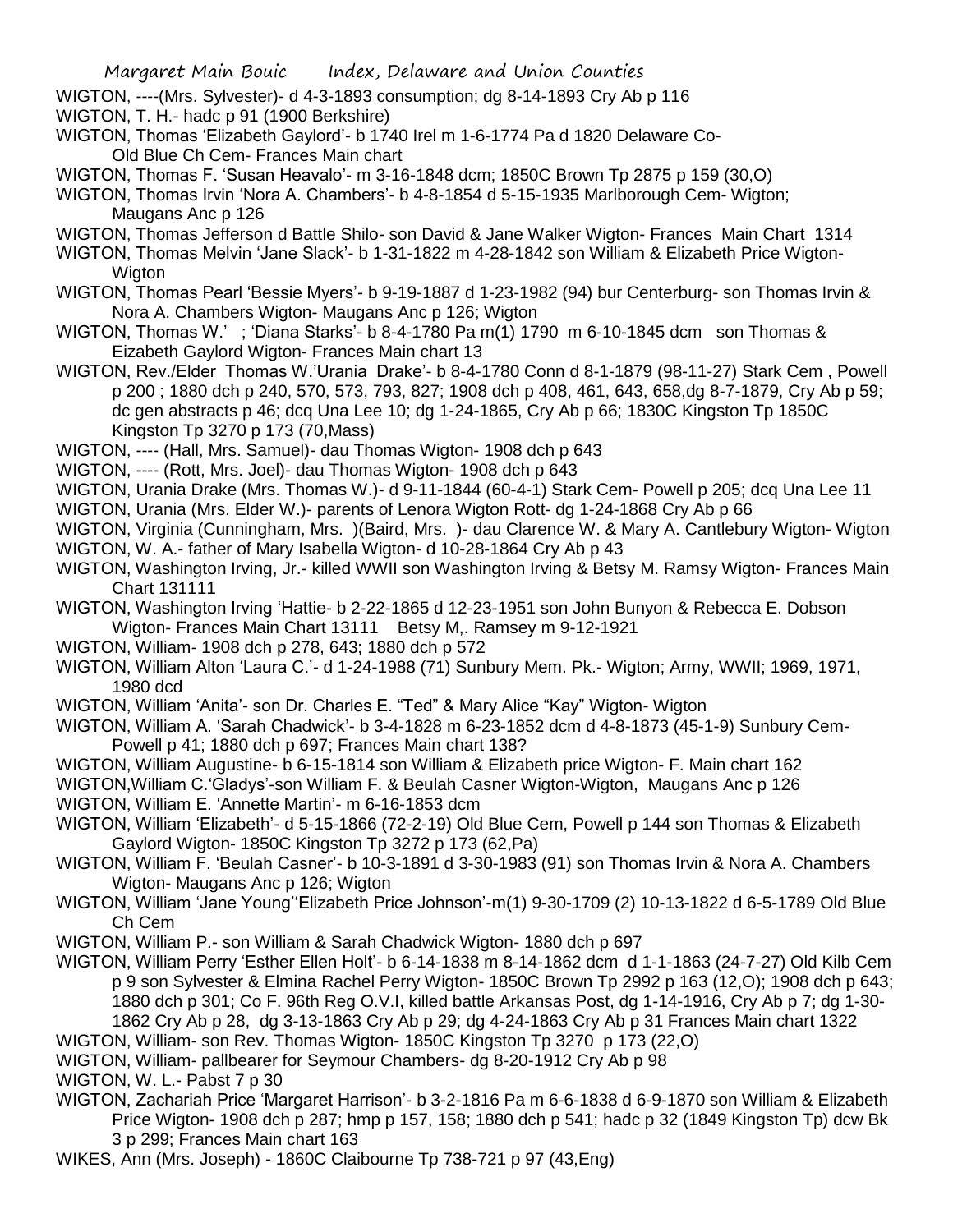- WIKES, Annie- dau Rev. Joseph & Ann Wikes-1860C Claibourne Tp 738-721 p 9(17,England)
- WIKES, Callie-dau Rev. Joseph & Ann Wikes- 1860C Claibourne Tp 738-721 p 97 (9,O
- WIKES, Clarie- dau Rev. Joseph & Ann Wikes- 1860C Claibourne Tp 738-721 p 97 (7,O)
- WIKES, Emma- Rev. Joseph & Ann Wikes- 1860C Claibourne Tp 738-721 p 97 (5,O)
- WIKES, Rev. Joseph 'Ann'- 1860C Claibourne Tp 738-721 p 97 (41,England)
- WIKES, Joseph- son Rev. Joseph & Ann Wikes- 1860C Claibourne Tp 738-721 p 97 ( 11,O)
- WIKES, Mollie- dau Rev. Joseph & Ann Wikes- 1860C Claibourne Tp 738-721 p 97 (11,O)
- WIKES, Theothades- son Rev. Joseph & Ann Wikes- 1860C Claibourne Tp 738-721 p 97 (13,O
- WIKES, Willie- son Rev. Joseph & Ann Wikes- 1860C Claibourne Tp 738-721 p 97 ( 1,0)
- WIKINGSTAD, Anna (Mrs. )- mother Randolph M. Wikingstad- Wikingstad
- WIKINGSTAD, Helen (Ethridge, Mrs. )- sister Randolph M. Wikingstad- Wikingstad
- WIKINGSTAD, Nancy Holt (Mrs. Randolph M.)- b 11-20-1907 Morrow Co d 1-21-1989 (81) sister Atlee P. Holtordained minister, Spiritualist movement- Wikingstad
- WIKINGSTAD, Randolph M. 'Nancy Holt'- d 8-16-1972 (57) cremated, son Anna Wikingstad- Wikingstad; civil service at Panama Canal Zome
- WIKINGSTAD, Ruth (Lakey, Mrs. )- sister Randolph M. Wikingstad- Wikingstad
- WIKLE, Anna Belle Beaver (Ruffner, Mrs. J. Morgan ) (Mrs. Carl)- b 12-3-1906 Columbus d 12-12-1993 (87) Walnut Grove Cem- dau Joseph A. & Bertha Wilson Beaver- Wikle
- WIKLE, Carl 'Anna Belle Beaver Ruffner'- m 20y Wikle
- WILBALM, John- hmp p 99
- WILBER— Infant Union Co Probate Deaths Vol I p 66 (1867-1878)
- WILBER- not named Union Co Probate Deaths Vol II p 29 (1978-1886
- WILBER, (WILBUR)- Adaline (Wood, Mrs. James Deville)- m 1-6-1870 ucm 4671 dau James & Sarah Cameron Wilber- dumch p 254; 1883 uch V p 458, 482; 1915 uch p 532; 1850C Allen Tp 1439-1457 p 214 (4,O); 1860C Allen Tp 870–880 p 119 (13,O)1870C Allen Tp 187-180 (23,O), also 1870C Allen Tp 194-187 p 13 (23,O)
- WILBER, Addie Allen (Mrs. Zachariah)- 1883 uch V p 458; 1880C Allen Tp 137-147 p 15 (33,O,NY,O)
- WILBER, Alice L. (Morehouse, Mrs. Edward B.)- m 4-29-1880 ucm 6716 dau Owen & Sarah March Wilber-1883 uch V p 482; 1860C Allen Tp 844-854 p 116 (4,O); 1870C Allen Tp 193-186 p 12 (14,O)
- WILBER, Alice Pearse (Mrs. George)- m 6-6-1914- 1915 uch p 989
- WILBER, Almeda- d 8-3-1864 (11y, 3 m) Oakdale Cem 147 dau James & Sarah Cameron Wilber-1883 uch V p 458, 483
- WILBER, Alonzo (Elmore) son Edwin & Orange M. Eaton Wilber- 1883 uch V p 482; 1870C Allen Tp 194-187 p 13 (8,O); 1880C Allen Tp 143-154 p 15 (13,O,O,O)
- WILBER, Alpha D. 'Sarah Snuffin'- b Jan 1858 m 7-27-1879 ucm 6506, 22y d 5-28-1932 (73) Oakdale Cem
- 4439 (C106) ; son Owen & Sarah Marsh Wilber- 1985 uch p 131; dumch p 93; 1883 uch V p 482; 1850C Allen Tp 844-854 p 116 (2,O); 1870C Allen Tp 193-186 p 12 (12,O); 1900C Allen Tp 87-91 p 4B (42,O,O,O)
- WILBER, Annie/Anise- dau Edwin & Orange M. Eaton Wilber- 1883 uch V p 482; 1870C Allen Tp 194-187 p 13 (5,O); 1880C Allen Tp 143-154 p 15 (15,O,O,O)
- WILBER, Annette Coolidge (Marshall, Mrs. Joshua) (Mrs. George)-m(1) 10-24-1838 ucm 514, m(2) 11-28- 1860 ucm 3105; 1915 uch p 959; Marysville p 23; 1870C Paris Tp 6-7 p 1 (52,NY); 1880C Paris Tp 104-106 p 11 (61,O,Mass,Mass)1900C Marysville 3rd ward 207-213 (81, O,Mass,NY) wid, 10 ch 4 liv/; 1910C Marysville 25-19 p 1B (91) wid, 10 ch, 5 liv. l
- WILBER, Betsy- dau Leonard & Sophia Wilber- 1850C Genoa Tp 412 p 42 (14,O)
- WILBER, Carner- 1820C Berlin Tp
- WILBER, Caroline- dau Leonard & Sophia Wilber- 1850 Genoa Tp 412 p 42 (9,O)
- WILBER, Christopher 'Mina/Moria Allen'- m 3-19-1834 ucm 368; 1915 uch p 255; 1883 uch V p 453, 463, 471; 1840C Allen Tp 714 (40-50); 1850C Allen Tp 1435-1453 p 214 (46,NY); 1860C Allen Tp 872-882 p 119 (56,NY); Union Co Probate Deaths Vol I p 12 (1867-1878)
- WILBER, Cordelia- dau Leonard & Sophia Wilber- 1850C Genoa Tp 412 p 42 (6,O)
- WILBER, E.- 1883 uch IV p 523
- WILBER, Edward- 1883 uch IV p 513
- WILBER, Edwin 'Orange Eaton'- b 12-13-1834 m 10-18-1860 ucm 3084 son James & Sarah Cameron Wilber- 1883 uch V p 458, 468. 482; 1840C Allen Tp 711 (10-15); 1850C Allen Tp 1439-1457 p 214 (15,O); 1860C Allen Tp 844-854 (25,O)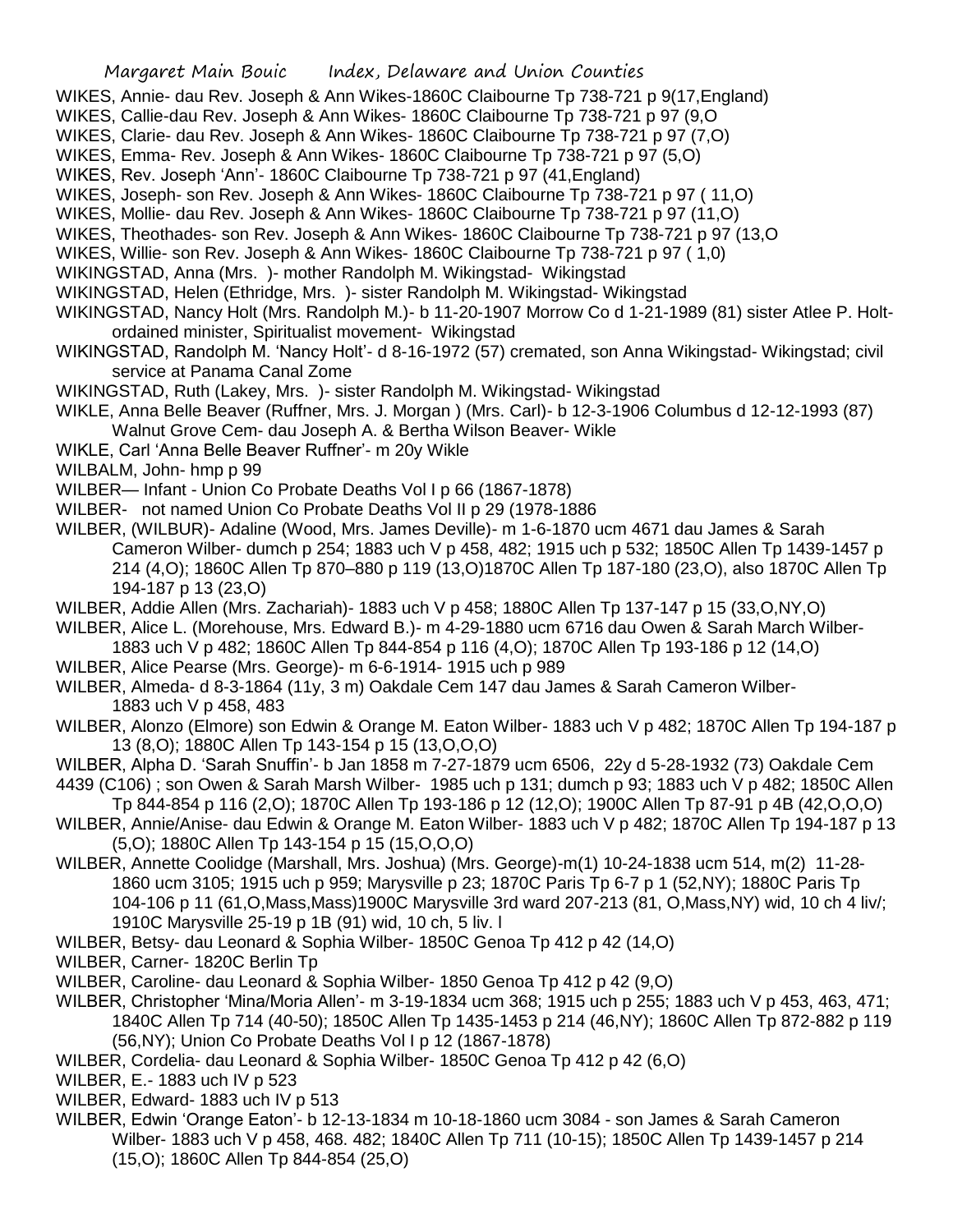- WILBER, Elmer (Elmore)- son Edwin & Orange M. Eaton Wilber- 1883 uch V p 482; 1870C Allen Tp 194-187 p 13 (8,O); 1880C Allen Tp 143-154 p 15 (18,O,O,O)
- WILBER, Emily M.- dau Leonard & Sophia Wilber- 1850C Genoa Tp 412 p 42 (3,O)
- WILBER, Emory M.- son Leonard & Sophia Wilber- 1850C Genoa Tp 412 p 42 (3,O)
- WILBER, Estella M.- dau Edwin & Orange M. Eaton Wilber- 1883 uch V p 482' 1990C Allen Tp 143-154 p 15  $(3,0,0,0)$
- WILBER, Ethel- b June 1886 ch Alpha D. & Sarah R. Snuffin Wilbur- 1900C Allen Tp 87-91 p 4B (13,O,O,O)
- WILBER, Rev. F. A.- assisted funeral of Hannah Sanderson- dg 3-15-1889, Cry Ab p 222
- WILBER, George- b Nov. 1857? Wid; 1900C Marysville 192-192 p B8 (?,O,NY,O) sick nurse, boarder
- WILBER, George 'Jemima Turner'- m 5-3-1863 ucm 3439 d 4-27-1907 (69y5m) Oakdale Cem 2024 (22E) son Chrisophter & Moria Allen Wilber- 1850C Allen Tp 1435-1453 p 214 (12,O); 1860C Allen Tp 872-882 p 119 (22,O); 1870C Allen Tp 11 p 1 (32,O); 1880C Allen Tp 155-166 p 16 (42,O,NY,O)
- WILBER, George L.- 1915 uch p 132, 137; 1883 uch V p 464
- WILBER, George 'Margaret Miller''Susan Cole''Annette Coolidge Marshall'- b 8-8-1811 m(1) 1829 m(2) 1834, m(3) 11-28-1860 d 7-19-1888 (77y, 11m) Oakdale Cem 404; son Owen & Sarah Pierce Wilber- 1883 uch III p 331, 373, IV p 513, V picture p 189; Marysville p 23; 1915 uch p 989 ; 1870C Paris Tp 6-7 p 1 (58,NY); 1880C Paris Tp 104-66 p 11 (68,NY,RI,RI) ; Union Co Probate Deaths, Vol 3
- WILBER, George M. 'Lou Robinson''Alice Pearse'- b 7-3-1862 m(1) 1884 m(2) 6-6-1914 d 10-5-1939 son George & Annette Coolidge Wilber- 1915 uch p 989, 999; 1883 uch V p 151; 1870C Paris Tp 67 p 1 (7,O); 1880C Paris Tp 104-106 p 11 (18,O,NY,O); 1900C Paris Tp 230-236 p B12 (37,O,NY,O) m 15y; 1910C Paris Tp 156-158 p 8B (47,O,NY,O) m 25y
- WILBER, Georgeanna (Zalaha, Mrs. John C.)- m 9-19-1938 dau George M. Wilber- Wilber
- WILBER, ----C- dau George M. & Lucille Wilber- 1910C Paris Tp 156-158 [ 8B (9,O,O,O)
- WILBER, (Mrs. G. M.)- hmp p 326
- WILBER, James- uccp p 3 witness, will book p 213, cp p 72; uccp p 33 security DB 3 p 389
- WILBER, James- son Christopher & Moria Wilber- 1850C Allen Tp 1435-1453 p 214 (6,O);
- 1860C Allen Tp 872-882 p 119 (16,O)
- WILBER, James 'Sarah Cameron'- b 11-22-1799 m10-29-1829 d 4-15-1883 Oakdale Cem 103 son Owen & Sarah Pierce Wilber- dumch p 254; 1883 uch III p 337, IV p 501, 541, V p 457. 458. 468. 475, 482; 1915 uch p 463; 1985 uch p 75; 1840C Allen Tp 711 (30-40); 1850C Allen Tp 1439-1457 p 214 (49,O); 1860C Qllen Tp 87–880 p 119 (61,RI); 1870C Allen Tp 189-182 (72,RI); 1880C Allen Tp 137-148 p 15 (80.NY,Conn,-)
- WILBER, James, Jr.- son Zachary & Addie Allen Wilber- 1880C Allen Tp 137-147 p (6,O,O,O)
- WILBER, Jemima Turner (Mrs. George)- m 5-3-1863 ucm 3439; dau Aquilla & Frances Judy Turner- 1850C Paris Tp 630-644 (16,O); 1870C Allen Tp 11 p 1 (34,O)
- WILBER, Jennie- Union Co probate Deaths Vol I p 80 (1867-1878)
- WILBER, J G.- cousin of George Wilber- 1883 uch IV p 471; Wilber
- WILBER, ---- (Wilson, Mrs. Lloyd)- dau J B. Wilber- Wiler
- WILBER, John C.- hadc p 28 (1849 Harlem Tp)
- WILBER, Joseph- d 7-4-1871 (18y1m) Oakdale Cem 146 son James & Sarah Cameron Wilber- 1883 uch V p 458; 1860C Allen Tp 870-880 p 119 (7,O); 1870C Allen Tp 189-182 p 12 (16,O); Union Co Probate Deaths (1867-1878)
- WILBER, Leonard 'Sophia'- 1850C Genoa Tp 412 p 42 (45,Vt)
- WILBER, Leonard, Jr- son Leonard & Sophia Wilber- 1850c Genoa Tp 412 p 42 (11,O)
- WILBER, Lou/Luella Robinson (Mrs. George)- b 11-1841 dau R. Robinson- 1915 uch p 989; 1900C Paris Tp 230-236 p B12 (38,O,O,O) m 15y
- WILBER, Lucile- b 5-1890 dau George & Luella Wilber- 1900C Paris Tp 230-236 p A13 (10,O,O,O)
- WILBER, Lucille R. (Mrs. George M.)- 1910C Paris Tp 156-158 p 8B (45,O,O,O) m 25y, 2 ch
- WILBER, Lucinda (Brooker, Mrs. Thomas)- m 3-21-1844 dcm
- WILBER, Luella R.- d 7-25-1913 (51y7m) Oakdale Cem 2572 (F11)
- WILBER, Mabel-d 9-1879 dau Alpha & Sarah MarchWilber-1880C Allen Tp 142-153 p 15 (12,O,O,O)
- WILBER, Martha (Hurburt, Mrs. Noah)- m 11-4-1847 dcm
- WILBER Martha-dauWilliam & Mary Welch Wilbur-1880C Claibourne Tp 210A p 1 (7,O,O,O)
- WILBER, Mary (Broker, Mrs. Edwin) m 8-5-1849 dcm
- WILBER, Mary Welch (Mrs. William)- 1883 uch V p 458; 1880C Claibourne Tp 20A (36,O,NY,O)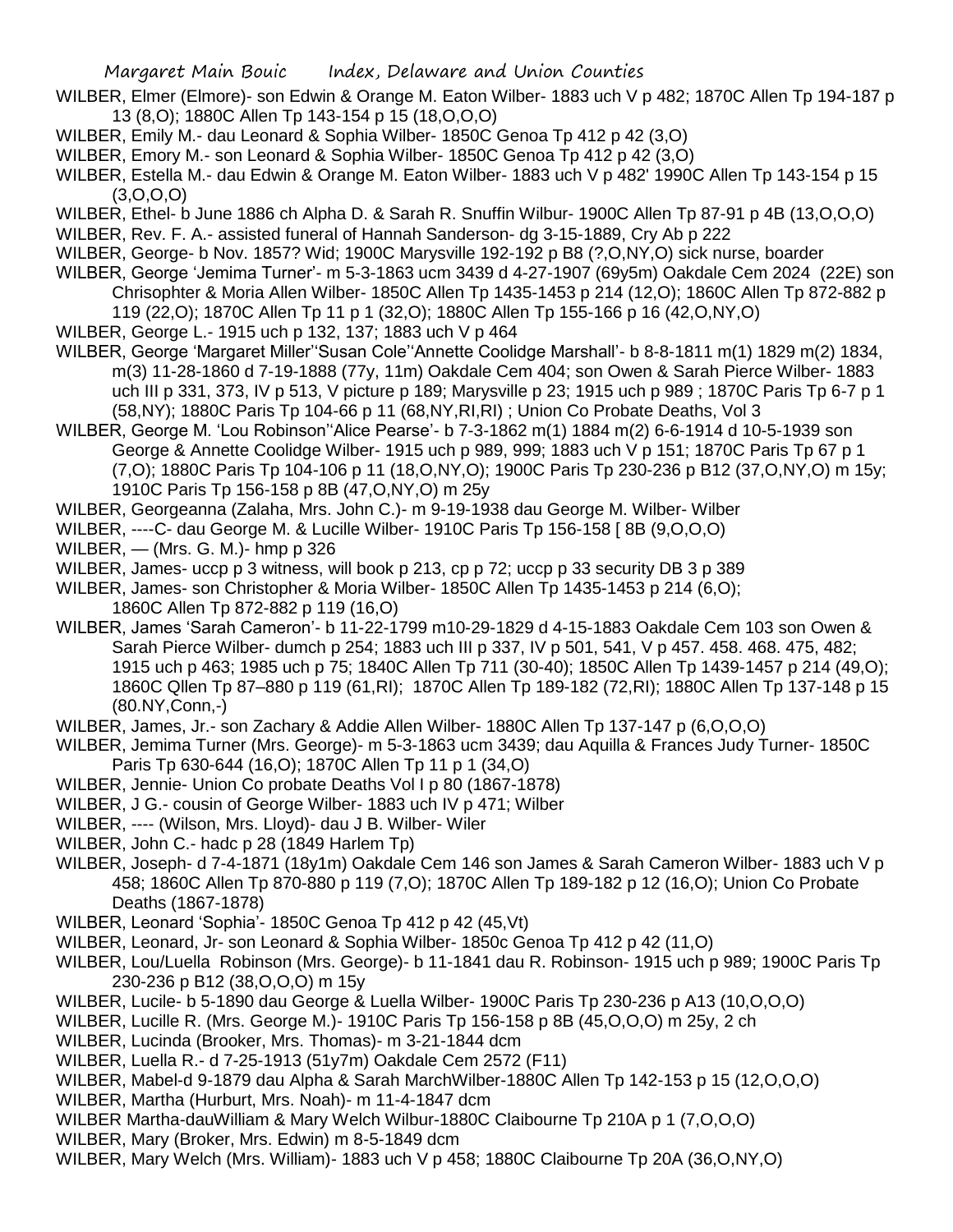- WILBER, Mina/Mira Allen (Mrs. Christopher) m 3-19-1834 ucm 368; dau Isaac & Theresa Andrews Allen-1883 uch V p 453; Mira- d 3-15-1893 Union Co Probate Vol 3
- WILBER, Moria Allen (Mrs. Christopher)- 1850C Allen Tp 1435-1453 p 214 (25,O); 1860C Allen Tp 872-882 p 119 (44,O); 1870C Allen Tp 9 p 1 (54,O); 1880C Allen Tp 155-156 p 16 (64,O,NY,Ct)
- WILBER, Nellie- dau Zachary & Addie Allen Wilber- 1880C Allen Tp137, 147 p 15 (8,O,O,O)
- WILBER, Olive (Marsh, Mrs. Randolph)- m 11-30-1865 dau James & Sarah Cameron Wilber- 1883 uch V p 458; 1840C Allen Tp 711 (-5); 1850C Allen Tp 1439-1457 p 214 (12,O); 1860C AllenTp 870-880 p 119  $(21,0)$
- WILBER, Orange M. Eaton (Mrs. Edwin)- b 2-2-1831 m 10-18-1860 ucm 3084 dau Joshua & Mary Eaton-1883 uch V p 458, 482; 1880C Allen Tp 143-154 p 15 (47,O,NY,NY)
- WILBER, Owen 'Sarah Pierce'- d 1820; War of 1812; 1883 uch V p 151, 482
- WILBER, Owen 'Sarah March'- b 6-25-1832 m 3-27-1855 ucm 2261 son James & Sarah Cameron 1883 uch IV p 512, 523, V p 458, 465, 468, 482; 1850C Allen Tp 1439-1457 p 214 (18,O); 1860C Allen Tp 844- 854 p 116 (27,O); 1870C Allen Tp 193-186 (38,O); 1880C Allen Tp 154-165 p 16 (47,O,NY,O)
- WILBER, P.- Powers Pion II p 195
- WILBER, Rachel (Bennett, Mrs. Daniel)- m 1-16-1851 dcm
- WILBER, Robert M.- 1910C Paris Tp 150-158 p 8B (12,O,O,O)
- WILBER, Robert Marshall.- b 5-1886 d 11-2-1910 (25y5m)Oakdale Cem 2234 (11F) son George & Lou Robinson Wilber- 1915 uch p 989; 1900C Paris Tp 230-236 p 13A (14,O,O,O)
- WILBER, Ruth- Marysville p 16
- WILBER, Ruth Cartmell (Schreiber, Mrs. E,. H.)- dau George & Lou Robinson Wilber- 1915 uch p 989; Wilber
- WILBER, Sarah- d 4-3-1888 Union Co Probate Deaths, Vol 3
- WILBER, Sarah Ann (Carpenter, Mrs. George)- m 1-17-1850 ucm 1496; dau James & Sarah Cameron Wilber-1883 uch V p 458, 473. 482
- WILBER, Sarah Cameron (Mrs. James)- m 10-29-1829 d3-20-1888 (76y) Oakdale Cem 377; dau John & Anna Cameron- dumch p 254; 1915 uch p 463; 1883 uch V p 458, 473, 482; 1985 uch p 75; 1840C Allen Tp 711 (20-30); 1850C Allen Tp 1438-1457 p 214 (39,O); 1860C Allen Tp 870-880 p 119 (49,O); 1870C Allen Tp 189-182 p 12 (58,O); 1880C Allen Tp 137-148 p 15 (70,O,Pa,Pa)
- WILBER, Sarah H.- d 7-5-1904 (45y6m) Oakdale Cem 1884 (106C)
- WILBER, Sarah Jane Marsh (Mrs. Owen)- m 3-27-1855- 1883 uch V p 458; 1860C Allen Tp 849-854 p 116 (24,Va); 1870C Allen Tp 193-186 (33,O); 1880C Allen Tp 154-165 p 16 (44,VA,Va,Va)
- WILBER, Sarah Pierce (Mrs. Owen)- d 1-1861 dau Samuel & Sarah J. Pierce- 1883 uch V p 151, 482
- WILBER, Sarah Snuffin (Mrs. Alpha)- m 7-27-1879 ucm 6506- dau Levi & Nancy Smith Snuffin- 1985 uch p 131; dumch p 93; 1900C Allen Tp 87-91 p 9B (41,O,O,O) m 22y, 2 ch
- WILBER, Scott- 1870C Union tp 69-68 p 10 (21,NY)
- WILBER, Sophia (Mrs. Leonard)- 1850C Genoa Tp 412 p 42 (43,Vt)
- WILBER, Theresa A. (Smith, Mrs. Thomas C.)- m 7-12-1886 ucm 3997
- WILBER, Thursey- dau Christopher Wilber- 1850C Allen Tp 1435-1453 p 214 (15,O); 1860C Allen Tp 872-882 p 119 (24,O)
- WILBER, Willard- son William & Mary Welch Wilber-1880C Claibourne Tp 1-1 p 210A (11/12,O,O,O)
- WILBER, William 'Mary Welch'- son James & Sarah Cameron Wilber- 1883 uch III p 339, IV p 493, p 452, 458; 1850C Allen Tp 1439-1457 p 214 (9,O); 1860C Allen Tp 870-880 p 119 (19,O) 1880C Claibourne Tp 1-1 p 210A (39,O,NY,?)
- WILBER, Zachariah L. 'Addie Allen'- son James & Sarah Cameron Wilber- 1883 uch V p 458,482; 1850C Allen Tp 1439-1457 p 214 (2,O); 1860C Allen Tp 870-880 p 119 (12,O); 1880C Allen Tp 137-147 p 15 (32,O,NY,O)
- WILBERS, Elizabeth- Oakdale Cem 1782 (36-4R)
- WILBERT, Clara E.- b 10-1879 1900C Darby Tp 223-232 p 11B (20,O,Ger,O)
- WILBERT, Mary (Mrs. Michael)- b 6-1842 1900C Darby Tp 223-232 p 11B (57,O,Ger,Ger) m 36y, 6 ch, 5 living WILBERT, Michael 'Mary'- b 1-1832 1900C Darby Tp 223-232 p 11B (68,Ger,Ger,Ger)- m 36y
- WILBOR, Anne Bradford (Mrs. Samuel)- dau Thomas Bradford- dcq George Thurston 1037
- WILBOR, Carma 'Hannah'- Powell p 181
- WILBOR, Eben-d 1-9-1819 (7y) Africa Cem- Powell p 181- son Carma & Hannah Wilbor
- WILBOR, Hannah (Mrs. Carma)- Powell p 181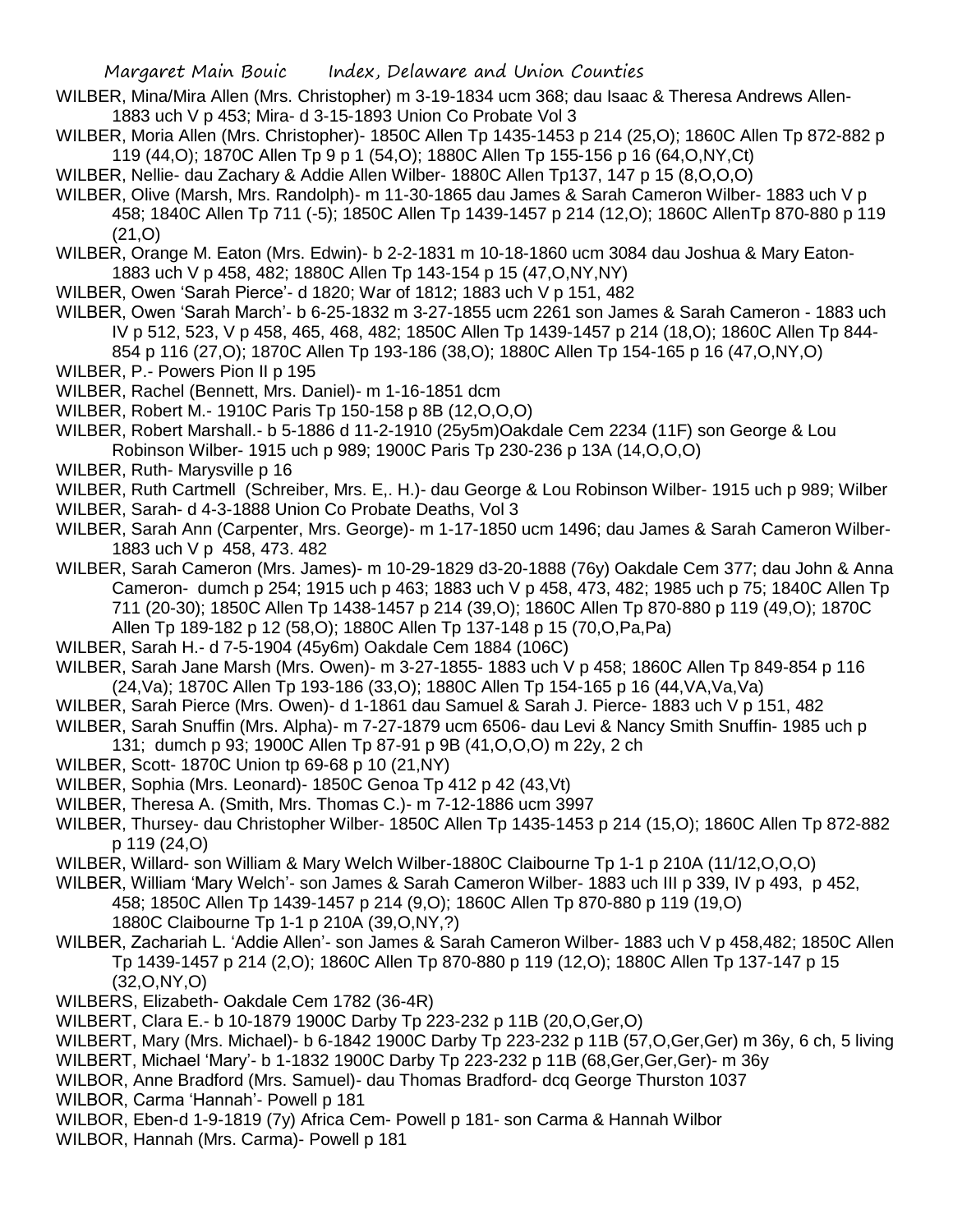- WILBOR, Hannah (Clarke, Mrs. Latham)- dau Samuel & Hannah Porter Wilbordcq George Thurston 259
- WILBOR, Hannah Porter (Mrs. Samuel)- dcq George Thurston 519
- WILBOR, Samuel 'Anne Bradford'- dcq George Thurston 1037
- WILBOR, Samuel 'Hannah Porter'- son Samuel & Anne Bradford Wilbor- dcq George Thurston 518
- WILBORE, Mary Dean (Mrs. Shadrack)- Maugans Anc p 118
- WILBORE, Mary (Hathaway, Mrs. John)- dau Samuel & Sarah Wilbore- Maugans Anc p 118
- WILBORE, Rebecca (Pierce, Mrs. )(Hathaway, Mrs. Abraham)- dau Shadrack & Mary Dean Wilbore-Maugans Anc p 118
- WILBORE, Samuel 'Sarah;- Maugans Anc p 118
- WILBORE, Sarah (Mrs. Samuel)- Maugans Anc p 118
- WILBORE, Shadrack 'Mary Dean'- Maugans Anc p 118
- WILBROOK, Marietta (Mrs. Thomas)- 1910C Marysville 4th ward 145-159 p 6A (60,O,O,O) m 41y, 4 ch, 3 living
- WILBROOK, Thomas 'Marietta'- 1910C Marysville 4th ward 145-159 p 6a (72,O,O,O) m 41y rural mail carrier
- WILBUR, Daniel- dumch p 424
- WILBUR, Dorothy R. (Mrs. Floyd R.)- 1969, 1971, 1980 dcd
- WILBUR, Floyd R. 'Dorothy R.'- 1969, 1971, 1980 dcd
- WILBUR, Lonnie- Pabst Pion I p 63
- WILBUR, Mary (Forman, Mrs. Samuel)- Nash p 407
- WILBUR, Sophia (Brown, Mrs. Paardon)- dau Danieo Wilbur- dumch p 424
- WILBUR, Rev. W.- 1883 uch V p 575
- WILBURN, Barbara Kay Leeth (Mrs. Roger Allen)- m 9-1-1984 dau Charles & Phyllis Leeth- Wilburn
- WILBURN, Beatrice (Pray, Mrs. Lewis Leroy)- Graham (166442)
- WILBURN, Bob 'Marie'- parents of Roger Allen Wilburn- Wilburn
- WILBURN, David H. 'Mary E.- 1961, 1969, 1971, 1980 dcd
- WILBURN, Deborah- b 1953 dau David H. & Mary E. Wilburn- 1961, 1969 dcd
- WILBURN, Marie (Mrs. Bob)- Wilburn
- WILBURN, Mary E. (Mrs. David)- 1961, 1969, 1971, 1980 dcd
- WILBURN, Merilee- b 1963 dau David H. & Mary E. Wilburn- 1961, 1969, 1980 dcd
- WILBURN, Rebecca J.- b 1957 dau David H. & Mary E. Wilburn- 1961, 1969, 1971, 1980 dcd
- WILBURN, Rebecca Lawrence (Cox, Mrs. Grover Cleveland)- parents of Chester Cox- Wilburn
- WILBURN, Roger Allen 'Barbara Kay Leeth'- m 9-1-1984 son Bob & Marie Wilburn- Wilburn
- WILBY, Bessie- 1971 ucd
- WILBY, Eric E.'Vicki A.'- 1979 ucd
- WILBY, Vicki A. (Mrs. Eric E.)- 1979 ucd
- WILCHHANCE, George- 1835 men p 22 #86 p 36 Delaware Tp
- WILCHER, Rev. Bill/ G.William 'Doris O'Dell'- m 9-16-1941 Wilcher; 1985 uch p 63, 160; Wilcher; mt 3-5-1990
- WILCHER, Camilla- heir of Samuel Davenport- dcw Bk 2 p 46
- WILCHER, Carolyn Chirstine- dau Paul David Wilcher- Wilcher
- WILCHER, Doris O'Dell (Mrs. Rev. G. William "Bill:)- m 9-16-1941 Wilcher
- WILCHER, Nancy (Sanford, Mrs. Dale)( Guildin, Mrs. David A.) )- dau Rev. George William & Doris O'Dell Wilcher- Wilcher
- WILCHER, Paul David- b 2-11-1944 d (49) son Rev. George William & Doris O'Dell Wilcher- Wilcher; an attorney
- WILCHER, Paul David, Jr.- son Paul David Wilcher- Wilcher
- WILCHER, Robert Lewis- son Paul David Wilcher- Wilcher
- WILCHER, Rev. Robert 'Noemi'- son Rev. G. William & Doris O'Dell Wilcher- Wilcher
- WILCON, Percival C.- 1880 dch p 376
- WILCOX, ----1908 dch p 284, 379; rec p 11
- WILCOX, Mrs.- 1880 dch p 476
- WILCOX, Esq.- Pabst 8 p 58
- WILCOX, Abigail (Mrs. )- 1880C Liberty Tp Un Co 75-76 p 8 (68,RI,RI.RI)
- WILCOX, Abigail Ballou(Mrs. John)-m 2-25-1857 ucm 2531;1860C Liberty Tp 931-941 p 126 (49,RI)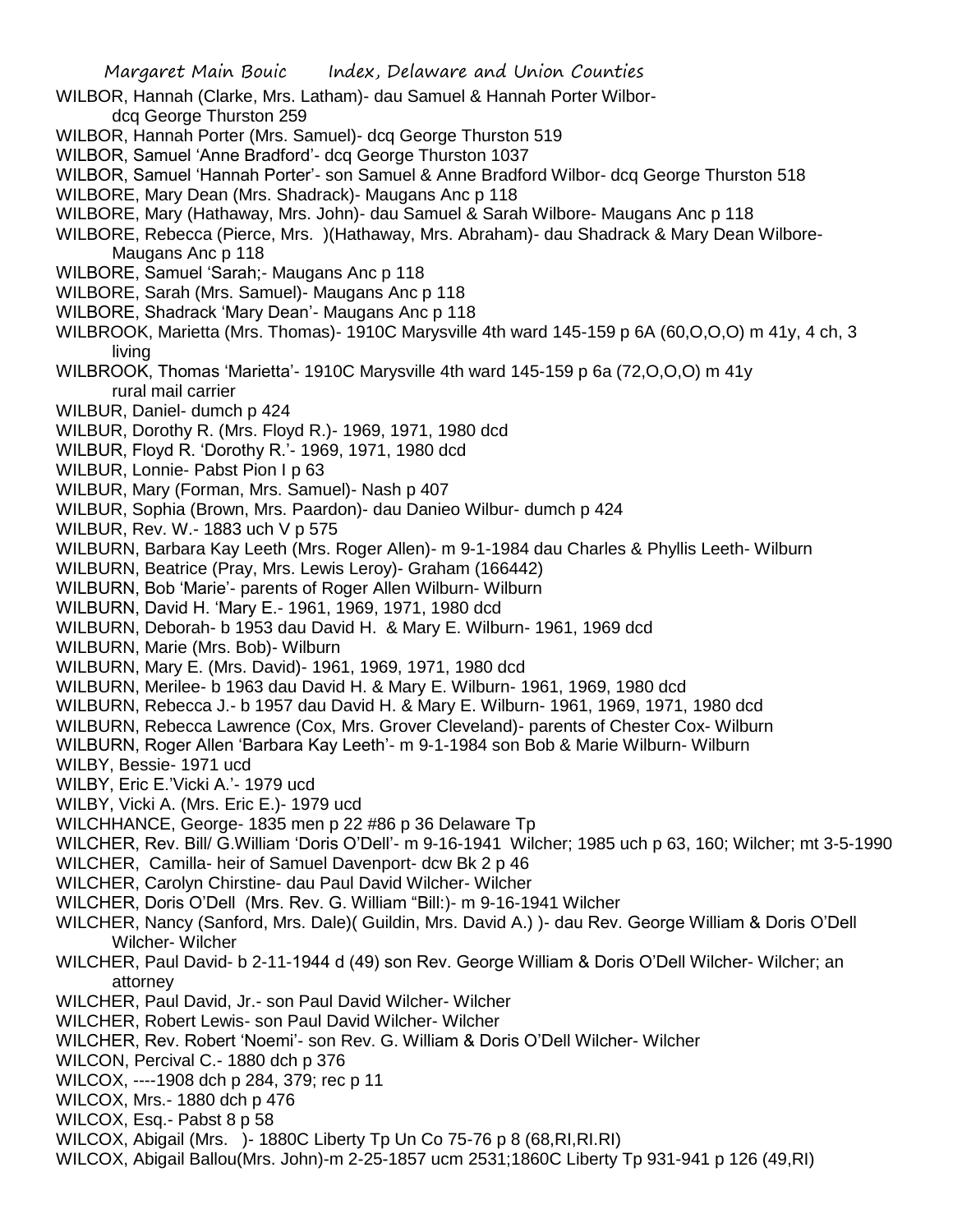- WILCOX, Abigail (Hocom, Mrs. )- dau Jehiel Wilcox- dcw Bk 2 p 394
- WILCOX, Ada Blaney (Mrs. )- Wilcox
- WILCOX, Ada (Kunkle, Mrs. Earl)- dau Alfred & Jennie Hill Wilcox- Wilcox; 1910C Claibourne South (8,O,O,O)
- WILCOX, Ada McFarland (Mrs. James)- m 5-27-1858 dcm
- WILCOX, Adaline (McClung, Mrs. Robert)- m 7-4-1848 ucm 1325
- WILCOX, Adam 'Anna Chase'- dcc Judith Lilja Hill 22
- WILCOX, Adelia M. (Grummon, Mrs. Austin)- m 1-8-1863 dcm
- WILCOX, Adie- b 5-1887 dau Calvin & Nancy Wilcox- 1900C Marysville 1st ward 249-254 p A11 (13,O,O,O)
- WILCOX, A (Dolph) son Charles & Virginia Louisa Beck Wilcox- 1985 uch p 41, 147
- WILCOX, Agnes- d 1-25-1873 (2-3-18) Sunbury Cem, Powell p 40; dau G. & M.
- WILCOX, A. J.- 1880C Jerome Tp 135-138 p 16 (53,O,-,-) household of Susannah
- WILCOX, Albert- 1860C Marysville 1500-1492 p 198 (22,O) Hotel, mail carrier
- WILCOX, Albert- son Almyron & Elizabeth Wilcox- 1850C Concord Tp 2265 p 132 (5/12,O)
- WILCOX, Albert 'Mattie E.- 1880C Dover Tp 151-160 p 171D (30,O,O,O)
- WILCOX, Albert 'Rebecca Norris'- 10-13-1861 ucm 3233; 1883 uch IV p 507
- WILCOX, Albert W.- b 11-1886 son James W. Wilcox- 1900C Claibourne Tp 90-96 p 34 (13,O,O,O)
- WILCOX, Alfred C. 'Jennie Hill'- b 4-1861 1900C Claibourne Tp 73-78 p 3B (39,O,O,O); 1910C Claibourne South 141-142 p 6B (49,O,O,O) m 26y, farmer
- WILCOX, ---- son Alfred C. & Jennie Wilcox- 1910C Claib. South 141-442 p 6B (19,O,O,O)
- WILCOX, Mr. & Mrs. Alfred, double funeral, Mrs. D. Friday, Mr. d Sunday- dg 2-25-1916, Cry Ab p 29
- WILCOX, Alfred G. 'Estelle H. Woods'- m 3-31-1874 ucm 5474; 1883 uch V p 156
- WILCOX, Alice (Ream, Mrs. John)- d 4-27-1942 dau Ira & Mary Ann Jone Wilcox- Weiser p 86
- WILCOX, Allen- son Samuel M. & Sarah Starks Wilcox- dumch p 266
- WILCOX, Amanda (Mrs. Porter)- parents of Daisy Maye Bricker- dg 3-3-1916, Cry Ab p 31
- WILCOX, Almina/Almira Vining (Mrs. Warren)- dau Elias Vining- 1880 dch p 676; dcw Bk 3 p 321; 1850C Liberty Tp Del Co 1535 p 104 (50,Conn)
- WILCOX, Almiron/Almyron 'Elizabeth Columber'- m 7-(1)7-1837 ucm 431 d 7-17-1864; 1883 uch IV p 507; 1985 uch p 147; 1850C Concord Tp 2265 p 132 (35,NY); 1860C Leesburg Tp 586-556 p 77 (45,O)
- WILCOX, Alvin 'Lucy Allen'- 1915 uch p 462; 1883 uch V p 453, 455, 458; 1830C Allen Tp 381 p 293 (20-30); 1840C Dover Tp 1433 (30-40)
- WILCOX, Amanda Pratt (Mrs. John)- 1915 uch p 1003
- WILCOX, Ambrose- son Stephen & Polly Maine Wilcox- Asp 1302
- WILCOX, Amy Luella Bell (Mrs. Henry Clay)- m 2-20-1877, dg 6-22-1909 Cry Ab p 39
- WILCOX, Andrea- dau Robert L. & Linda Wilcox- 1983 ucd
- WILCOX, Andrew- Union Co Probate Deaths Vol I p 4 (1867-1878)
- WILCOX, Andrew- son Almyron & Elizabeth Wilcox- Pabst 8 p 64, 69; 1850C Concord Tp 2265 p 132 (3,O); 1860C Leesburg Tp 586-556 p 77 (14,O)
- WILCOX, Andrew- son Andrew & Louisa Wilcox- 1870C Jerome Tp 111 p 15 (4,O)
- WILCOX, Andrew J. 'Louisa'- 1860C Jerome Tp 146 p 21 (33,Pa) 1870C Jerome Tp 111 p 15 (42,Pa)
- WILCOX, Andrew J. 'Mrs. Susan Sensel'- m 10-10-1877 ucm 6136
- WILCOX, Angeline- dau Almyron & Elizabeth Wilcox- 1850C Concord Tp 2265 p 132 (12,O)
- WILCOX, Angeline (Cochran, Mrs. Thomas)- m 2-22-1857 ucm 2528
- WILCOX, Ann Mardel (Shultz, Mrs. John)-d 2001 dau Burnice G. & Ehel Faris Wilcox- Wilcox
- WILCOX, Anna- 1850C Orange Tp 1739 p 112 (53,NY)
- WILCOX, Anna- dau Alvin & Lucy Allen Wilcox- 1883 uch V p 455
- WILCOX, Anna Chase (Mrs. Adam)- b 2-16-1834 d 6-23-1916- dcc Judith Lilja Hill 23
- WILCOX, Anna Delilah Fairman (Mrs. Martin)- b 8-2-1837 m 11-27-1873 d 8-9-1911, Cry Ab p 60
- WILCOX, Anna (Whitmore, Mrs. )- dau Nathaniel & Johanna Mayhorn Wilcox- Wilcox
- WILCOX, Anna (Young, Mrs. )- dg 6-14-1912 Cry Ab p 134
- WILCOX, Annie C.- dau Charles & Hannah Williamson Wilcox- 1880 dch p 705
- WILCOX, Ansil- pallbearer for Frank Gaston- dg 9-9-1918 Cry Ab p 55
- WILCOX, Arthur- nephew John D. Wilcox- Wilcox
- WILCOX, Arvilla Boyer (Mrs. Charles)- d 10-13-1964 (89) Wilcox; 1949 ucd
- WILCOX, Arzeba (Hocom, Mrs. )- dau Jehiel Wilcox- dcw Bk 2 p 394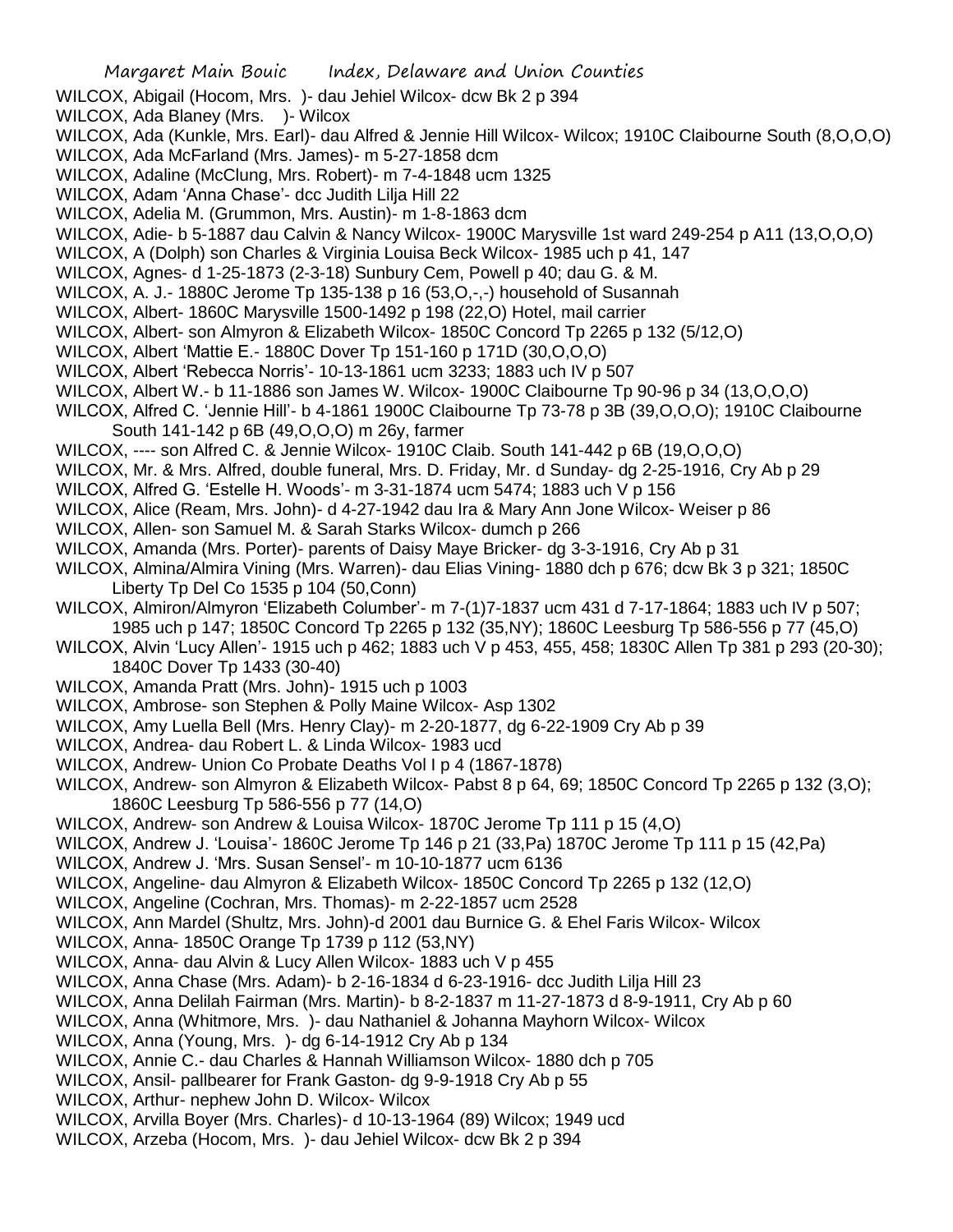- WILCOX, Asa- son William & Susan Wilcox- 1870c Jerome Tp 70 p 10 (12,O); 1880C Jerome Tp 124-127 p 14 (21, O,Va,O)
- WILCOX, Aurilla (Mrs. James)- 1850C Troy Tp 2641 p 138 (20,O)
- WILCOX, Austin- d 7-5-1848 (1-6--250 Stark Cem- Powell p 201 son B. & J. A. Wilcox
- WILCOX, Azenith (Mrs. Truman)- m 7-16-1806 onwq I
- WILCOX, Barbara A. Hackett (Mrs. L. W. David)- m 2-27-1865 dcm
- WILCOX, Barbara Ann (Wiechart, Mrs. Darrell Raymond)- b 3-1-1937 m 6-18-1960 dau Clifford Leroy & Henrietta Maine Mandery Wilcox- Weiser p 86
- WILCOX, Barbara (Mrs. Charles)- 1971, 1973, 1975, 1979, 1981, 1983 ucd
- WILCOX, Barbara (Wilson, Mrs. )- dau Elton W. & Geneva Hopper Wilcox- Wilcox
- WILCOX,Barnum'Julia Claflin'-1908 dch p 408; dumch p 228;1850C Kingston Tp 3246 p 172 (33,Pa)
- WILCOX, Barnum- son Barnum & Julia Claflin Wilcox- 1850c Kingston Tp 1246 p 172 (10,O)
- WILCOX, Beatrice L Tippie (Mrs. Henry L.)- b 10-25-1906 Athens d 2-2-2004 (94) Dublin Cem- dau Palmer & Etna Robinson Tippie- Wilcox
- WILCOX, Beatrice (Tormohlen, Mrs. Harvey F.)- m 6-19-1912 dau William & Mae Eggleston Wilcox- 1915 uch p 1059
- WILCOX, Benjamin F. 'Harriet A. Williams'- m 12-31-1856 dcm son Joseph Wilcox-, brother William H. Wilcox-1880 dch p 677; 1908 dch p 408; pmc p 4; will, dcw Bk 4 p 182 (20) 1864
- WILCOX, Benjamin W. 'Harriet Carpenteer'- m 11-22-1855 dcm
- WILCOX, Ben W. 'Ellen B. Singhans'- m 7-28-1858 dcm
- WILCOX, Berniece Fox (Mrs. Reuben)- b 5-10-1903 m 12-8-1924 d 3-9-2000 (96) Broadway Cem- dau Charles & Columbia Fox- Wilcox
- WILCOX, Bertha (Mrs. L. E.)- Pabst 2 p 35
- WILCOX, Betti (Zimmerman, Mrs. )- b 7-5-1926 Willoughby, O. D 7-21-2000 (74) Oak Grove Cem- dau Edgar M. & June Wilcox- Wilcox
- WILCOX, Betty J. (Mrs. Charles)- 1949, 1971, 1973 ucd
- WILCOX, Beverly (Rebel, Mrs. )- dau Edgar M. & June Wilcox- Wilcox
- WILCOX, B. F.- hadc p 34 (1849 Liberty Tp)
- WILCOX, Bill son William & Elaine Harper Wilcox- Wilcox
- WILCOX, Bob 'Susan'- My-T-Fine Kennels, Concord Tp Wilcox
- WILCOX, Bonnie (Higgins, Mrs. Roger) dau Burnice George & Ethel Farris Wilcox- Wilcox
- WILCOX, Bowen- son Samuel & Clarissa Montoine Wilcox- dumch p 266
- WILCOX, Burnice George 'Ethel Farris'- m 5-29-1926 d 10-28-1977 (73) son L. E. & Bertha Wilcox- Pabst 2 p 22, 35; 1959 ucd; 1961, 1969, 1971 dcd
- WILCOX, B. W.- 1908 dch p 408
- WILCOX, C.- 1908 dch p 424; 1915 uch p 539
- WILCOX, Calvin- son Milo R. & Mary Harris Wilcox- Wilcox
- WILCOX, Calvin 'Nancy'- son Almiron & Elizabeth Columber Wilcox- 1870C Leesburg Tp 132-138 p 16 (8,O); 1880C Leesburg Tp 294-294 p A189 (18,O,O,O); 1900C Marysville 1st ward 249-254 p 11A
	- (37,O,O,O); 1910C Dover Tp 197-201 p 8B (48,O,O,O) odd jobs m 23y
- WILCOX, Calvin- son Samuel & Clarissa Montoine Wilcox- dumch p 226
- WILCOX, Calvin- son Samuel M. & Sarah Stark Wilcox- dumch p 266; hadc p 123
- WILCOX, Carla (Mrs. Charles E.)- Wilcox
- WILCOX, Carl D.- b 5-1898 son John B. & Clara B. Wilcox- 1900C milford 5 p 1A (2,O,O,O)
- WILCOX, Carmen'Eileen Gray'- son Reuben & Trudy Wilcox- Wilcox; 1985 uch p 62; US Navy
- WILCOX, Carol Ann (Hare, Mrs. Larry Duane)- m 6-19-1970 dau Dr. Harold E. & Ethel Mae Hershey Wilcox-**Wilcox**
- WILCOX,Caroline McDaniel(Mrs. David L.W.)- m 5-9-1850 dcm;1850C Orange Tp 1740 p 112 (22,O)
- WILCOX, Caroline- dau Robert L. & Linda Wilcox- 1983 ucd
- WILCOX, Caroline- dau Stephen & Polly Maine Wilcox- Asp 1301
- WILCOX, Carrie (Carpenter, Mrs. )- dau Robert & Eveline Spangler Wilcox- dumch p 229; dg 10-30-1906, Cry Ab p 128
- WILCOX, Carrie E.- b 6-1890 dau James Wilcox-1900C Claibourne Tp 90-96 p 3B (Colorado,O.O)
- WILCOX, Carrie- pallbearer for Madonna Wilcox- delge 10-1-1918, Cry Ab p 68
- WILCOX, Carroll- son Mrs. Ruby Wilcox- Wilcox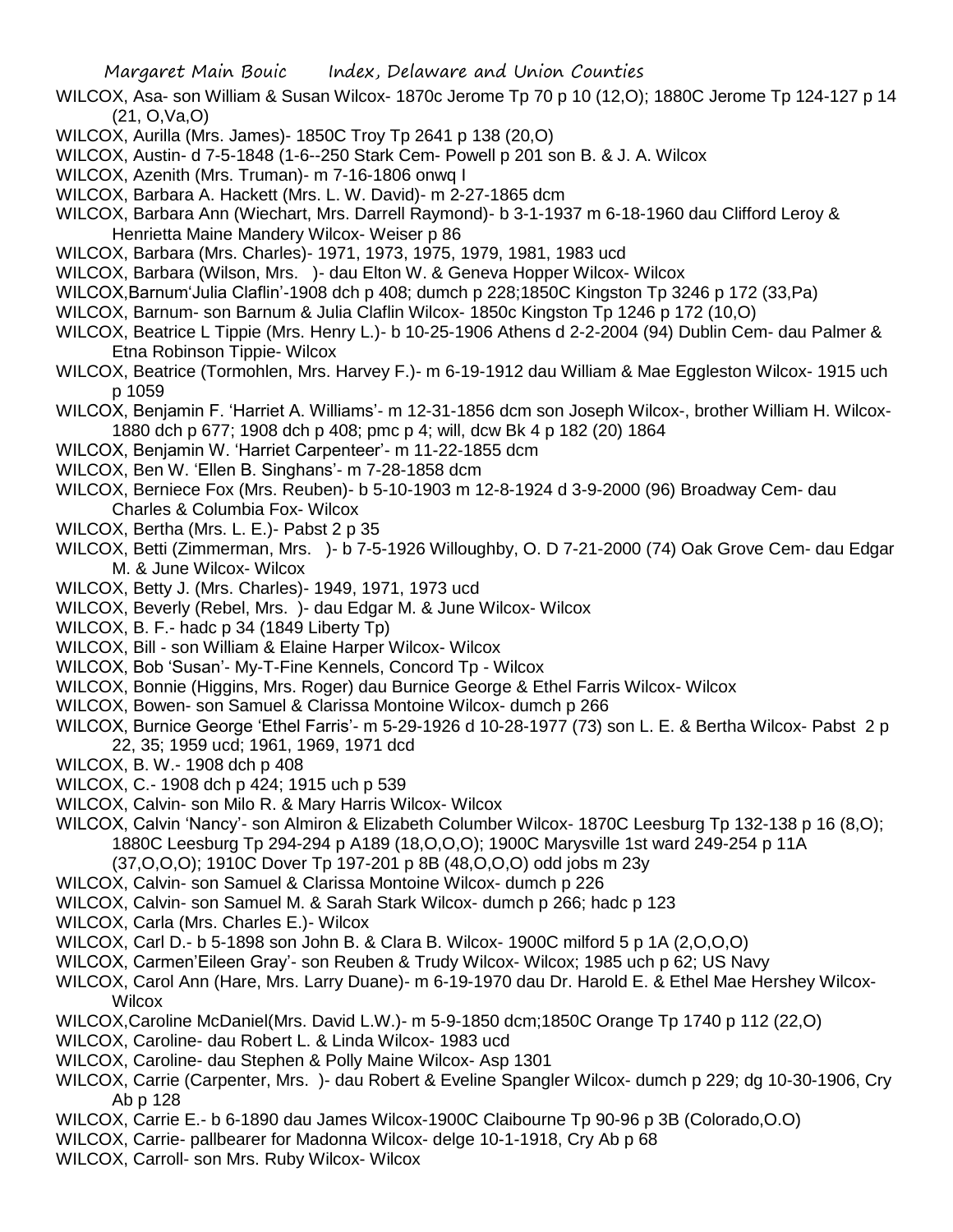- WILCOX, Carter 'Mary Beecher'- 1883 uch V p 78
- WILCOX, Casper- son Robert & Evaline Spanger Wilcox- dg 10-30-1906 Cry Ab p 128
- WILCOX, Catherine- Pabst 1 p 49; 1850C Marlborough Tp 13 p 182 (78,Pa)
- WILCOX, Catherine (Anstead, Mrs. )- dau Emmet & Clara Mae Walker Wilcox- Wilcox
- WILCOX, C. E.- parents of Madonna Wilcox- dg 9-27-1918, Cry Ab p 67
- WILCOX, Cecil Price( Mrs. )- dau John M. & Alma Elizabeth Price- dg 3-9-1909, Cry Ab p 15
- WILCOX, Cecilia- d 7-28-1847 (4-5-23) Stark Cem- Powell p 201 dau B. & J. A.
- WILCOX, Charity (Mrs. Garner)- 1850C Porter Tp 3035 p 165 (38,Va)
- WILCOX, Charity Patch (Mrs. Jonathan)- m 2-20-1834 ucm 319
- WILCOX, Charity White- dau John White- dcw Bk 2 p 190
- WILCOX, Charles- 1883 uch IV p 541
- WILCOX, Charles- d 1968 Sbc p 28, 29, 48
- WILCOX, Charles- b 1-1893 son Alfred & Jennie Hill Wilcox- 1900C Claib. Tp 73-78 p 3B (7,O,O,O)
- WILCOX, Charles- son Almyron & Elizabeth Wilcox- 1850C Concord Tp 2265 p 132 (10,.O); 1860C Leesburg Tp 586-556 p 77 (20,O)
- WILCOX, Charles- son Andrew & Eliza Wilcox- 1870C Jerome Tp 111 p 15 (18,O)
- WILCOX, Charles 'Arvilla Boyer'- Wilcox; 1949 ucd
- WILCOX, Charles B.- son Henry Clay & Amy Luella Bell Wilcox- dg 6-22-1909 Cry Ab p 39
- WILCOX, Charles- d 9-5-1845 (4m4d) Stark Cem; Powell p 201- son Crandall & Mary Wilcox
- WILCOX, Charles 'Elizabeth'- d 1-1-1998 (69)- son Delno & Ruby Burlingame Wilcox- Wilcox
- WILCOX, Charles E.- 1883 uch IV p 486, 536
- WILCOX, Charles E.- Union Co Probate Deaths Vol II p 8 (1879-1886)
- WILCOX, Charles E. 'Betty'- 1949. 1967, 1971 ucd
- WILCOX, Charles E. 'Carla'- son Charles M. & Barbara J. Buckner Wilcox- Wilcox
- WILCOX, Charles 'Electa A. C(h)ase'- b 1-8-1828 m 2-12-1852 dcm d 1-15-1903 Powell Cem, Powell p 167; son Warren & Almira Vining Wilcox- 1880 dch p 676; 1850C Liberty Tp Delaware Co 1535 p 104 (21,O)
- WILCOX, Charles 'Estella Docer- b 2-1871; Wilcox; 1900C Marysville 3rd ward 194-200 p 8A (29,O,O,O) m 7y, teamster; 1910C Marysville 315-272 p 11A (40,O,O,O) m 17y city mail carrier
- WILCOX, Charles F. 'Mrs. Marjorie M. Bowersmith Morehead'- b 8-11-1909 Lisbon m 9-27-1975 d 8-16-1987 (78)Oakdale Cem Record O154 SE 1/4- son Frederick & Lyda Prosser Wilcox- Wilcox
- WILCOX, Charles- d 12-13-1847 (1-2-22) Wyatt Cem, Powell p 307; son H. & M
- WILCOX, Charles 'Hannah Williamson'- b 10-30-1834 m 7-9-1857 dcm d 12-29-1917 (83y2m) son Martin & Charlotte Aller Wilcox- 1880 dch p 705; 1850C Orange Tp 1669 p 109 (16,O); 1860C Claib. Tp 680-661 p 89 (26,O); dg 6-14-1912; Cry Ab p 134
- WILCOX, —(James, Mrs. Walter)- dau Charles & Hannah/Harriet Williamson Wilcox- dg 1-4-1918, Cry Ab p 2
- WILCOX, Young, Mrs. James)- dau Charles & Hannah/Harriet Williamson Wilcox- dg 1-4-1909 Cry Ab p 2
- WILCOX, Charles 'Kattie'- father of Mrs. James Young- dg 6-4-1912 Cry Ab p 130; dg 3-9-1915 Cry Ab p 25
- WILCOX, Charles L. 'Ethel Gay'- b 1-8-1893 m 8-14-1919 d 2-22-1968 Oakdale Cem -son Alfred & Jennie Hill Wilcox- Wilcox; 1959 ucd
- WILCOX, Charles 'Libby'- son delno & Ruby M. Burlingame Wilcox- Wilcox
- WILCOX, Charles- dcw Bk 4 p 166 (19) wit, exec of Margaret S. Fowler
- WILCOX, Charles d 7-17-1865 Africa Cem- Powell p 181; son M. A. & E. M.
- WILCOX, Charles 'Mary Vansickle'- m 5-25-1847 dcm d 11-3-1888 (68-5-5) E. Liberty Cem- Powell p 196- 1880 dch p 563, 584; bpt p 2, 15; 1908 dch p 283, 460; dg 6-22-1909 Cry Ab p 39; dg 11-16-1888, Cry Ab p 207
- WILCOX, Charles M. 'Barbara'- son Ralph & Elsie Wilcox- 1949, 1959, 1971, 1973, 1975, 1979, 1981, 1983 ucd
- WILCOX, Charles M. 'Barbara J. Buckner'- b 1-20-1933 Unionville m 9-6-1959 d 10-18-1999 (66) Jerome Tp Cem- son Roger L. & Elsie V. Smith Wilcox- Wilcox
- WILCOX, Charles- son Nathaniel & Margaret Wilcox- 1880C Marysville 244-264 p 14 (10,O,O,O)
- WILCOX, Charles Seward 'Margaretta Muihlenberg Morley- m 7-11-1907- Weiser p 203
- WILCOX, Charles 'Virginia Louisa Beck'- b 12-11-1839 Marysville 6-11-1879 son Almviaian/Almyron & Elizabeth Columber Wilcox- 1985 uch p 41, 147; 66th OV.I.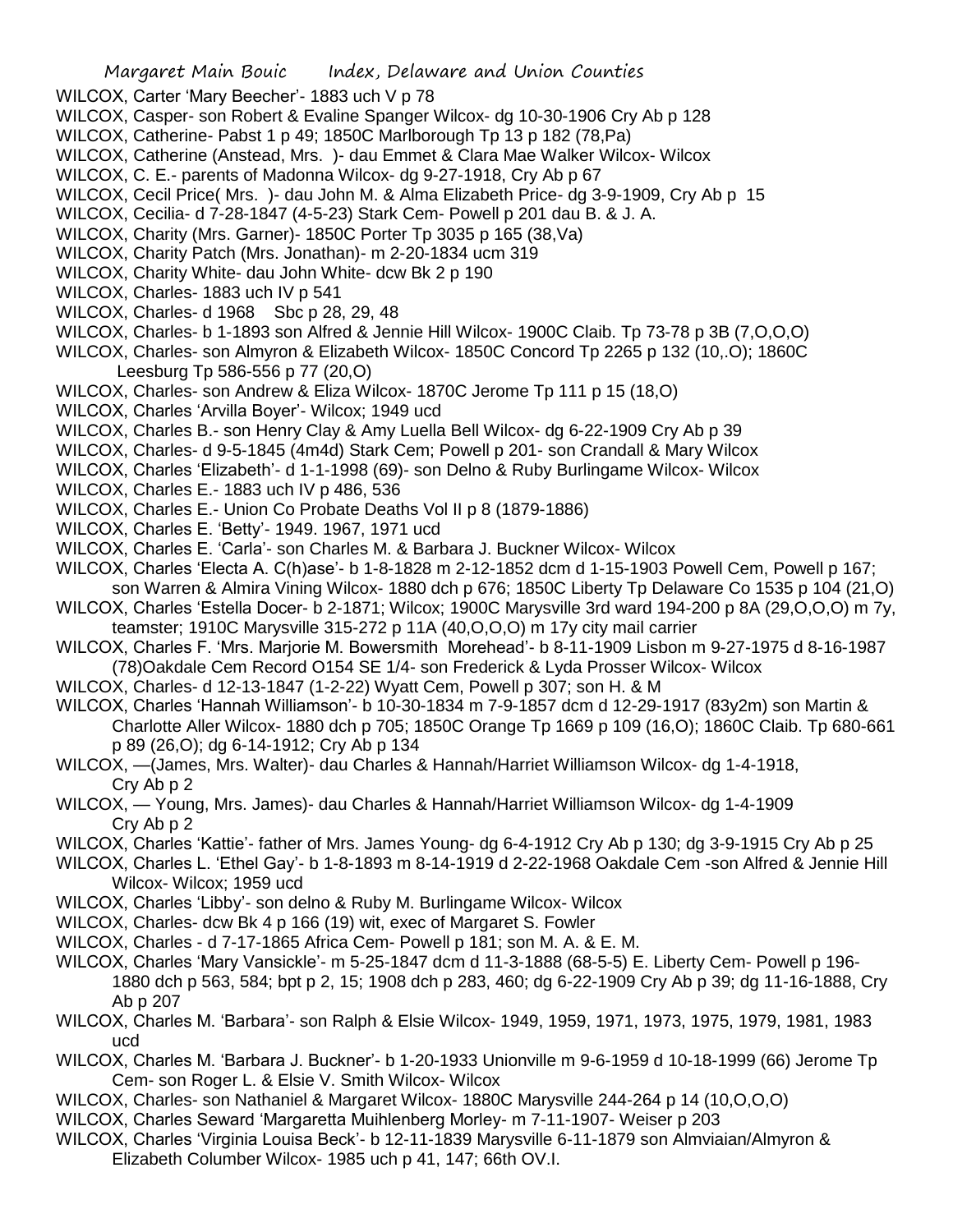- WILCOX, Charlott- d 7-5-1848 (2-5-12) Stark Cem, Powell p 201 dau B. & J. A.
- WILCOX, Charlotte "Lottie:Aller (Mrs. Martin)- 1880 dch p 705; 1850C Ornge Tp 1669 p 109 (36,Va)
- WILCOX, Charlotte Keziah (Jaycox, Mrs. Maurice)- dau Martin & Anna Delilah Fairman Wilcox
	- dg 8-22-1911, Cry Ab p 60
- WILCOX, (Budd, Mrs. James)- dau Martin & Charlotte AllerWilcox- dg 1-4-1918, Cry Ab p 2
- WILCOX, Chloe (Courter, Mrs. Thacker)- dau Robert & Evaline Spangler Wilcox- dg 10-30-1905 Cry Ab p 122; Pabst 2 p 38
- WILCOX, Chloe J. (Barrows, Mrs. Dorton) dau Charles & Hannah Williamson Wilcox- 1880 dch p 705; dg 6- 14-1912, Cry Ab p 134; dg 1-4-1918, Cry Ab p 2
- WILCOX, Christina Taylor (Mrs. Tracy)- m 10-10-1812 onwq I
- WILCOX, Cindy Langley (Mrs. Robert, Jr.)- m 7-21-1984 dau Ted & Kay Langley- Wilcox
- WILCOX, Chuck- son Carmen & Eilene Gray Wilcox- 1985 uch p 62
- WILCOX, Clara (Mrs. )- pmc p 24
- WILCOX, Clara B. (Mrs. John B.)- b 8-1864 1900C Milford 5 p 1A (35,O,O,O) m 4y 1 ch
- WILCOX, Clara Mae Walker (Mrs. Emmet)- b 5-30-1897 n 1919 d 10-14-1977 dau Charles & Eva Overfield Walker- Wilcox
- WILCOX, Clarence- son Rev. John & Margaret Weber Wilcox- 1915 uch p 1060
- WILCOX, Claribel (Parker, Mrs. )- dau William M. & Marjorie Maddox Wilcox- Wilcox
- WILCOX, Clarissa (Drake, Mrs. Daniel S.)- m 3-29-1838 dcm
- WILCOX, Clarissa (Mrs. Hira)- d 2-8-1816 (28y) Old Norton Cem- Powell p 176
- WILCOX, Clarissa Montaine (Mrs. Samuel)- d 1844 dau Isaac Montaine; Powell p 147; dumch p 226
- WILCOX, Clifford Leroy 'Henrietta Marie Mandery'- b 7-14-1909 m 7-30-1834 son Thomas & Ida May Hubbard Wilcox- Weiser p 86
- WILCOX, Clinton- son Hiram & Sophronia Wilcox- 1850C Orange Tp 1087 p 110
- WILCOX, Cloie (Carter, Mrs. )- dau Robert & Eveline Spangler Wilcox- dumch p 229
- WILCOX, Colleen Metzger (Mrs. William Eugene)- b 11-24-1934 m 12-14-1952- Weiser p 86
- WILCOX, Connie Moss (Mrs. Gary)- m 6-23-1979- Wilcox
- WILCOX, Cora B.- b 1860 d 1933 Galena Cem, Powell p 27; dau Harriet Wilcox
- WILCOX, Coreaell C.- son Samuel & Sarah Stark Wilcox- dumch p 226
- WILCOX, Cornelia (Lowery, Mrs. )-dau Tracy & Rebeca Sandusky Wilcox-dg 1-9-1906 Cry Ab p 72
- WILCOX, Cornelius 'Margaret McAllister'- b 2-15-1834 d 2-24-1911 Sunbury Cem- Powell p 39- son Crandall & Elizabeth Wilcox- Sunbury p 3; 1850C Berkshire Tp 59 p 7 (16,Penn)
- WILCOX, Crandall 'Eunice Searles'- m 4-24-1859 dcm
- WILCOX, Crandall 'mary'- b 7-4-1806 d 5-18-1860 Stark Cem, Powell p 201- son Isaac Wilcox- dcw Bk 1 p 65; 1880 dch p 681; 1850C Berkshire Tp 59 p 7 (43,NY)
- WILCOX, C. T.- son Andrew J. & Louisa J. Wilcox- 1860C Jerome Tp 146 p 21 (6,O)
- WILCOX, Cynthia dau Alvin & Lucy Allen Wilcox- 1883 uch V p 455
- WILCOX, Cynthia Gass (Mrs. Samuel M.)- d 3-11-1895 (67) pneumonia- Cry Ab p 13- dau James R. Gassdumch p 227
- WILCOX, Cynthia Jane (Mince, Mrs. Denny Fred)- m 8-28-1965 dau Harold E. & Etta Mae Wilcox- Wilcox
- WILCOX, D. A. Strawser- b 1844 d 1924 Old Horseshoe Baptist Graveyard- Powell p 283
- WILCOX, Daisy (Mrs. )- d 11-15-1968 (88) bur Mt. Pleasant- Wilcox
- WILCOX, Daisy Maye (Bricker, Mrs. Harry)(Friend, Mrs. Archie)- b 12-28-1878 m 9-26-1895 d 2-22-1916 (38- 1-24) Mt. Pleasant Cem, Cry Ab p 31
- WILCOX, Daniel- Nash p 296
- WILCOX, Daniel- b 1964 son Charles M. & Barbara Wilcox- 1967, 1971, 1973, 1975, 1979, 1983 ucd
- WILCOX, Daniel C.- d 3-3-1972 (80) bur Walnut Grove Cem- Wilcox
- WILCOX, Daniel L. 'Debra'- son Charles M. & Barbara J. Buckner Wilcox- Wilcox
- WILCOX, Darlene Jackson (Mowery, Mrs. Bill)- dau Milo R. & Mary V. Harris Wilcox- Wilcox
- WILCOX, Darwin- son Mrs. Ruby Wilcox- Wilcox
- WILCOX, David L. W. 'Caroline McDaniel'- m 5-9-1850 dcm; 1850C Orange Tp 1740 p 112 (30,O)
- WILCOX, David- son Mrs. Ruby Wilcox- Wilcox
- WILCOX, Deborah- dau Carmen & Eilene Wilcox- 1985 uch p 62
- WILCOX, Deborah- dau Marion L. & Joyce Lackey Wilcox- Wilcox; 1961 (1) dcd; 1967 ucd
- WILCOX, Debra (Mrs. Daniel L.)- Wilcox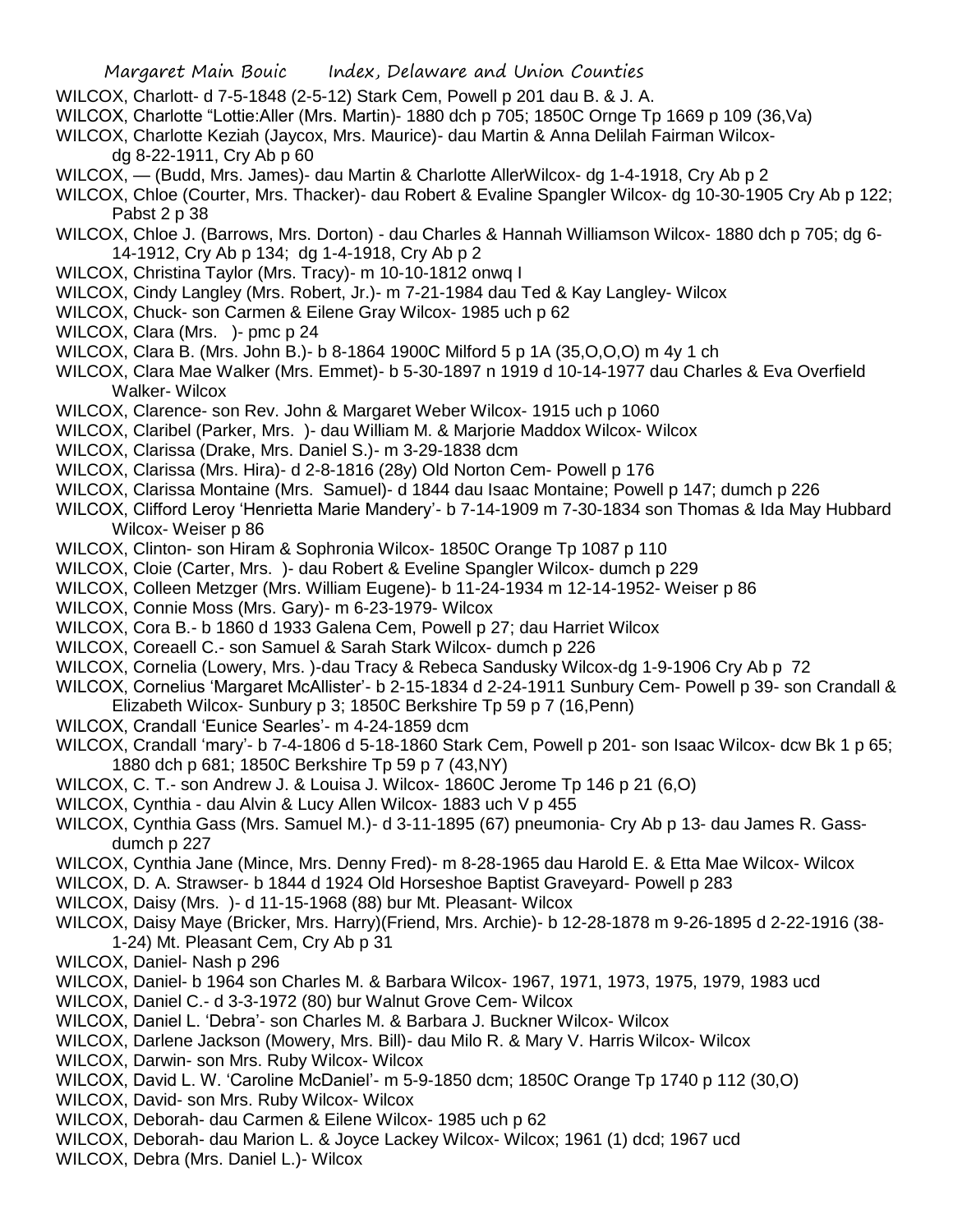- WILCOX, Debra (Wagner, Mrs. William Charles)- Wilcox
- WILCOX, Decca (Mrs. )- d 11-10-1926 (63y) Oakdale Cem 3865 (E114)
- WILCOX, Delilah- poem read at Ezra Whitman funeral- dg 8-25-1893, Cry Ab p 131
- WILCOX, Delilah (Mrs. James)- Pabst 1 p 44; 1850C Berkshire Tp 234 p 24 (57,NY)
- WILCOX, Delno 'Ruby Burlingame'- b 1-23-1909 m 9-24-1927 d 2-19-1976 Claibourne Cem- son Orlando & Minnie Mulvaine Wilcox- Wilcox
- WILCOX, Delsie (Jaycox, Mrs. Elmer)- m 10-29-1928- Maugans Anc p 136
- WILCOX, Demaris (Thompson, Mrs. John H.)- m 4-1-1839 dcm
- WILCOX, Denise E.(Anderson, Mrs. )- b 1954 dau Charles W. & Betty J. Wilcox- Wilcox, 1971, 1973 ucd
- WILCOX, Dennis- son Thurman C. Wilcox- Wilcox
- WILCOX, Desiah (Lakes, Mrs. Pharris)- dau Isaac Wilcox- dcw Book 1 p 65
- WILCOX, Diana Lynn (Scheiderer, Mrs. George Henry)- m 2-15-1969 dau Charles W. & Betty Wilcox- Wilcox; Rausch 163222; 1949 ucd
- WILCOX, Diedra- dau William L. & Elaine Harper Wilcox- Wilcox
- WILCOX, Disa (Mrs. John)- b 10-1863 1900C Liberty Tp Un Co 261-267 p 12A (36,O,O,O) m 6y 1 ch, o living
- WILCOX, ----- 1910C Liberty Tp Un C 290 p 12A (49.O,O,O) m 16y. 2 ch
- WILCOX, Don son Charles F, Wilcox- Wilcox
- WILCOX, Dorcas (Carey, Mrs. John)- m 1-18-1817 m 51y dg 4-1-1875 Cry Ab p 4
- WILCOX, Dorothy Ann- dau Ira J. & Martha Wilcox- 1850C Troy Tp 2574 p 136 (7,O)
- WILCOX, Dorothy Pitts (Mrs. Harold L.)- m 1947 d 7-30-1991 (70) Forest Grove Cem- Wilcox
- WILCOX, Dorothy Taylor (Mrs. Leroy)- m 1-1-1963- Wilcox
- WILCOX, Dwight J.- son John, Jr & Tis—? Wilcox- 1910C Liberty Tp Un Co 290 p 12A (9,O,O,O)
- WILCOX, (Mrs. Erl) sister Orpha Jane Darling- dg 4-30-1918, Cry Ab p 32
- WILCOX, Earl- b 2-1888 son Alfred & Jennie Hill Wilcox- 1900C Claib. Tp 73-78 p 3B (-,O,O,O)
- WILCOX, Earl 'Grace'- 1910C Claibourne North 151, 154 p 6A (22,O,O,O) m 2y, railroad conductor
- WILCOX, Earl- nephew John C. Wilcox- Wilcox
- WILCOX, Earl L.- 1880C Marysville 217-234 p 14 (1,O,o,O) son John W. & Mary E. Wilcox
- WILCOX, Earl Stark . 'Hazel'- d 12-29-1962 Sunbury Cem- Wilcox; 1961 dcd
- WILCOX, Earl Synn- d 5-12-1880 (1y) Oakdale Cem I (150C) Marysville p 23
- WILCOX, Ed- 1976 dch p 242; dg 1-1-1918, Cry Ab p 1
- WILCOX, Eddie- b 1960- son Charles E. & Barbara Wilcox- 1967, 1971, 1973, 1975, 1979 ucd
- WILCOX, Edgar- 1949, 1971 ucd
- WILCOX, Edgar- 1949 ucd
- WILCOX, Edgar M. 'June F.'- b 7-10-1902 d 2-17-1971 (68) Oak Grove Cem- son Orlando & Minnie Mulvaine Wilcox- Wilcox; 1969 dcd
- WILCOX, Edith- d 8-2-1880 (10mos) Sunbury Cem, Powell p 44; dau J. C. & C.
- WILCOX, Edmund 'Mary Todd'- dcw Bk 3 p 291
- WILCOX, Edmund 'Sophronia'- 1850C Orange Tp 1678 p 109 (36,NY)
- WILCOX, Edna E.- 1961 dcd
- WILCOX, Edna (Edwards, Mrs. )- d 2003 dau Leroy A. Wilcox- Wilcox
- WILCOX, Edna Mae Sours (Mrs. )- dau Alex & Lucille Godfrey Sours- 1985 uch p 59
- WILCOX, Edna (Young, Mrs. )- dau Charles & Arvilla Boyer Wilcox- Wilcox
- WILCOX, Edward- Pabst 6 p 83
- WILCOX, Edward- d 10-27-1995 Oakdale Cem Record O96, SW 1/4
- WILCOX, Edward- son Mrs. Orlena Waters'- dg 6-20-1911 Cry Ab p 43
- WILCOX, Edwin- parent of Fern Wilcox- dg 11-14-1913, Cry Ab p 70
- WILCOX, Edwin- 1870C Taylor Tp 85-82 p 10 (8,O) lived with John & Rebecca Boyce (Walker)
- WILCOX, Edwin- son Orlando & Minnie Wilcox- 1910C Leesburg Tp West 99-101 p 4B (7,O,O,O)
- WILCOX, Eilene Gray (Mrs. Carmen)(Kale, Mrs. Delynn)- dau Jay Berlin "Barney" & Maxine Wiley Gray- 1985 uch p 62; 1983 ucd
- WILCOX, E. K. (Cook, Mrs. O. S.)- dau Crandle Wilcox- 1880 dch p 681
- WILCOX, Elaine Harper (Mrs. William)- m 7-25-1965 Wilcox; 1967, 1979 ucd
- WILCOX, Elbert W.- 1910C Magnetic Springs 9-10-p6A (23,O,O,O) retail merchant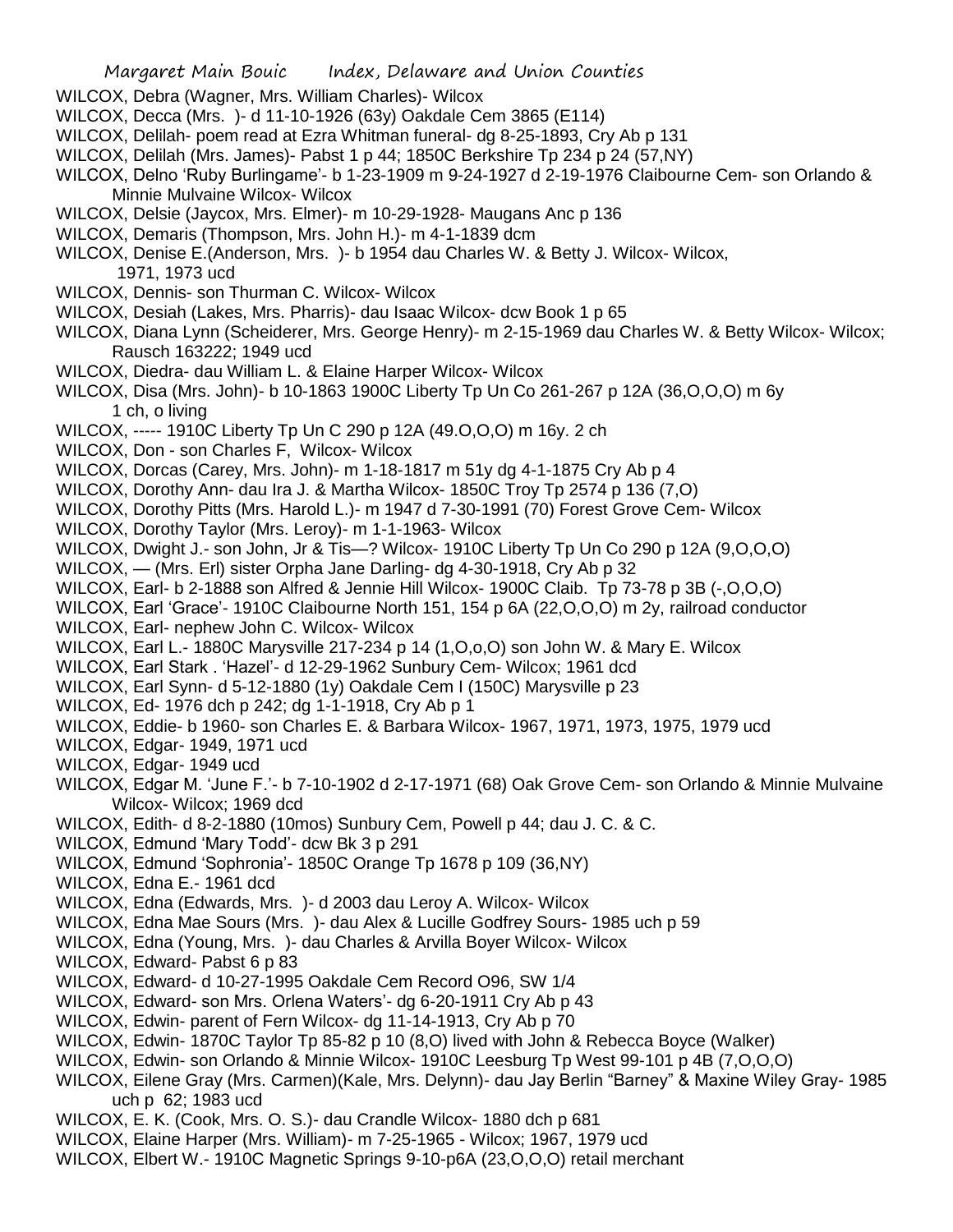- WILCOX, Eleanor- dau Alvin & Lucy Allen Wilcox- 1883 uch V p 455
- WILCOX, Electa A. C(h)ase (Mrs. Charles)- b 3-30-1831 m 2-12-1852 dcm d 1-21-1906 Powell Cem- Powell p 167; 1880 dch p 676
- WILCOX, Electa, Miss- 1880 dch p 533; 1908 dch p 209, 492
- WILCOX, Elethco (Kasper, Mrs. )- dau Robert & Evalina Spangler Wilcox- dumch p 229
- WILCOX, Eliza Alsophene (Harroun, Mrs. Jerome)- m 5-8-1860 dcm dau Hiram & Safronia Brown Wilcox- dcq Forrest Shoemaker 7; 1850C Orange Tp 16 87 p 110 (12,O)
- WILCOX, Eliza M. . Preston (Mrs. Martin)- m 11-1-1860 dcm; 1870C Claibourne Tp 230-228 p 29 (36,O)
- WILCOX, ----(Mrs. )- sister Eliza Williams Hempsead- dg 9–16-1910, Cry Ab p 57.
- WILCOX, Elizabeth- Union Co Probate Deaths Vol I p 86 (1867-1878)
- WILCOX, Elizabeth- 1870C Marysville Paris Tp 141-141 p 16 (53,O); Martha Clark lived with her; 1880C Leesburg Tp 294-294 p A189 (59,O,Va,Md)
- WILCOX, Elizabeth- dau Alvin & Lucy Allen Wilcox- 1883 uch V p 455; 1830C Allen Tp 381 p 293 (-5); 1840C Dover Tp 1433 (10-15)
- WILCOX, Elizabeth (Mrs. Charles M.)- Wilcox
- WILCOX, Elizabeth Columber (Mrs. Almiron)- m 7-(1)7-1837 ucm 431; 1985 uch p 147; 1850C Concord Tp 2265 p 132 (30,O); 1860C Leesburg Tp 586-556 p 77 (40,O); 1870C Leesburg Tp 132-138 p 16 (47,O)
- WILCOX, Elizabeth (Cook, Mrs. Lyman S.)- m 4-28-1856 dcm
- WILCOX, Elizabeth- dau Crandall & Mary Wilcox- 1850C Berkshire Tp 59 p 7 (19,Penn)
- WILCOX, Elizabeth- dau James & Delilah Wilcox- Pabst 1 p 44; 1850C Berksire Tp 234 p 24 (22,NY)
- WILCOX, Elizabeth"Betty" (Jester, Mrs. )- dau Henry L. & Beatrice L. Tippie Wilcox- Wilcox
- WILCOX, Elizabeth S. (Hughes, Mrs. John R.)- m 6-29-1852 dcm
- WILCOX, Elizabeth (Stark, Mrs. James)- 1908 dch p 460. 635
- WILCOX, Ella L. (Smith, Mrs. John E.)- m 1-31-1881 ucm 6903
- WILCOX, Ellen B. Singhaus (Mrs. Ben W.)- m 7-28-1858 dcm
- WILCOX, Ellsworth- son Robert & Evelina Spangler Wilcox- dumch p 229
- WILCOX, Elmore H. 'Mary Wyatt'- m 10-27-1831 Marlborough Tp, Ohio State Gazette, dcga p 55; 1835 men p 40 # 51 p 72 Mlb. Tp; 1840C Marlborough Tp p 248 (30-40)
- WILCOX, Elsey C.,- d 8-26-1894 Union Co Probate Deaths Vol 3
- WILCOX, Elsie (Mrs. Ralph)- 1949, 19598, 1967, 1971, 1973, 1975 ucd
- WILCOX, Elsie V. Smith (Mrs. Roger L.)-d 11-26-1976 (66) parents of Charles M. Wilcox- Wilcox
- WILCOX, Elsworth- son Robert & Evaline Spangler Wilcox- dg 10-30-1905 Cry Ab p 28
- WILCOX, Elton W. 'Geneva Hopper '- b 3-23-1910 d 6-8-1964 Forest Grove Cem- son John T & Minnie Sager Wilcox- Wilcox
- WILCOX, Elzie b 1897 son Charles & Estella Wilcox- 1900C Marysville 3rd ward 194-200 p 8A (2,O,O,O); 1910C Marysville 315-272 p 11A (12,O,O,O)
- WILCOX, Emeline Gray (Mrs. Francis B.)- m 7-2-1852 dcm
- WILCOX, Emerson- son Charles & Arvilla Boyer Wilcox- Wilcox
- WILCOX, Emmet 'Clara Mae Walker'- m 1919 d 4-15-1973 Oakdale Cem son Ada Blaney Wilcox- Wilcox
- WILCOX, Emily (Maynard, Mrs. Apollos)- m 7-4-1820 Franklin Chronicle, dcga p 12

WILCOX, E./ P.- 1983 ucd

WILCOX, Erastus- son Almiron & Elizabeth Columnber Wilcox- 1860C Leesburg Tp 586-556 p 77 (1,O); 1880C Leesburg Tp 294-294 p A189 (21,O,O,O)

- WILCOX, Estelle H. Woods (Mrs. A. G.)- m 3-31-1874 ucm 5474 dau William & Martha Jane Thompson Woods- 1883 uch V p 156
- WILCOX, ---- (Hush, Mrs. V. G.)- dau William & Martha Jane Thompson Woods- 1883 uch V p 156 WILCOX, Erastus 'Sarah Fogle'- m 8-2-1880 ucm 6764
- WILCOX, Estella B.- dau John W. & Mary E Wilcox- 1880C Marysville 217-234 p 11 (8,O,O,O)
- WILCOX, Estella Martin (Mrs. )- dau James Hamilton & Elizabeth Jane Hamilton Martin- dg 12-27-1912, Cry Ab p 181
- WILCOX, Estella M. Coder (Mrs. Charles)- b 9-1876 Wilcox; 1900C Marysville 3rd ward194-200 p 8A (23,O,O,O) m 7y, 3 ch, 2 living;1910C Marysville 315-272 p11B (32,O,O,O)m 17y, 3 ch, 2 liv
- WILCOX, Estella (Van Sickle, Mrs. )- dau Ruby Wilcox- Wilcox
- WILCOX, Estelle- dau William & Olla Wilcox- 1880C Marysville 520-569 p 41 (3,O,O,O)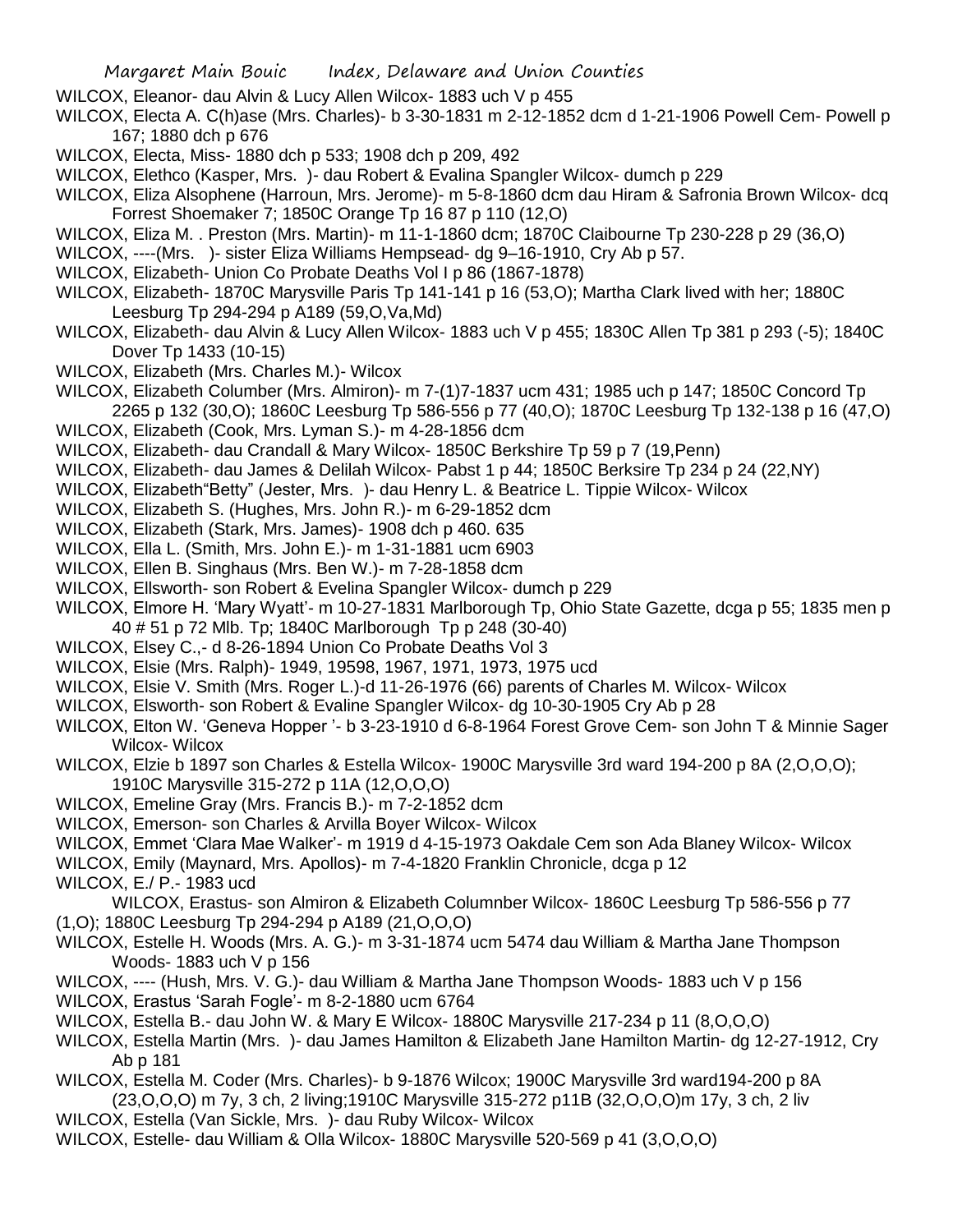- WILCOX, Esther (Foltz, Mrs. )- b Feb 1897 dau Alfred & Jennie Hill Wilcox- Wilcox; 1900C Claibourne Tp 73- 78 p A4 (3,O,O,O); 1910C Claib. South 11-142 p 6B (13,O,O,O)
- WILCOX, Ethel (Brown, Mrs. Roy M.)- d 7-27-1978- Wilcox
- WILCOX, Ethel- b 3-1889 dau Calvin & Nancy Wilcox-1900C Marysville 1st ward 249-254 (11,O,O,O)
- WILCOX, Ethel F. (Mrs. )- d 1-2-1988 New Jersey- Sunbury Mem. Pk- mother of Margaret Craig- Wilcox

WILCOX, Ethel Farris (Mrs. Burnice G.)- b 5-4-1908 Condit d 10-15-2004 (96) Mount Pleasant Cem- dau

- Bardo & Minnie Ferris- Wilcox; 1961, 1969, 1971 dcd
- WILCOX, Ethel (Mrs. Frank M.)- 1949 ucd
- WILCOX, Ethel- 1980 dcd
- WILCOX, Ethel Gay (Mrs. Charles L.)- m 8-14-1919 Sbc p 30, 48
- WILCOX, Ethel Mae Hershey (Mrs. Dr. Harold)- b 5-25-1917 Rittman d 4-18-2004 (86) Riverside Cem, Troydau William G. & Edna Erwin Hershey- Wilcox; Pabst 8 p 30, 40, 41
- WILCOX, Ethel M. Gay (Mrs. Charles L.)- b 6-15-1896 m 8-14-1919 d 6-29-1989 Oakdale Cem; Record H 195, NW 1/4; Wilcox; 959 ucd
- WILCOX, Ethel I. Warner (Mrs. Frank M. )- dau Albert Elijah & Edna Green Warner- 1985 uch p 141; Wilcox
- WILCOX, Eugene Albert 'Theola Faulters'- b 1-14-1911 m 5-26-1932 son Thomas & Ida May Hubbard Wilcox-Weiser p 86
- WILCOX, Eunice Searles (Mrs. Crandall)- m 4-24-1859 dcm
- WILCOX, Eva Prugh (Mrs. Leo G.)- d 4–27-1988 (91) Forest Grove Cem- dau Charles & Lillie Haynes Prugh-Wilcox; 1975, 1979 ucd
- WILCOX, Evaline Spangler (Mrs. Robert)- b 8-17-1839 m 8-19-1860 dau John & Abigail Spangler- dumch p 228; dg 10-30-1906, Cry Ab p 128
- WILCOX, Evelyn (Cordle, Mrs. )- dau John T. & Minnie Sager Wilcox- Wilcox
- WILCOX, Faye (Pohle, Mrs. Elroy McKittrick)- m 8-27-1935- McKitrick p 356
- WILCOX, Fern- dau Edwin Wilcox- funeral Sunday dg 11-14-1913, Cry Ab p 70
- WILCOX, (Mrs. F. H.)- dau Dr. Lowell H. & Mary Schuster Smith- dg 1-15-1909. Cry Ab p 4
- WILCOX, Fidelia (Stockwell, Mrs. Emerson)- m 8-3-1848 dcm
- WILCOX, Flora R.- d 3-21-1864 (5-3-12) Powell Cem- Powell p 167 dau H. & L.
- WILCOX, Forrest R.- son L. E. & Bertha Wilcox- Wilcox; Pabst 2 p 35; pallbearer for Frank Gaston- dg 8-9- 1918, Cry Ab p 55
- WILCOX, Frances (Keizer, Mrs. Israel)- m 9-15-1859 dcm
- WILCOX, Francis B. 'Emeline Gray'- m 7-2-1862 dcm; dcw Bk 4 p 80 (10) mentions F. B. Wilcox
- WILCOX, Frank- b 1967 son Charles M. & Barbara Wilcox- 1971, 1973, 1975, 1979. 1981. 1983 ucd
- WILCOX, Frank M. 'Ethel I,.Warner'- d 5-29-1977 (87) Forest Grove Cem, Wilcox; 1949 ucd
- WILCOX, Frank N.- Sunbury p 145
- WILCOX, Franklin E. 'Margaret'- son Charles Bm. & Barbara J. Buckner Wilcox- Wilcox
- WILCOX, Franklin P.- b 1-10-1853 d 6-26-1854 (1-5-16) Powell Cem,. Powell p 166, 167
- son C. & E. A. Wilcox
- WILCOX, Franklin P.- d 9-25-1854 (7m28d) Powell Cem, Powell p 166 son L. & H.
- WILCOX, Fred- 1915 uch p 539
- WILCOX, Fred.Frederick A.- b 11-1879 son Charles & Louisa V Wilcox- bro-in-law of Loyd Coder- 1985 uch p 147;1880C Dover Tp 151-159 (5/12,O,O,O) 1900C Marysville 74-74 p A4 (20,O,O,O)
- WILCOX, Frederick 'Lyda Prosser'- d 1954- parents of Charles F. Wilcox- Wilcox
- WILCOX, Gail- son Mrs. Ruby Wilcox- Wilcox
- WILCOX, Gardner- 1835 men p 35 #88 p 62 Kingston Tp
- WILCOX, Garner 'Charity'- 1850C Porter Tp 3035 p 165 (39,NY)
- WILCOX, Gary 'Connie Moss'- b 6-23-1979 m 6-223-1979 son Marion L. & Joyce I. Lackey Wilcox- Wilcox; 1961 (3) dcd
- WILCOX, Geneva (Mrs. Elton W.)(North, Mrs. )- d 12-6-1990 (71) Forest Grove Cem- dau Thirl & Lean Tracy Hopper- Wilcox
- WILCOX, George- d 2-16-1879 Ca (70), dg 2-27-1879 Cry Ab p 36
- WILCOX, George C. 1883 uch IV p 496, V p 234
- WILCOX, George E.- 'S—ta'- 1910C Darby Tp 39-39 p 2B (69,O,O,O) m 44y
- WILCOX, George F. 'Ida'- 1910C Liberty Tp Un Co 115 p 5A (45,O,O,O) m 25y, house carpenter
- WILCOX, George- son Nathaniel & Margaret Wilcox- 1880C Marysville 244-264 p 15 (5,O,O,O)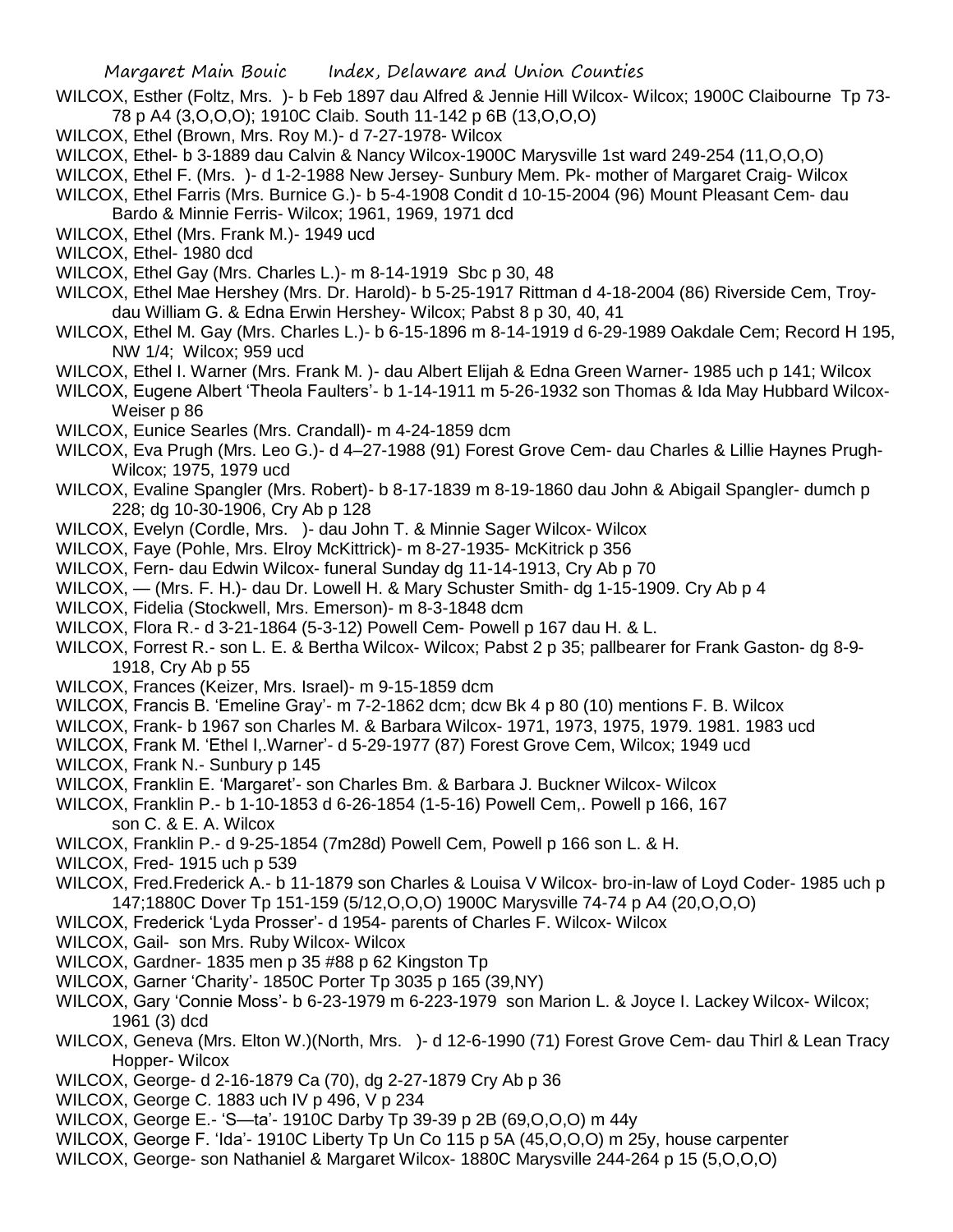- WILCOX, George W. E.- son Garner & Charity Wilcox- 1850C Porter Tp 3-35 p 165 (18,O)
- WILCOX, George- son James & Delilah Wilcox- 1850C Berkshire Tp 234 p 24 (24,NY);

Pabst 1 p 44, 49

- WILCOX, George W.- d 2-10-1865 (15-4-12) Powell Cem. Powell p 167 son James & Rhoda Wilcox-1850C Liberty Tp Del Co 154d8 p 104 (11/12,O)
- WILCOX, Gertie (Henderson, Mrs. )- sister Earl Stark Wilcox- Wilcox
- WILCOX, Gertrude- d 3-2-1999 (90) Greenlawn Cem, South Charleston- Wilcox
- WILCOX, Gideon Denison- d Monday, Powell Cem, dg 3-5-1915 Cry Ab p 23
- WILCOX, Gideon J.-d 2-12-1865 (8-5-1) Powell Cem, Powell p 167- son James & Luve Wilcox-
- WILCOX, Gideon- son Warren & Almira Wilcox- 1850C Liberty Tp. Del Co 1535 p 104 (16,O)
- WILCOX, Gilbert- d 2-9-1832 (6d) Powell p 201 son Crandall & Mary Wilcox
- WILCOX, Golda Marie (Reed, Mrs. Berl Burton)- b 2-22-1907 m 6-6-1924 dau Thomas & Ida May Hubbard Wilcox- Weiser p 86
- WILCOX, Grace (Billingsley, Mrs. )- dau John T. & Minnie Sager Wilcox- Wilcox
- WILCOX, Grace (Mrs. Earl)- 1910C Claibourne Tp norh 151-154 p 6A (23,O,O,O) m 2y
- WILCOX, Grace- dau Nathaniel & Margaret Wilcox- 1880C Marysville 244-264 p 15 (8,O,O,O)
- WILCOX, Grover C. 'Maude B. Yantis'- Wilcox
- WILCOX, Hannah (Clarke, Mrs. Samuel)- dau Stephen & Hannah Hazard Wilcoxdcc Maxson Greene 159
- WILCOX, Hannah(Hamlin, Mrs. Nathaniel)- m 9-20-1833 age 66 y Ohio State Gazette,dcga p 61
- WILCOX, Hannah Hazard (Mrs. Stephen)- dcc Maxson Greene 319
- WILCOX, Hannah Maine (Mrs. Oliver)- dau Oliver & Nancy Wilcox Maine- Asp 530
- WILCOX, Hannah'Harriet Williamson (Mrs. Charles)- b 1838 m 7-9-1857 d 5-30-1912- dau Jonathan & Clarinda Williamson - 1880 dch p 705; dg 1-4-1918 Cry Ab p 2
- WILCOX, Harmon- son Charles & Arvilla Boyer Wilcox- Wilcox
- WILCOX, Harold D. 'Naomi Blanche Sanders'- Poe p 18
- WILCOX, Dr. Harold E. 'Ethel Mae'- son Grover C. & Maude B. Yantis Wilcox- Wilcox
- WILCOX, Harold E. 'Rose Hennis'- b 5-6-1917 Franklin Co m 11-6-1937 d 10-26-2006 (89) Forest Grove Cemson John T. & Minnie Sagar Wilcox- 1985 uch p 146; Wilcox
- WILCOX, Harold L. 'Dorothy Pitts'- d 1-6-1997 (75) Forest Grove Cem- son Frank M. & Ethly I. Warner Wilcox-Wilcox; WWII
- WILCOX, Harriet- b 1836 d 1927 Galena Cem, Powell p 27 "Mother"
- WILCOX, Harriet A.- d 11-22-1849 (1y6d) Powell Cem, Powell p 162 dau T. & R.
- WILCOX, infant son T. & R. Wilcox- Powell Cem. Powell p 162
- WILCOX, Harriet A. Williams (Mrs. Benjamin P.)- m 12-31-1856 dcm
- WILCOX, Harriet (Bearse, Mrs. Amned)- m 3-18-1852 dcm
- WILCOX, Harriet Carpenter (Mrs. Benjamin W.)- m 11-22-1855 dcm d 8-16-1857 (20-1-24) Stark Cem- Powell p 201
- WILCOX, Harriet (Mrs. Charles)- 1860C Claibourne Tp 680-661 p 90 (22,O)
- WILCOX, Harriet- dau Warren & Almira Wilcox- 1850C Liberty Tp Del Co 1535 p 104 (17,O)
- WILCOX, Harriet Williams (Mrs. Thomas)- b 6-27-1843 d 1927; dcc Leta Curtiss 7; dcq Benjamin W. Curtiss 7; sister Thomas F. Williams- dg 9-24-1915, Cry Ab p 78; sister George Williams, dg 12-3-1901, Cry Ab p 111
- WILCOX, Harriet Williamson (Mrs. Charles)- b 7-15-1838 d 5-31-1912 dau Jonathan & Clarinda Williamson ; dg 6-14-1912 Cry Ab p 134
- WILCOX, Harrison E.- son Edmund & Sophronia Wilcox- 1850C Orange Tp 1678 p 109 (11,O)
- WILCOX, Harry G.- son Martin & Eliza M. Wilcox- 187c Claibourne Tp 230-228 p 29 (5,O)
- WILCOX, Harry 'Lillebelle Marks'- 1908 dch p 803
- WILCOX, Harry M. 'Louise'- b 1868 d 1921 Jerome IOOF Cem, Darby Jerome Cem p 110, 122
- WILCOX, Hazel- d 7-12-1895 (2m) Oakdale Cem 1879(229E)
- WILCOX, Hazel (Mrs. Earl S.)- 1961 dcd
- WILCOX, Hazel (Houchard, Mrs. John)- dau Charles & Arvilla Boyer Wilcox- Wilcox
- WILCOX, Helen (Zimmerman, Mrs. Eugene)- dau Daniel C. & Julia Fogle Wilcox- Wilcox
- WILCOX, Henrietta Mandery Marie (Mrs. Clifford Leroy)- b 6-30-1909 m 7-30-1934- Weiser p 86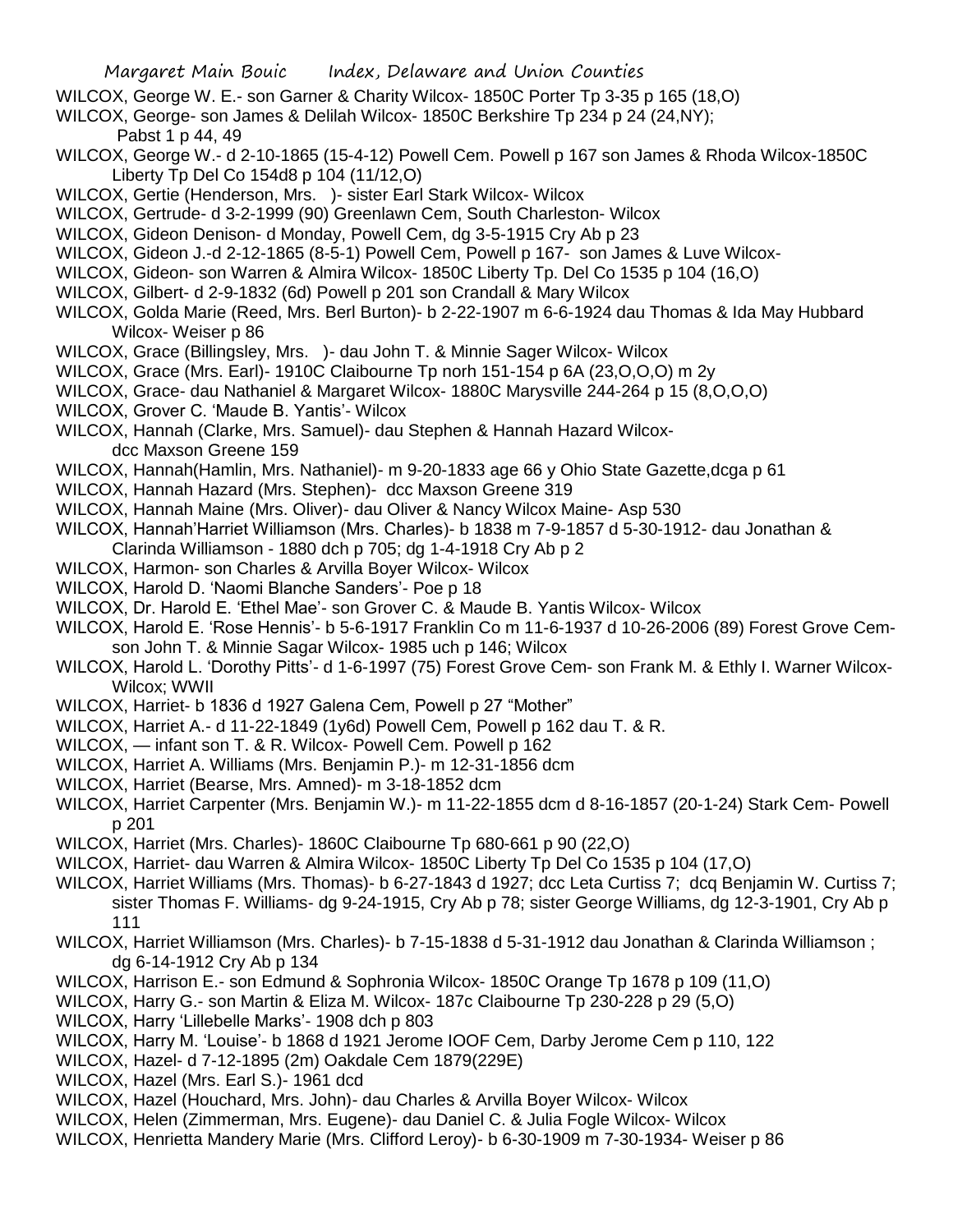- WILCOX, Henry Clay 'Amy Luella Bell'- b 2-20-1848 m 2-20-1877 d 6-12-1909 (61-3-23) only ch of Charles & MaryVan Sickle Wilcox- dg 6-15-1909, dg 6-22-1909 Cry Ab p 38, 39
- WILCOX, Henry- d 9-16-1839 (4m4d) Stark Cem- son Crandall & Mary Wilcox- Powell p 201 WILCOX, Henry L. 'Beatrice L. Tippie'- d 1941
- WILCOX, Henry 'Lillie Bell Marks'- b 2-16-1872 d 7-27-1890 (18-5-11) dg 7-29-1890, dg 8-8-1890 Cry Ab p 25, 26
- WILCOX, Henry- son Martin & Charlotte Aller Wilcox- Pabst 7 p 86; 1850C Orange Tp 1669 p 109 (7,O)
- WILCOX, Hera- 3rd son of Jehial Wilcox- dcw Bk 2 p 394
- WILCOX, Hira- d 11-24-1869 dg 12-3-1869, Cry Ab p 77
- WILCOX, Hira- 1840C Marlborough Tp p 248 (50-60); dcga p 54; 1835 men p 40 #48 p 72 Mlb Tp
- WILCOX, Hira- 1840C Marlborough Tp 254 (20-30) hadc p 36, 38
- WILCOX, Hira- father of Clarissa Wilcox Drake- dg 12-3-1874
- WILCOX, Hiram- d ca 3-1-1834 (21) son Ira Wilcox- Ohio State Gazette, dcga p 63
- WILCOX, Hiram A.- 1820C Marlborough Tp; 1880 dch p 288; Marlborough Cem p 145; Powell p 296- son H, & M, W,
- WILCOX, Hiram 'Martha Jones'- m 9-5-1841 dcm d 8-20-1877 (59-10-16) Stark Cem- Powell p 283; dg 3-27-1863 Cry Ab p 30; 1850C Porter Tp 3039 p 165 (33,O)
- WILCOX, Hiram 'Priscilla Weiser- Weiser p 85
- WILCOX, Hiram 'Safronia Brown b 8-9-1818 d 3-18-1898 Worthington Cem- 1908 dch p 408; dcq Forrest Shoemaker 14; 1850C Orange Tp 1687 o 110 (34,O)
- WILCOX, Hiram- son Warren & Almira Wilcox- 1850C Liberty Tp Delaware Co 1535 p 104 (13,O)
- WILCOX, Hulda- dau William & Susan Wilcox- 1870C Jerome Tp 70 p 10 (8,O); 1880C Jerome Tp 124-127 p 74 (17,O,O,O)
- WILCOX, (Mrs. I. C.) niece of Mrs. Mary Ann Reough- dg 4-4-1916 Cry Ab p 43, 44
- WILCOX, Ida- 1910C Jerome Tp 237-243 p 11A (44, Vt, NH, Vt) wid housekeeper, private family
- WILCOX, Ida (Mrs. George F.)- 1910C Liberty Tp 115 p 5A (43,O,O,O) m 25y, no ch
- WILCOX, Ida May Hubbard (Mrs. Thomas)- b 6-18-1890 m 10-16-1905- Weiser p 86
- WILCOX, Ira- son Ira & Mary Ann Jones Wilcox- Weiser p 86
- WILCOX, Ira H.- d 2-16-1876 (45-8-24) Horseshoe Baptist Graveyard- Powell p 283
- WILCOX, Ira- d 3-8-1854 (7y9m) Old Horseshoe Baptist Cem- Powell p 283
- WILCOX, Ira- 2nd son Jehial Wilcox- dcw Bk 2 p 394
- WILCOX, Ira, Jr. 'Martha'- heir of Jehial Wilcox- dcw Bk 2 p 384; 1850C Troy Tp 2574 p 136 (26,O)
- WILCOX, Ira 'Lois Bristol'- m 6-28-1894 onwq I; 1880 dch p 319; 1976 dch p 12; Pabst 7 p 3; dbg p 6; 1820C Troy Tp; 1850C Troy Tp 2573 p 136 (68,Conn); dg 12-7-1882; Cry Ab p 74
- WILCOX, Ira 'Mary Ann Jones'- b 4-15-1833 m 1-24-1854 dcm d 4-8-1904 son Hiram & Priscilla Weiser Wilcox- Weiser p 85; 1860C Scioto Tp 1092 (26)
- WILCOX, Iris Rose Hennis (Mrs. Harold E.)- d 5-2-2001 (82) Forest Grove Cem- 1985 uch p 146 dau Samuel & Ella Lamb Hennis- Wilcox
- WILCOX, Isaac- 1880 dch p 821; dumch p 266; will, dcw Bk 1 p 65
- WILCOX, Isaac- son Alvin & Lucy Allen Wilcox- 1883 uch V p 455
- WILCOX, Isaac- son Isaac Wilcox- Pabst 1 p 49; dcw Bk 1 p 65
- WILCOX, Isabella (Barker, Mrs. James)- 2-27-1838 ucm 483
- WILCOX, Israel S. 'Sarah D. Messenger'- m 8-31-1826- dcga p 35
- WILCOX, I. T.- cousin & Pallbearer for Mary Cordella Potter- dg 6-23-1914, Cry Ab p 131
- WILCOX, Jack- son Richard & Peggy Long Wilcox- Wilcox
- WILCOX, Jahiel- 1835 men p 41 # 101 p 74 Marlborough Tp
- WILCOX, James- 1915 uch p 692
- WILCOX, James- d Aug. 1900 Union Co Probate Deaths, Vol 3
- WILCOX,James d 11-22-1895, at home, Mt. Carmel St.-dg 12-6-1895 Cry Ab p 48 farmer Porter Tp
- WILCOX, James 'Ada McFarland'- m 5-27-1858 dcm
- WILCOX, James A.- 1880 dch p 256
- WILCOX, James Albert- b 11-30-1845 son Eugene Albert & Ineola Walters Wilcox-Weiser p 86
- WILCOX, James 'Aurilla'- 1850C Troy Tp 2641 p 138 (25,O)
- WILCOX, James C.- 1908 dch p 408
- WILCOX, James- son Crandall & Mary Wilcox- 1850C Berkshire Tp 59 p 7 (12,Penn)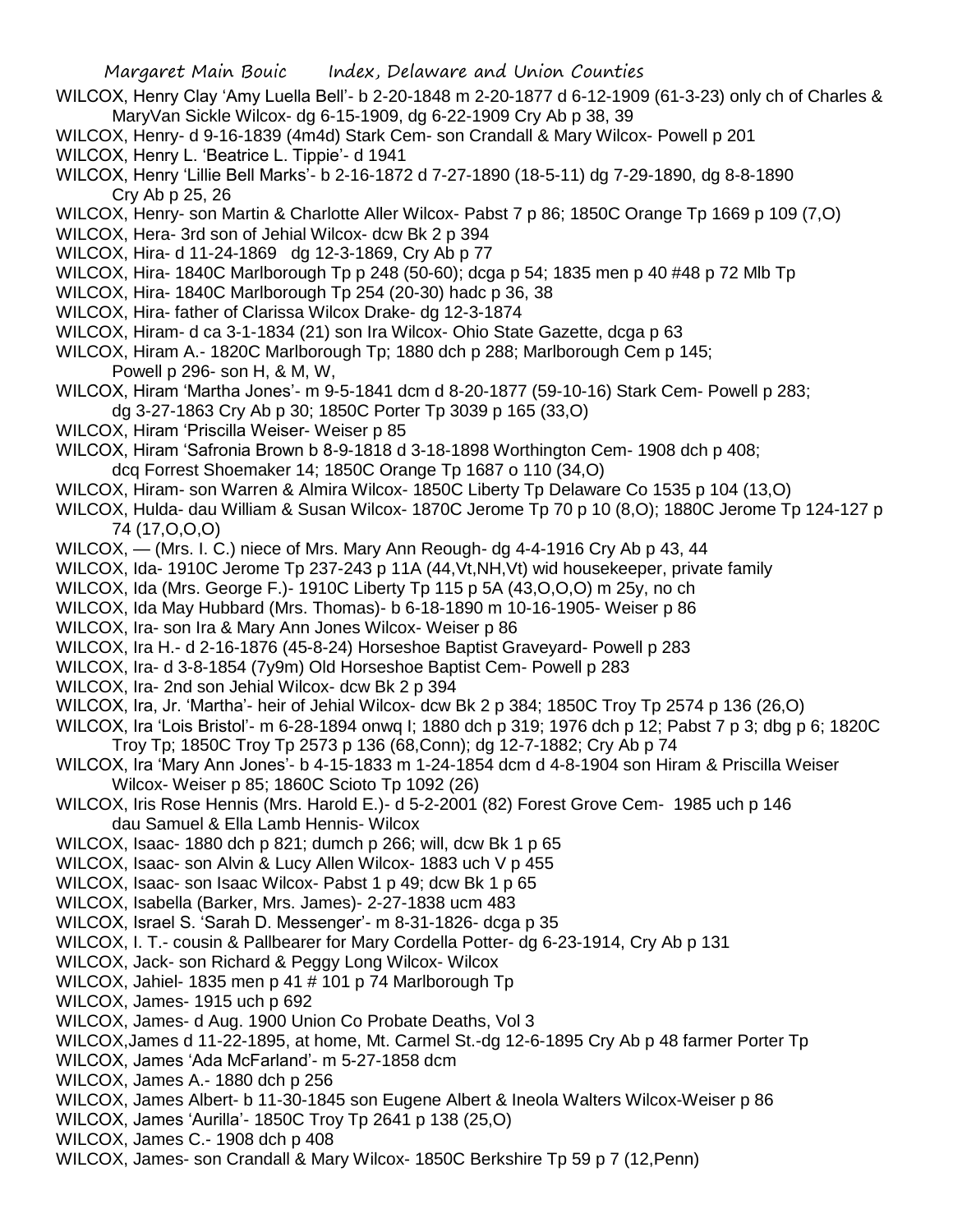- WILCOX, James 'Delilah'- 1850C Berkshire Tp 234 p 24 (55,NY) hadc p 16; CCC p 52
- WILCOX, James H. 'Sarah E. Jack'- 11-14-1865 dcm; 1908 dch p 408
- WILCOX, James 'Melier?'- 1880C Claibourne Tp 38-41 p 4 (27,O,Pa,Pa) brick layer
- WILCOX, James 'Rhoda''Luve L.'- b 7-4-1823 d 1-28-1918 Powell Cem- Powell p 167 ; 1850C Liberty Tp
	- Delaware Co 1548 p 104 (27,O); 1880C Richwood 191-204 p C199 (56,O,NY,NY); 1900C Leesburg Tp
		- 5-5 p 3 (76,O,Ct.Ct ) m 47y; 1910C Paris Tp 169-171 p 8B (86O,Vt,Ct) wid
- WILCOX, James 'Lovania Hall'- m 9-15-1853 dcm
- WILCOX, James- son Samuel & Clarissa Montoine Wilcox- Pabst I p 44; dumch p 266
- WILCOX, James- son Warren & Almira Wilcox- 1850C Liberty Tp Delaware Co 1535 p 104 (27,O)
- WILCOX, James- son William & Susan Wilcox- 1870C Jerome Tp 70 p 10 6,O); 1880C Jerome Tp 124-127 p 14 (15,O,Va,O)
- WILCOX, James W.- b Jan. 1853 -son James & Luve Wilcox- 1870C Richwood 61-59 p 7 (17,O); 1900C Claibourne Tp 90-96 p B4 (47,O,O,O)
- WILCOX, James W. 'Lizzie M. Long'- m 3-19-1879 ucm 6455
- WILCOX, Jane (Chase, Mrs. Ira)- dau Isaac Wilcox- m 6-11-1835; 1880 dch p 821; 1908 dch p 604, 635; dg 12-9-1887 Cry Ab p 171
- WILCOX, Jane (Courtright, Mrs. John Earl)- b 9-9 m 5-13-1939 d 12-21-1946 Weiser p 640
- WILCOX, Jane- dau Garner & Charity Wilcox- 1850C Porter Tp 3035 p 165 (16,O)
- WILCOX, Jane Mince (Brewer, Mrs. )- dau Harold & Ethel Mae Hershey Wilcox- Wilcox
- WILCOX, Jane (Rice, Mrs. William M.)- 10-6-1853 dcm
- WILCOX, Jane- dau William & Susan Wilcox- 1880C Jerome Tp 124-127 p 14 (3,O,O,O)
- WILCOX, Jane (Zinsmeister, Mrs. Walter)- dau William A. & Marjorie Maddox Wilcox- Wilcox
- WILCOX, Janell (Phipps, Mrs. Roland D.)- m 6-21-1986 dau William & Elaine Harper Wilcox- Wilcox
- WILCOX, Janice Stock (Mrs. John Thomas)- 1985 uch p 146
- WILCOX, Jaque (Kellogg, Mrs. Roger)- dau Ruben & Trudy Wilcox- Wilcox
- WILCOX, Jared- son John Thoms & Janice Stock Wilcox- 1985 uch p 146
- WILCOX, J. B.- d 1875 (53); mt 3 p 29; 1883 uch IV p 535;
- WILCOX, J. D.- pallbearer for Mrs. John Veley- dg 7-12-1910. Cry Ab p 137
- WILCOX, Jeane (Pine, Mrs. )- dau Edgar M. & June Wilcox- Wilcox
- WILCOX, Jeanne- dau Alvin & Lucy Allen Wilcox- 1883 uch V p 455
- WILCOX, Jeanne (Barnhard, Mrs. )- dau Milot H. & Mary Wilcox- Wilcox
- WILCOX, Jeffrey T. b 4-28-1950 d 3-29-1981 Forest Grove Cem- son Norman C. & Marion Venricks Wilcox-**Wilcox**
- WILCOX, Jehial- will dcw Bk 2 p 294; Jehiel- 1820C Marlborough Tp
- WILCOX, Jehiel- d 9-17-1848 (87y6m) Old norton Cem, Powell p 176; 1840C Marlborough 250
- WILCOX, Jehial- b 5-1862 oldest son Jehial Wilcox- dcw Bk 2 p 394; hadc p 38; 1900C
- Claibourne Tp 73-8 p 3B (38,O,O,O) m 16y, 5 ch, 4 living
- WILCOX,Jennie Hill (Mrs. Alfred)-Wilcox;1910C Claib. South 141-142 (47,O,O,O) m 21y 6 ch 5 l
- WILCOX, Jerrod- son Jeffrey P. & —Crisp Wilcox- Wilcox
- WILCOX, Jesse- pallbearer for Samuel E. Strawser- dg 2-7-1913, Cry Ab p 13
- WILCOX, , Jim- Sunbury p 1
- WILCOX, J. J. 'Louisa Hall'- m 9-7-1851 dcm
- WILCOX, Joann- b 11-12-1958 dau Carmen & Eilene Gray Wilcox- 1985 uch p 62; Wilcox
- WILCOX, Joanne (Sullivan, Mrs. Charles)- dau Delno & Ruby Burlingame Wilcox- Wilcox
- WILCOX, Joanne W.(Zinsmeister, Mrs.- )-dau William M. & Marjorie Maddox Wilcox- Wilcox
- WILCOX, Joe- nephew John d. Wilcox- Wilcox
- WILCOX, Joel- son Alvin & Lucy AllenWilcox- 1883 uch V p 455
- WILCOX, Johanna Mayhorn (Mrs. Nathaniel)- Wilcox
- WILCOX, John- 1908 dch p 408; Pabst 1 p 49
- WILCOX, John- Sunbury p 1
- WILCOX, John- b 10-22-1855 d 12-9-1941 (86y1m) Old Horseshoe Baptist Graveyard- Powell p 282
- WILCOX, Capt. John- 1908 dch p 470; 1880 dch p 518, 521
- WILCOX, John 'Abigail Ballou'- m 2-25-1857 ucm 2531;
- WILCOX, John 'Amanda Pratt'- 1915 uch p 1003
- WILCOX, John Ancul- son L. E. & Bertha Wilcox- Pabst 2 p 35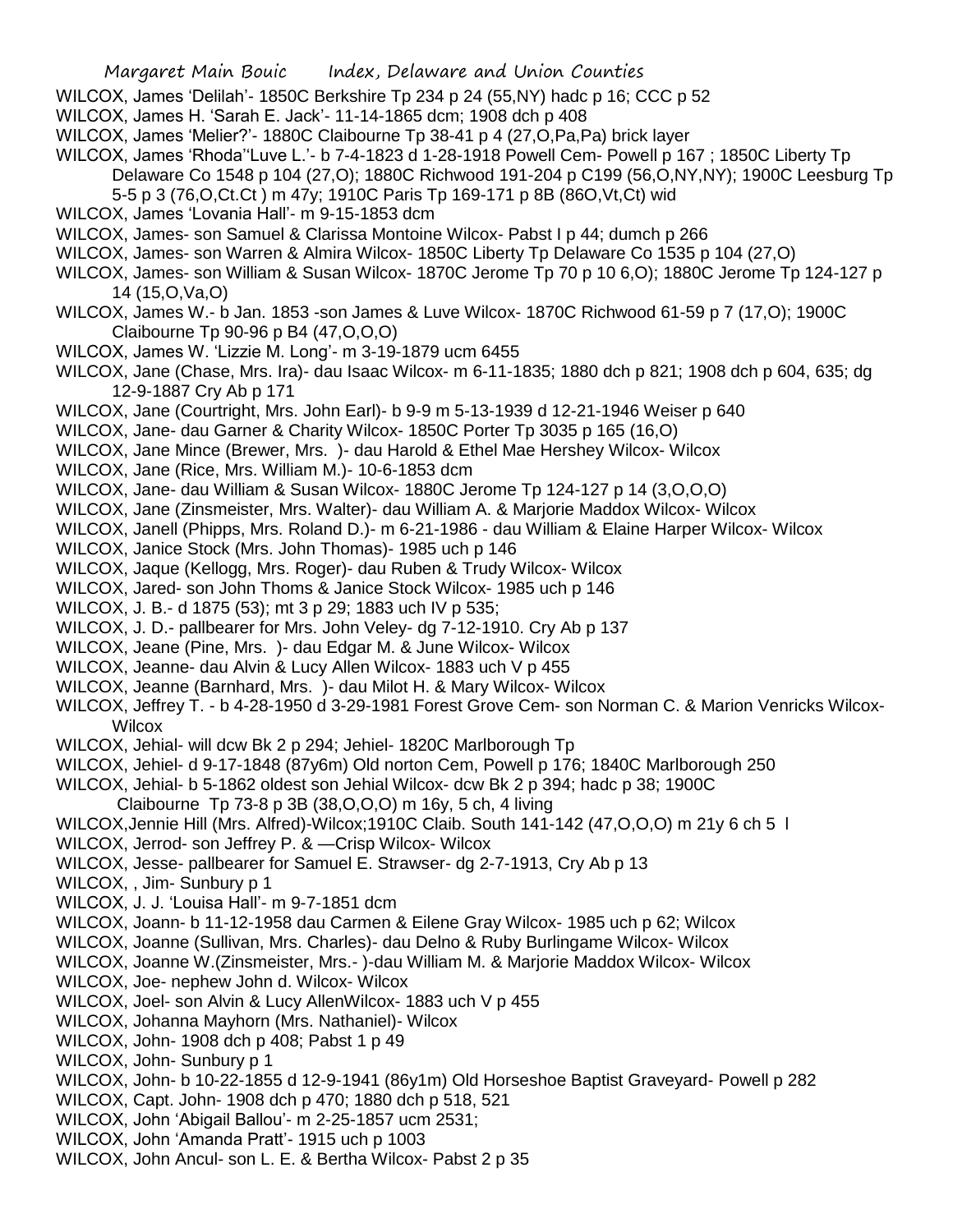- WILCOX, John 'Clara Slawson'- Asp (1897)
- WILCOX, John- d 8-2-1848 (1y8m) Stark Cem- Powell p 201 son Crandall & Mary Wilcox
- WILCOX, John D.- d 3-1-1983 (91) Ashley Union Cem- Wilcox; WWI
- WILCOX, John 'Disa'- b 9-1865 1900C Liberty Tp Un Co 261-267 p 12A (34,ILL,O,O) m 6y;
	- 1910C Lib Tp 290 p 12A (45,O,US,U) m 16y
- WILCOX, John J. '---- Hall'- 1880 dch p 566; 1908 dch p 461
- WILCOX, John- b 4-2-1938 son John & Virginia Wolfe Wilcox- Weiser p 606
- WILCOX, Rev. John 'Margaret Weber'- 1915 uch p 1059, 1060
- WILCOX, John P. 'Mary C. Stark'- m 4-2-1846 dcm
- WILCOX, John- son Martin & Charlotte Wilcox- 1850C Orange tp 1669 p 109 (10,O) dg 1-1-1918, , ` dg 1-4-1918, Cry Ab p 1, 2
- WILCOX, John- son Nicholas & Philaata M.. Main Wilcox- dg 1-2-1917, Cry Ab p 2
- WILCOX, John Thomas 'Janice Stock'- son Harold E. & Iris Rose Hennis Wilcox- 1985 uch p 146; Wilcox
- WILCOX, John Thomas- son Harold D. & Naomi Blanche Sanders Wilcox- Poe p 18
- WILCOX, John T.'Minnie Sager'- Wilcox
- WILCOX, John 'Virginia Wolfe'- b 7-30-1914 Weiser p 606
- WILCOX, John W. 'Mary E'- 1880C Marysville 217-234 p 11 (32,O,Del, Irel)
- WILCOX, Jonathan B. 'Charity Patch'- m 2-20-1834 ucm 319 d 11-13-1875 (53y6m) mt 11-24-1875;
- mt 3 p 18l; 1850C Union Tp 1238-1256 p 184 (28,O); Union Co Probate Deaths Vol I p 60
- WILCOX,Joseph-son Charles & Louisa Viola BeckWilcox-1880C Dover Tp 151-159p171D (5,O,O,O)
- WILCOX, Joseph E,- d 1-11-1863 battle Arkansas post , Co F.- son Hiram & Mary W. De– Wilcox-
- dg 3–27-1863, Cry Ab p 30; dg 1-30-1862; 1880 dch p 300; 1908 dch p 408
- WILCOX, Joseph- son Ira, Jr. & Martha Wilcox- 1850C Troy Tp 2574 p 136 (9,O)
- WILCOX, Joseph L.- son Nicholas & Philara M. Main Wilcox- dg 1-2-1917, Cry Ab p 2
- WILCOX, Joseph 'Mary Atwood'- 1880 dch p 576
- WILCOX, Joseph 'Mary J. McClemans'- 1883 uch V p 152
- WILCOX, Joyce I. Lackey (Mrs. Marion L.)- m 9-14-1956 Wilcox; 1961 dcd
- WILCOX, J. T.- 1908 dch p 432
- WILCOX, Juanita (Davis, Mrs. Elton W. & Geneva Hopper Wilcox- Wilcox
- WILCOX, Juanita infant dau Henry L & Beatrice L. Tippie Wilcox- Wilcox
- WILCOX, Julia Claflin (Mrs. Barnum)- d 12-9-1851 (32-10-12) Stark Cem, Powell p 201; dumch p 228; 1850C Kingston Tp 3246 p 172 (32,Pa)
- WILCOX, ----nom, d 5-2-1854 (37-8-18) Stark Cem, Powell p 2-1
- WILCOX, Julia Fogle (Mrs. Daniel C.)- d 2-27-1963 (82) Walnut Grove Cem
- WILCOX, June F. (Mrs. Edgar M.)- b 12-23-1904 W. Farmington, O. -d 4-19-1988 (83) Oak Grove Cem-Wilcox; 1969, 1971 dcd
- WILCOX, J. W.- 1883 uch IV p 514, V p 152
- WILCOX, d 7 -23-1898, infant of J. W. & Dicy Wilcox- Union Co Probate Deaths, Vol 3
- WILCOX, Karen (Straley, Mrs. Jay)- b 1944 dau Harold E. & Iris Rose Hennis Wilcox- Wilcox; 1985 uch p 146
- WILCOX, Karen J. (Mrs. Michael D.)- 1975 ucd
- WILCOX, Karen Jean Poling (Mrs. Michael)- b 12-22-1954 m 1-19-1074 dau Verle & Flora Shaw Poling- 1985 uch p 125; Graham 1453432, Bouic 126432 Hamilton 153432 Graham 1816432
- WILCOX, Kate Davidson (Mrs. ) dau Lucy Wilkin- Shipps p 1
- WILCOX, Katie (Mrs. Charles)- d Friday, Cheshire Cem- mother of Mrs. James Young, Mrs. Walter James, Mrs. D. S. Barrows- dg 6-4-1912, Cry Ab p 130
- WILCOX, Laura- dau Charles & Louisa Viola Beck Wilcox- 1985 uch p 41m147; 1880C Dover Tp 151-159 p 171D (5,O,O,O)
- WILCOX, Laura (Coder, Mrs. George)- parents of Lloyd J. Coder- Wilcox
- WILCOX, Laura (Evarts, Mrs. Edgar)- m 1866 dg 10-27-1881 Cry Ab p 60
- WILCOX, Laura (Mrs. Lonnie)- 1949 ucd
- WILCOX, Laura (Everetts, Mrs. )- dau Martin & Charlotte Aller Wilcox- dg 1-4-1918, Cry Ab p 2; 1850C Orange Tp 1669 p 109 (5,O)
- WILCOX, Laura (Needles, Mrs. )- dau Robert & Eveline Spangler Wilcox- dumch p 229; dg 10-30-1906 Cry Ab p 128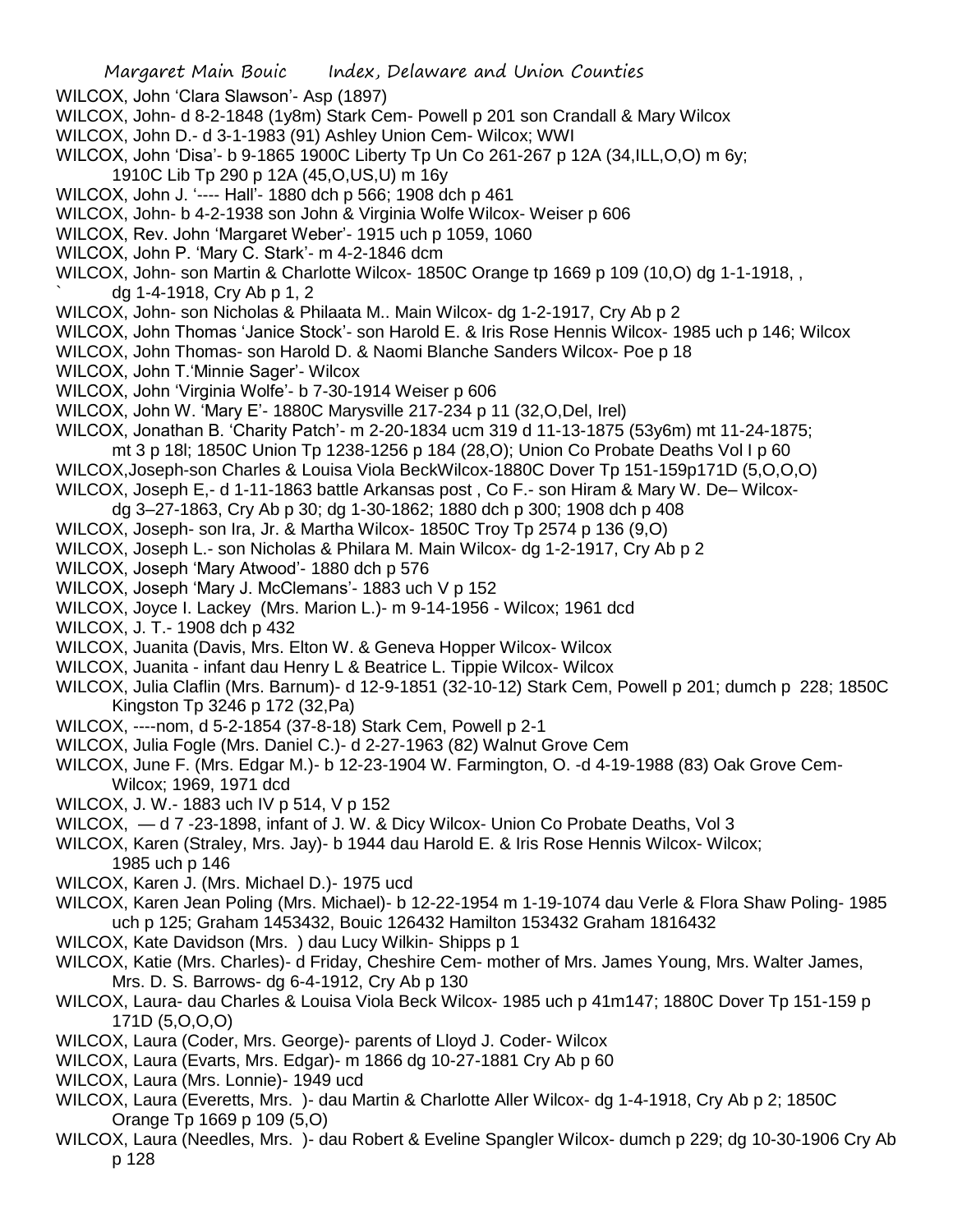- WILCOX, Lavonne (Guethney, Mrs. )- dau Reuben & Trudy Wilcox- Wilcox
- WILCOX, Lawrence- d 12-27-1865 (45y2d) Powell Cem, Powell p 166
- WILCOX, Lawrence- son Warren & Almira Vining Wilcox- 1850C Liberty Tp Delaware. Co 1535 p 104 (29,O) WILCOX, Lee- son Charles & Betty Wilcox- 1949 ucd
- WILCOX, E. Leo 'Eva Prugh'- d 6-20-1979 (81) Forest Grove Cem- son Charles & Estella Coder Wilcox-Wilcox; 1975, 1979, 1981 ucd
- WILCOX, Lena- d 1-8-1913 (40y9m) Oakdale Cem 2517 (E232)
- WILCOX, Lena- b Nov. 1882 dau James W. Wilcox- 1900C Claibourne Tp 90-96 p B4 (17,O,O,O)
- WILCOX, Leo- son Nathaniel & Margaret Wilcox- 1880C Marysville 244-264 p 15 (1,O,O,O)
- WILCOX, Leola Virginia North (Mrs. Marion B.)- m May 1956- Wilcox
- WILCOX, Leonard- d 10-24-1873- son Charles & Hannah Williamson Wilcox- 1880 dch p 705; dg 1-4-1918 Cry Ab p 2
- WILCOX, Leonore Patrick (Mrs. )- dau Joseph Patrick- dcw Bk 4 p 83 (10)
- WILCOX, Leota (Hammond, Mrs. )- dau John T. & Minnie Sager Wilcox- Wilcox
- WILCOX, Leroy- Union Co Probate Deaths- Vol I p 60 (1867-1878)
- WILCOX, Leroy- son Albert & Mattie E. Wilcox- 1880C Dover Tp 151-160 p 171D (3,Mich,O,Mich)
- WILCOX, Leroy- d 10-28-1911 (70y1m) Oakdale Cem 2423 son Almiron & Elizabeth Columber Wilcox- 1860C Leesburg Tp 586-556 p 77 (6,O); 1870C Leesburg Tp 132-138 p 16 (15,O)
- WILCOX, Rev. Leroy A. 'Stella''Dorothy L. Taylor'- b 5-1-1910 NY m(2) 1-1-1963 d 7-27-2005 (95) son Alfred & Edna E. Palmer Wilcox- Wilcox; 1961 dcd
- WILCOX, Leslie- son Alfred & Edna E. Palmer Wilcox- Wilcox
- WILCOX, Lethis- son Robert & Evaline Spangler Wilcox- dg 10-30-1900 Cry Ab p 128
- WILCOX, Lewis- b 12-1896 nephew Newton & Margaret Skidmore- 1900C Liberty Tp Un Co 108-109 p 5B  $(3,0,0,0)$
- WILCOX, Libby (Mrs. Charles)- Wilcox
- WILCOX, Lillian- dau Rev. John & Maragaret Weber Wilcox- 1915 uch p 1060
- WILCOX, Lillibelle Marks (Mrs. Harry)- dau Winfield Scott & Josephine Case Marks-1908 dch p 800, 803; 1880 dch p 668
- WILCOX, Lillie (Mrs. Henry)- d Monday- dau W. L. Marks- dg 7-29-1890 Cry Ab p 25
- WILCOX, Linda (Messina, Mrs. David)- dau Harold E. & Iris Rose Hennis Wilcox- Wilcox; 1985 uch p 146
- WILCOX, Linda (Mrs. Robert L.)- Wilcox; 1983 ucd
- WILCOX, Linnie Alice (Eddy, Mrs. Daniel)- m 7-22-1891 Hopewell Cem- dau Charles E. & Louisa Virginia Wilcox- 1985 uch p 41, 45; 1880C Dover Tp 151-159 p 171D (8,O,O,O)
- WILCOX, Lizzie M. Long (Mrs. James W.)- m 3-19-1879 ucm 6455
- WILCOX, Lizzie Z.- dau Charles & Hannah Williamson Wilcox- 1880 dch p 705; dg 1-4-1918 Cry Ab p 2
- WILCOX, Lizzie (Second)- dau Charles & Hannah Williamson Wilcox- 1880 dch p 705
- WILCOX, Lloyd- 1980 dcd
- WILCOX, Lois Ann (Williamson, Mrs. Michael)- m 2-15-1846 dcm
- WILCOX, Lois Bristol (Mrs. Ira)- m 6-28-1804 onwq I; 1850C Troy Tp 2573 p 136 (69,Conn) dg 12-7-1882 Cry Ab p 74
- WILCOX, Loisa- d 10-28-1911 (70y1m) Oakdale Cem 2423 (232E)
- WILCOX, Lonnie 'Laura'- 1949 ucd
- WILCOX, Louis (Mrs. I.)-d 8-30-1857 (73y2m) Powell p 283
- WILCOX, Louisa Hall (Mrs. J. J.)- 9-7-1851 dcm
- WILCOX,Louisa (Mrs. Andrew)-1860C Jerome Tp 146 p 21 (30,O)-1870C Jerome Tp 111 p 15 (40.O)
- WILCOX, Louisa V. Beck (Mrs. Charles)- m 1-14-1864 ucm 3518; 1870C Dover Tp 95-97 p 12 (26,O); 1880C Dover Tp 151159 (37,O,WVa,WVa) wid
- WILCOX, Louise (Mrs. Harry M.)- b 1875- Jerome IOOF Cem, Darby Jerome Cem p 110
- WILCOX, Louise (Mrs. Marion)- 1949 ucd
- WILCOX, Louise- b 9-1843- mother-in-law of Loyd Coder-1900C Marysville 74-74 p A8 (56.O,Va,Va)
- WILCOX, Louisiana- b 3-20-1859 d 9-18-1811 Sunbury Cem- Powell p 39
- WILCOX, Lovania Hall (Mrs. James)- m 9-15-1853 dcm
- WILCOX, Loyd- b 8-1884 son Alfred & Jennie hill Wilcox- 1900C Claib. Tp 73-78 p 3B (15,O,O,O)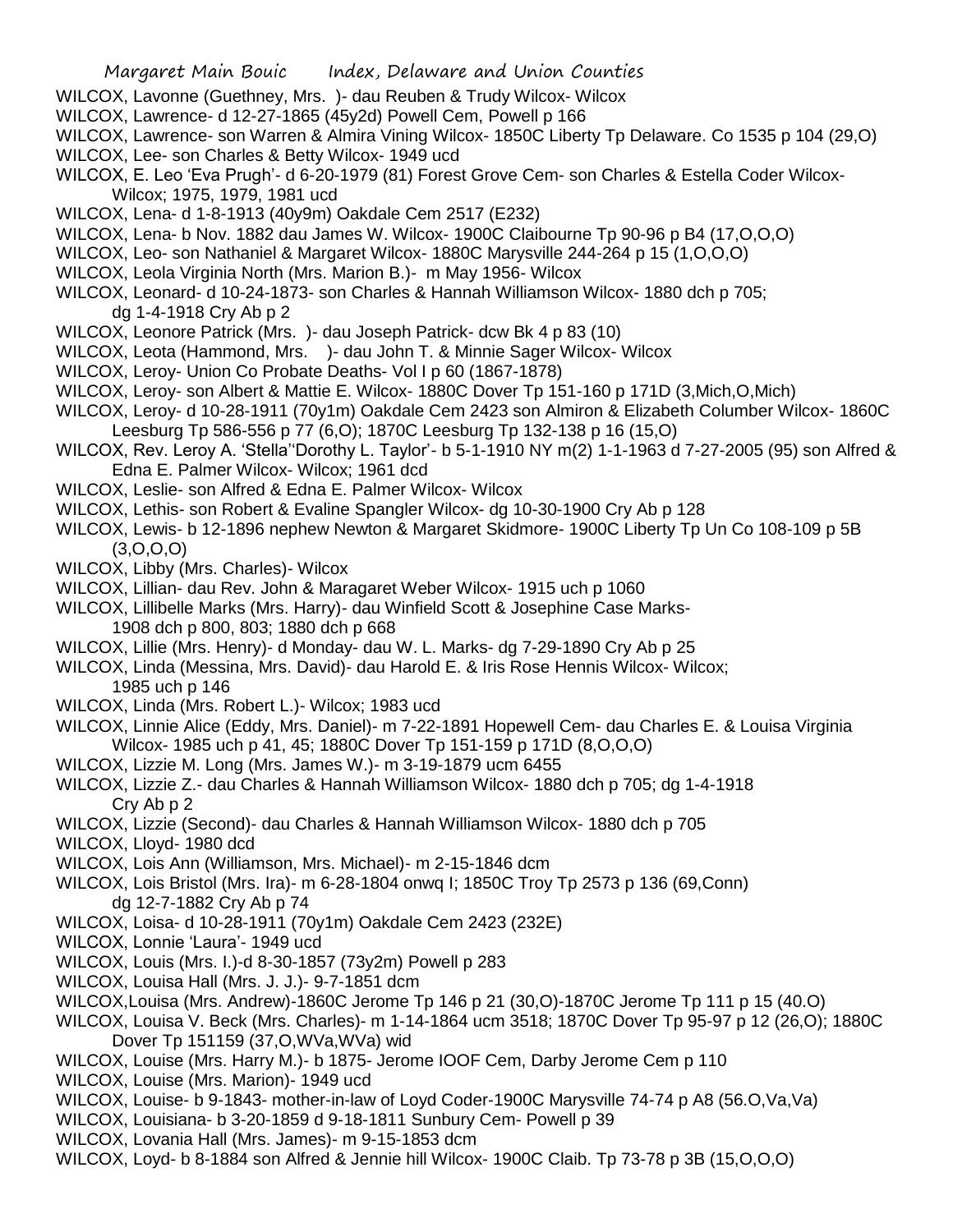- WILCOX, Lucina Hall (Mrs. J. J.)- d 8-14-1868 (36y) Stark Cem- Powell p 201
- WILCOX, Lucy Allen (Mrs. Alvin)- m 2-27-1865 dcm dau Isaac & Theresa Andrews Allen- 1883 uch V p 453, 455; 1830C Allen Tp 381 p 293 (20-30) 1840C Dover Tp 1433 (30-40)
- WILCOX, Lucy (Green, Mrs. )- dau Isaac Wilcox- dcw Bk 1 p 65
- WILCOX, Lucy J.- Union Co Probate Deaths, Vol I p 82 (1867-1878)
- WILCOX, Lucy (McElwee, Mrs. Charles E.)- dau Martin Wilcox- 1908 dch p 680
- WILCOX, Lucy- dau Martin & Eliza M. Wilcox- 1870C Claibourne Tp 230-228 p 29 (2,O)
- WILCOX, Lura (Helt, Mrs. George W.)- m 7-21-1844 dcm
- WILCOX, Luther B. d 5-7-1871 (16-8-8) Powell Cem Powell p 167; 1870C Richwood 61-59 p 7 (15,O); Union Co Probate Deaths, Vol I p 30 (1867-1878)
- WILCOX, Luve L. (Mrs. James)- b 1-27-1821 d 10-20-1900 Powell- Powell p 167; 1870C Richwood 61-59 p 7 (48,O); 1880C Richwood 191-204 p C199 (58,O,Mass,Mass); 1900C Leesburg Tp 5-5 p 1 A( 80, O,Vt, Irel) m 47y, 3 ch, 1 living; Union Co. Probate, Vol 3
- WILCOX, L. W. David 'Barbaray A. Hackett'- 2-27-1865 dcm
- WILCOX, Lyda Prosser (Mrs. Frederick)- b 9-4-1885 d 3-4-1968 (82) Oakdale Cem -Wilcox
- WILCOX, M.- hadc p 36 (1849 Lincoln Tp) hadc p 92 (1900 Berlin Tp)
- WILCOX, Mabel L.- b 4-1898 dau Orlando & Minnie Mulvaine Wilcox- 1900C Leesburg Tp 75-75 p 4A (2,O,O,O); 1910C Leesburg Tp 99-101 p 4B (11,O,O,O)
- WILCOX, Mabel- pallbearer for Madonna Wilcox- dg 10-1-1918 Cry Ab p 68
- 
- WILCOX, Mabel (Moore, Mrs. Delmer )- m 12-11-1919 dau Orlando & Minnie Mulvaine Wilcox- Wilcox
- WILCOX, Mabel- dau William & Olla Wilcox- 1880C Marysville 520-569 p 41 (1,O,O,O)
- WILCOX, Madonna- d Wednesday (7y) bur near Westerville- dau Mr. & Mrs. C. E. Wilcox
	- dg 9-27-1918, dg 10-1-1918 Cry Ab p 67, 68
- WILCOX, Mae Eggleston (Mrs. William)- dau John Eggleston- 1915 uch p 1059
- WILCOX, Mae Lewis (Mrs. )- dau Daniel W. & Margaret Williams Lewis- dg 8-14-1908 Cry Ab p 149
- WILCOX, Major 'Stella Woods'- d 6-7-1900 dg 6-12-1900. Cry Ab p 24
- WILCOX, Mardell (Shultz, Mrs. John)- dau Burnice George & Ethel Farris Wilcox- Wilcox
- WILCOX, Margaret (Craig, Mrs. )- dau Ethel F. Wilcox- Wilcox
- WILCOX, Margaret (Mrs. Franklin E.)- Wilcox
- WILCOX, Margaret McAllister (Mrs. Cornelius)- b 1-25-1834 d 4-5-1923 Sunbury P 3, Sunbury Cem- Powell p 39
- WILCOX, Margaret (Mrs. Nathaniel)- 1880C Marysville 244-264 (26,O,Eng,Ind)
- WILCOX, Margaret Weber (Mrs. Rev. John)- 1915 uch p 1060
- WILCOX, Margaret dau William & Mae Eggleston Wilcox- 1915 uch p 1059
- WILCOX, Margaretta Muhlenberg Morley (Mrs. Charles Seward)- b 6-26-1869 m 7-11-1907 dau Charles Henry & Mary Lee Perkins Morley- Weiser p 203
- WILCOX, Maria (Baker, Mrs. Jonathan)- b 6-29-1811 Worthington m 5-15-1836 dcm d 12-1-1882 (71-6-2); dg 12-7-1882, Cry Ab p 74
- WILCOX, Marie M.- d 12-13-1896 Union Co Probate Deaths, Vol 3
- WILCOX, Marietta- dau Warren & Almira Wilcox- 1850C Liberty Tp, Delaware Co 1535 p 104 (3,O)
- WILCOX, Marion- b 1872 d 1920 Marlborough Cem p 145; Powell p 296
- WILCOX, Marion B 'Laurel Louise Nunamaker''Leola Virginia North' -b 12-14-1908 Franklin Co m 5-1956 d 5- 6-1998 (89) Forest Grove Cem- son Charles & Arvilla Boyer Wilcox- Wilcox
- WILCOX, Marion 'Louise'- 1949 ucd
- WILCOX, Marion B. Jr.- son Marion B. & Laurel Louise Nunamaker Wilcox- Wilcox; 1949 ucd
- WILCOX, Marion L. 'Joyce I. Lackey'- m 9-14-1956 son Leroy A. Wilcox- Wilcox; US Aiar Force; 1961 dcd
- WILCOX, Marion- son Nicholas & Philata M. Main Wilcox- dg 1-2-1917 p 2
- WILCOX, Marion Venricks (Mrs. Norman C.)- Wilcox
- WILCOX, Marjorie Elaine Harper (Mrs. William L.)- m 7-25-1965 dau Robert Harper- Wilcox
- WILCOX, Marjorie Bowersmith (Morehead, Mrs. )(Mrs. Charles F.)-b 9-14-1921 Marysville
- m(2) 9-27-1975 d 6-8-1985 (63) dau Chester & Viola Crider Bowersmith- Wilcox
- WILCOX, Marjorie Maddox (Mrs. William M.)- b 12-2-1900 m 8-11-1923 d 1-24-1996 (95) Union Cem, Columbus- dau Ralph & Addie Glick Maddox- Wilcox; 1961, 1969, 1971 dcd
- WILCOX, Marjorie Mae- d 6-9-1985 Oakdale Cem O154 SE 1/4
- WILCOX, Mark- son Andrew & Eliza 1870C Jerome Tp 111 p 15 (7,O)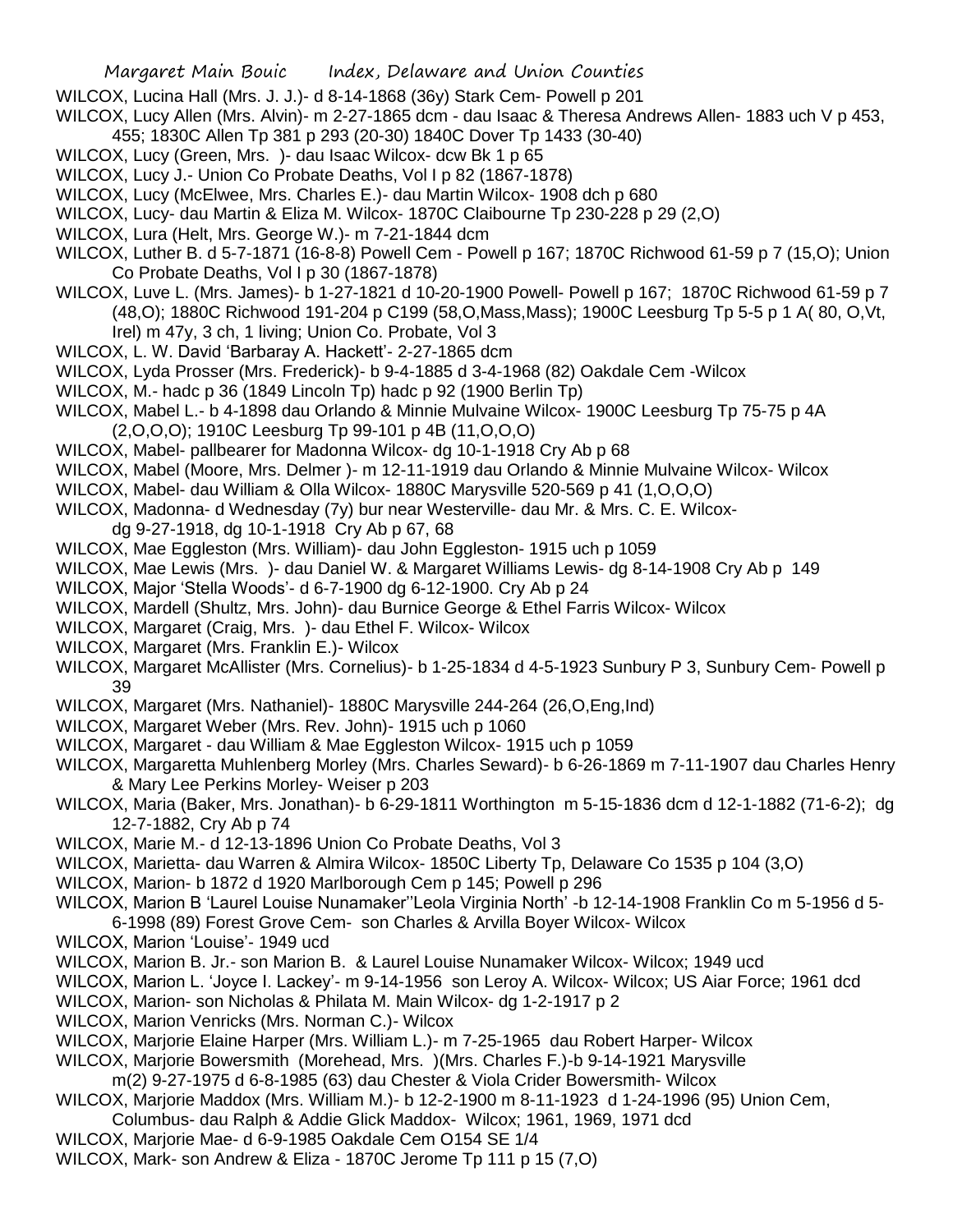- WILCOX, Mark Eugene- b 3-19-1959 son William Eugene & Colleen Metzger Wilcox- Weiser p 86
- WILCOX, Marlene (Sebastian, Mrs. Herbert)- son Charles F. & Marjorie M. Bowersmith Wilcox- Wilcox WILCOX, Marolus- 1908 dch p 408
- WILCOX, Martha (Drake, Mrs. John)- dau Daniel C. & Julia Fogle Wilcox- sister Thurman C. Wilcox- Wilcox
- WILCOX, Martha (Mrs. Hiram)-1850C Porter Tp 3039 p 165 (33,Va); dg 3-27-1863, Cry Ab p 30
- WILCOX, Martha (Mrs. Ira,Jr.)- 1850C Troy Tp 2574 p 136 (26,O)
- WILCOX, Martha Jones (Mrs. Hira)- m 9-5-1841 dcm d 11-13-1868 (66-5-8) Horseshoe Baptist Cem, dau F. & M. Jones- Powell p 283
- WILCOX, Martin- Co D. 88th Ohio Inf. Africa Cem, Powell p 181
- WILCOX, Martin A. 'Eliza M. Preston'- m 11-1-1860 dcm; 1870C Claibourne Tp 230-228 p 29 (35,O)
- WILCOX, Martin A. Jr.- d Tuesday, lung fever, dg 1-8-1883, Cry Ab p 78 employed by W. R. Perry
- WILCOX, Mary A. (Polk, Mrs. Nelson)- m 7-1-1860 ucm 3045
- WILCOX, Martin 'Charlotte Aller'- 1880 dch p 705; btp p 2; 1850C Orange Tp 1669 p 109 (34,NY)
- WILCOX, Martin- son Martin & Charlotte Aller Wilcox- 1850C Orange Tp 1669 p 109 (13,O)
- WILCOX, Mary- dau Alvin & Lucy Allen Wilcox- 1883 uch V p 455
- WILCOX, Mary Ann Jones (Mrs. Ira)- 12-30-1839 m 1-24-1854 dcm d 11-26-1905- Weiser p 86
- WILCOX, Mary Atwood (Mrs. Joseph)- 1880 dch p 676
- WILCOX, Mary Beecher (Mrs.Carter)- dau Zina & Lucretia Sanford Beecher- 1883 uch V p 78
- WILCOX, Mary (Mrs. C.)- d 12-11-1858 (52-7-26) Stark Cem, Powell p 201
- WILCOX, Mary (Charles, Mrs. )- 1880C Claibourne Tp 33-35 p D192 (48,O,Va,Va) widow
- WILCOX, Mary (Mrs. Crandall)- 1850C Berkshire Tp 59 p 7 (43,Penn)
- WILCOX, Mary- dau Crandall & Mary Wilcox- 1850C Berkshire Tp 59 p 7 (13,Penn)
- WILCOX, Mary C. Stark (Mrs. John F.)- m 4-2-1846 dcm
- WILCOX, Mary- dau Edmund & Sophronia Wilcox- 1850C Orange Tp 1678 p 109 (8,O)
- WILCOX, Mary E. (Mrs. John W.)- 1880C Marysville 217-234 p 11 (32,O,Del,O)
- WILCOX, Mary Elizabeth (Curtiss, Mrs. Gaius)- b 3-13-1862 m 4-1-1891 d 4-23-1946 dau Thomas & Harriet Williams Wilcox- dcc Leta Curtiss 3 ; dcq Benjamin Curtiss 3
- WILCOX, Mary E. Rogers (Mrs. William H.)- dau Michael W. Rogers- 1880 dch p 676
- WILCOX, Mary- d 12-13-1847 Wyatt Cem, Powell p 307; dau H. & M.
- WILCOX, Mary- dau Hiram & Sophronia Brown Wilcox- 1850C Orange Tp 1678 p 110 (10,O)
- WILCOX, Mary Jane (Crothers, Mrs. Robert)- m 10-24-1948 dau Frederick & Lyda Prosser Wilcox- Wilcox
- WILCOX, Mary Jane (Johnson, Mrs. Stephen Aaron)- b 9-19-1859 m 2-19-1977 d 10-31-1928 dau Adam & Anna Chase Wilcox- dcc Judith Lilya Hill 11
- WILCOX, Mary J. McClenahan (Mrs. Joseph)- 1883 uch V p 152
- WILCOX, Mary- dau Rev. John & Margaret Weber Wilcox- 1915 uch p 1060
- WILCOX, Mary L- niece of Laura P. Harter- dcw Bk 4 p 292 (31)
- WILCOX, Mary Lou (Whiteside, Mrs. )- dau Edgar M. & June Wilcox- Wilcox
- WILCOX, Mary- dau Martin & Charlotte Aller Wilcox- 1850C Orange Tp 1669 p 109 (13,O)
- WILCOX, Mary- mother of Mary Charles- 1880C Claibourne Tp 33-35 p D192 (80,Va,Md,Md)
- WILCOX, Mary V. Harris (Mrs. Milo/Mylo R.)- b 9-13-1906 W. Union d 3-3-1994 (87) Fairview Mem. Pk. dau Lewis & Annie Pollard Harris- Wilcox
- WILCOX, Mary (Mrs. Philip) divorce, uccp p 39 JB 4 p 195
- WILCOX, Mary (Mrs. Solomon)- 1870C Jerome Tp 79 p 11 (23,O)
- WILCOX, Mary (Stark, Mrs. James E.)- m 4-28-1856 dcm
- WILCOX, Mary Todd (Mrs. Edmund)- dau William Todd- dcw Bk 3 p 281
- WILCOX, Mary Vansickle (Mrs. Charles)- m 5-25-1847 dcm d 8-28-1878 (56-5-21) E. Liberty Cem dau John & Susannah Wicker Van Sickle-Powell p 196;1880 dch p 563;dg 6-22-1909 Cry Ab p 39
- WILCOX, Mary Wicker (Mrs. Charles)- 1908 dch p 460
- WILCOX, Mary Wyatt (Mrs. Elmore H.)- 10-27-1831 Marlborough Tp Ohio State Gaz., dcga p 25
- WILCOX, Mary Wyatt (Mrs. Hira)- d 12-15-1844 (57-1-25) Wyatt Cem- dau Nathaniel Wyatt-
- Powell p 307
- WILCOX, Maselot- 1908 dch p 424
- WILCOX, Matilda (Miller, Mrs. John)- m 4-9-1857 dcm
- WILCOX, Matilda- dau Warren & Almira Wilcox- 1850C Liberty Tp Del Co 1535 p 104 (11,O)
- WILCOX, Mattie E. (Mrs. Albert)- 1880C Dover Tp 151-160 p 171D (23,Mich,Mich,Mich)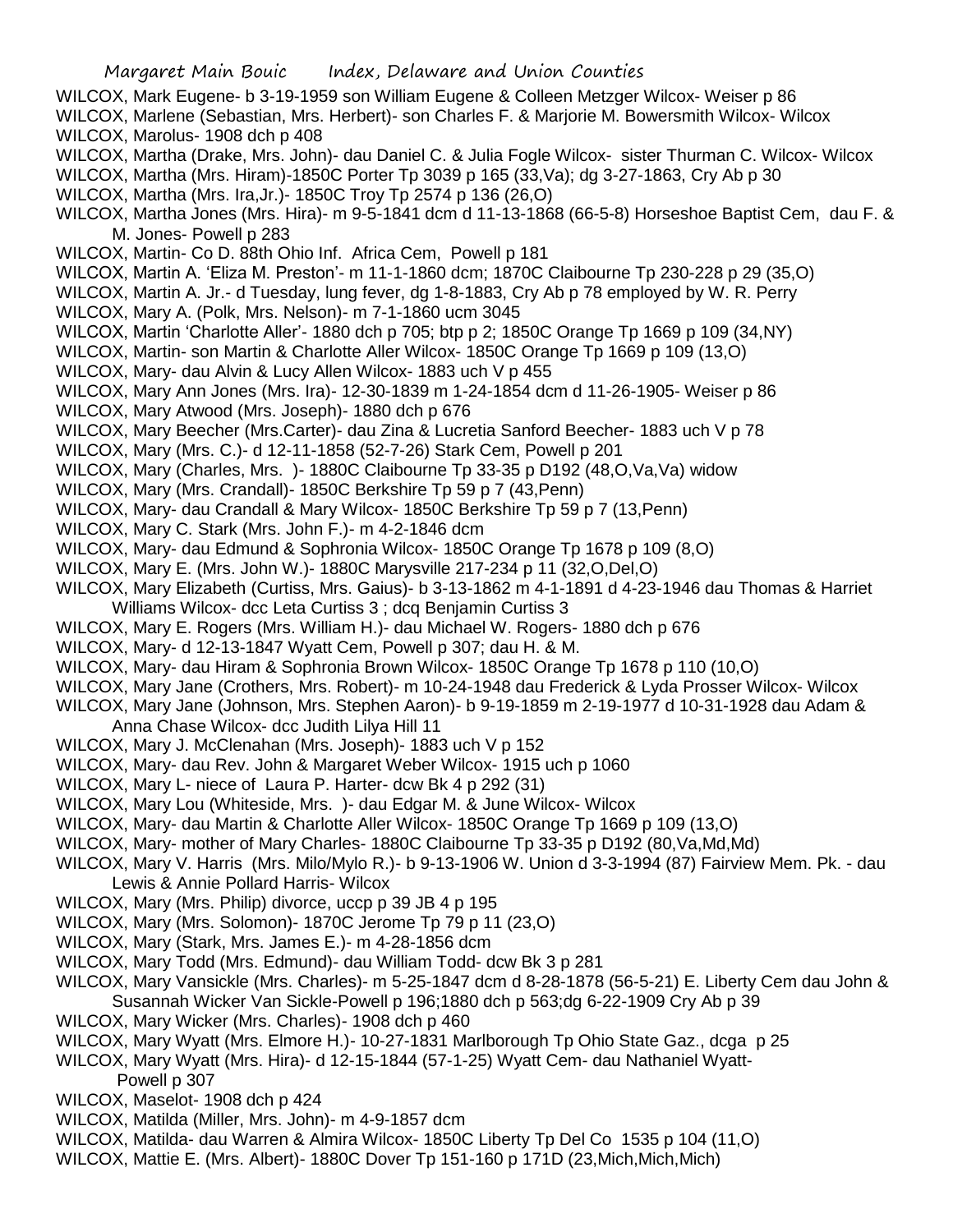- WILCOX, Maude B Yantis (Mrs. Grover) b Hancock Co d (85) mother Harold E. Wilcox- Wilcox
- WILCOX, May- dau Nicholas & Philara M. Main Wilcox- dg 1-2-1917 p 2
- WILCOX, Melier? (Mrs. James)- 1880C Claibourne Tp 38-41 (20,O,O,O)
- WILCOX, Melvin- son Nicholas & Philata M. Maine Wilcox- dg 1-2-1917 p 2
- WILCOX, Michael D.- 1983 ucd
- WILCOX, Michael- son Elton W. & Geneva HopperWilcox- Wilcox
- WILCOX, Mildred- pallbearer for Madonna Wilcox- dg 10-1-1918 Cry Ab p 68
- WILCOX, Milo R. 'Mary'- d 10-25-1978 (75) Fairview Memorial Cem- Wilcox
- WILCOX, Minerva- dau Almiron & Elizabeth Wilcox- 1860C Leesburg Tp 586-556 p 77 (3,O);
	- 1870C Leesburg Tp 132-138 p 16 (12,O)
- WILCOX, Minerva Hawes (Mrs. Theater T.)- m 5-5-1844 dcm dau Benjamin A. & Mary Walton Hawes- 1908 dch p 608; 1850C Orange Tp 1744 p 112 (24,O)
- WILCOX, Minerva (Jolliff, Mrs. Jacob)- m 3-23-1875 ucm 5663; mt 3 p 11
- WILCOX, Minnie (Brown, Mrs. Fred F.)- 1915 uch p 718
- WILCOX, Minnie Mulvaine (Mrs. Orlando)- b 12-1876 dau Martha Mulvaine- Wilcox; 1900C Leesburg Tp 75-75 p 4A (23,O,O,O); 1910C Leesburg Tp 99-101 p 4B (33,O,OlO) m 16y, 4 ch, 3 living
- WILCOX, Minnie- dau Nicholas & Philata M. Maine Wilcox- dg 1-2-1917 p 2
- WILCOX, Minnie Sager (Mrs. John)- Wilcox
- WILCOX, Mira- dau Alvin & Lucy Allen Wilcox- 1883 uch V p 455
- WILCOX, Miranda- dau Barnum & Julia Wilcox- 1850C Kingston Tp 3246 p 172 (1,O)
- WILCOX, Miriam K.- dau Ralph & Elsie Wilcox- 1949, 1959, 1967, 1971, 1973, 1975, 1979, 1981, 1983 ucd
- WILCOX, Miria dau Roger L. & Elsie V. Smith Wilcox- Wilcox
- WILCOX, Murton- son Earl Stark Wilcox- Wilcox
- WILCOX, Myrtle (Rieggel, Mrs. ) -dau Ira & Mary Ann Jones Wilcox- Weiser p 86
- WILCOX, Nancy (Mrs. Calvin)- b 12-1872 1900C Marysville 1st ward 240-254 p A11 (27,O,Ind,Ind) m 13y, 3 ch; 1910C Dover Tp 197-291 p 8B (44,O,O,O) m 23y, 3 ch, 2 living
- WILCOX, Nancy- dau Crandall & Mary Wilcox- 1850C Berkshire Tp 59 p 7 (7,O)
- WILCOX, Nancy (Maine, Mrs. (Oliver)- Asp (196)
- WILCOX, Nancy (Welch, Mrs. Hiram)- m 3-1828 dcga p 42
- WILCOX, Nancy- dau William & Susan Wilcox- 1870C Jerome Tp 70 p 10 (3,O); 1880C Jerome Tp 124-127 p 14 913,O,Va,O)
- WILCOX, Naomi Blanche Sanders (Mrs. Harold D.)- dau John Russell & Sarah Blanche Martin Sanders- Poe p 18
- WILCOX, Nathan- son Andrew & Louisa Wilcox- 1860C Jerome Tp 146 p 21, (4,O); 1870C Jerome Tp 111 p 15 (14,O)
- WILCOX, Nathan- son John Thomas & Janice Stock Wilcox- 1985 uch p 146
- WILCOX, Nathan- son William & Susan Wilcox- 1880C Jerome Tp 124-127 p 14 (9, O, O, O); 1900C Marysville 4th ward 271-280 p A11 (28,O,O,O) boarder, day laborer
- WILCOX, Nathaniel 'Johanna Mayhorn'- parents of Edward "Big Stoop' Wilcox- Wilcox
- WILCOX, Nathaniel 'Margaret'- 1880C Marysville 244-264 p 14 (31,O,O,Ireland) merchant
- WILCOX, N. C.- b 1845 son Joseph & Mary J. McClenahan Wilcox- 1883 uch IV p 520, V p 152
- WILCOX, Nicholas- son Hiram & Martha Wilcox- 1850C Porter Tp 3039 p 165 (1,O)
- WILCOX, Nicholas 'Philata M. Main'- m 1870; dg 1-2-1917, Cry Ab p 2; Asp (1020)
- WILCOX, Nicholas T.- b 1849 d 1937 Marlborough Cem p 145 son Ira Jr. & Martha Wilcox-Powell p 196; 1850C Troy Tp 2574 p 136 (11,O)
- WILCOX, Nora Madge (Biggs, Mrs. Joseph H.)- b 9-3-1884 m 12-9-1903 dau John & Clara Howison Wilcoxdcm Vol 10 No 11
- WILCOX, Norman C. 'Marion Venricks'- b 5-21-1915 d 8-30-1977 Forest Grove Cem- son Charles & Arvilla Boyer Wilcox- Wilcox
- WILCOX, Olive (Case, Mrs. )- dg 1-9-1906 Cry Ab p 72
- WILCOX, Omah- pallbearer for Madonna Wilcox- dg 10-1-1918 Cry Ab p 68
- WILCOX, Olive- dau Samuel M. & Sarah Stark Wilcox- dumch p 266
- WILCOX, Olive- dau Tracy & Rebecca Sandusky Wilcox- 1850C Liberty Tp 1552 p 105 (3,O)
- WILCOX, Olive (Vance, Mrs. James M.)- m 8-12-1865 dcm; dg 5-4-1900 Cry Ab p 20
- WILCOX, Oliver 'Hannah Maine'-Asp (530)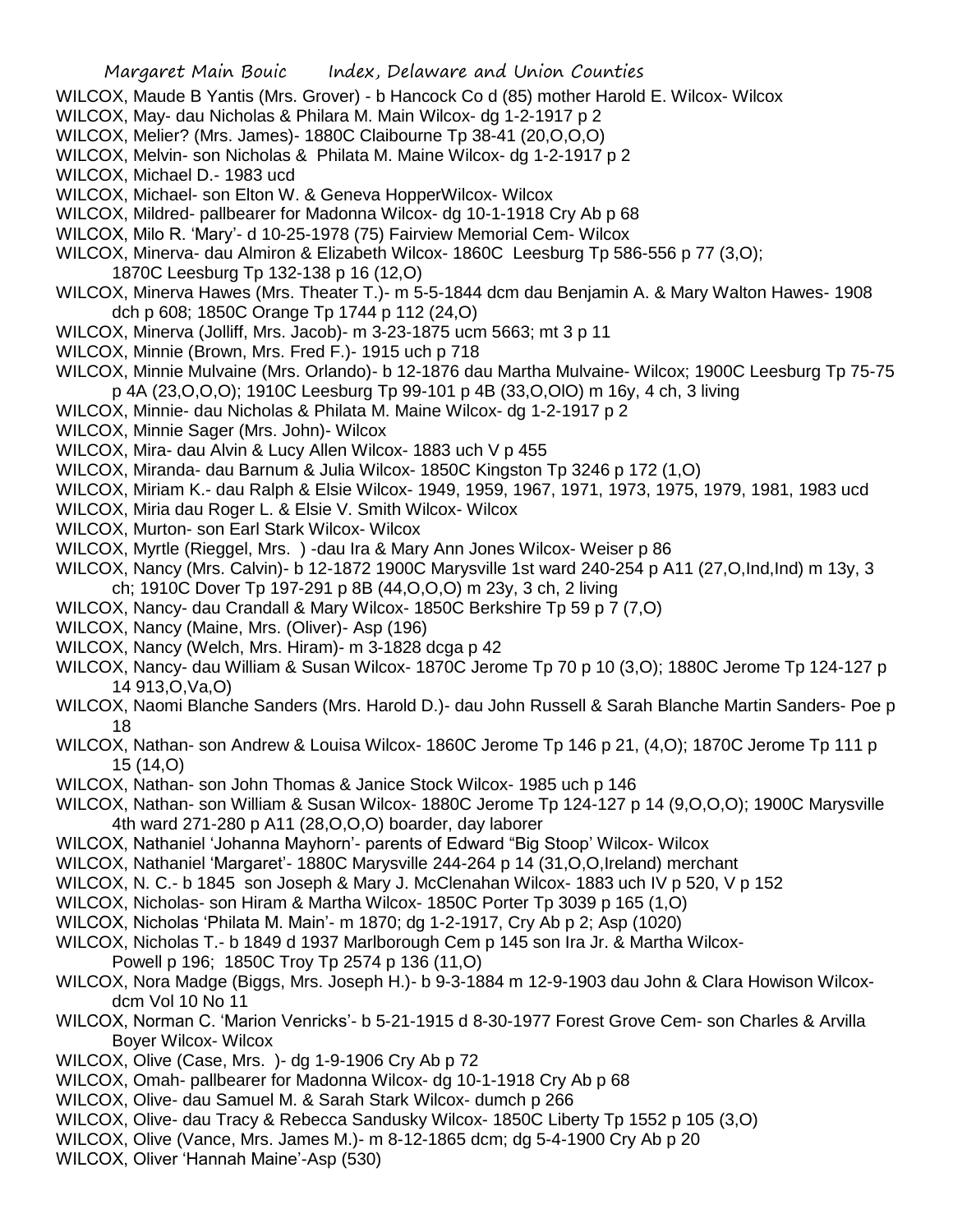- WILCOX, Olla (Mrs. William)- 1880C Marysville 520-569 p 41 (36,O,Vt,O)
- WILCOX, Olva- dau Charles & Harriet Wilcox- 1860C Claibourne Tp 680-666 p 90 (2,O)

WILCOX, Orlando 'Minnie Mulvaine'- son Charles & Louisa Virginia Beck Wilcox- 1985 uch p 41, 147; 1870

Dover Tp 95-97 p 23 (3,O) 1880C Dover Tp 151-159 p 171D (11,O,O,O); 1900C Leesburg Tp 75-75 p

- 4A (31,O,O,O) m 5y; 1910C Leesburg Tp West 99-101 p 4B (41,O,O,O) m 16y
- WILCOX, Orvilla Reed (Mrs. William J.)- m 9-16-1849 dcm
- WILCOX, Orville- brother Daniel C. Wilcox- Wilcox
- WILCOX, O. S.- 1908 dch p 462
- WILCOX, Oscar- son Rev. John & Margaret Weber Wilcox- 1915 uch p 1060
- WILCOX, Otta (Shuster, Mrs. Henry W,)- m 53y- dau Daniel C. & Julia Fogle Wilcox- Wilcox
- WILCOX, Owen- son Nicholas & Philata M. Main Wilcox- dg 1-2-1917 p 2
- WILCOX, Pam (Patrick, Mrs. Daniel Joseph)- 1985 uch p 111
- WILCOX, Patricia (Maynard, Mrs. )- dau Elton W. & Geneva Hopper Wilcox- Wilcox
- WILCOX, Pearl (Williams, Ms. )- sister Earl Stark Wilcox- Wilcox
- WILCOX, Peggy Long (Mrs. Richard)- m 8-17-1959 dau Mr. and Mrs. Frank Long- Wilcox
- WILCOX, Peggy (Mrs. Stephen A.)- Wilcox
- WILCOX, Philata M. Main (Mrs. Nicholas)- b 11-24-1850 m 1870 d 12-26-1916 (68-1-2) Marlborough Ce p 145. Powell p 246; dau Thomas & Hannah Russell Maine- Asp 1020; dg 1-2-1917, Cry Ab p 2
- WILCOX, Philip 'Mary'- divorce- uccp p 39, JB 4 p 195
- WILCOX, Philip 'Polly A. Donley'- m 12-28-1844; ucm 1010
- WILCOX, Philo B.- d Columbus- dg 4-3-1863 Cry Ab p 30
- WILCOX, Polly A. Donley (Mrs. philip)- m 12-28-1844, ucm1010
- WILCOX, Polly E. Holbrook (Mrs. Thomas J.)- m 11-15-1849 ucm 1471
- WILCOX, Polly Maine (Mrs. Stephen)- day James & ----Taylor Maine- Asp 515
- WILCOX, Porter 'Amanda'- parents of Daisy Maye- dg 3-3-1916, Cry Ab p 31
- WILCOX, Porter- son Samuel M. & Sarah Stark Wilcox- dumch p 266
- WILCOX, Priscilla (Brown, Mrs. )- dau Ira & Mary Ann Jones Wilcox- Weiser p 86
- WILCOX, Priscilla Weiser (Mrs. Hiram)(Foust, Mrs. Joseph)- b 112-25-1812 m 5-25-1835 dcm dau John & Catharine Fengel Weiser - Weiser p 85
- WILCOX, Ralph D.- son Daniel & Julia Fogle Wilcox- Wilcox
- WILCOX, Ralph 'Elsie'- 1949 ucd
- WILCOX, Ralph H.- 1980 dcd
- WILCOX, Ralph- b 10-1899 boarder with John & Disa Wilcox- 1900C Liberty Tp Un Co 261-267 p 12A (7/12,O,O,O); 1910C Liberty Tp 290 p 12A (10,O,O,O)
- WILCOX, Randolph- b 7-1876 son Charles & Louisa V. Wilcox- bro-in-law of Daniel & Linnie A.Eddy- 1880C Dover Tp 151-159 p 171D (2,O,O,O); 1900C Leesburg Tp[ 116-117 p 5B (23,O,O,O) m 3y
- WILCOX, Randy- 1980 dcd
- WILCOX, Ray- son Edgar M. & June Wilcox- Wilcox
- WILCOX, Rebecca (Boyer, Mrs. John)- m 8-30-1865 ucm 3777
- WILCOX, Rebecca J. (Morse, Mrs. Nathan)- b 1974 dau Charles M. & Barbara Buckner Wilcox- Wilcox; 1975, 1979, 1981, 1983 ucd
- WILCOX, Rebecca Norris (Mrs. Albert)- m 10-13-1861 ucm 3233
- WILCOX, Rebecca (Richards, Mrs. Pater)- m 12-14-1854 dcm
- WILCOX,Rebecca Sandusky(Mrs. Tracy)-m 4-19-1844 dg 12-22-1905, dg 1-9-1906, Cry Ab p 70. 72
- WILCOX, Rebecca Stiffler (Mrs. Barnum)- m 1-3-1854 dcm
- WILCOX, Rebecca (Mrs. Tracy)- b 12-25-1822 d 12-17-1905 Powell Cem- Powell p 162; 1850C Liberty Tp Delaware Co 1552 p 105 (27,O); dg 12-22-1905, Cry Ab p 70
- WILCOX, Rena (Cosgrove, Mrs. Erby James)- Weiser p 514
- WILCOX, Reuben 'Trudy''Berniece Fox'- b 9-14-1899 m(2) 12-8-1924 d 10-30-1965 Oakdale Cem son Charles & Estella Coder Wilcox- Wilcox; 1910C Marysville 315-272 p 11A (10,O,O,O)
- WILCOX, Rhoda (Mrs James)- b 4-25-1824 d 6-15-1853 (29-1-21) Powell Cem, Powell p 167; 1850C Liberty Tp Delaware Co 1548 p 104 (26,NY)
- WILCOX, Richard- b 6-20-1864; 1883 uch IV p 486
- WILCOX, Richard- parents of Virginia Ann Wilcox Montgomery- Wilcox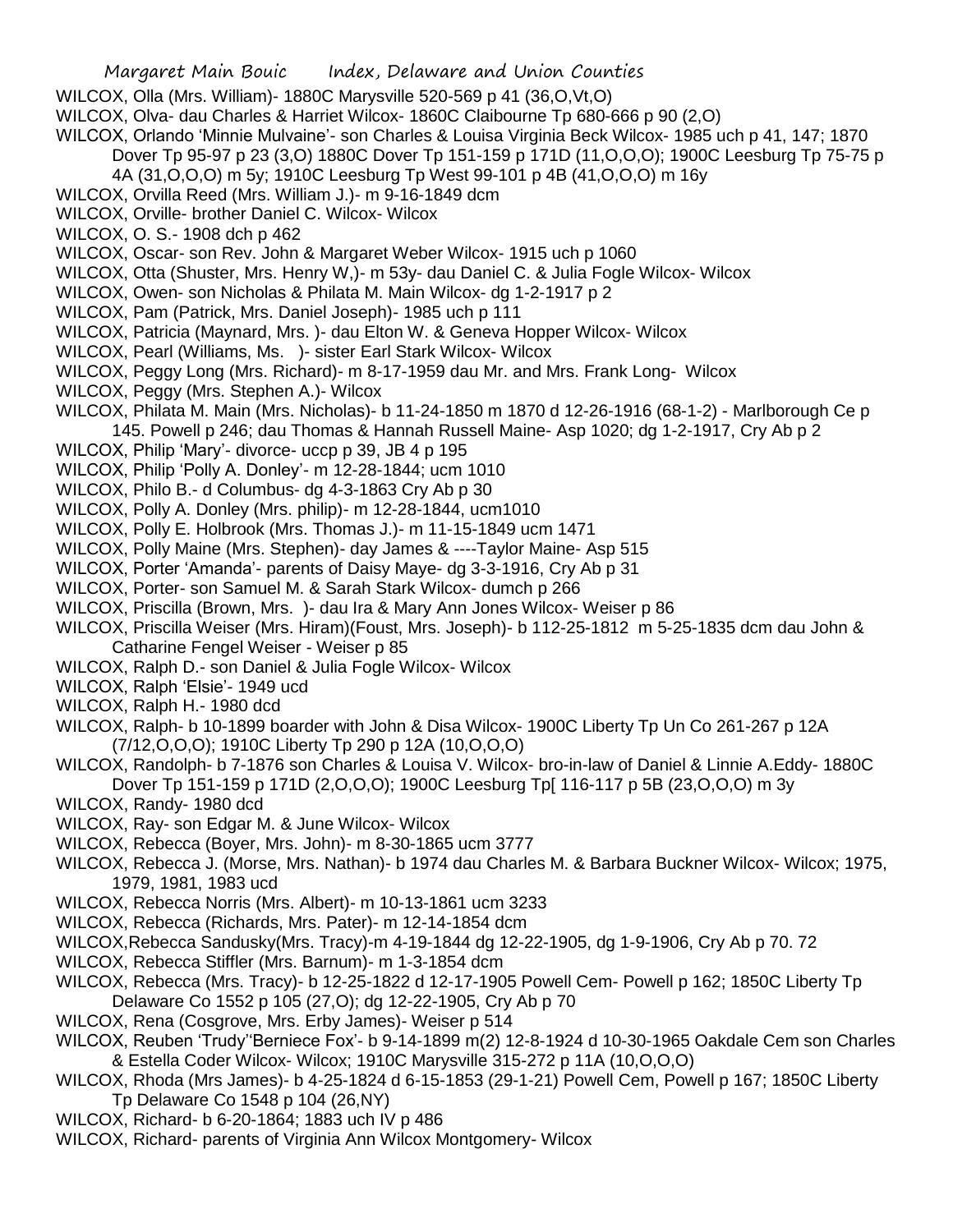- WILCOX, Richard- son Almyron & Elizabeth Columber Wilcox- 1850C Concord Tp 2265 p 132 (5,O); 1860C Leesburg Tp 586-556 p 77 (17,O)
- WILCOX, Richard "Dick"'Peggy Long'- b 8-1-1934 Plain City d 8-15-1991 E. Liberty Cem- son Henry L. & Beatrice L. Tippie Wilcox- Wilcox
- WILCOX, Richard 'Selina Andrews'- m 1-31-1864 ucm 3531
- WILCOX, Capt. Robert d 4-12-1822 (71) dcga p 4
- WILCOX, Robert- 1983 ucd
- WILCOX, Robert 'Eveline Spangler'- b 10-22-1839 m 8-19-1860 d 10-18-1906 (66-11-28), dg 10-30-1906 Cry Ab p 8- son Barnum & Julia Claflin Wilcox- 1908 dch p 408; dumch p 228;
- 1850C Kingston Tp 3246 p 172 (11,O);
- WILCOX, Robert James- b 1-6-1944 son Leroy & Henrietta Marie Manderey Wilcox- Weiser p 86
- WILCOX, Robert L. 'Linda'- son Harold L. & Dorothy Pitts Wilcox; Wilcox; 1981, 1983 ucd
- WILCOX, Robert A, 'Lorina' son Marion B. & Laurel Louise Nunamaker Wilcox- Wilcox; 1949 ucd
- WILCOX, Robert, Jr. ' Cindy Langley'- m 7-21-1984 son Robert & Linda Wilcox- Wilcox
- WILCOX, Robert S.- son Joseph & Mary J. McClenahan Wilcox- 1883 uch V p 152
- WILCOX, Roger- son Charles & Arvilla Boyer Wilcox- Wilcox
- WILCOX, Ronald G. son Marion B & Laurel Louise Nunamaker Wilcox- Wilcox; 1949 ucd
- WILCOX, Rosaltha- d 1-4-1853 (1-1-20) Sumbury Cem- Powell p 32
- WILCOX, Rose Hennis (Mrs. Harold E.)- d 2001 m 63y- Wilcox
- WILCOX, Roswell- Pabst 1 p 49; Franklin Chronicle, dcga p 12
- WILCOX, Ruby (Mrs. )- d 5-24-1968- Wilcox
- WILCOX, Ruby Burlingame (Mrs. W. Delno)- b 2-11-1909 Avia m 9-24-1927 d 6-18-1996 (87) Claibourne Cem- dau Howard & Emma Burlingame Wilcox- Wilcox; 1959, 1967, 1971, 1973 ucd
- WILCOX, Ruby- dau Clayton & Dora Estelle Sherman Van Sickle- dg 2-9-1909 Cry Ab p 10
- WILCOX, Rubry L.- b 9-1899 son Charles E. & Estella M. Wilcox- 1900C Marysville 3rd ward 194-200 p 8A (6/12,O,O,O)
- WILCOX, Rubydel (Flescher, Mrs. )- dau Ruby Wilcox- Wilcox
- WILCOX, Rufus- 1840C Darby Tp 1056 p 47 (20-30)
- WILCOX, Ruth Ann Thompson (Mrs. Edward "Stoop") b 10-25-1928 m 11-16-1946 d 5-15-1998 Oakdale Cem Record O96 SW 1/4- dau Frank & Helen Hoopes Thompson- Wilcox
- WILCOX, Ruth (McAllister, Mrs. Lennington W.)- dau James & Luve McAllister Wilcox- 1915 uch p 692- 1870C Richwood 61-59 p 7 (10,O); 1880C Richwood 191-204 p C199 (20,O,O,O); 1910C Paris Tp 169-171 p 8B (50,O,O,O) m 26y 5 ch, 4 living
- WILCOX, Ruth (West, Mrs. )- dau Mrs. Daisy Wilcox- Wilcox
- WILCOX, Saber (Williamson, Mrs. )- dau Norman & Marion Venrick Wilcox- Wilcox
- WILCOX, Sabrina Brown (Mrs. )(Maine, Mrs. Thomas0- m(2) 9-25-1871 dau Aaron Brown-Asp (756)
- WILCOX, Samuel- b 9-1869 son Andrew & Louisa Wilcox- 1870C Jerome Tp 111 p 15 (9/12,O)
- WILCOX, Samuel 'Clarissa Montoine'- b 1786 d 1848, dumch p 266; Powell p 147
- WILCOX, Samuel M. 'Sarah A. Stark''Cynthia Gass'- b 10-12-1829 m 4-12-1853 dcm d 7-19-1900 son
- Samuel & Clarissa Montoine Wilcox-Powell p 147, 197;dumch p 266, 267; 1908 dch p 408, 780
- WILCOX, S—ta (Mrs. George E.)- 1910C Darby Tp 39-39 p 2B (69,O,O,O) m 44y, 5 ch
- WILCOX, Sandra (McCulloch, Mrs. Robert) dau Richard & Peggy Long Wilcox- Wilcox
- WILCOX, Sarah- 1860C Jerome Tp 146 p 21 (76,Conn)
- WILCOX, Sarah A. Stark (Mrs. Samuel)- b 3-1-1833 m 4-12-1853 dcm d 1-5-1873 bur Mt. Pleasant- dau Oliver & Eliza Patrick Stark- 1908 dch p 7 80; dumch p 250, 266; Powell p 147, 197
- WILCOX, Sarah- dau Crandall & MaryWilcox- 1850C Berkshire Tp 59 p 7 (5,O)
- WILCOX, Sarah D. Messenger (Mrs. Israel S.)- m 8-31-1826; dcga p 35
- WILCOX, Sarah E. Jack (Mrs. James H.)- m11-14-1865 dau Andrew Jack- dcw Bk 4 p 416(44)
- WILCOX, Sarah Fogle (Mrs. Erastus)- m 8-2-1880 ucm 6764; Sbc p 47
- WILCOX, Sarah (Mrs. )- sister Israel Fogle- dg 4-11-1916 Cry Ab p 47
- WILCOX, Sarah (Sprag, Mrs. )- dau Isaac Wilcox- dcw bk 1 p 65
- WILCOX, Seeley S.- ch Edmund & Sophronia Wilcox- 1850C Orange Tp 1678 p 109 (13,O)
- WILCOX, Selina Andews (Mrs. Richard)- m 1-31-1864 ucm 3531
- WILCOX, Selina (Spain, Mrs. Robert T.)- m 3-21-1865 ucm 3704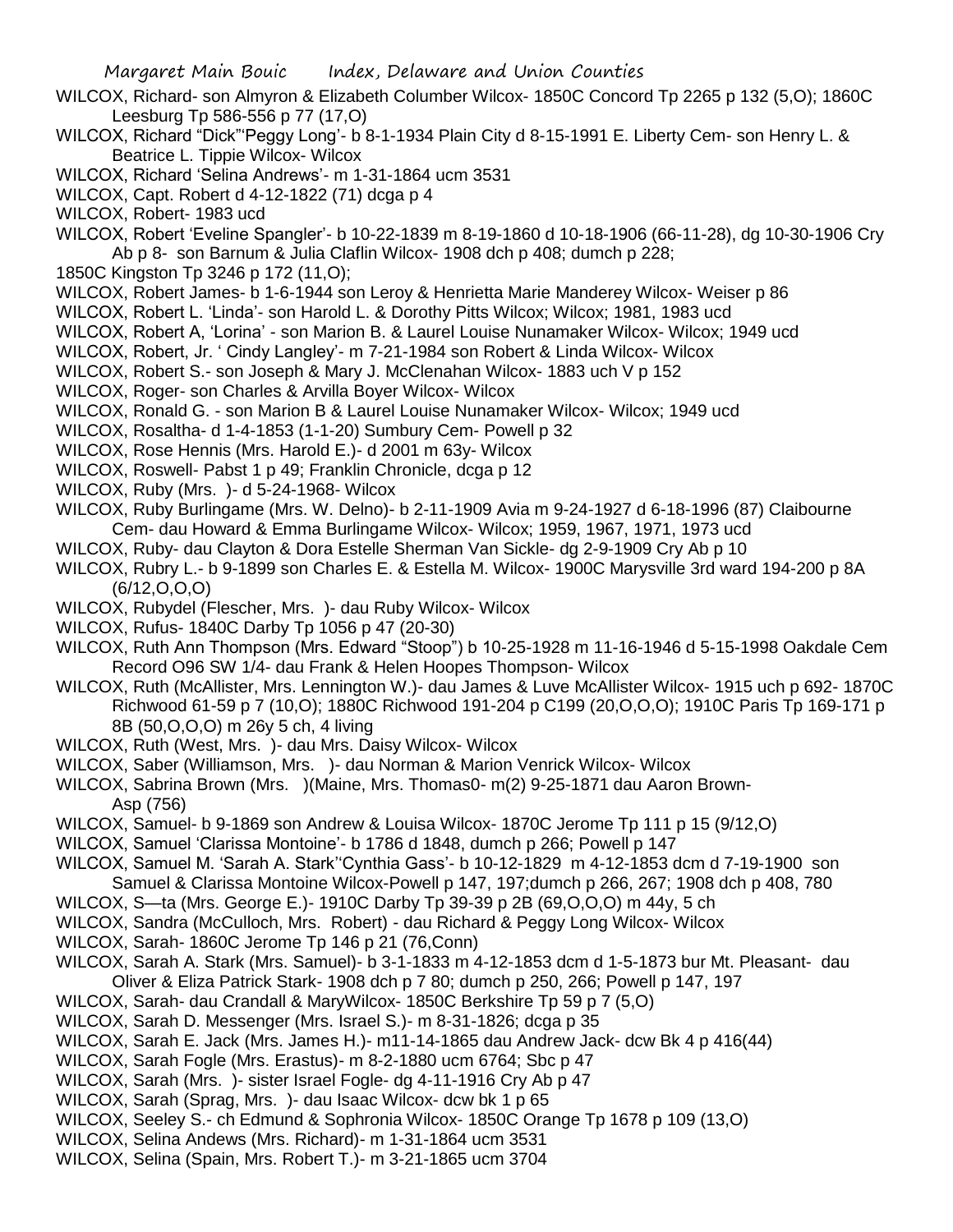- WILCOX, Shannon- ch Ira & Mary Ann Jones Wilcox- Weiser p 86
- WILCOX, Silvia Ann (Paine, Mrs. Miles)- m 6-23-1831 dau Hira Wilcox- Ohio State Gaz.- dcga p 54
- WILCOX, Simon- son Warren & Elmira Wilcox- 1908 dch p 608; 1850C Liberty Tp Delawaare Co 1535 p 104 (7,O)
- WILCOX, Solomon 'Mary'- 1870C Jerome Tp 79 p 11 (34,O)
- WILCOX, Solomon- son Warren & Almira Vining Wilcox- 1850C Lib Tp Del Co 1535 p 104 (30,O)
- WILCOX, Sophronia Brown- 1850c Orange Tp 1687 p 110 (30,O)
- WILCOX, Sophronia (Mrs. Edmund)- 1850C Orange Tp 1678 p 109 (32,O)
- WILCOX, Stanley- son Danieo Wilcox- Wilcox; 1981 ucd
- WILCOX, Stanton N.- son Charles B. & Louisa V. Wilcox- 1985 uch p 41, 147; 1870C Dover Tp 95-97 p 12 (3,O); 1880C Dover Tp 151-159 (14,O,O,O)
- WILCOX, Stella Josephine (Mrs. Rev. Leroy A.)- d 2-18-1962 bur Fargo- dau Fred Long, Sr. Wilcox; 1961 dcd
- WILCOX, Stephen A. 'Peggy'- son Edward & Ruth Ann Thompson Wilcox- Wilcox
- WILCOX, Stephen 'Hannah Hazard'- dcc Maxson Greene 318
- WILCOX, Stephen 'Polly Maine'- Asp (515)
- WILCOX, Susan (Mrs. Bob)- My-T-Fine Kennels- Wilcox
- WILCOX, Susan- dau Robert L. & Linda Wilcox- 1983 ucd
- WILCOX, Susan (Sensel, Mrs. )(Mrs. Andrew)- m 10-10-1877 ucm 6136
- WILCOX, Susan W.- Union Co Probate Deaths Vol II p 19 (1879-1886(
- WILCOX, Susan (Mrs. William)- 1870C Jerome Tp 70 p 10 (33,O); 1880C Jerome Tp 124-127 p 14 (45,O,Va,Va)
- WILCOX, Susannah- 1880C Jerome Tp 135-138 p 15 (44,O,Pa,Pa)
- WILCOX, Thankful (Rosecrans, Mrs. )- dau Isaac Wilcox- dcw Bk 1 p 65
- WILCOX, Theater T. 'Minerva Hawes'- m 5-5-1844 dcm; 1908 dch p 608; 1850C Orange Tp 1744 p 112 (26,O)
- WILCOX, Theola Faulters (Mrs. Eugene Albert)- b 5-27-1911 m 5-26-1932- Weiser p 86
- WILCOX, Theresa- dau Alvin & Lucy Allen Wilcox- 1883 uch V p 455
- WILCOX, Thomas 'Harriet Williams- dcc Leta Curtiss 6
- WILCOX, ---- (Mrs. Thomas)- dau Mrs. Henry Crist- dg 7-7-1911, Cry Ab p 45
- WILCOX, Thomas 'Ida May Hubbard'- b 9-18-1880 m 10-16-1905 d 9-16-1947 son Alice Wilcox- Weiser p 86
- WILLCOX, , Thomas K.- dcw Bk 4 p 90(11) witness
- WILCOX, Thomas N.- son James & Aurilla Wilcox- 1850c Troy Tp 2641 p 138
- WILCOX, Thurman C.- d 11-25-1969 (51) Walnut Grove Cem- son Daniel & Julia Fogle Wilcox- Wilcox
- WILCOX, Tisia? (Mrs. John, Jr.)- 1910C Liberty Tp Un Co 290 p 12A (49,O,O,O) m 16y, 2 ch
- WILCOX, Todd- son Jeffrey T. Wilcox- Wilcox
- WILCOX, Tom 'Hattie Williams'- dcq Benjamin Curtiss 6
- WILCOX, ---- (Mrs. Tracy)- d 3-1820 Franklin Chronicle- dcga p 10
- WILCOX, Tracy 'Christina Taylor'- m 10-16-1812 onwq I
- WILCOX, Tracy 'Rebecca'- b 7-10-1819 d 3-30-1883 Powell Cem, Powell p 162; 1850C Liberty Tp Del Co 1552 p 105 (30,O); dg 12-22-1905, dg 1-19-1906, Cry Ab p 70, 72
- WILCOX, Tracy- son Warren & Almira Vining Wilcox- 1850C Lib. Tp Del Co 1535 p 104 (31,O)
- WILCOX, Trypheena- dau William & Susan Willcox- 1880C Jerome Tp 124-127 p 14 (7,O,O,O)
- WILCOX, Urton- son John & Minnie Sager Wilcox- Wilcox
- WILCOX, Valeta (Robinson, Mrs. John)- dau Emmet & Clara Mae Walker Wilcox- Wilcox
- WILCOX, Vaughn- son Ruby Wilcox- Wilcox
- WILCOX, Veneta- dau William & Susan Willcox- 1880C Jerome Tp 124-127 p 14 (4,O,O,O)
- WILCOX, Vera (Rader, Mrs. )- dau Ruby Wilcox- Wilcox
- WILCOX, Verolus- ch Warren & Almira Vining Wilcox- 1850C Lib. Tp Del Co 1535 p 104 (19,O)
- WILCOX, Viola (Baker, Mrs. )- dau Nathaniel & Johanna Mayhorn Wilcox- Wilcox
- WILCOX, Virginia Ann (Montgomery, Mrs. Keith W.)- m 9-6-1980 dau Richard & Peggy Long Wilcox- Wilcox
- WILCOX, Virginia Landon (Mrs. )- d 5-19- Kibuck Cem- sister Patricia Stoker (Mrs. Charles)
- WILCOX, Virginia Louisa Beck m(2) (DeWitt, Mrs. Douglas)-b 10-25-1864 parents of James Blaine DeWitt; 1985 uch p 41, 147
- WILCOX, Virginia Wolfe (Mrs. John)- b 7-3-1916 d 2-21-1955 dau Lee Luther & Beulah Elizabeth Brungart Wolfe- Weiser p 606